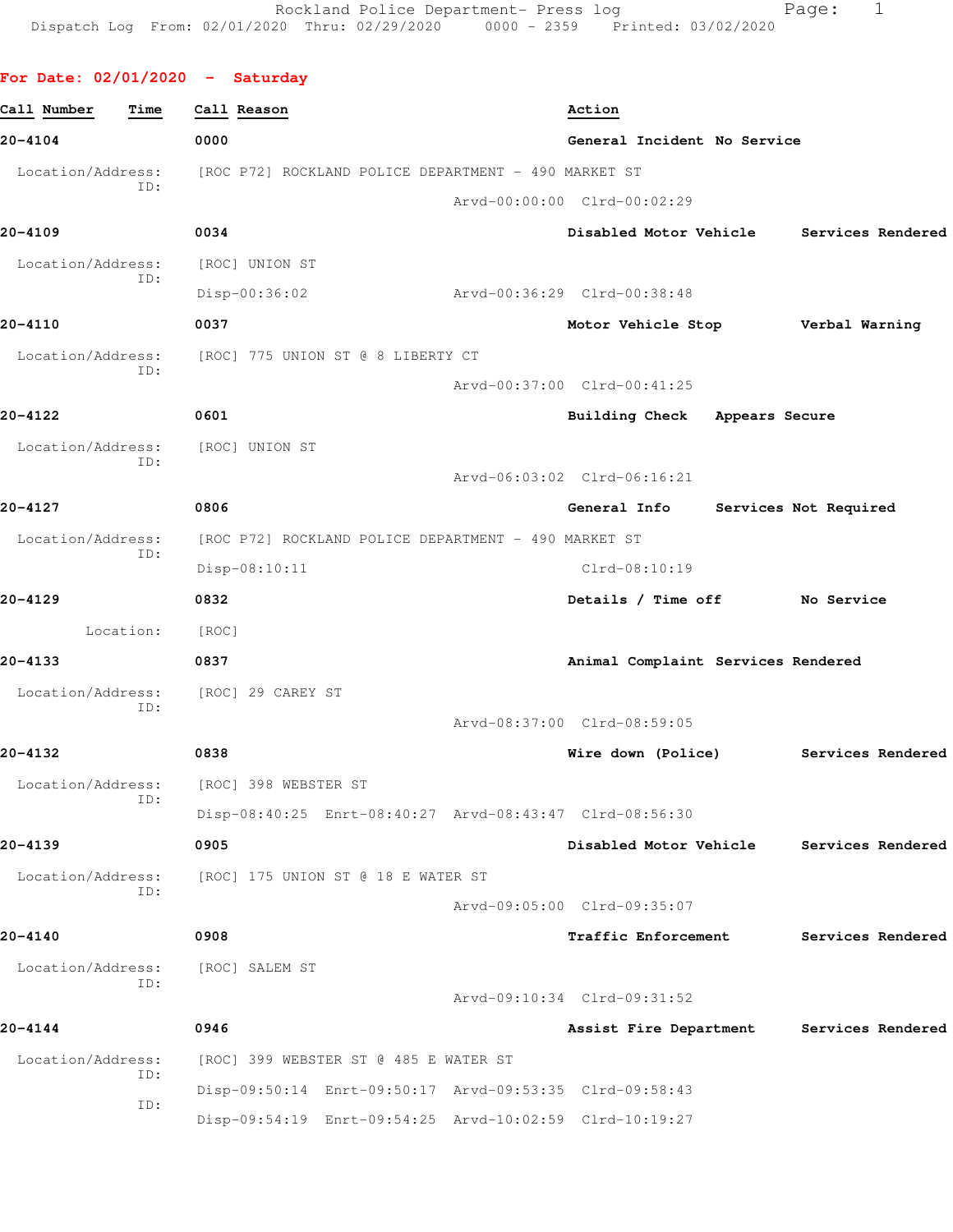| 20-4145                           | 0946                                                    |  |                                                                      |              | Motor Vehicle Stop Citation/Warning |
|-----------------------------------|---------------------------------------------------------|--|----------------------------------------------------------------------|--------------|-------------------------------------|
| Issued<br>Location/Address:       | [ROC] 198 SPRING ST                                     |  |                                                                      |              |                                     |
| ID:                               |                                                         |  | Arvd-09:46:00 Clrd-09:54:03                                          |              |                                     |
| 20-4146                           | 0948                                                    |  | MVA Property Damage Only Paper Exchange                              |              |                                     |
| Location/Address:                 | [ROC P64] CVS PHARMACY - 80 MARKET ST                   |  |                                                                      |              |                                     |
| ID:                               |                                                         |  | Disp-09:49:28 Enrt-09:49:32 Arvd-09:53:48 Clrd-10:16:37              |              |                                     |
| 20-4148                           | 0955                                                    |  | Motor Vehicle Collision W/PI                                         |              |                                     |
| Services Rendered<br>Vicinity of: | [ROC] 231 HINGHAM ST                                    |  |                                                                      |              |                                     |
| ID:                               |                                                         |  | Disp-09:59:32 Enrt-09:59:34 Arvd-10:00:08 Clrd-10:12:47              |              |                                     |
| 20-4149                           | 1012                                                    |  | General Incident Services Rendered                                   |              |                                     |
| Location/Address:                 | [ROC] 488 LIBERTY ST                                    |  |                                                                      |              |                                     |
| ID:                               |                                                         |  | Disp-10:16:37 Enrt-10:20:53 Arvd-10:22:56 Clrd-10:27:26              |              |                                     |
| $20 - 4150$                       | 1018                                                    |  | Unwanted Party Services Rendered                                     |              |                                     |
| Location/Address:                 | [ROC] 74 MARTHA DR Apt. #D                              |  |                                                                      |              |                                     |
| ID:                               |                                                         |  | Disp-10:20:14 Enrt-10:20:17 Arvd-10:25:32 Clrd-10:35:29              |              |                                     |
| ID:                               |                                                         |  | Disp-10:21:32 Enrt-10:21:35 Arvd-10:22:39 Clrd-10:34:05              |              |                                     |
| 20-4152                           | 1036                                                    |  | Motor Vehicle Stop                                                   |              | Citation/Warning                    |
| Issued<br>Vicinity of:            | [ROC] STUDLEY CT                                        |  |                                                                      |              |                                     |
| ID:                               |                                                         |  | Arvd-10:36:00 Clrd-10:44:08                                          |              |                                     |
| 20-4154                           | 1054                                                    |  | 911 Accidental                                                       | Investigated |                                     |
| Location/Address:                 | [ROC] 385 FOREST ST                                     |  |                                                                      |              |                                     |
| ID:                               |                                                         |  | Disp-10:56:02 Enrt-10:56:15 Arvd-11:05:55 Clrd-11:06:29              |              |                                     |
| 20-4131                           | 1133                                                    |  | Emergency Medical Transported to Hospital                            |              |                                     |
| Vicinity of:                      |                                                         |  | [ROC 70] WEBSTER PARK NURSING AND REHAB - 56 WEBSTER ST Apt. #212    |              |                                     |
| ID:                               | Disp-08:40:09 Enrt-08:40:12                             |  | $Clrd-08:40:17$                                                      |              |                                     |
| Fire Unit:                        | ROCKEN3-Pumper-Rockland Engine 3                        |  | Disp-11:32:01 Enrt-11:34:16 Arvd-11:35:37 Clrd-11:56:24              |              |                                     |
| EMS Unit:                         | HVRAMB3-Hanover Ambulance 3                             |  | Disp-11:34:31 Enrt-11:37:36 Arvd-11:54:09 Clrd-11:55:02              |              |                                     |
|                                   |                                                         |  | Hosp-12:03:54 ClrHosp-13:02:26 InQrtsUnavl-13:02:26 InSrvce-13:02:26 |              |                                     |
| 20-4163                           | 1138                                                    |  | Health & Welfare Check                                               |              | Investigated                        |
| Location/Address:                 | [ROC] 24 EMERSON ST                                     |  |                                                                      |              |                                     |
| ID:                               |                                                         |  | Arvd-11:38:00 Clrd-11:49:54                                          |              |                                     |
| ID:                               |                                                         |  | Disp-11:39:07 Enrt-11:39:09 Arvd-11:39:33 Clrd-11:49:56              |              |                                     |
| 20-4172                           | 1327                                                    |  | Health & Welfare Check                                               |              | Services Rendered                   |
| Location/Address:                 | [ROC] 191 CENTRAL ST                                    |  |                                                                      |              |                                     |
| ID:                               |                                                         |  |                                                                      |              |                                     |
| ID:                               | Disp-13:28:47 Enrt-13:31:48 Arvd-13:33:14 Clrd-13:48:15 |  |                                                                      |              |                                     |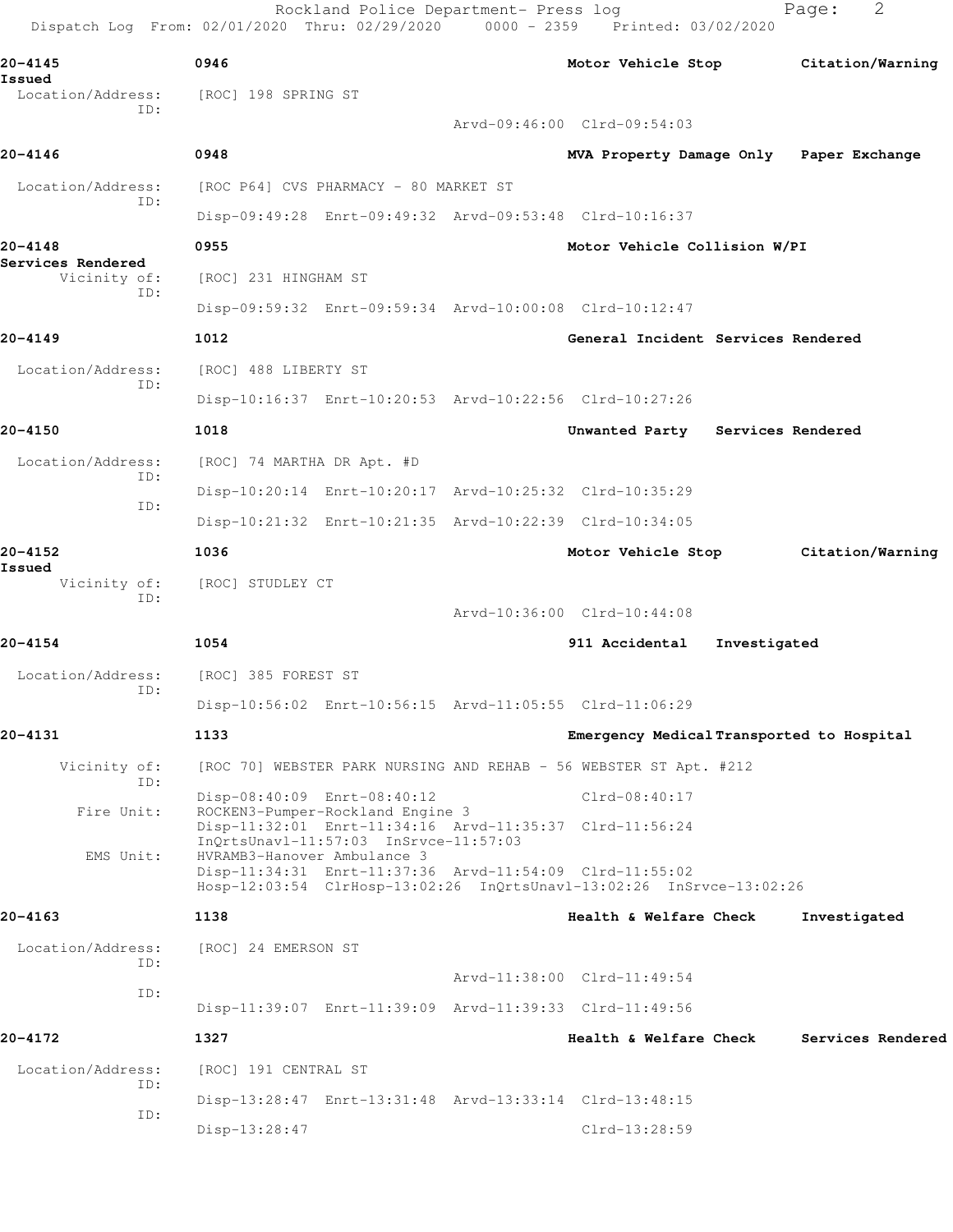|                          | Rockland Police Department- Press log<br>Dispatch Log From: 02/01/2020 Thru: 02/29/2020 0000 - 2359 Printed: 03/02/2020 |                                          | Page:                    | 3 |
|--------------------------|-------------------------------------------------------------------------------------------------------------------------|------------------------------------------|--------------------------|---|
| ID:                      |                                                                                                                         |                                          |                          |   |
| ID:                      | Disp-13:28:56                                                                                                           | $Clrd-13:29:14$                          |                          |   |
| ID:                      | Disp-13:29:11 Enrt-13:31:50                                                                                             | Clrd-13:33:32                            |                          |   |
|                          | $Disp-13:33:48$                                                                                                         | Arvd-13:33:51 Clrd-13:48:13              |                          |   |
| 20-4177                  | 1355                                                                                                                    | Details                                  | <b>Services Rendered</b> |   |
| Location:                | [ROC]                                                                                                                   |                                          |                          |   |
| 20-4179                  | 1403                                                                                                                    | General Incident Services Rendered       |                          |   |
|                          | Location/Address: [ROC 59] RICE BUILDING - 346 UNION ST Apt. #5                                                         |                                          |                          |   |
| 20-4181                  | 1416                                                                                                                    | Time off                                 | Services Rendered        |   |
| Location:                | [ROC]                                                                                                                   |                                          |                          |   |
| 20-4188                  | 1512                                                                                                                    | 911 Accidental Gone on arrival           |                          |   |
| Location/Address:<br>ID: | [ROC] 135 GROVE ST                                                                                                      |                                          |                          |   |
|                          | Disp-15:13:42 Enrt-15:13:46 Arvd-15:20:10 Clrd-15:20:13                                                                 |                                          |                          |   |
| 20-4191                  | 1612                                                                                                                    | SHIFT ASSIGNMENTSNo Service              |                          |   |
| Location/Address:        | [ROC P72] ROCKLAND POLICE DEPARTMENT - 490 MARKET ST                                                                    |                                          |                          |   |
| 20-4201                  | 1709                                                                                                                    | Health & Welfare Check Services Rendered |                          |   |
| Location/Address:<br>ID: | [ROC P84] PLAYERS SPORTS BAR - 86 VFW DR                                                                                |                                          |                          |   |
| ID:                      | Disp-17:11:11 Enrt-17:11:20 Arvd-17:13:49 Clrd-17:21:25                                                                 |                                          |                          |   |
|                          | Disp-17:11:11 Enrt-17:11:17 Arvd-17:13:47 Clrd-17:21:26                                                                 |                                          |                          |   |
| 20-4206                  | 1751                                                                                                                    | 911 Accidental Services Rendered         |                          |   |
| Location/Address:<br>ID: | [ROC] 173 CENTRAL ST                                                                                                    |                                          |                          |   |
|                          | Disp-17:52:57 Enrt-17:53:01 Arvd-17:56:30 Clrd-17:57:56                                                                 |                                          |                          |   |
| 20-4212                  | 1857                                                                                                                    | MVA Property Damage Only Gone on arrival |                          |   |
| Location/Address:<br>ID: | [ROC 65] ROGERS MIDDLE SCHOOL - 100 TAUNTON AVE                                                                         |                                          |                          |   |
|                          | Disp-18:58:43 Enrt-18:58:51 Arvd-18:59:25 Clrd-19:03:51                                                                 |                                          |                          |   |
| 20-4213                  | 1917                                                                                                                    | Building Check Services Rendered         |                          |   |
| Location/Address:<br>ID: | [ROC] FIRST BAPTIST CHURCH – UNION ST                                                                                   |                                          |                          |   |
|                          |                                                                                                                         | Arvd-19:21:20 Clrd-19:21:55              |                          |   |
| 20-4214                  | 1918                                                                                                                    | Suspicious Activity Services Rendered    |                          |   |
| Location/Address:<br>ID: | [ROC] 176 REED ST Apt. #2                                                                                               |                                          |                          |   |
|                          | $Disp-19:22:32$                                                                                                         | Arvd-19:22:39 Clrd-19:42:14              |                          |   |
| 20-4215                  | 1923                                                                                                                    | Building Check Services Rendered         |                          |   |
| Location/Address:<br>ID: | [ROC] PARK STREET – PARK ST                                                                                             |                                          |                          |   |
|                          |                                                                                                                         | Arvd-19:24:45 Clrd-19:25:16              |                          |   |
| 20-4216                  | 1925                                                                                                                    | <b>Building Check</b>                    | No Action Required       |   |
| Location/Address:<br>ID: | [ROC P72] ROCKLAND POLICE DEPARTMENT - 490 MARKET ST                                                                    |                                          |                          |   |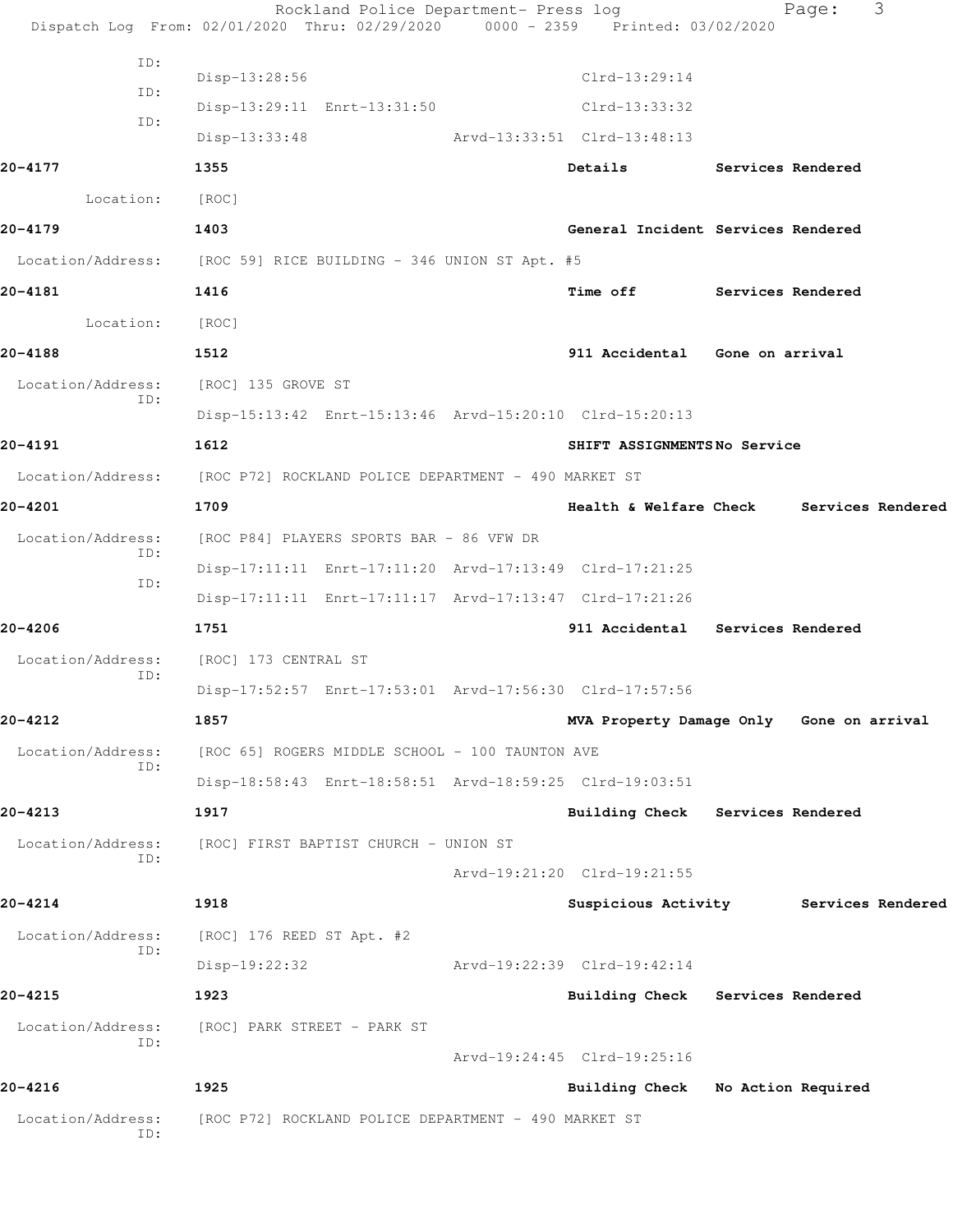Rockland Police Department- Press log extending Page: 4 Dispatch Log From: 02/01/2020 Thru: 02/29/2020 0000 - 2359 Printed: 03/02/2020

Arvd-19:28:40 Clrd-19:30:17

| 20-4217                                                      | 1943                |  |                                                         | Suspicious Activity Could Not Locate |
|--------------------------------------------------------------|---------------------|--|---------------------------------------------------------|--------------------------------------|
| Location/Address:                                            | [ROC] 26 GREEN ST   |  |                                                         |                                      |
| ID:                                                          |                     |  | Disp-19:44:48 Enrt-19:44:56 Arvd-19:45:20 Clrd-19:50:12 |                                      |
| ID:                                                          |                     |  | Disp-19:44:48 Enrt-19:44:59 Arvd-19:50:06 Clrd-19:50:09 |                                      |
| $20 - 4218$                                                  | 1947                |  |                                                         | Building Check Services Rendered     |
| Location/Address: [ROC P75] UNION POINT - BILL DELAHUNT PKWY |                     |  |                                                         |                                      |
| ID:                                                          |                     |  | Arvd-19:49:25 Clrd-19:50:01                             |                                      |
| 20-4221                                                      | 2007                |  |                                                         | Suspicious Activity Could Not Locate |
| Location/Address: [ROC] MARKET ST                            |                     |  |                                                         |                                      |
| ID:                                                          | Disp-20:09:52       |  | Arvd-20:10:00 Clrd-20:10:08                             |                                      |
| $20 - 4224$                                                  | 2027                |  |                                                         | 911 Hang Up Taken/Referred to Other  |
| Agency<br>Location/Address:                                  | [ROC] 19 DARLING CT |  |                                                         |                                      |
| ID:                                                          |                     |  | Disp-20:28:54 Enrt-20:28:58 Arvd-20:30:45 Clrd-20:48:45 |                                      |
| ID:                                                          |                     |  | Disp-20:29:26 Enrt-20:29:29 Arvd-20:31:19 Clrd-20:48:46 |                                      |
| $20 - 4225$                                                  | 2031                |  | Time off                                                | No Service                           |
| Location:                                                    | [ROC]               |  |                                                         |                                      |
| 20-4226                                                      | 2032                |  | Time off No Service                                     |                                      |
| Location:                                                    | [ROC]               |  |                                                         |                                      |
| $20 - 4228$                                                  | 2035                |  | Time off                                                | No Service                           |
| Location:                                                    | [ROC]               |  |                                                         |                                      |
| $20 - 4227$                                                  | 2036                |  |                                                         | Suspicious Activity 6one on arrival  |
| Location/Address:                                            | [ROC] 383 SPRING ST |  |                                                         |                                      |
| ID:                                                          |                     |  | Disp-20:39:05 Enrt-20:39:09 Arvd-20:45:43 Clrd-20:51:41 |                                      |
| ID:                                                          |                     |  | Disp-20:39:27 Enrt-20:39:29 Arvd-20:45:44 Clrd-21:38:56 |                                      |
| 20-4233                                                      | 2123                |  | Time off                                                | No Service                           |
| Location:                                                    | [ROC]               |  |                                                         |                                      |
| 20-4236                                                      | 2150                |  | Time off                                                | No Service                           |
| Location: [ROC]                                              |                     |  |                                                         |                                      |
| $20 - 4242$                                                  | 2255                |  |                                                         | Building Check Services Rendered     |
| Location/Address: [ROC] SALEM ST                             |                     |  |                                                         |                                      |
| ID:                                                          |                     |  | Arvd-22:59:26 Clrd-23:00:48                             |                                      |
|                                                              |                     |  |                                                         |                                      |

**For Date: 02/02/2020 - Sunday**

| $20 - 4244$              | 0001                                                 | General Incident Services Rendered |
|--------------------------|------------------------------------------------------|------------------------------------|
| Location/Address:<br>TD: | [ROC P72] ROCKLAND POLICE DEPARTMENT - 490 MARKET ST |                                    |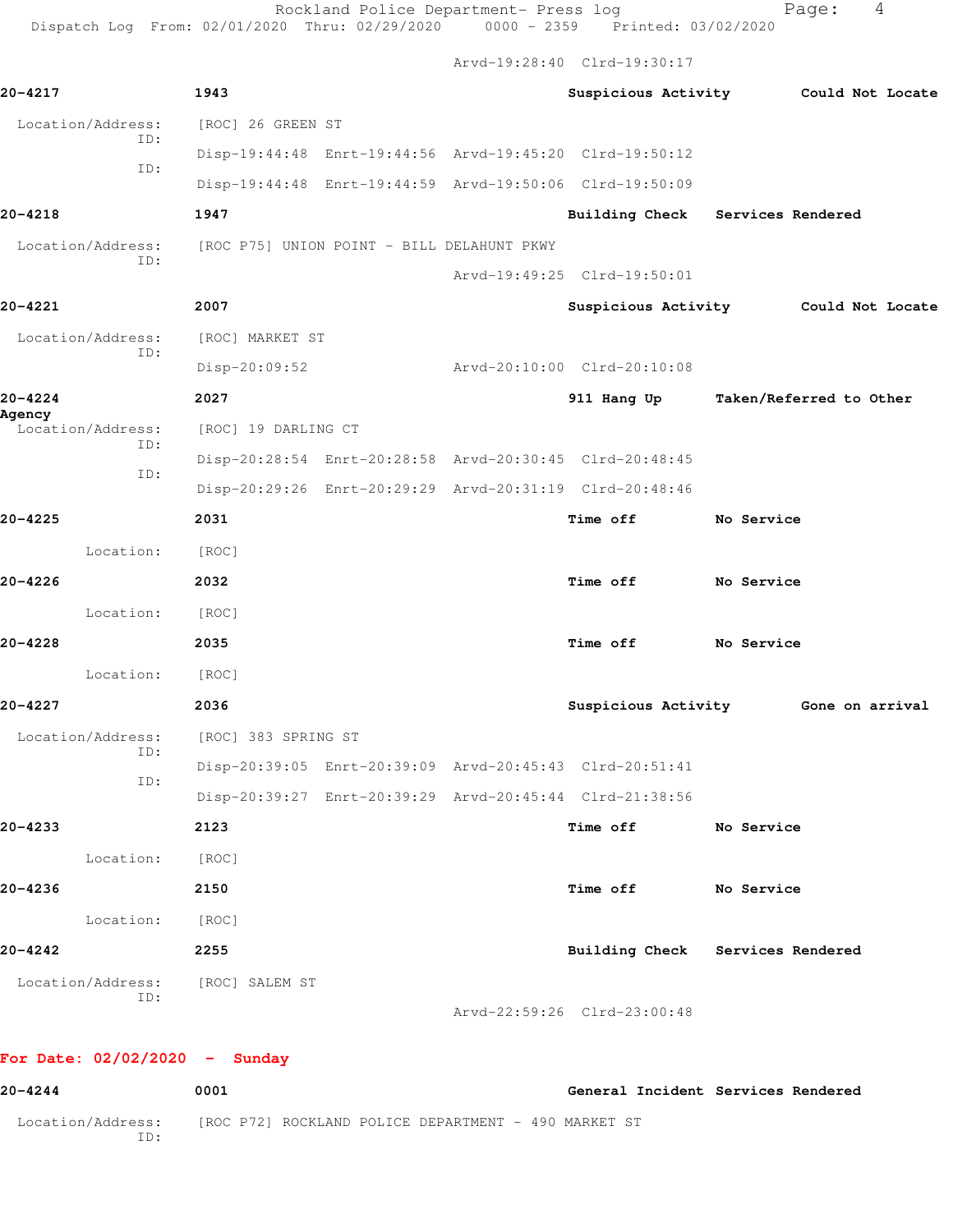Rockland Police Department- Press log Fage: 5 Dispatch Log From: 02/01/2020 Thru: 02/29/2020 0000 - 2359 Printed: 03/02/2020 Disp-00:03:47 Clrd-00:04:01 **20-4245 0005 Suspicious Activity Services Rendered** Location/Address: [ROC P65] 7-ELEVEN CONVENIENCE STORE - 92 MARKET ST ID: Disp-00:08:31 Enrt-00:09:50 Clrd-00:11:11 ID: Arvd-00:10:03 Clrd-00:16:50 **20-4249 0057 Building Check Services Rendered** Location/Address: [ROC] FIRST BAPTIST CHURCH - UNION ST ID: Arvd-01:00:26 Clrd-01:01:47 **20-4250 0102 Building Check Services Rendered** Location/Address: [ROC] PARK STREET - PARK ST ID: Arvd-01:03:53 Clrd-01:04:25 **20-4252 0105 Building Check Services Rendered** Location/Address: [ROC] SALEM ST ID: Arvd-01:07:44 Clrd-01:14:15 **20-4257 0152 Suspicious Activity Gone on arrival** Location/Address: [ROC] 16 WEBSTER ST Apt. #104 ID: Disp-01:54:43 Enrt-01:55:30 Arvd-02:01:08 Clrd-02:07:06 ID: Disp-02:11:50 Arvd-02:11:53 Clrd-02:22:19 **20-4259 0208 Suspicious Activity Services Rendered** Location/Address: [ROC] MARKET ST ID: Disp-02:09:33 Arvd-02:09:50 Clrd-02:11:38 ID: Disp-02:09:33 Arvd-02:09:52 Clrd-02:11:35 **20-4262 0306 Neighbor Disturbance Services Rendered** Location/Address: [ROC] 48 GREENWOOD ST ID: Disp-03:08:28 Enrt-03:09:49 Arvd-03:15:32 Clrd-03:20:17 ID: Disp-03:15:43 Enrt-03:15:45 Arvd-03:15:47 Clrd-03:20:13 **20-4265 0508 Assist Fire Department Services Rendered** Location/Address: [ROC] 51 MAPLE ST Apt. #221 ID: Disp-05:09:43 Enrt-05:10:03 Arvd-05:11:09 Clrd-05:13:00 ID: Disp-05:09:55 Enrt-05:10:03 Arvd-05:12:40 Clrd-05:13:01 ID: Disp-05:10:00 Enrt-05:10:03 Arvd-05:10:44 Clrd-05:12:59 **20-4266 0519 Building Check Services Rendered** Location/Address: [ROC] UNION ST ID: Disp-05:20:01 Arvd-05:20:13 Clrd-05:31:11 **20-4271 0742 Burglar Alarm Building Checked/Secured** Location/Address: [ROC] 260 REED ST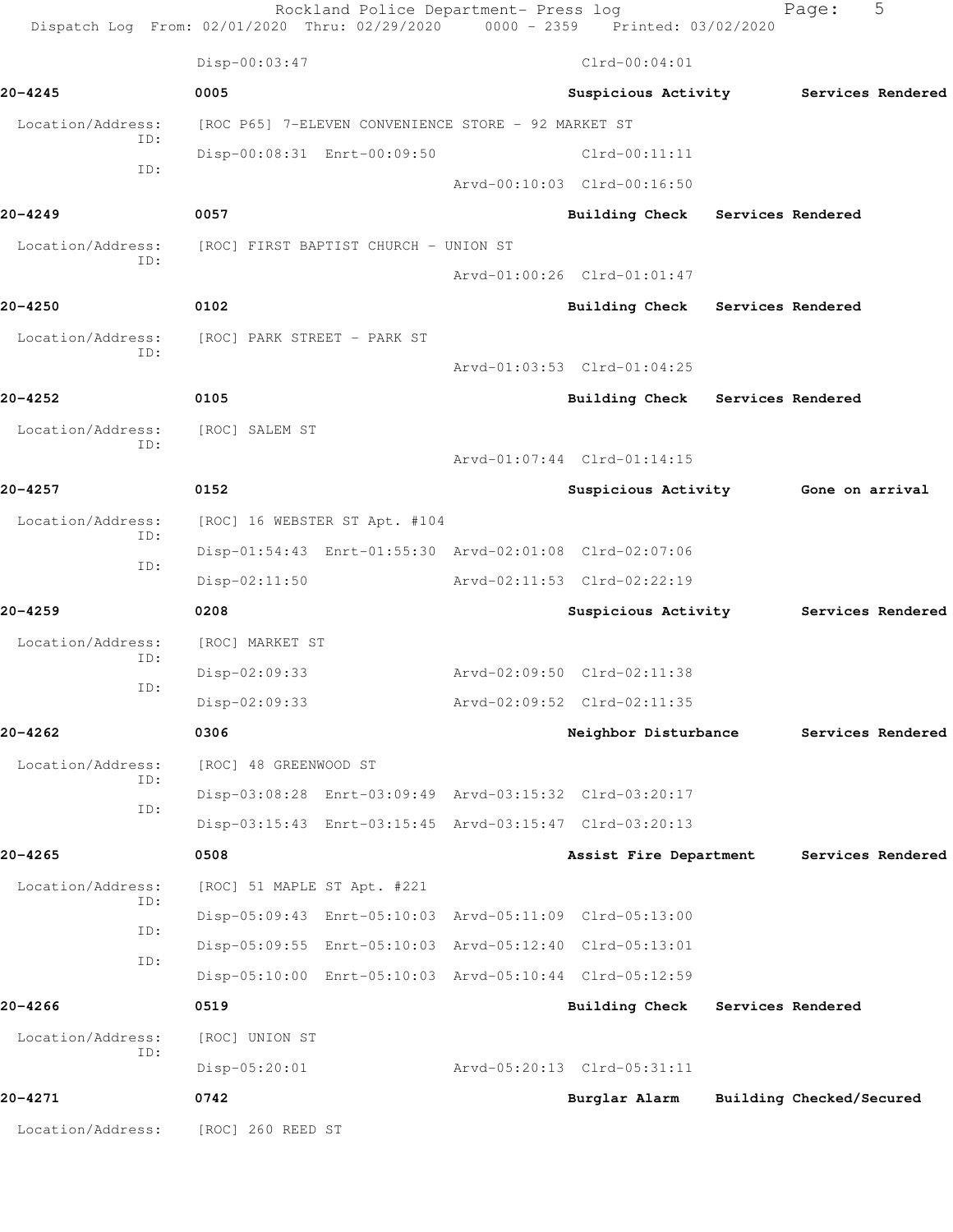|                             | Rockland Police Department- Press log<br>Dispatch Log From: 02/01/2020 Thru: 02/29/2020 0000 - 2359 Printed: 03/02/2020 |                                          | 6<br>Page:        |  |
|-----------------------------|-------------------------------------------------------------------------------------------------------------------------|------------------------------------------|-------------------|--|
| ID:                         | Disp-07:43:56 Enrt-07:46:05 Arvd-07:48:51 Clrd-07:51:48                                                                 |                                          |                   |  |
| 20-4272                     | 0804                                                                                                                    | Information Call No Action Required      |                   |  |
| Location/Address:           | [ROC P72] ROCKLAND POLICE DEPARTMENT - 490 MARKET ST                                                                    |                                          |                   |  |
| 20-4280                     | 0912                                                                                                                    | Assist Fire Department Services Rendered |                   |  |
|                             | [ROC] 170 POND ST                                                                                                       |                                          |                   |  |
| Location/Address:<br>ID:    |                                                                                                                         |                                          |                   |  |
| 20-4284                     | Disp-09:13:20 Enrt-09:13:23 Arvd-09:22:20 Clrd-09:24:40                                                                 |                                          |                   |  |
|                             | 0951                                                                                                                    | Building Check Building Checked/Secured  |                   |  |
| Location/Address:<br>ID:    | [ROC] BILL DELAHUNT PKWY                                                                                                |                                          |                   |  |
|                             |                                                                                                                         | Arvd-09:51:52 Clrd-09:56:05              |                   |  |
| 20-4285                     | 0953                                                                                                                    | Disabled Motor Vehicle Appears Secure    |                   |  |
| Location/Address:<br>ID:    | [ROC P56] BURGER KING - 1333 HINGHAM ST                                                                                 |                                          |                   |  |
|                             | Disp-09:56:11 Enrt-09:56:15 Arvd-10:01:47 Clrd-10:08:00                                                                 |                                          |                   |  |
| 20-4289                     | 1023                                                                                                                    | Animal Complaint Services Rendered       |                   |  |
| Location/Address:<br>ID:    | [ROC] 43 GROVE ST                                                                                                       |                                          |                   |  |
| ID:                         |                                                                                                                         | Arvd-10:23:59 Clrd-10:24:55              |                   |  |
|                             |                                                                                                                         | Arvd-10:25:02 Clrd-10:25:37              |                   |  |
| 20-4290                     | 1025                                                                                                                    | Building Check Building Checked/Secured  |                   |  |
| Location/Address:           | [ROC] PARK ST                                                                                                           |                                          |                   |  |
| ID:                         |                                                                                                                         | Arvd-10:26:02 Clrd-12:16:20              |                   |  |
| 20-4300                     | 1214                                                                                                                    | Information Call No Action Required      |                   |  |
| Location/Address:           | [ROC P72] ROCKLAND POLICE DEPARTMENT - 490 MARKET ST                                                                    |                                          |                   |  |
| 20-4304                     | 1304                                                                                                                    | Motor Vehicle Stop                       | Citation/Warning  |  |
| Issued<br>Location/Address: | [ROC] 500 SUMMER ST                                                                                                     |                                          |                   |  |
| ID:                         | $Disp-13:05:33$                                                                                                         | Arvd-13:05:50 Clrd-13:08:43              |                   |  |
| 20-4305                     | 1308                                                                                                                    | 911 Accidental Services Rendered         |                   |  |
| Location/Address:           | [ROC] 220 HINGHAM ST                                                                                                    |                                          |                   |  |
| ID:                         | Disp-13:09:12 Enrt-13:09:17 Arvd-13:13:05 Clrd-13:14:54                                                                 |                                          |                   |  |
| 20-4312                     | 1350                                                                                                                    | Details / Time off                       | No Action         |  |
| Required<br>Location:       | [ROC]                                                                                                                   |                                          |                   |  |
| 20-4308                     | 1356                                                                                                                    | Suspicious Activity Services Rendered    |                   |  |
| Location/Address:           | [ROC] 320 CONCORD ST                                                                                                    |                                          |                   |  |
| ID:                         |                                                                                                                         |                                          |                   |  |
| ID:                         | Disp-13:57:03 Enrt-13:57:09 Arvd-13:57:45 Clrd-14:00:50                                                                 |                                          |                   |  |
|                             |                                                                                                                         | Arvd-14:00:09 Clrd-14:00:55              |                   |  |
| 20-4311                     | 1410                                                                                                                    | Disturbance                              | Services Rendered |  |
| Location/Address:<br>ID:    | [ROC] 51 MAPLE ST                                                                                                       |                                          |                   |  |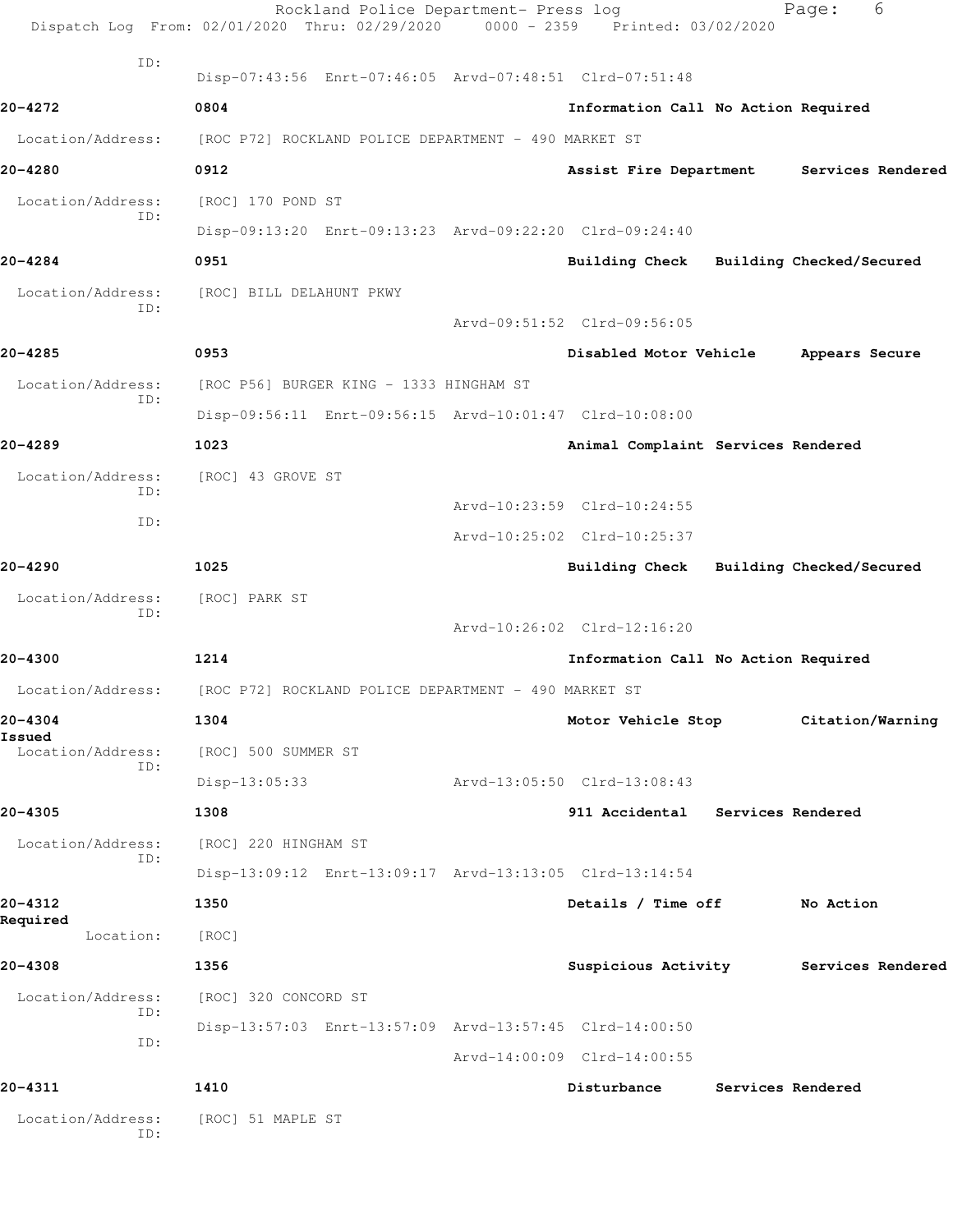|                                 | Rockland Police Department- Press log<br>Dispatch Log From: 02/01/2020 Thru: 02/29/2020<br>$0000 - 2359$ | Printed: 03/02/2020                 | 7<br>Page:          |
|---------------------------------|----------------------------------------------------------------------------------------------------------|-------------------------------------|---------------------|
|                                 |                                                                                                          |                                     |                     |
| ID:                             | Disp-14:11:10 Enrt-14:11:58 Arvd-14:18:03 Clrd-14:24:17                                                  |                                     |                     |
|                                 | Disp-14:14:35 Enrt-14:14:39 Arvd-14:14:48 Clrd-14:24:15                                                  |                                     |                     |
| 20-4313<br>Required             | 1433                                                                                                     | Details / Time off                  | No Action           |
| Location:                       | [ROC]                                                                                                    |                                     |                     |
| 20-4319                         | 1611                                                                                                     | Health & Welfare Check              | Cancelled Enroute   |
| Location/Address:<br>ID:        | [ROC] 131 EAST WATER ST                                                                                  |                                     |                     |
|                                 | $Disp-16:18:17$                                                                                          | $Clrd-16:18:30$                     |                     |
| 20-4321                         | 1622                                                                                                     | General Info                        | Services Rendered   |
| Location/Address:               | [ROC P72] ROCKLAND POLICE DEPARTMENT - 490 MARKET ST                                                     |                                     |                     |
| 20-4322                         | 1628                                                                                                     | Assist Public                       | Provided Assistance |
| Location/Address:<br>ID:        | [ROC] 845 LIBERTY ST                                                                                     |                                     |                     |
|                                 | Disp-16:31:29 Enrt-16:31:32 Arvd-16:37:19 Clrd-16:37:21                                                  |                                     |                     |
| 20-4335                         | 1849                                                                                                     | 911 Accidental Services Rendered    |                     |
| Location/Address:               | [ROC] 6 CORNET STETSON DR                                                                                |                                     |                     |
| ID:                             | Disp-18:50:16 Enrt-18:53:10 Arvd-18:54:08 Clrd-19:07:47                                                  |                                     |                     |
| 20-4339                         | 1903                                                                                                     | Police Information                  | Services Rendered   |
| Location/Address:               | [ROC P72] ROCKLAND POLICE DEPARTMENT - 490 MARKET ST                                                     |                                     |                     |
| ID:                             | Disp-19:11:55 Enrt-19:12:07 Arvd-19:12:11 Clrd-19:12:13                                                  |                                     |                     |
| 20-4348                         | 2256                                                                                                     | Health & Welfare Check              | Transported to      |
| Hospital<br>Location/Address:   | [ROC] BUILDING 4 - 42 STUDLEY CT                                                                         |                                     |                     |
| ID:                             | Disp-22:58:28 Enrt-23:00:18 Arvd-23:03:09 Clrd-23:23:48                                                  |                                     |                     |
| ID:                             | Disp-22:59:39 Enrt-23:00:15 Arvd-23:03:05 Clrd-23:16:50                                                  |                                     |                     |
|                                 |                                                                                                          |                                     |                     |
| For Date: $02/03/2020 -$ Monday |                                                                                                          |                                     |                     |
| 20-4353                         | 0003                                                                                                     | Information Call No Action Required |                     |
| Location/Address:               | [ROC P72] ROCKLAND POLICE DEPARTMENT - 490 MARKET ST                                                     |                                     |                     |
| 20-4355                         | 0005                                                                                                     | Information Call No Action Required |                     |
| Location/Address:               | [ROC P72] ROCKLAND POLICE DEPARTMENT - 490 MARKET ST                                                     |                                     |                     |
| 20-4354                         | 0015                                                                                                     | Officer Injury No Action Required   |                     |
| Location:                       | [ROC]                                                                                                    |                                     |                     |
| 20-4364                         | 0310                                                                                                     | Motor Vehicle Complaint             | Transported to      |

**Hospital**  Location/Address: [ROC] 39 WEBSTER ST ID: Disp-03:12:16 Enrt-03:12:25 Arvd-03:14:52 Clrd-03:35:52 ID: Disp-03:12:19 Enrt-03:12:21 Arvd-03:13:51 Clrd-03:28:48 ID: Disp-03:17:49 Arvd-03:17:53 Clrd-03:35:52

**20-4366 0328 Assist Public Services Rendered**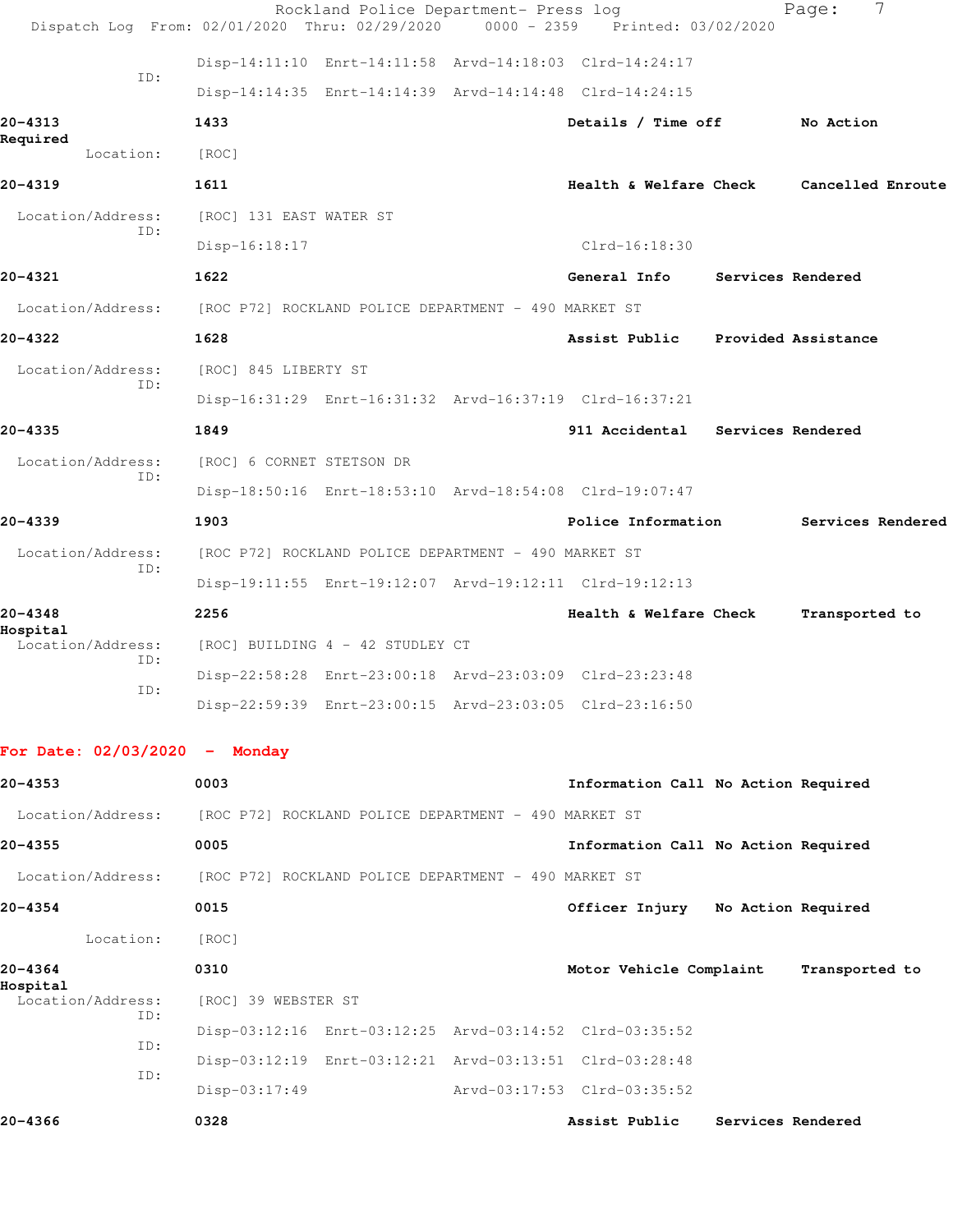|                               | Rockland Police Department- Press log<br>Dispatch Log From: 02/01/2020 Thru: 02/29/2020 | $0000 - 2359$ | Printed: 03/02/2020                 |                          | 8<br>Page:               |  |
|-------------------------------|-----------------------------------------------------------------------------------------|---------------|-------------------------------------|--------------------------|--------------------------|--|
| Location/Address:             | [ROC] ROCKLAND FIRE STATION - 369 UNION ST                                              |               |                                     |                          |                          |  |
| ID:                           | Disp-03:29:21 Enrt-03:29:27 Arvd-03:30:12 Clrd-03:46:07                                 |               |                                     |                          |                          |  |
| 20-4369                       | 0530                                                                                    |               | <b>Building Check</b>               |                          | Building Checked/Secured |  |
| Location/Address:             | [ROC] UNION ST                                                                          |               |                                     |                          |                          |  |
| ID:                           | Disp-05:31:34                                                                           |               | $Clrd-05:57:44$                     |                          |                          |  |
| 20-4370                       | 0546                                                                                    |               | Information Call No Action Required |                          |                          |  |
| Location/Address:             | [ROC P72] ROCKLAND POLICE DEPARTMENT - 490 MARKET ST                                    |               |                                     |                          |                          |  |
| 20-4372                       | 0601                                                                                    |               | Details / Time off                  |                          | No Action                |  |
| Required<br>Location:         | [ROC]                                                                                   |               |                                     |                          |                          |  |
| 20-4373                       | 0612                                                                                    |               | 911 Accidental                      |                          | Services Not Required    |  |
| Location/Address:             | [ROC] 1 TECHNOLOGY PL                                                                   |               |                                     |                          |                          |  |
| ID:                           | Disp-06:18:29 Enrt-06:18:49 Arvd-06:26:58 Clrd-06:32:15                                 |               |                                     |                          |                          |  |
| 20-4376                       | 0715                                                                                    |               | Traffic Enforcement                 |                          | No Action                |  |
| Required<br>Location/Address: | [ROC] SALEM ST                                                                          |               |                                     |                          |                          |  |
| ID:                           | $Disp-07:16:14$                                                                         |               | Clrd-07:38:39                       |                          |                          |  |
| 20-4379                       | 0745                                                                                    |               | Assist Public                       | <b>Services Rendered</b> |                          |  |
| Location/Address:             | [ROC] 212 MANZELLA CT                                                                   |               |                                     |                          |                          |  |
| ID:                           | Disp-07:49:32                                                                           |               | $Clrd-07:52:02$                     |                          |                          |  |
| 20-4381                       | 0801                                                                                    |               | Police Information                  |                          | Services Rendered        |  |
| Location/Address:             | [ROC P72] ROCKLAND POLICE DEPARTMENT - 490 MARKET ST                                    |               |                                     |                          |                          |  |
| ID:                           | Disp-08:08:31                                                                           |               | $Clrd-08:08:47$                     |                          |                          |  |
| 20-4382                       | 0805                                                                                    |               | Motor Vehicle Complaint             |                          | Services Rendered        |  |
| Location/Address:<br>ID:      | [ROC] 162 NORTH AVE @ 16 DIVISION ST                                                    |               |                                     |                          |                          |  |
| ID:                           | Disp-08:10:48 Enrt-08:10:52                                                             |               | Clrd-08:19:03                       |                          |                          |  |
|                               | Disp-08:19:21                                                                           |               | $Clrd-08:19:58$                     |                          |                          |  |
| 20-4383                       | 0818                                                                                    |               | Building Check                      | Appears Secure           |                          |  |
| Location/Address:<br>ID:      | [ROC] PARK ST                                                                           |               |                                     |                          |                          |  |
|                               |                                                                                         |               | Arvd-08:18:48 Clrd-08:19:44         |                          |                          |  |
| 20-4389                       | 0927                                                                                    |               | Details / Time off                  |                          | Services Rendered        |  |
| Location:                     | [ROC]                                                                                   |               |                                     |                          |                          |  |
| 20-4390                       | 0949                                                                                    |               | Disturbance                         | Peace Restored           |                          |  |
| Location/Address:<br>ID:      | [ROC] 328 UNION ST                                                                      |               |                                     |                          |                          |  |
| ID:                           | Disp-09:50:43                                                                           |               | Arvd-09:51:01 Clrd-10:14:45         |                          |                          |  |
| ID:                           | Disp-09:50:52                                                                           |               | Arvd-09:51:06 Clrd-10:15:03         |                          |                          |  |
|                               | $Disp-09:53:04$                                                                         |               | Arvd-09:53:08 Clrd-10:14:37         |                          |                          |  |
| 20-4431                       | 1020                                                                                    |               | Animal Complaint Services Rendered  |                          |                          |  |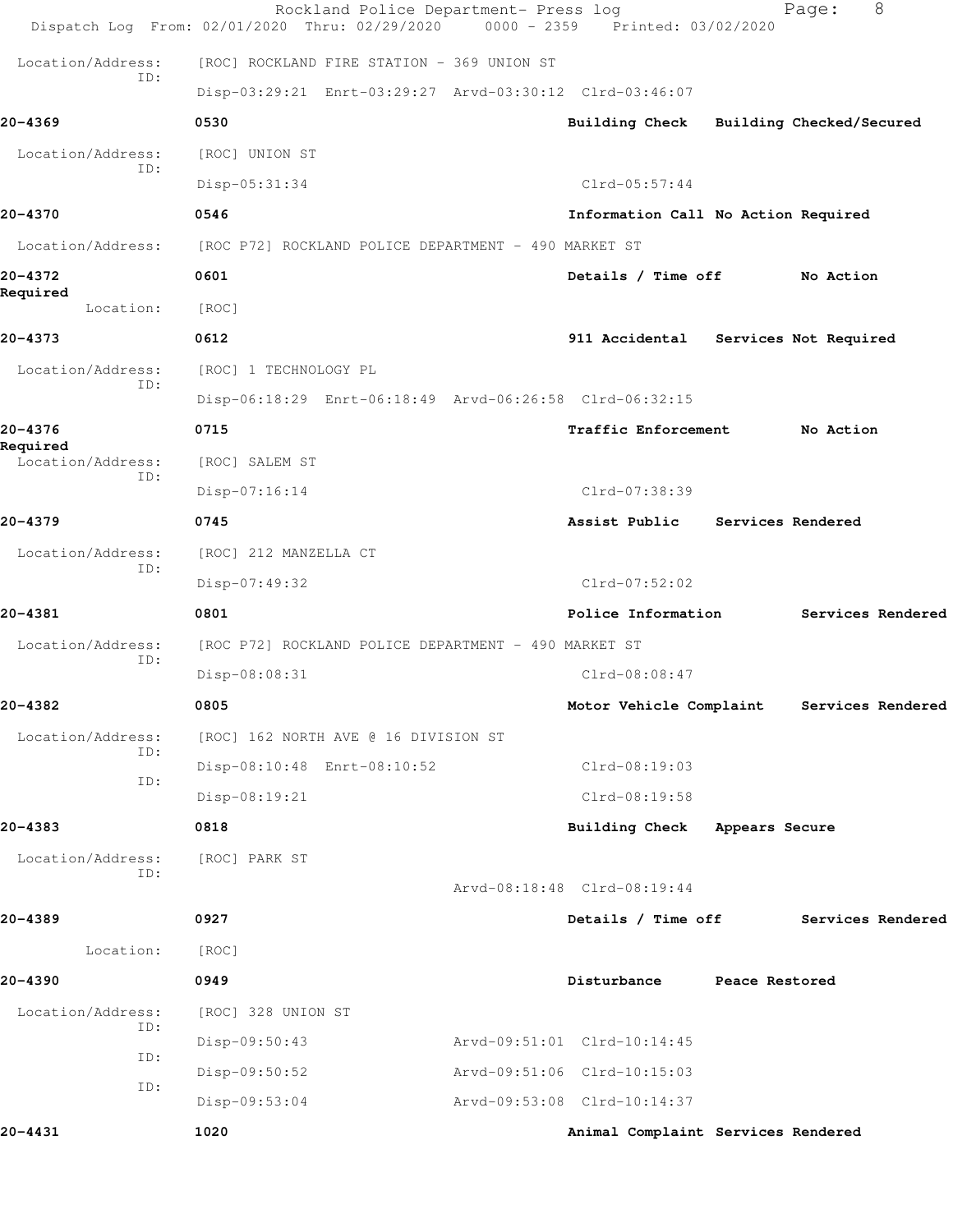|                             | Rockland Police Department- Press log<br>Dispatch Log From: 02/01/2020 Thru: 02/29/2020 0000 - 2359 Printed: 03/02/2020 |                                      | Page:             | 9                 |
|-----------------------------|-------------------------------------------------------------------------------------------------------------------------|--------------------------------------|-------------------|-------------------|
| Location/Address:           | [ROC] 51 BOXBERRY LN                                                                                                    |                                      |                   |                   |
| 20-4397                     | 1023                                                                                                                    | Motor Vehicle Stop Verbal Warning    |                   |                   |
| Location/Address:           | [ROC] 600 HINGHAM ST                                                                                                    |                                      |                   |                   |
| ID:                         | Disp-10:24:54                                                                                                           | $Clrd-10:27:07$                      |                   |                   |
| 20-4399                     | 1037                                                                                                                    | Building Check Appears Secure        |                   |                   |
| Location/Address:           | [ROC] BILL DELAHUNT PKWY                                                                                                |                                      |                   |                   |
| ID:                         |                                                                                                                         | Arvd-10:38:23 Clrd-11:02:31          |                   |                   |
| 20-4400                     | 1052                                                                                                                    | <b>Traffic Enforcement</b>           |                   | Services Rendered |
| Location/Address:           | [ROC] SALEM ST                                                                                                          |                                      |                   |                   |
| ID:                         |                                                                                                                         | Arvd-10:53:18 Clrd-11:26:25          |                   |                   |
| 20-4401                     | 1055                                                                                                                    | Motor Vehicle Stop                   | Citation/Warning  |                   |
| Issued<br>Location/Address: | [ROC] W WATER ST @ PROSPECT ST                                                                                          |                                      |                   |                   |
| ID:                         | Disp-10:56:33                                                                                                           | Arvd-10:57:11 Clrd-11:04:44          |                   |                   |
| 20-4402                     | 1059                                                                                                                    | Details / Time off Services Rendered |                   |                   |
| Location:                   | [ROC]                                                                                                                   |                                      |                   |                   |
| 20-4405                     | 1129                                                                                                                    | Motor Vehicle Stop Verbal Warning    |                   |                   |
| Location/Address:           | [ROC] ARTHUR ST                                                                                                         |                                      |                   |                   |
| ID:                         | Disp-11:32:29                                                                                                           | Arvd-11:32:34 Clrd-11:32:39          |                   |                   |
| 20-4407                     | 1159                                                                                                                    | Assist Public Services Rendered      |                   |                   |
| Location/Address:<br>ID:    | [ROC 17] E.T. WRIGHT SHOE FACTORY - 379 LIBERTY ST                                                                      |                                      |                   |                   |
|                             | Disp-12:03:34 Enrt-12:03:44                                                                                             | $Clrd-12:18:12$                      |                   |                   |
| 20-4408                     | 1203                                                                                                                    | Assist Public                        | Services Rendered |                   |
| Location/Address:<br>ID:    | [ROC] CENTRE AVE                                                                                                        |                                      |                   |                   |
|                             | Disp-12:10:09                                                                                                           | $Clrd-12:10:16$                      |                   |                   |
| 20-4409                     | 1227                                                                                                                    | Details / Time off                   |                   | Services Rendered |
| Location:                   | [ROC]                                                                                                                   |                                      |                   |                   |
| 20-4410<br>Required         | 1234                                                                                                                    | Motor Vehicle Complaint              | Services Not      |                   |
| Vicinity of:<br>ID:         | [ROC] EXIT 14 - HINGHAM ST                                                                                              |                                      |                   |                   |
| ID:                         | Disp-12:36:32 Enrt-12:38:36                                                                                             | Clrd-13:03:32                        |                   |                   |
|                             | Disp-12:42:31 Enrt-12:42:37                                                                                             | $Clrd-12:44:51$                      |                   |                   |
| 20-4411                     | 1245                                                                                                                    | Unwanted Party Services Rendered     |                   |                   |
| Location/Address:<br>ID:    | [ROC] 246 SALEM ST                                                                                                      |                                      |                   |                   |
| ID:                         | Disp-12:46:47 Enrt-12:49:46 Arvd-13:06:45 Clrd-13:30:52                                                                 |                                      |                   |                   |
| ID:                         | Disp-12:47:22 Enrt-12:49:49 Arvd-13:06:40 Clrd-13:12:19                                                                 |                                      |                   |                   |
| ID:                         | Disp-12:47:36 Enrt-12:49:52 Arvd-13:06:53 Clrd-13:08:03                                                                 |                                      |                   |                   |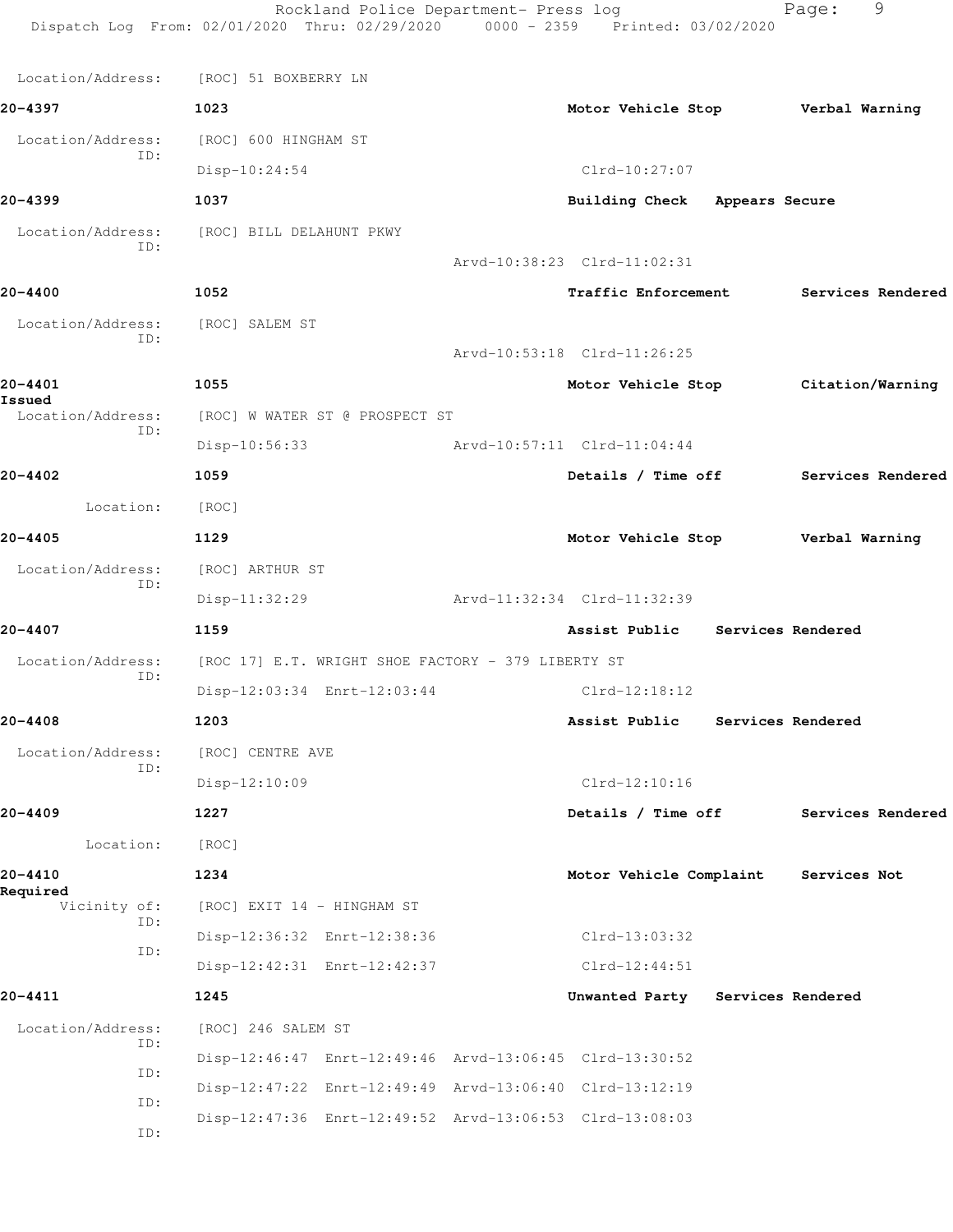|                               | Rockland Police Department- Press log<br>Dispatch Log From: 02/01/2020 Thru: 02/29/2020 0000 - 2359 Printed: 03/02/2020 |                                          |              | Page:        | 10                |
|-------------------------------|-------------------------------------------------------------------------------------------------------------------------|------------------------------------------|--------------|--------------|-------------------|
|                               | Disp-13:04:03 Enrt-13:04:08 Arvd-13:04:23 Clrd-13:43:15                                                                 |                                          |              |              |                   |
| 20-4415                       | 1305                                                                                                                    | Suspicious Activity                      |              | Services Not |                   |
| Required<br>Location/Address: | [ROC] WEBSTER ST                                                                                                        |                                          |              |              |                   |
| ID:                           | Disp-13:08:22 Enrt-13:08:32 Arvd-13:12:01 Clrd-13:15:03                                                                 |                                          |              |              |                   |
| ID:                           | Disp-13:12:36                                                                                                           | Arvd-13:12:41 Clrd-13:14:50              |              |              |                   |
| 20-4432                       | 1310                                                                                                                    | Animal Complaint Services Rendered       |              |              |                   |
| Location/Address:             | [ROC] 440 SALEM ST                                                                                                      |                                          |              |              |                   |
| 20-4423                       | 1343                                                                                                                    | Details / Time off                       |              |              | Services Rendered |
| Location:                     | [ROC]                                                                                                                   |                                          |              |              |                   |
| 20-4426                       | 1400                                                                                                                    | Animal Complaint Services Rendered       |              |              |                   |
| Location/Address:             | [ROC] 199 CENTRAL ST                                                                                                    |                                          |              |              |                   |
| ID:                           | $Disp-14:01:16$                                                                                                         | Arvd-14:02:17 Clrd-14:29:01              |              |              |                   |
| 20-4433                       | 1405                                                                                                                    | Animal Complaint Services Rendered       |              |              |                   |
| Location/Address:             | [ROC] 199 CENTRAL ST                                                                                                    |                                          |              |              |                   |
| 20-4438                       | 1448                                                                                                                    | Assist Public Services Rendered          |              |              |                   |
| Location/Address:             | [ROC] 33 ARCHER RD                                                                                                      |                                          |              |              |                   |
| ID:                           | $Disp-14:50:12$                                                                                                         | $Clrd-14:50:21$                          |              |              |                   |
| 20-4439                       | 1502                                                                                                                    | Details / Time off                       |              |              | Services Rendered |
| Location:                     | [ROC]                                                                                                                   |                                          |              |              |                   |
| $20 - 4440$                   | 1506                                                                                                                    | Animal Complaint Services Rendered       |              |              |                   |
| Location/Address:             | [ROC] 72 PROSPECT ST                                                                                                    |                                          |              |              |                   |
| ID:                           | Disp-15:08:31 Enrt-15:08:33 Arvd-15:08:36 Clrd-15:10:56                                                                 |                                          |              |              |                   |
| 20-4441                       | 1523                                                                                                                    | General Incident Report Follows          |              |              |                   |
|                               | Location/Address: [ROC 26] COMMONWEALTH BUILDING SYSTEMS - 17 ROCKVIEW WAY                                              |                                          |              |              |                   |
| 20-4442                       | 1544                                                                                                                    | Disabled Motor Vehicle Vehicle Towed     |              |              |                   |
| Location/Address:<br>ID:      | [ROC] 3 TAUNTON AVE @ 288 UNION ST                                                                                      |                                          |              |              |                   |
| ID:                           | $Disp-15:45:28$                                                                                                         | Arvd-15:45:34 Clrd-15:50:16              |              |              |                   |
|                               | Disp-15:50:30 Enrt-15:50:34 Arvd-15:50:37 Clrd-15:58:25                                                                 |                                          |              |              |                   |
| 20-4449                       | 1604                                                                                                                    | SHIFT ASSIGNMENTSNo Service              |              |              |                   |
| Location/Address:             | [ROC P72] ROCKLAND POLICE DEPARTMENT - 490 MARKET ST                                                                    |                                          |              |              |                   |
| 20-4448                       | 1629                                                                                                                    | Health & Welfare Check Services Rendered |              |              |                   |
| Location/Address:<br>ID:      | [ROC] 1001 UNION ST                                                                                                     |                                          |              |              |                   |
|                               | Disp-16:30:12 Enrt-16:30:16 Arvd-16:30:28 Clrd-16:44:40                                                                 |                                          |              |              |                   |
| $20 - 4453$                   | 1654                                                                                                                    | Details / Time off                       |              | No Service   |                   |
| Location:                     | [ROC]                                                                                                                   |                                          |              |              |                   |
| 20-4459                       | 1723                                                                                                                    | 911 Accidental                           | Investigated |              |                   |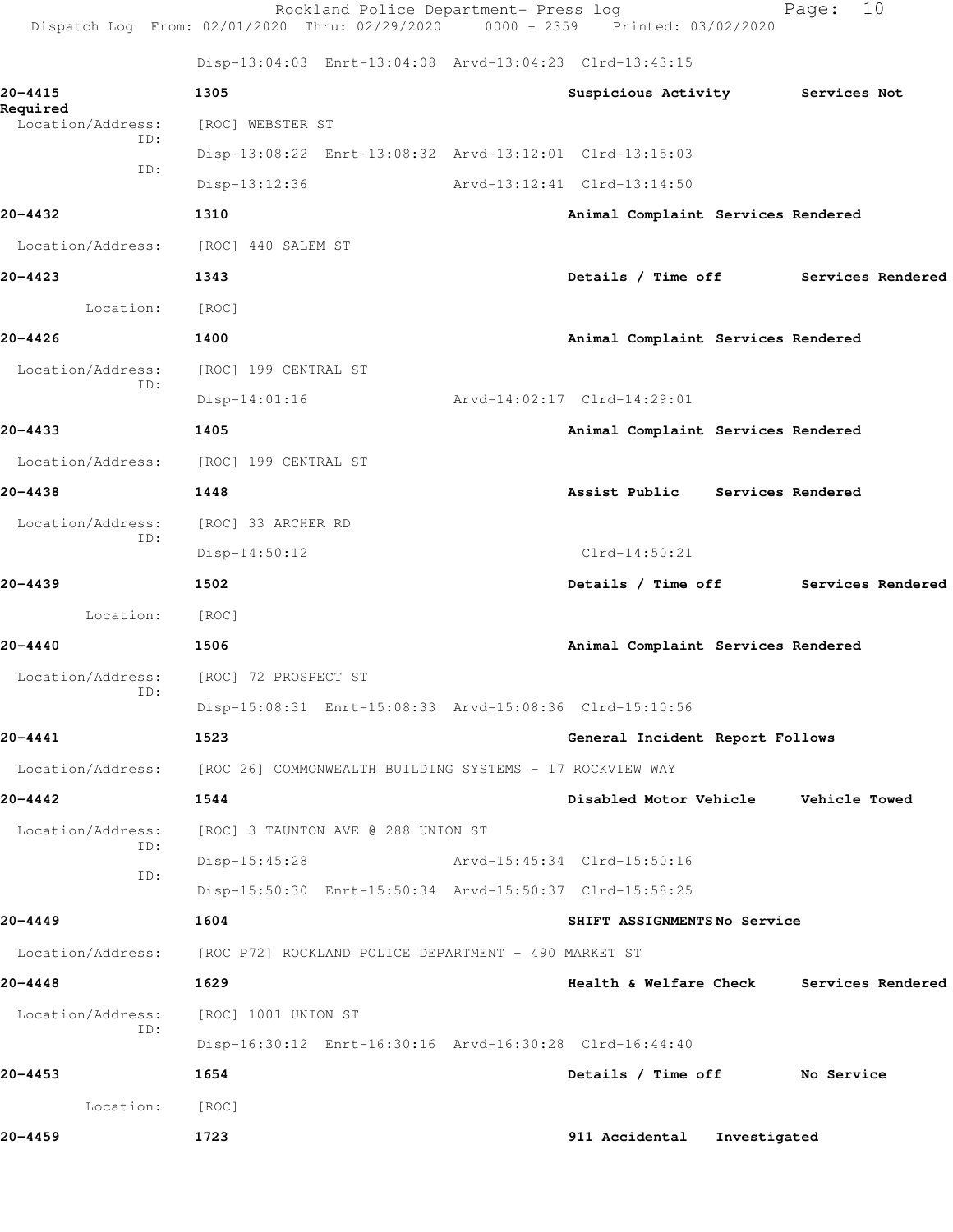|                                  |            |                     | Rockland Police Department- Press log                                  | Dispatch Log From: 02/01/2020 Thru: 02/29/2020 0000 - 2359 Printed: 03/02/2020 |                  | 11<br>Page:      |
|----------------------------------|------------|---------------------|------------------------------------------------------------------------|--------------------------------------------------------------------------------|------------------|------------------|
| Location/Address:                |            |                     | [ROC 84] HARMON GOLF & FITNESS CLUB - 168 CONCORD ST                   |                                                                                |                  |                  |
|                                  | ID:        |                     |                                                                        | Disp-17:24:15 Enrt-17:25:21 Arvd-17:28:05 Clrd-17:29:34                        |                  |                  |
| 20-4466                          |            | 1837                |                                                                        | MVA Property Damage Only                                                       |                  | Paper Exchange   |
| Location/Address:                |            |                     | [ROC P62] CHINA PLAZA - 35 MARKET ST                                   |                                                                                |                  |                  |
|                                  | ID:        |                     | Disp-18:38:51 Enrt-18:39:10                                            | Clrd-18:39:47                                                                  |                  |                  |
|                                  | ID:        |                     |                                                                        | Disp-18:39:25 Enrt-18:39:27 Arvd-18:41:23 Clrd-18:55:14                        |                  |                  |
|                                  | ID:<br>ID: |                     |                                                                        | Disp-18:41:35 Enrt-18:41:37 Arvd-18:41:39 Clrd-18:56:36                        |                  |                  |
|                                  |            |                     |                                                                        | Disp-18:45:20 Enrt-18:45:22 Arvd-18:45:23 Clrd-18:55:11                        |                  |                  |
| 20-4473                          |            | 1914                |                                                                        | Harassment                                                                     | Advised to Court |                  |
| Location/Address:                | ID:        | [ROC] 18 GARRITY CT |                                                                        |                                                                                |                  |                  |
|                                  |            | Disp-19:18:55       |                                                                        | $Clrd-19:22:59$                                                                |                  |                  |
| $20 - 4479$<br>Issued            |            | 2010                |                                                                        | Motor Vehicle Stop                                                             |                  | Citation/Warning |
| Vicinity of:                     | TD:        |                     | [ROC] 141 WEYMOUTH ST @ 73 RESERVOIR PARK DR                           |                                                                                |                  |                  |
|                                  | ID:        |                     |                                                                        | Arvd-20:10:00 Clrd-20:21:15                                                    |                  |                  |
|                                  |            | Disp-20:15:13       |                                                                        | Arvd-20:15:15 Clrd-20:17:07                                                    |                  |                  |
| $20 - 4481$                      |            | 2049                |                                                                        | Unwanted Party Services Rendered                                               |                  |                  |
| Location/Address:                | ID:        | [ROC] 246 SALEM ST  |                                                                        |                                                                                |                  |                  |
|                                  | ID:        |                     |                                                                        | Disp-20:52:26 Enrt-20:52:35 Arvd-20:55:48 Clrd-21:22:49                        |                  |                  |
|                                  |            |                     |                                                                        | Disp-20:52:32 Enrt-20:52:35 Arvd-20:53:40 Clrd-21:22:52                        |                  |                  |
| 20-4491<br>Hospital              |            | 2319                |                                                                        | Health & Welfare Check                                                         |                  | Transported to   |
|                                  | ID:        |                     | Location/Address: [ROC P51] DOUBLE TREE - 929 HINGHAM ST Apt. #302     |                                                                                |                  |                  |
|                                  | ID:        |                     |                                                                        | Disp-23:21:45 Enrt-23:21:48 Arvd-23:24:20 Clrd-02/04/2020 @ 00:21:50           |                  |                  |
|                                  |            |                     |                                                                        | Disp-23:21:47 Enrt-23:21:49 Arvd-23:24:21 Clrd-02/04/2020 @ 00:21:51           |                  |                  |
| For Date: $02/04/2020 -$ Tuesday |            |                     |                                                                        |                                                                                |                  |                  |
| 20-4493                          |            | 0004                |                                                                        | SHIFT ASSIGNMENTSNo Service                                                    |                  |                  |
|                                  |            |                     | Location/Address: [ROC P72] ROCKLAND POLICE DEPARTMENT - 490 MARKET ST |                                                                                |                  |                  |
| 20-4500                          |            | 0120                |                                                                        | Motor Vehicle Stop                                                             |                  | Sent On Way      |
| Location/Address:                |            |                     | [ROC 17] E.T. WRIGHT SHOE FACTORY - 379 LIBERTY ST                     |                                                                                |                  |                  |
|                                  | ID:<br>ID: |                     |                                                                        | Arvd-01:20:00 Clrd-01:27:00                                                    |                  |                  |
|                                  |            | $Disp-01:22:47$     |                                                                        | Arvd-01:22:49 Clrd-01:25:41                                                    |                  |                  |
| 20-4507                          |            | 0504                |                                                                        | Building Check Appears Secure                                                  |                  |                  |
| Location/Address:                | ID:        |                     | [ROC 61] UNION ST BUSINESS DISTRICT - UNION ST                         |                                                                                |                  |                  |
|                                  |            | Disp-05:07:09       |                                                                        | Arvd-05:07:55 Clrd-05:20:36                                                    |                  |                  |
| 20-4513                          |            | 0650                |                                                                        | Motor Vehicle Stop                                                             |                  | Verbal Warning   |
|                                  |            |                     | Location/Address: [ROC] NEAR ROTARY - BILL DELAHUNT PKWY               |                                                                                |                  |                  |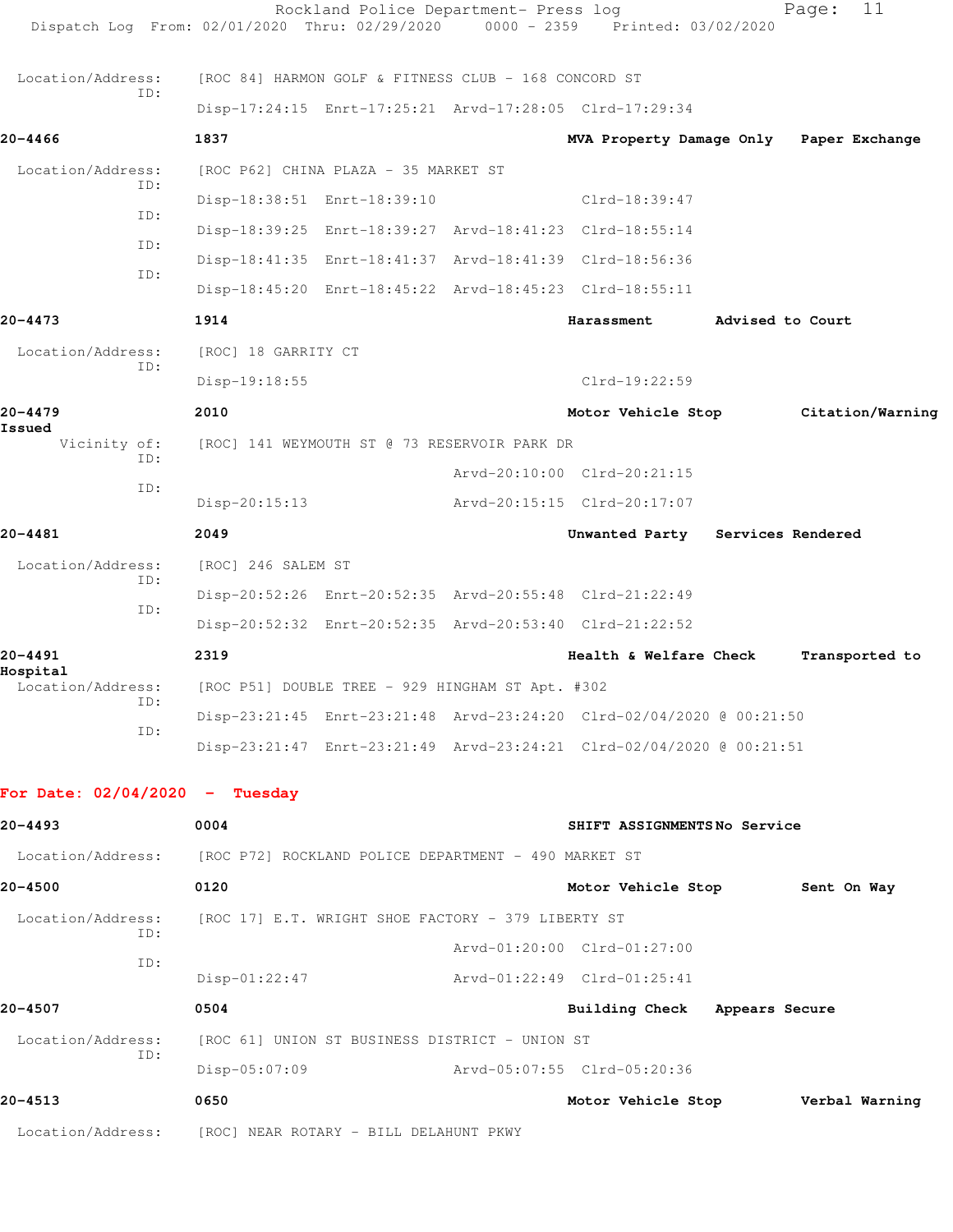|                          | Rockland Police Department- Press log<br>Dispatch Log From: 02/01/2020 Thru: 02/29/2020 0000 - 2359 Printed: 03/02/2020 |                             | 12<br>Page:                             |
|--------------------------|-------------------------------------------------------------------------------------------------------------------------|-----------------------------|-----------------------------------------|
| ID:                      |                                                                                                                         |                             |                                         |
|                          |                                                                                                                         | Arvd-06:50:00 Clrd-06:51:55 |                                         |
| $20 - 4515$              | 0727                                                                                                                    | Time off No Service         |                                         |
| Location:                | [ROC]                                                                                                                   |                             |                                         |
| 20-4517                  | 0729                                                                                                                    |                             | Assist Other Agency Services Rendered   |
| Location/Address:<br>ID: | [ROC P72] ROCKLAND POLICE DEPARTMENT - 490 MARKET ST                                                                    |                             |                                         |
|                          | $Disp-07:32:41$                                                                                                         | Clrd-07:32:52               |                                         |
| 20-4520                  | 0800                                                                                                                    |                             | SHIFT ASSIGNMENTS Services Rendered     |
| Location/Address:        | [ROC P72] ROCKLAND POLICE DEPARTMENT - 490 MARKET ST                                                                    |                             |                                         |
| 20-4531                  | 0932                                                                                                                    |                             | Suspicious Activity Services Rendered   |
| Location/Address:<br>ID: | [ROC 26] COMMONWEALTH BUILDING SYSTEMS - 17 ROCKVIEW WAY                                                                |                             |                                         |
|                          | Disp-09:37:14                                                                                                           | Clrd-09:39:32               |                                         |
| 20-4536                  | 0948                                                                                                                    |                             | Suspicious Activity Services Rendered   |
| Location/Address:<br>ID: | [ROC] CORNET STETSON DR                                                                                                 |                             |                                         |
|                          | Disp-09:59:06                                                                                                           | Arvd-10:03:50 Clrd-10:08:44 |                                         |
| 20-4538                  | 1006                                                                                                                    |                             | Details / Time off Services Rendered    |
| Location:                | [ROC]                                                                                                                   |                             |                                         |
| 20-4540                  | 1022                                                                                                                    |                             | Assist Other Agency Services Rendered   |
| Location/Address:<br>ID: | [ROC 59] RICE BUILDING - 346 UNION ST Apt. #12                                                                          |                             |                                         |
| ID:                      | Disp-10:51:32 Enrt-10:51:58 Arvd-10:54:22 Clrd-12:04:45                                                                 |                             |                                         |
| ID:                      | Disp-10:51:41 Enrt-10:51:58 Arvd-10:54:27 Clrd-11:15:54                                                                 |                             |                                         |
|                          | Disp-10:51:49 Enrt-10:51:58 Arvd-10:54:25 Clrd-11:16:16                                                                 |                             |                                         |
| 20-4546                  | 1120                                                                                                                    |                             | Building Check Building Checked/Secured |
| Location/Address:<br>ID: | [ROC] PARK ST                                                                                                           |                             |                                         |
|                          |                                                                                                                         | Arvd-11:21:38 Clrd-11:22:16 |                                         |
| $20 - 4547$              | 1138                                                                                                                    | 911 Accidental              | Services Not Required                   |
| Location/Address:<br>ID: | [ROC] 119 GROVE ST                                                                                                      |                             |                                         |
|                          | Disp-11:41:19 Enrt-11:41:23 Arvd-11:45:25 Clrd-11:47:13                                                                 |                             |                                         |
| 20-4549                  | 1149                                                                                                                    | General Info                | Services Rendered                       |
| Location/Address:        | [ROC P72] ROCKLAND POLICE DEPARTMENT - 490 MARKET ST                                                                    |                             |                                         |
| 20-4550                  | 1157                                                                                                                    | Assist Public               | Services Rendered                       |
| Location/Address:        | [ROC] ROCKVIEW WAY                                                                                                      |                             |                                         |
| ID:                      |                                                                                                                         | Arvd-11:57:00 Clrd-11:58:38 |                                         |
| 20-4551                  | 1203                                                                                                                    | COMP Time off               | Services Rendered                       |
| Location:                | [ROC]                                                                                                                   |                             |                                         |
| 20-4553                  | 1250                                                                                                                    | Health & Welfare Check      | Sent On Way                             |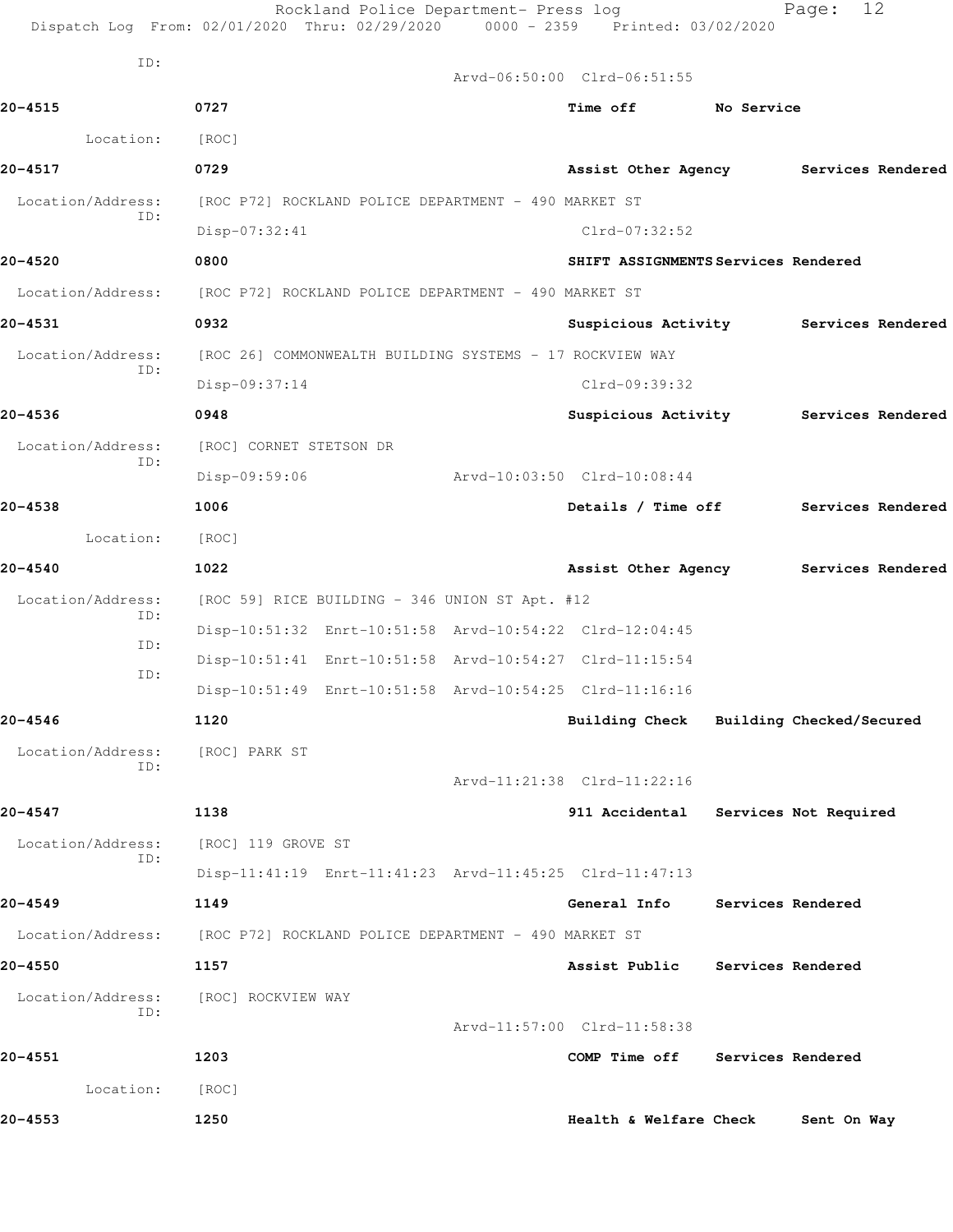| Dispatch Log From: 02/01/2020 Thru: 02/29/2020 0000 - 2359 Printed: 03/02/2020 |                    | Rockland Police Department- Press log                |                                                                           | 13<br>Page:                         |
|--------------------------------------------------------------------------------|--------------------|------------------------------------------------------|---------------------------------------------------------------------------|-------------------------------------|
| Location/Address:                                                              |                    | [ROC P51] DOUBLE TREE - 929 HINGHAM ST Apt. #302     |                                                                           |                                     |
| ID:                                                                            |                    |                                                      | Disp-12:54:17 Enrt-12:55:16 Arvd-13:00:36 Clrd-13:27:37                   |                                     |
| ID:                                                                            |                    |                                                      | Disp-12:55:11 Enrt-12:55:16 Arvd-13:00:41 Clrd-13:27:34                   |                                     |
| 20-4558                                                                        | 1328               |                                                      | <b>Building Check</b>                                                     | Building Checked/Secured            |
| Location/Address:                                                              |                    | [ROC P75] UNION POINT - BILL DELAHUNT PKWY           |                                                                           |                                     |
| ID:                                                                            |                    |                                                      | Arvd-13:29:18 Clrd-13:45:28                                               |                                     |
| $20 - 4563$                                                                    | 1417               |                                                      | Motor Vehicle Stop                                                        | Report Follows                      |
| Location/Address:<br>ID:                                                       |                    | [ROC] ABINGTON LINE - NORTH AVE                      |                                                                           |                                     |
| ID:                                                                            |                    |                                                      | Arvd-14:17:00 Clrd-15:45:43                                               |                                     |
|                                                                                |                    | Disp-14:24:46 Enrt-14:24:49                          | $Clrd-14:41:31$                                                           |                                     |
| $20 - 4565$                                                                    | 1444               |                                                      | Building Check                                                            | Building Checked/Secured            |
| Location/Address:<br>ID:                                                       | [ROC] PARK ST      |                                                      |                                                                           |                                     |
|                                                                                |                    |                                                      | Arvd-14:44:28 Clrd-14:45:04                                               |                                     |
| $20 - 4569$                                                                    | 1544               |                                                      | Disturbance                                                               | Sent On Way                         |
| Location/Address:<br>ID:                                                       | [ROC] 246 SALEM ST |                                                      |                                                                           |                                     |
| ID:                                                                            |                    |                                                      | Disp-15:45:48 Enrt-15:45:56 Arvd-15:50:41 Clrd-16:00:23                   |                                     |
| ID:                                                                            |                    |                                                      | Disp-15:45:51 Enrt-15:45:56 Arvd-15:50:16 Clrd-16:00:20                   |                                     |
|                                                                                | $Disp-15:50:51$    |                                                      | Arvd-15:50:53 Clrd-16:00:21                                               |                                     |
| $20 - 4570$                                                                    | 1557               |                                                      |                                                                           | SHIFT ASSIGNMENTS Services Rendered |
| Location/Address:                                                              |                    | [ROC P72] ROCKLAND POLICE DEPARTMENT - 490 MARKET ST |                                                                           |                                     |
| 20-4575                                                                        | 1705               |                                                      | 911 Accidental                                                            | Services Rendered                   |
| Location/Address:<br>ID:                                                       |                    | [ROC] 173 CENTRAL ST Apt. #L                         |                                                                           |                                     |
|                                                                                |                    |                                                      | Disp-17:07:01 Enrt-17:07:05 Arvd-17:14:42 Clrd-17:14:46                   |                                     |
| 20-4577                                                                        | 1715               |                                                      | Motor Vehicle Stop                                                        | Arrest(s) Made                      |
| Vicinity of:<br>ID:                                                            |                    | [ROC P108] SOUTH SHORE BMW - 1040 HINGHAM ST         |                                                                           |                                     |
| ID:                                                                            |                    |                                                      | Arvd-17:15:00 Clrd-17:49:17                                               |                                     |
|                                                                                |                    |                                                      | Disp-17:18:22 Enrt-17:18:27 Arvd-17:21:33 Clrd-17:36:07                   |                                     |
| 20-4580                                                                        | 1728               |                                                      | Detail                                                                    | Services Rendered                   |
| Location/Address:                                                              |                    | [ROC P72] ROCKLAND POLICE DEPARTMENT - 490 MARKET ST |                                                                           |                                     |
| 20-4606                                                                        | 2125               |                                                      | <b>Building Check</b>                                                     | Services Rendered                   |
| Location/Address:<br>ID:                                                       |                    | [ROC P56] BURGER KING - 1333 HINGHAM ST              |                                                                           |                                     |
| ID:                                                                            |                    |                                                      | Disp-21:28:24 Enrt-21:29:19 Arvd-21:34:11 Clrd-21:39:07                   |                                     |
| $20 - 4608$                                                                    | 2134               |                                                      | Disp-21:28:24 Enrt-21:29:23 Arvd-21:34:15 Clrd-21:40:23<br>911 Accidental | Services Rendered                   |
| Location/Address:                                                              |                    | [ROC P92] BAVIS ICE ARENA - 180 VFW DR               |                                                                           |                                     |
| ID:                                                                            |                    |                                                      | Disp-21:39:40 Enrt-21:39:44 Arvd-21:43:17 Clrd-21:50:16                   |                                     |
|                                                                                |                    |                                                      |                                                                           |                                     |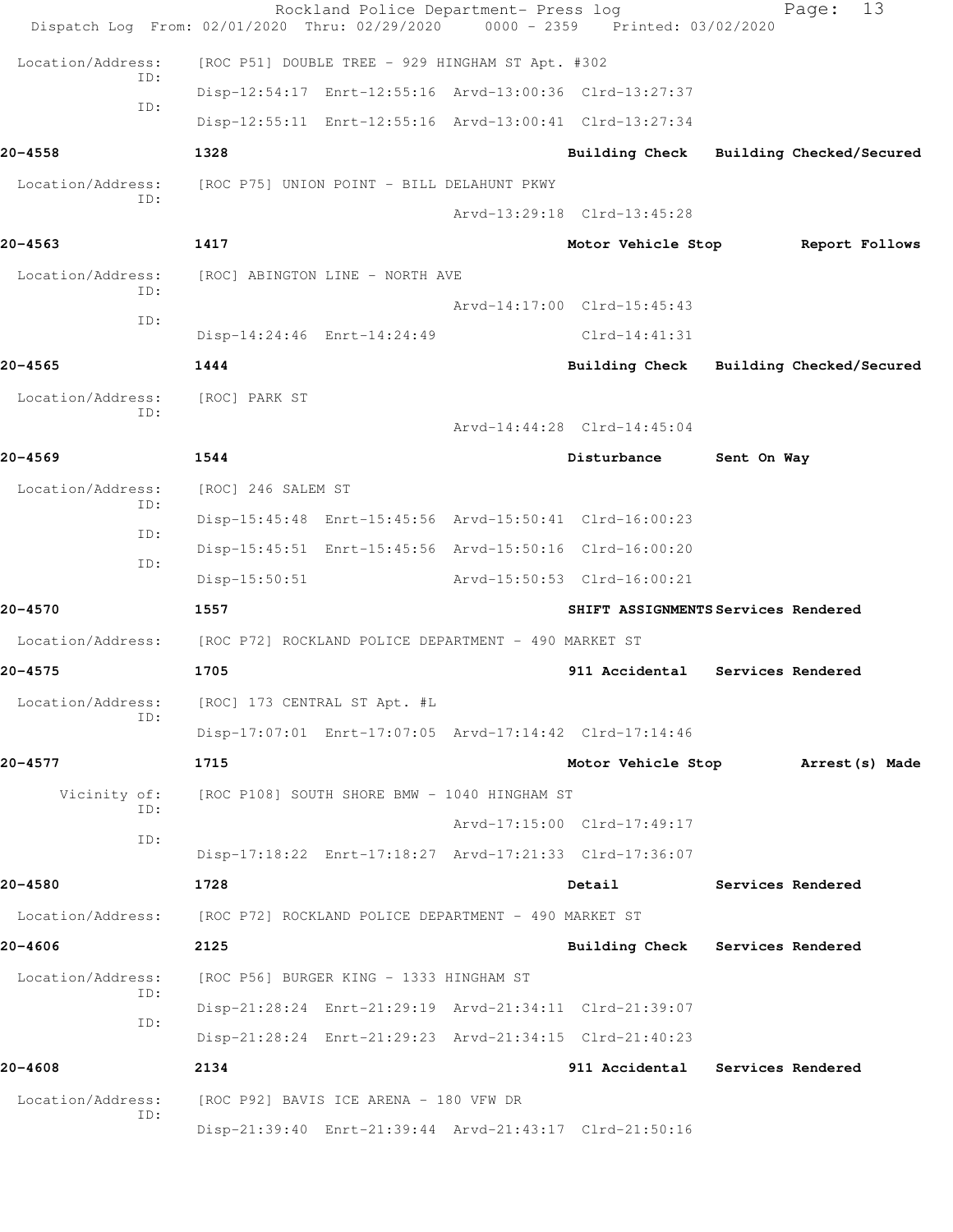Rockland Police Department- Press log Fage: 14

Dispatch Log From: 02/01/2020 Thru: 02/29/2020 0000 - 2359 Printed: 03/02/2020

ID:

Disp-21:50:05 Enrt-21:50:09 Arvd-21:50:12 Clrd-21:54:00

**For Date: 02/05/2020 - Wednesday 20-4615 0001 SHIFT ASSIGNMENTS Services Rendered** Location/Address: [ROC P72] ROCKLAND POLICE DEPARTMENT - 490 MARKET ST **20-4628 0457 Building Check Appears Secure** Location/Address: [ROC 61] UNION ST BUSINESS DISTRICT - UNION ST ID: Disp-04:58:35 Arvd-04:58:41 Clrd-05:37:49 **20-4634 0643 Suspicious Activity Report Follows** Vicinity of: [ROC P65] 7-ELEVEN CONVENIENCE STORE - 92 MARKET ST ID: Disp-06:44:54 Enrt-06:45:02 Arvd-06:47:11 Clrd-07:04:26 ID: Disp-06:45:04 Enrt-06:45:06 Arvd-06:45:56 Clrd-07:02:00 ID: Disp-07:02:04 Arvd-07:02:07 Clrd-07:20:03 ID: Disp-07:19:42 Clrd-07:19:46 **20-4636 0737 911 Accidental Investigated** Location/Address: [ROC 65] ROGERS MIDDLE SCHOOL - 100 TAUNTON AVE ID: Disp-07:37:53 Enrt-07:38:03 Arvd-07:39:27 Clrd-07:39:29 **20-4641 0804 Information Call No Action Required** Location/Address: [ROC P72] ROCKLAND POLICE DEPARTMENT - 490 MARKET ST **20-4645 0830 911 Accidental Investigated** Location/Address: [ROC] 119 GROVE ST ID: Disp-08:32:23 Enrt-08:32:26 Arvd-08:37:11 Clrd-08:45:41 **20-4647 0839 Information Call No Action Required** Location/Address: [ROC P72] ROCKLAND POLICE DEPARTMENT - 490 MARKET ST **20-4652 0923 Building Check Building Checked/Secured** Location/Address: [ROC] 200 UNION ST ID: Arvd-09:25:45 Clrd-09:25:56 **20-4654 0937 Assist Public Services Rendered** Location/Address: [ROC] 35 STUDLEY CT ID: Disp-09:40:15 Arvd-09:40:25 Clrd-09:44:30 **20-4655 0948 Information Call No Action Required** Location/Address: [ROC P72] ROCKLAND POLICE DEPARTMENT - 490 MARKET ST **20-4656 1019 Traffic Enforcement Citation/Warning Issued**  Location/Address: [ROC] SALEM ST ID: Arvd-10:20:22 Clrd-11:02:03 **20-4657 1020 Building Check Building Checked/Secured**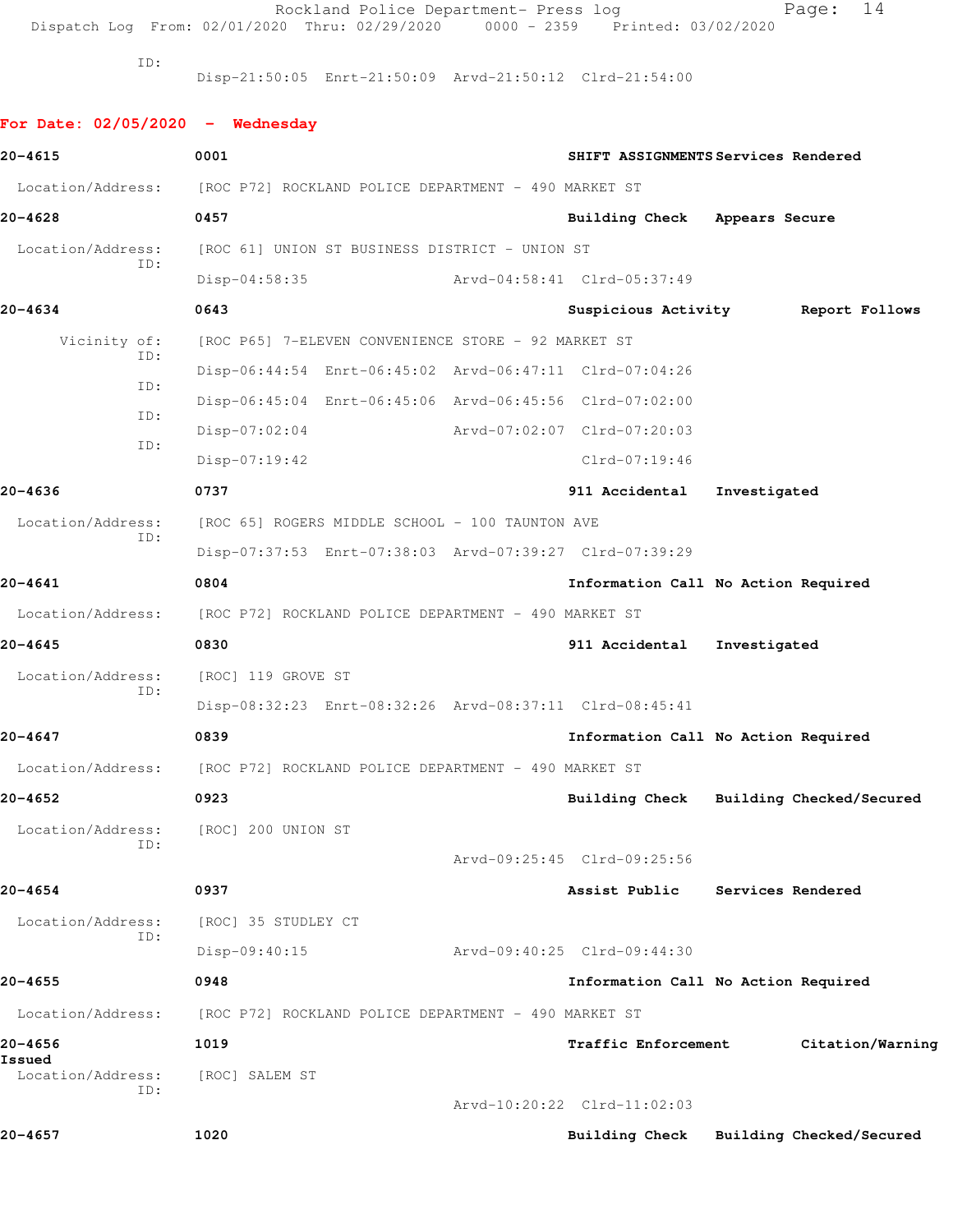Rockland Police Department- Press log Fage: 15 Dispatch Log From: 02/01/2020 Thru: 02/29/2020 0000 - 2359 Printed: 03/02/2020 Location/Address: [ROC] PARK ST ID: Arvd-10:22:17 Clrd-10:22:36 **20-4658 1023 Building Check Building Checked/Secured** Location/Address: [ROC] BILL DELAHUNT PKWY ID: Arvd-10:24:05 Clrd-10:24:30 **20-4663 1102 Health & Welfare Check Investigated** Location/Address: [ROC] 94 LEISUREWOODS DR ID: Disp-11:04:27 Enrt-11:04:33 Arvd-11:05:33 Clrd-11:10:15 **20-4664 1110 Building Check Building Checked/Secured** Location/Address: [ROC] 200 UNION ST ID: Arvd-11:11:06 Clrd-11:11:56 **20-4667 1110 General Incident Advised to Court** Location/Address: [ROC P72] ROCKLAND POLICE DEPARTMENT - 490 MARKET ST ID: Disp-11:21:21 Clrd-11:27:01 **20-4666 1118 Unwanted Party Peace Restored** Location/Address: [ROC] 199 VERNON ST ID: Disp-11:18:57 Enrt-11:19:01 Arvd-11:29:09 Clrd-11:29:11 **20-4690 1355 Details / Time off No Action Required**  Location: [ROC] **20-4685 1428 Suspicious Activity Services Rendered** Location/Address: [ROC] 49 DEERING SQ ID: Disp-14:29:49 Enrt-14:30:23 Clrd-14:40:50 ID: Disp-14:30:41 Enrt-14:30:44 Clrd-14:40:54 **20-4775 1430 Animal Complaint Services Rendered** Location/Address: [ROC] 72 PROSPECT ST **20-4686 1438 Harassment Services Rendered** Location/Address: [ROC P72] ROCKLAND POLICE DEPARTMENT - 490 MARKET ST ID: Disp-14:41:03 Clrd-14:54:36 **20-4689 1451 Motor Vehicle Complaint Could Not Locate** Vicinity of: [ROC] HINGHAM ST ID: Disp-14:51:53 Enrt-14:51:58 Arvd-15:01:12 Clrd-15:01:27 **20-4694 1529 Information Call No Action Required** Location/Address: [ROC P72] ROCKLAND POLICE DEPARTMENT - 490 MARKET ST **20-4701 1601 General Info Services Rendered** Location/Address: [ROC P72] ROCKLAND POLICE DEPARTMENT - 490 MARKET ST ID: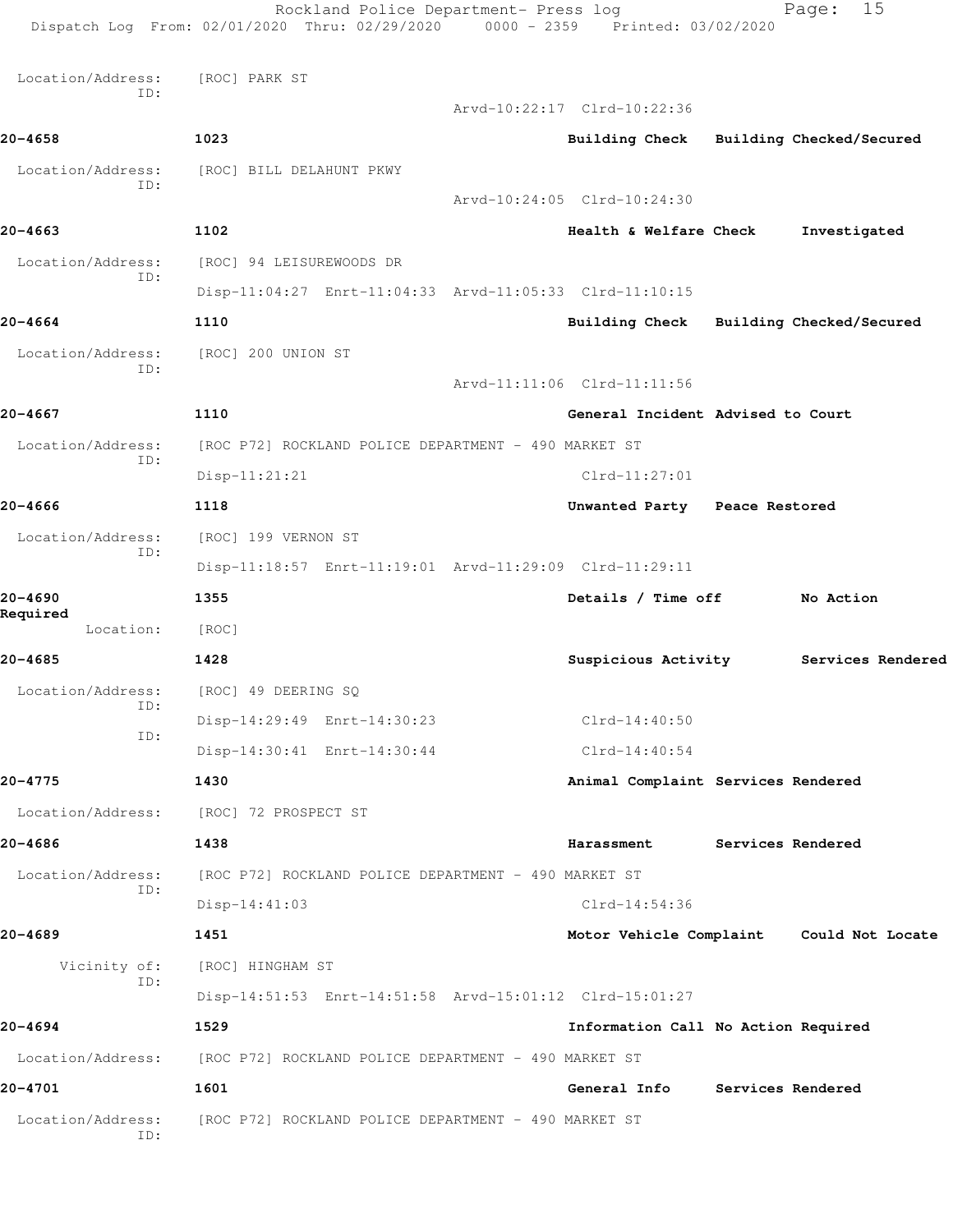Rockland Police Department- Press log entitled Page: 16 Dispatch Log From: 02/01/2020 Thru: 02/29/2020 0000 - 2359 Printed: 03/02/2020

Arvd-16:21:00 Clrd-16:48:15

| 20-4700                           | 1615                                                                 | Assist Public                  | Services Rendered                   |
|-----------------------------------|----------------------------------------------------------------------|--------------------------------|-------------------------------------|
| Location/Address:                 | [ROC] 8 HORN BEAM ST                                                 |                                |                                     |
| ID:                               | Disp-16:18:21 Enrt-16:18:27 Arvd-16:34:38 Clrd-17:05:35              |                                |                                     |
| 20-4705                           | 1637                                                                 |                                | Suspicious Activity 6one on arrival |
| Location/Address:                 | [ROC] 1 FITZGIBBONS LN                                               |                                |                                     |
| ID:                               |                                                                      | Arvd-16:37:00 Clrd-16:46:27    |                                     |
| 20-4709                           | 1658                                                                 |                                | Animal Complaint Services Rendered  |
| Location/Address:                 | [ROC] 524 LIBERTY ST                                                 |                                |                                     |
| ID:                               |                                                                      | Arvd-16:58:00 Clrd-17:49:58    |                                     |
| 20-4721                           | 1853                                                                 | Disturbance                    | Services Rendered                   |
| Location/Address:                 | [ROC] 340 CENTRE AVE                                                 |                                |                                     |
| ID:                               |                                                                      | Arvd-18:53:00 Clrd-18:57:27    |                                     |
| 20-4746                           | 2358                                                                 | Disturbance                    | Services Rendered                   |
| Location/Address:                 | [ROC] 340 CENTRE AVE Apt. #21                                        |                                |                                     |
| ID:                               | Disp-00:01:16 Enrt-00:01:23 Arvd-00:02:06 Clrd-02/06/2020 @ 00:09:07 |                                |                                     |
| ID:                               | Disp-00:01:21 Enrt-00:01:25 Arvd-00:02:08 Clrd-02/06/2020 @ 00:09:11 |                                |                                     |
|                                   |                                                                      |                                |                                     |
| For Date: $02/06/2020 -$ Thursday |                                                                      |                                |                                     |
| 20-4749                           | 0020                                                                 | General Info                   | No Service                          |
| Location/Address:<br>ID:          | [ROC P72] ROCKLAND POLICE DEPARTMENT - 490 MARKET ST                 |                                |                                     |
|                                   | Disp-00:22:49                                                        | $Clrd-00:23:15$                |                                     |
| 20-4750                           | 0023                                                                 | Details / Time off             | No Service                          |
| Location:                         | [ROC]                                                                |                                |                                     |
| 20-4751                           | 0025                                                                 | Details / Time off             | No Service                          |
| Location:                         | [ROC]                                                                |                                |                                     |
| 20-4752                           | 0033                                                                 | <b>Building Check</b>          | Investigated                        |
| Location/Address:<br>ID:          | [ROC] UNION ST                                                       |                                |                                     |
|                                   |                                                                      | Arvd-00:34:17 Clrd-00:34:27    |                                     |
| 20-4758<br>Services Rendered      | 0217                                                                 | Details / Time off 1 HOUR COMP |                                     |
| Location:                         | [ROC]                                                                |                                |                                     |
| 20-4760                           | 0309                                                                 | Information Call Investigated  |                                     |
| Location/Address:<br>ID:          | [ROC P72] ROCKLAND POLICE DEPARTMENT - 490 MARKET ST                 |                                |                                     |
|                                   | Disp-03:22:06                                                        | Clrd-03:22:17                  |                                     |
| 20-4766                           | 0546                                                                 | Building Check Appears Secure  |                                     |
| Location/Address:<br>ID:          | [ROC] UNION ST                                                       |                                |                                     |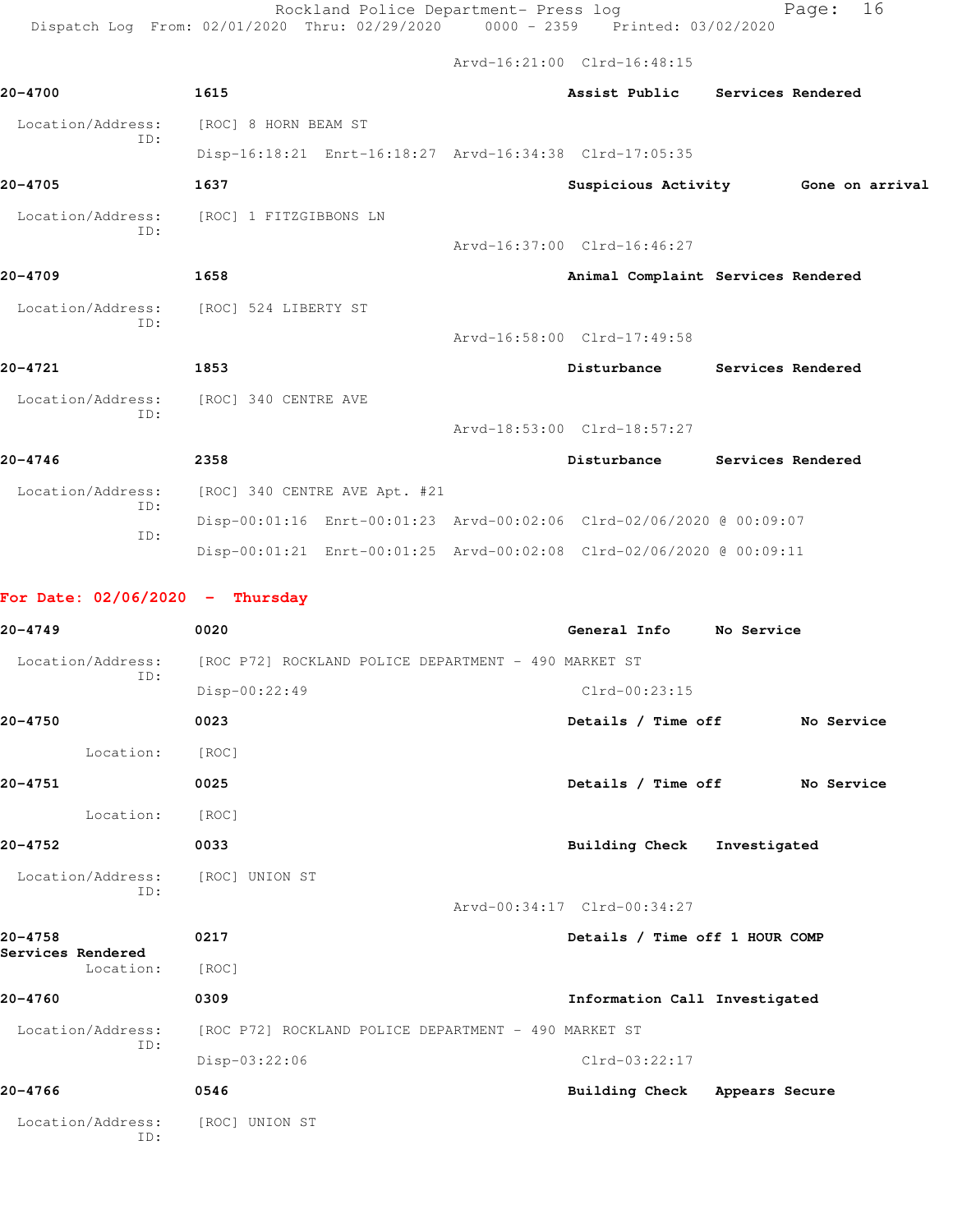Rockland Police Department- Press log entitled Page: 17 Dispatch Log From: 02/01/2020 Thru: 02/29/2020 0000 - 2359 Printed: 03/02/2020

Arvd-05:47:18 Clrd-05:59:28

| $20 - 4768$                   | 0604                                                    | Burglar Alarm Appears Secure            |              |                          |
|-------------------------------|---------------------------------------------------------|-----------------------------------------|--------------|--------------------------|
| Location/Address:             | [ROC] 347 MARKET ST                                     |                                         |              |                          |
| ID:                           | Disp-06:05:54 Enrt-06:06:43 Arvd-06:08:25 Clrd-06:10:12 |                                         |              |                          |
| ID:                           | Disp-06:06:36 Enrt-06:06:43 Arvd-06:08:28 Clrd-06:10:05 |                                         |              |                          |
| 20-4769                       | 0642                                                    | <b>Building Check</b>                   | Investigated |                          |
| Location/Address:             | [ROC] SALEM ST                                          |                                         |              |                          |
| ID:                           |                                                         | Arvd-06:44:13 Clrd-07:18:50             |              |                          |
| 20-4772                       | 0721                                                    | <b>Building Check</b>                   | Investigated |                          |
| Location/Address:             | [ROC] UNION ST                                          |                                         |              |                          |
| TD:                           |                                                         | Arvd-07:21:38 Clrd-07:21:47             |              |                          |
| 20-4776                       | 0800                                                    | Animal Complaint Services Rendered      |              |                          |
| Location/Address:             | [ROC] 58 BLOSSOM ST                                     |                                         |              |                          |
| $20 - 4774$                   | 0810                                                    | Police Information                      |              | No Service               |
| Location/Address:             | [ROC P72] ROCKLAND POLICE DEPARTMENT - 490 MARKET ST    |                                         |              |                          |
| ID:                           | Disp-08:15:51                                           | Clrd-08:17:28                           |              |                          |
| $20 - 4778$                   | 0851                                                    | Building Check Building Checked/Secured |              |                          |
| Location/Address:             | [ROC] PARK ST                                           |                                         |              |                          |
| ID:                           |                                                         | Arvd-08:53:54 Clrd-08:54:42             |              |                          |
| 20-4779                       | 0857                                                    | Animal Complaint Appears Secure         |              |                          |
| Location/Address:             | [ROC] 524 LIBERTY ST                                    |                                         |              |                          |
| ID:                           | Disp-08:57:44 Enrt-08:57:49 Arvd-08:57:51 Clrd-09:02:26 |                                         |              |                          |
| 20-4782                       | 0906                                                    | Larceny / Forgery/ Fraud                |              | Investigated             |
| Location/Address:             | [ROC] 100 WEYMOUTH ST Apt. #G2                          |                                         |              |                          |
| ID:                           | Disp-09:12:21 Enrt-09:12:28 Arvd-09:12:31 Clrd-09:39:01 |                                         |              |                          |
| 20-4788                       | 1011                                                    | Police Information                      |              | No Action                |
| Required<br>Location/Address: | [ROC P72] ROCKLAND POLICE DEPARTMENT - 490 MARKET ST    |                                         |              |                          |
| ID:                           | Disp-10:17:05                                           | Clrd-10:17:30                           |              |                          |
| 20-4789                       | 1031                                                    | Motor Vehicle Stop                      |              | Citation/Warning         |
| Issued<br>Location/Address:   | [ROC] 9 SALEM ST @ 754 UNION ST                         |                                         |              |                          |
| ID:                           | Disp-10:32:15 Enrt-10:33:48 Arvd-10:33:50 Clrd-10:37:47 |                                         |              |                          |
| 20-4791                       | 1035                                                    | Police Information                      |              | No Action                |
| Required<br>Location/Address: | [ROC P72] ROCKLAND POLICE DEPARTMENT - 490 MARKET ST    |                                         |              |                          |
| ID:                           | Disp-10:42:35                                           | $Clrd-10:43:44$                         |              |                          |
| 20-4792                       | 1041                                                    | <b>Building Check</b>                   |              | Building Checked/Secured |
| Location/Address:             | [ROC P75] UNION POINT - BILL DELAHUNT PKWY              |                                         |              |                          |
|                               |                                                         |                                         |              |                          |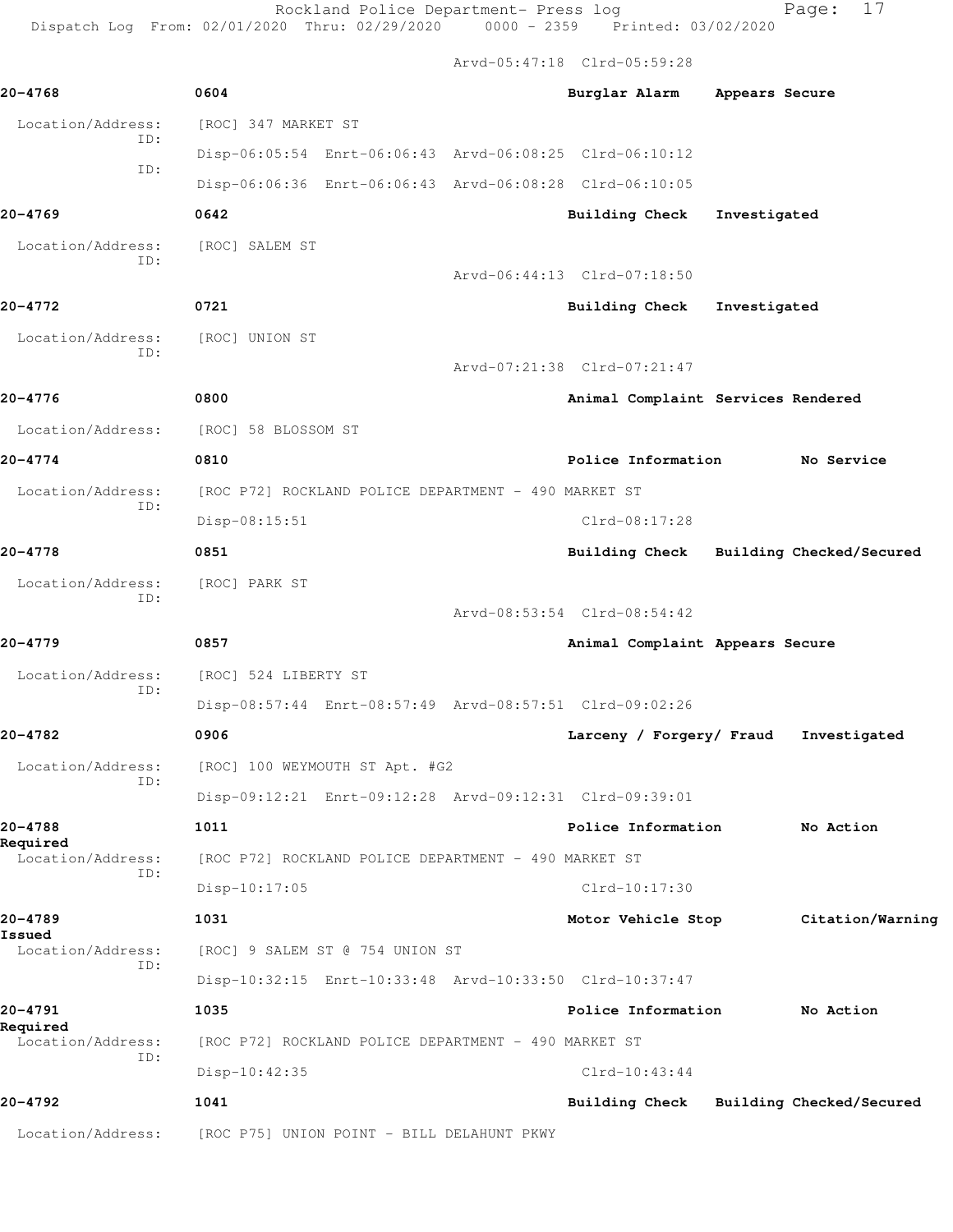|                                                   | Rockland Police Department- Press log<br>Dispatch Log From: 02/01/2020 Thru: 02/29/2020 0000 - 2359 Printed: 03/02/2020                                                                       |                               | 18<br>Page:                             |
|---------------------------------------------------|-----------------------------------------------------------------------------------------------------------------------------------------------------------------------------------------------|-------------------------------|-----------------------------------------|
| ID:                                               |                                                                                                                                                                                               | Arvd-10:43:10 Clrd-10:47:48   |                                         |
| 20-4798                                           | 1119                                                                                                                                                                                          |                               | Building Check Building Checked/Secured |
| Location/Address:                                 | [ROC] PARK ST                                                                                                                                                                                 |                               |                                         |
| ID:                                               |                                                                                                                                                                                               | Arvd-11:20:18 Clrd-11:20:26   |                                         |
| 20-4801                                           | 1135                                                                                                                                                                                          | Suspicious Activity           | Services Rendered                       |
| Location/Address:                                 | [ROC 92] R STEWART ESTEN SCHOOL - 733 SUMMER ST                                                                                                                                               |                               |                                         |
| ID:                                               | Disp-11:37:26 Enrt-11:37:41 Arvd-11:37:43 Clrd-12:12:03                                                                                                                                       |                               |                                         |
| ID:                                               | Disp-11:37:38 Enrt-11:37:40 Arvd-11:37:44 Clrd-13:36:14                                                                                                                                       |                               |                                         |
| 20-4803                                           | 1155                                                                                                                                                                                          | Police Information            | Services Rendered                       |
| Location/Address:                                 | [ROC P72] ROCKLAND POLICE DEPARTMENT - 490 MARKET ST                                                                                                                                          |                               |                                         |
| 20-4812                                           | 1303                                                                                                                                                                                          | Health & Welfare Check        | Services Rendered                       |
| Location/Address:<br>EMS Unit:<br>Fire Unit:      | [ROC] PARK N RIDE - HINGHAM ST<br>ROCKAM2-Rockland A2<br>Disp-13:04:21 Enrt-13:04:26 Arvd-13:08:28 Clrd-13:12:52<br>InQrtsUnavl-13:12:52 InSrvce-13:12:52<br>WHI241-Pumper-Whitman Engine 241 |                               |                                         |
| ID:                                               | Disp-13:04:45 Enrt-13:04:47 Arvd-13:08:27 Clrd-13:12:49<br>InQrtsUnavl-13:12:49 InSrvce-13:12:49                                                                                              |                               |                                         |
| ID:                                               | Disp-13:05:22 Enrt-13:05:25 Arvd-13:07:48 Clrd-13:19:48                                                                                                                                       |                               |                                         |
|                                                   | Disp-13:05:36 Enrt-13:05:38 Arvd-13:08:19 Clrd-13:19:52                                                                                                                                       |                               |                                         |
| 20-4816<br>Required                               | 1357                                                                                                                                                                                          | Details / Time off            | No Action                               |
| Location:                                         | [ROC]                                                                                                                                                                                         |                               |                                         |
| 20-4817                                           | 1418                                                                                                                                                                                          | Traffic Enforcement           | Services Rendered                       |
| Location/Address:<br>ID:                          | [ROC] SALEM ST                                                                                                                                                                                |                               |                                         |
| ID:                                               |                                                                                                                                                                                               | Arvd-14:19:35 Clrd-14:26:02   |                                         |
|                                                   | $Disp-14:27:51$                                                                                                                                                                               | Clrd-14:28:58                 |                                         |
| 20-4818<br>Services Rendered                      | 1420                                                                                                                                                                                          | Sex offender or dissemination |                                         |
| Location/Address:<br>ID:                          | [ROC P72] ROCKLAND POLICE DEPARTMENT - 490 MARKET ST                                                                                                                                          |                               |                                         |
| ID:                                               | Disp-14:24:00 Enrt-14:24:07 Arvd-14:24:13 Clrd-15:25:23                                                                                                                                       |                               |                                         |
|                                                   | Disp-15:26:00 Enrt-15:55:06 Arvd-15:55:08 Clrd-15:55:11                                                                                                                                       |                               |                                         |
| 20-4820                                           | 1424                                                                                                                                                                                          | Motor Vehicle Stop            | Verbal Warning                          |
| Location/Address:<br>ID:                          | [ROC] SALEM ST                                                                                                                                                                                |                               |                                         |
|                                                   | Disp-14:26:02 Enrt-14:26:06 Arvd-14:26:07 Clrd-14:27:51                                                                                                                                       |                               |                                         |
| 20-4822                                           | 1450                                                                                                                                                                                          | Details / Time off            | No Service                              |
| Location:                                         | [ROC]                                                                                                                                                                                         |                               |                                         |
| 20-4823<br>Services Rendered<br>Location/Address: | 1526<br>[ROC P72] ROCKLAND POLICE DEPARTMENT - 490 MARKET ST                                                                                                                                  | Sex offender or dissemination |                                         |
| 20-4825                                           | 1600                                                                                                                                                                                          | General Info                  | Services Rendered                       |
|                                                   |                                                                                                                                                                                               |                               |                                         |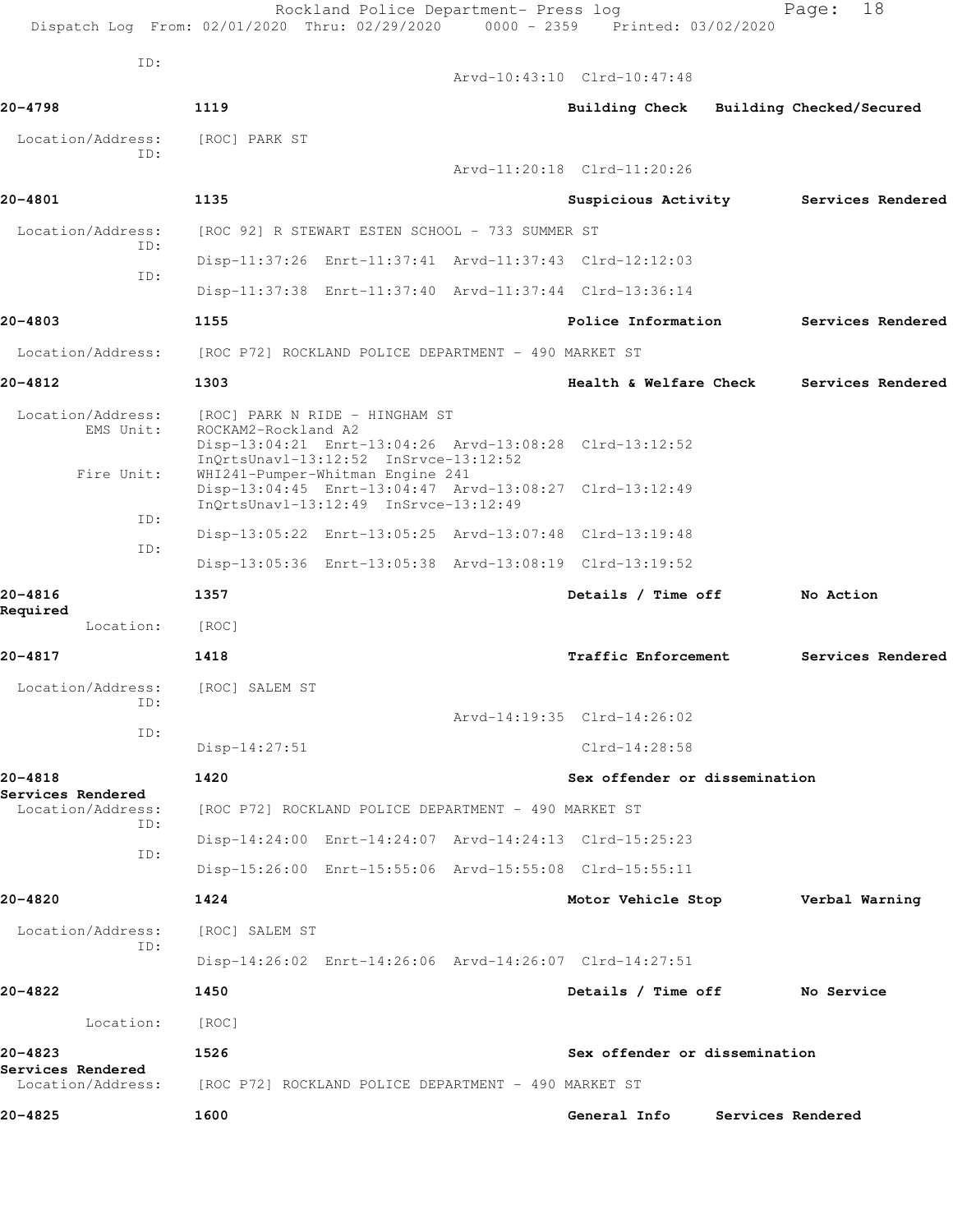|                                 | Rockland Police Department- Press log<br>Dispatch Log From: 02/01/2020 Thru: 02/29/2020 | 0000 - 2359 Printed: 03/02/2020 | 19<br>Page:                      |
|---------------------------------|-----------------------------------------------------------------------------------------|---------------------------------|----------------------------------|
| Location/Address:               | [ROC P72] ROCKLAND POLICE DEPARTMENT - 490 MARKET ST                                    |                                 |                                  |
| 20-4830                         | 1709                                                                                    |                                 | 911 Accidental Services Rendered |
| Location/Address:               | [ROC] 173 CENTRAL ST                                                                    |                                 |                                  |
| ID:                             | Disp-17:10:59 Enrt-17:11:19 Arvd-17:19:21 Clrd-17:25:45                                 |                                 |                                  |
| 20-4831                         | 1711                                                                                    |                                 | Missing Person Services Rendered |
| Location/Address:               | [ROC P72] ROCKLAND POLICE DEPARTMENT - 490 MARKET ST                                    |                                 |                                  |
| ID:                             | Disp-17:15:44 Enrt-17:15:50 Arvd-17:15:53 Clrd-17:48:58                                 |                                 |                                  |
| $20 - 4834$                     | 1730                                                                                    |                                 | Building Check Services Rendered |
| Location/Address:               | [ROC] PARK ST                                                                           |                                 |                                  |
| TD:                             |                                                                                         | Arvd-17:31:02 Clrd-17:38:33     |                                  |
| $20 - 4841$<br>Issued           | 1903                                                                                    | Motor Vehicle Stop              | Citation/Warning                 |
| Location/Address:<br>TD:        | [ROC] 215 MARKET ST @ 13 CONCORD ST                                                     |                                 |                                  |
|                                 |                                                                                         | Arvd-19:03:00 Clrd-19:09:05     |                                  |
| $20 - 4853$                     | 2144                                                                                    | Building Check Appears Secure   |                                  |
| Location/Address:               | [ROC] BILL DELAHUNT PKWY                                                                |                                 |                                  |
| ID:                             |                                                                                         | Arvd-21:44:33 Clrd-21:44:52     |                                  |
| $20 - 4854$                     | 2145                                                                                    | Building Check Appears Secure   |                                  |
| Location/Address:               | [ROC] PARK ST                                                                           |                                 |                                  |
| TD:                             |                                                                                         | Arvd-21:45:46 Clrd-22:52:45     |                                  |
| $20 - 4856$                     | 2209                                                                                    | Building Check                  | Appears Secure                   |
| Location/Address:               | [ROC] UNION ST                                                                          |                                 |                                  |
| ID:                             |                                                                                         | Arvd-22:11:15 Clrd-22:11:51     |                                  |
| For Date: $02/07/2020 -$ Friday |                                                                                         |                                 |                                  |

| 20-4870                  | 0000                                                    | General Incident No Service |                   |
|--------------------------|---------------------------------------------------------|-----------------------------|-------------------|
| Location/Address:<br>TD: | [ROC P72] ROCKLAND POLICE DEPARTMENT - 490 MARKET ST    |                             |                   |
|                          |                                                         | Arvd-00:00:00 Clrd-01:43:13 |                   |
| 20-4866                  | 0036                                                    | Building Check              | Investigated      |
| Location/Address:<br>ID: | [ROC] UNION ST                                          |                             |                   |
|                          |                                                         | Arvd-00:38:09 Clrd-00:38:19 |                   |
| 20-4868                  | 0120                                                    | Disturbance                 | Services Rendered |
| Location/Address:        | [ROC P84] PLAYERS SPORTS BAR - 86 VFW DR                |                             |                   |
| ID:<br>ID:               | $Disp-01:21:08$                                         | Arvd-01:21:11 Clrd-01:34:38 |                   |
|                          | Disp-01:34:25 Enrt-01:34:27 Arvd-01:34:29 Clrd-01:34:41 |                             |                   |
| 20-4869                  | 0135                                                    | Details / Time off          | No Service        |
| Location:                | [ROC]                                                   |                             |                   |
|                          |                                                         |                             |                   |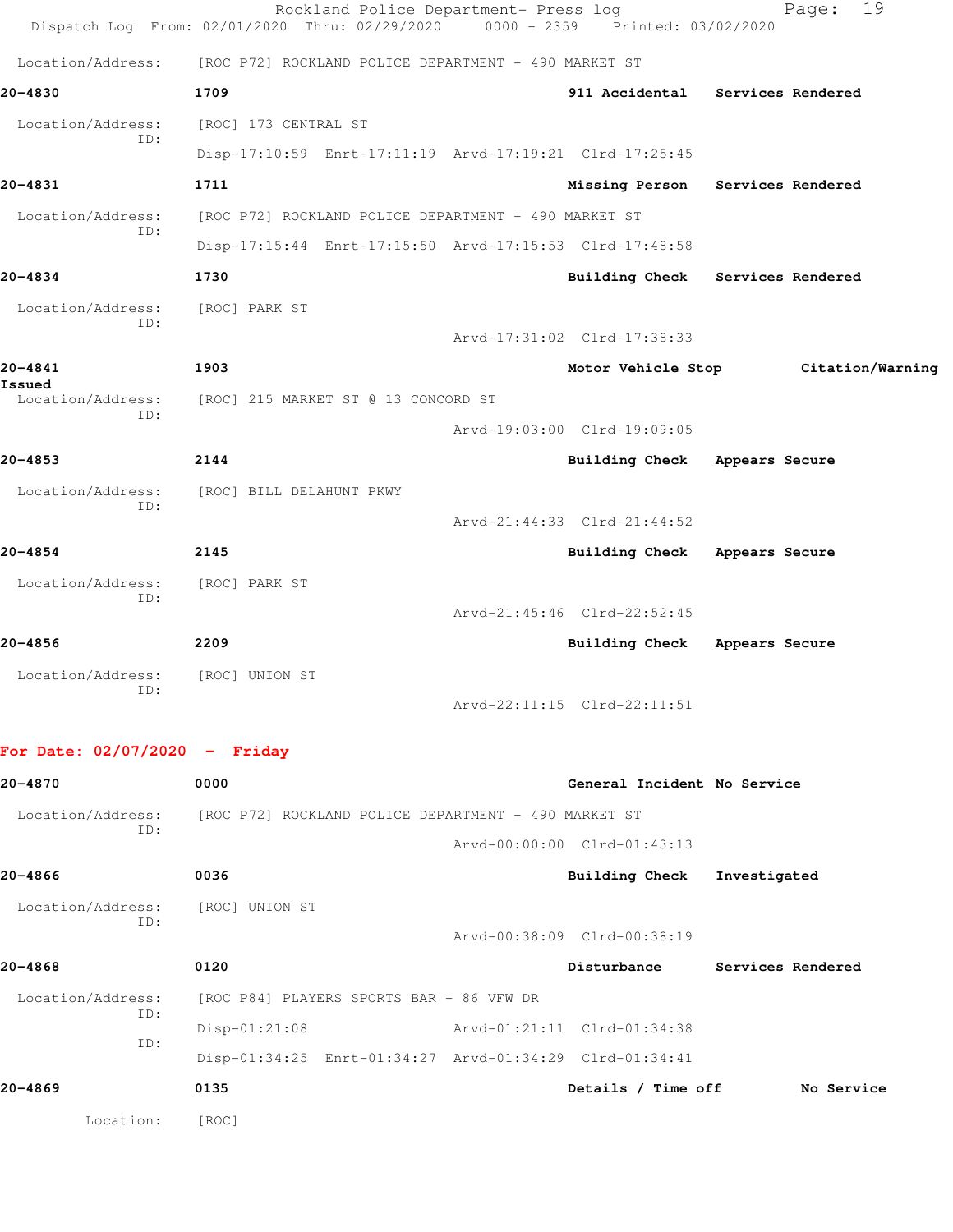|                                            | Rockland Police Department- Press log<br>Dispatch Log From: 02/01/2020 Thru: 02/29/2020 0000 - 2359 Printed: 03/02/2020 |                                    |                   | 20<br>Page:                           |
|--------------------------------------------|-------------------------------------------------------------------------------------------------------------------------|------------------------------------|-------------------|---------------------------------------|
| 20-4873                                    | 0247                                                                                                                    |                                    |                   | Suspicious Activity Services Rendered |
| Location/Address:                          | [ROC P86] MOBIL GAS STATION - 158 MARKET ST                                                                             |                                    |                   |                                       |
| ID:<br>ID:                                 | Disp-02:48:32 Enrt-02:49:12 Arvd-02:49:15 Clrd-02:52:10                                                                 |                                    |                   |                                       |
|                                            | Disp-02:48:38 Enrt-02:49:10 Arvd-02:49:34 Clrd-02:52:10                                                                 |                                    |                   |                                       |
| 20-4874                                    | 0301                                                                                                                    | <b>Building Check</b>              | Investigated      |                                       |
| Location/Address:<br>TD:                   | [ROC] UNION ST                                                                                                          |                                    |                   |                                       |
|                                            |                                                                                                                         | Arvd-03:02:19 Clrd-03:02:30        |                   |                                       |
| 20-4875                                    | 0313                                                                                                                    | Burglar Alarm                      |                   | Building Checked/Secured              |
| Location/Address:<br>ID:                   | [ROC P49] FAST LANE CONVENIENCE - 924 HINGHAM ST                                                                        |                                    |                   |                                       |
| ID:                                        | Disp-03:15:38 Enrt-03:16:03 Arvd-03:19:56 Clrd-03:21:33                                                                 |                                    |                   |                                       |
|                                            | Disp-03:16:13 Enrt-03:16:16 Arvd-03:19:58 Clrd-03:21:33                                                                 |                                    |                   |                                       |
| 20-4877                                    | 0439                                                                                                                    | Burglar Alarm                      |                   | Building Checked/Secured              |
| Location/Address:<br>ID:                   | [ROC P49] FAST LANE - 924 HINGHAM ST                                                                                    |                                    |                   |                                       |
|                                            | Disp-04:41:12 Enrt-04:41:19 Arvd-04:44:46 Clrd-04:49:42                                                                 |                                    |                   |                                       |
| 20-4879                                    | 0601                                                                                                                    | <b>Building Check</b>              | Appears Secure    |                                       |
| Location/Address:<br>ID:                   | [ROC] UNION ST                                                                                                          |                                    |                   |                                       |
|                                            |                                                                                                                         | Arvd-06:02:08 Clrd-06:16:43        |                   |                                       |
| 20-4881                                    | 0610                                                                                                                    | <b>Building Check</b>              | Investigated      |                                       |
| Location/Address:<br>ID:                   | [ROC] SALEM ST                                                                                                          |                                    |                   |                                       |
|                                            |                                                                                                                         | Arvd-06:11:13 Clrd-06:37:04        |                   |                                       |
| 20-4884                                    | 0640                                                                                                                    | Details / Time off                 |                   | No Service                            |
| Location:                                  | [ROC]                                                                                                                   |                                    |                   |                                       |
| 20-4896                                    | 0800                                                                                                                    | SHIFT ASSINMENTS Services Rendered |                   |                                       |
|                                            | Location/Address: [ROC P72] ROCKLAND POLICE DEPARTMENT - 490 MARKET ST                                                  |                                    |                   |                                       |
| 20-4891                                    | 0806                                                                                                                    | Time off                           | Services Rendered |                                       |
| Location:                                  | [ROC]                                                                                                                   |                                    |                   |                                       |
| 20-4894                                    | 0832                                                                                                                    | <b>Time off</b>                    | Services Rendered |                                       |
| Location:                                  | [ROC]                                                                                                                   |                                    |                   |                                       |
| 20-4901                                    | 0925                                                                                                                    | Motor Vehicle Stop                 |                   | Citation/Warning                      |
| Issued                                     | Location/Address: [ROC] 938 HINGHAM ST @ 11 COMMERCE RD                                                                 |                                    |                   |                                       |
| ID:                                        |                                                                                                                         | Arvd-09:25:00 Clrd-09:33:12        |                   |                                       |
| 20-4902                                    | 0937                                                                                                                    | <b>Traffic Enforcement</b>         |                   | Citation/Warning                      |
| Issued<br>Location/Address: [ROC] SALEM ST |                                                                                                                         |                                    |                   |                                       |
| ID:                                        |                                                                                                                         | Arvd-09:37:56 Clrd-09:57:12        |                   |                                       |
| 20-4911                                    | 1024                                                                                                                    | Motor Vehicle Stop                 |                   | Citation/Warning                      |
| Issued<br>Location/Address:                | [ROC] BEECH ST                                                                                                          |                                    |                   |                                       |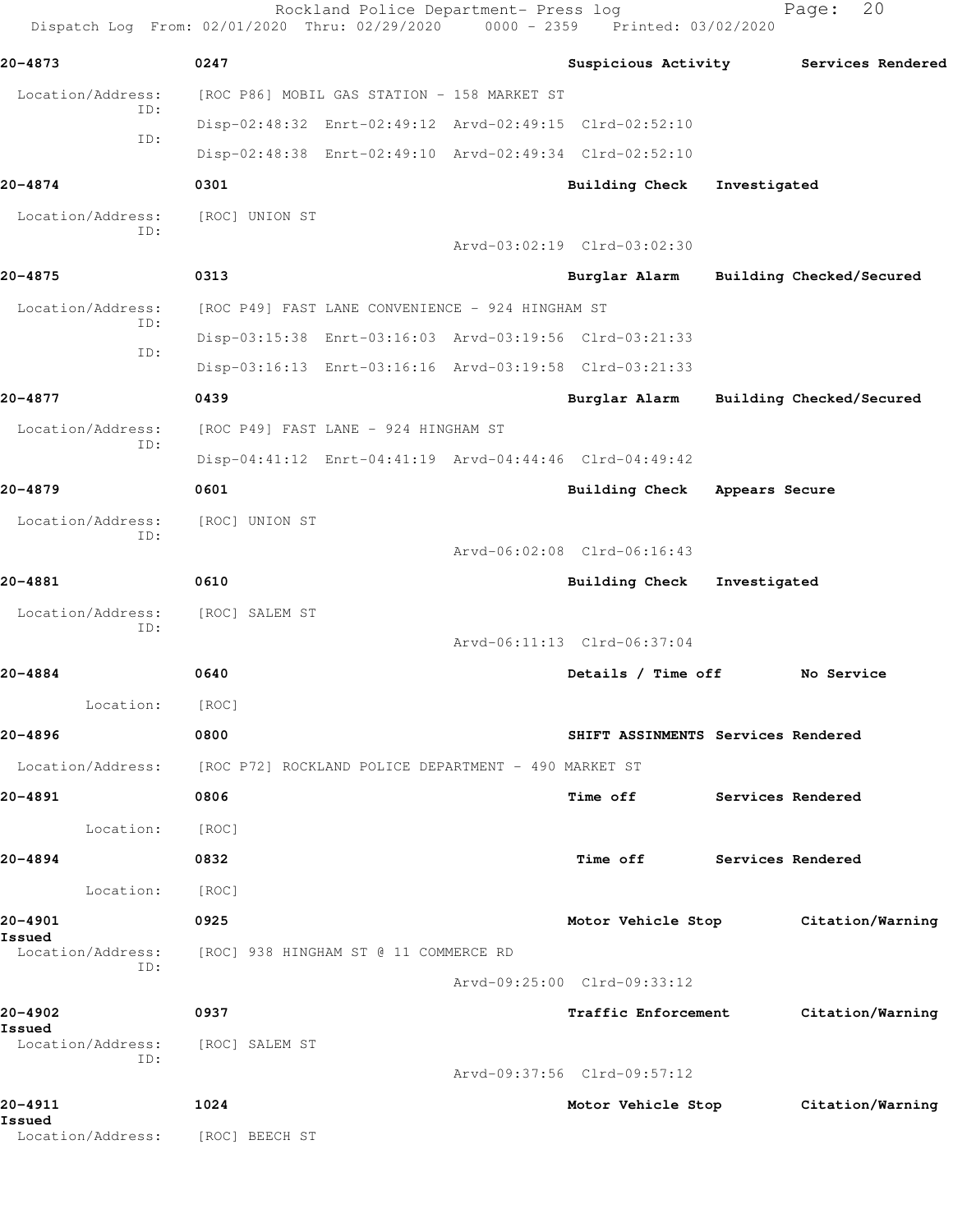|                             | Rockland Police Department- Press log<br>Dispatch Log From: 02/01/2020 Thru: 02/29/2020 0000 - 2359 Printed: 03/02/2020 |                                            |                          | 21<br>Page:       |  |
|-----------------------------|-------------------------------------------------------------------------------------------------------------------------|--------------------------------------------|--------------------------|-------------------|--|
| ID:                         |                                                                                                                         |                                            |                          |                   |  |
|                             | Disp-10:25:49                                                                                                           | Arvd-10:26:55 Clrd-10:30:56                |                          |                   |  |
| 20-4914<br>Issued           | 1049                                                                                                                    | Motor Vehicle Stop                         |                          | Citation/Warning  |  |
| Location/Address:<br>ID:    | [ROC] UNION ST                                                                                                          |                                            |                          |                   |  |
|                             |                                                                                                                         | Arvd-10:49:00 Clrd-10:56:42                |                          |                   |  |
| 20-4915                     | 1050                                                                                                                    | Motor Vehicle Stop                         |                          | Citation/Warning  |  |
| Issued<br>Location/Address: | [ROC] EAST WATER ST @ WEBSTER ST                                                                                        |                                            |                          |                   |  |
| ID:                         |                                                                                                                         | Arvd-10:50:00 Clrd-11:01:31                |                          |                   |  |
| 20-4917                     | 1101                                                                                                                    | Motor Vehicle Stop Citation/Warning        |                          |                   |  |
| Issued<br>Location/Address: | [ROC] 86 WEBSTER ST @ 17 WALL ST                                                                                        |                                            |                          |                   |  |
| ID:                         |                                                                                                                         | Arvd-11:01:00 Clrd-11:04:35                |                          |                   |  |
| 20-4921                     | 1123                                                                                                                    | Time off                                   | <b>Services Rendered</b> |                   |  |
| Location:                   | [ROC]                                                                                                                   |                                            |                          |                   |  |
|                             |                                                                                                                         |                                            |                          |                   |  |
| 20-4923                     | 1134                                                                                                                    | Motor Vehicle Stop Arrest (s) Made         |                          |                   |  |
| Location/Address:<br>ID:    | [ROC] WEST WATER ST @ UNION ST                                                                                          |                                            |                          |                   |  |
| ID:                         |                                                                                                                         | Arvd-11:34:00 Clrd-11:49:41                |                          |                   |  |
|                             | Disp-11:35:39                                                                                                           | Arvd-11:35:44 Clrd-11:43:12                |                          |                   |  |
| 20-4960                     | 1145                                                                                                                    | Animal Complaint Services Rendered         |                          |                   |  |
|                             | Location/Address: [ROC] 329 MARKET ST                                                                                   |                                            |                          |                   |  |
| 20-4930                     | 1203                                                                                                                    | Larceny / Forgery/ Fraud Services Rendered |                          |                   |  |
| Location/Address:<br>ID:    | [ROC P55] HOME DEPOT - 1149 HINGHAM ST                                                                                  |                                            |                          |                   |  |
|                             | Disp-12:12:28                                                                                                           | Arvd-12:28:28 Clrd-12:59:16                |                          |                   |  |
| 20-4931                     | 1207                                                                                                                    | Animal Complaint Investigated              |                          |                   |  |
| Location/Address:           | [ROC] 292 MARKET ST Apt. #C7                                                                                            |                                            |                          |                   |  |
| ID:                         |                                                                                                                         | Arvd-12:07:00 Clrd-13:33:02                |                          |                   |  |
| 20-4933                     | 1219                                                                                                                    | Lockout                                    | Services Rendered        |                   |  |
| Location/Address:           | [ROC P63] WALGREENS - 75 MARKET ST                                                                                      |                                            |                          |                   |  |
| ID:                         | Disp-12:21:48 Enrt-12:21:53 Arvd-12:29:01 Clrd-12:34:10                                                                 |                                            |                          |                   |  |
| 20-4937                     | 1226                                                                                                                    | Police Information                         |                          | Services Rendered |  |
| Location/Address:           | [ROC P72] ROCKLAND POLICE DEPARTMENT - 490 MARKET ST                                                                    |                                            |                          |                   |  |
| ID:                         | Disp-12:29:40                                                                                                           | Arvd-12:29:48 Clrd-12:29:59                |                          |                   |  |
| 20-4942                     | 1317                                                                                                                    | Time off Services Rendered                 |                          |                   |  |
| Location:                   | [ROC]                                                                                                                   |                                            |                          |                   |  |
| 20-4943                     | 1329                                                                                                                    | Motor Vehicle Stop Citation/Warning        |                          |                   |  |
| Issued<br>Location/Address: | [ROC] 119 SPRING ST                                                                                                     |                                            |                          |                   |  |
| ID:                         |                                                                                                                         | Arvd-13:29:00 Clrd-13:31:27                |                          |                   |  |
|                             |                                                                                                                         |                                            |                          |                   |  |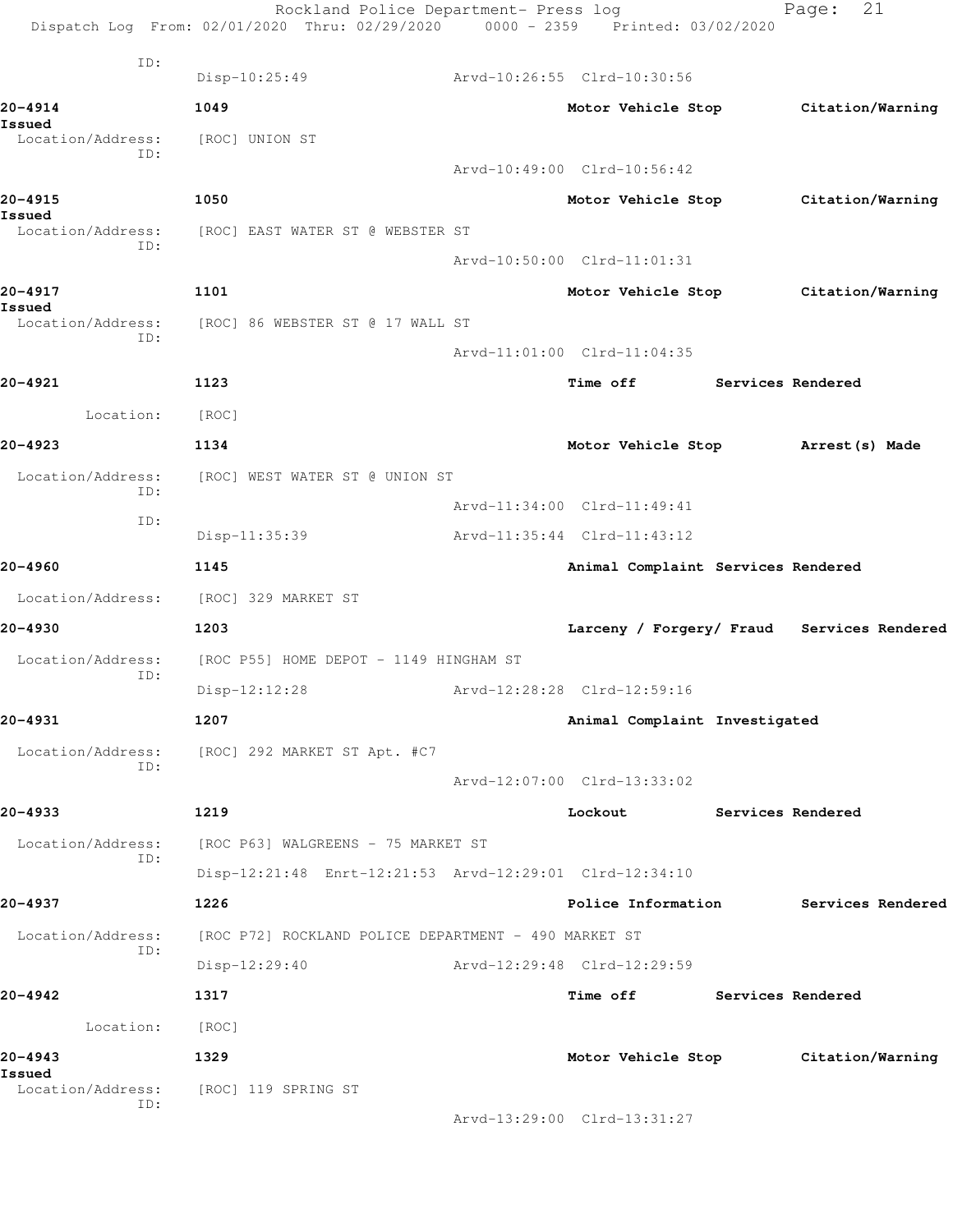Dispatch Log From: 02/01/2020 Thru: 02/29/2020 0000 - 2359 Printed: 03/02/2020 **20-4944 1329 Suspicious Activity Services Rendered** Location/Address: [ROC 73] ROCKLAND TOWN HALL - 242 UNION ST ID: Disp-13:32:56 Arvd-13:32:59 Clrd-13:46:43 ID: Disp-13:42:51 Arvd-13:42:54 Clrd-13:46:38 **20-4947 1348 Time off Services Rendered** Location: [ROC] **20-4948 1355 Time off Services Rendered** Location: [ROC] **20-4951 1410 Animal Complaint Services Rendered** Location/Address: [ROC] 120 MARTHA DR Apt. #A ID: Disp-14:12:04 Enrt-14:12:12 Clrd-14:27:35 **20-4952 1429 Larceny / Forgery/ Fraud Services Rendered** Location/Address: [ROC] 42 MARTHA DR Apt. #B ID: Disp-14:34:29 Enrt-14:34:42 Arvd-14:38:04 Clrd-14:51:50 **20-4954 1440 911 Accidental Services Rendered** Location/Address: [ROC 95] ROCKLAND TRUST - 288 UNION ST ID: Disp-14:43:52 Enrt-14:43:56 Arvd-14:47:50 Clrd-14:57:20 **20-4955 1452 911 Hang Up Services Rendered** Location/Address: [ROC] PRIME VOLVO - 1030 HINGHAM ST ID: Disp-14:58:34 Enrt-14:58:41 Arvd-15:02:36 Clrd-15:05:47 **20-4963 1516 Motor Vehicle Collision W/PI Report Follows**  Location/Address: [ROC P55] HOME DEPOT - 1149 HINGHAM ST ID: Disp-15:18:36 Arvd-15:19:16 Clrd-15:38:04 ID: Disp-15:18:36 Arvd-15:18:44 Clrd-15:37:15 ID: Disp-15:18:36 Arvd-15:18:47 Clrd-15:52:08 **20-4973 1551 Animal Complaint Services Rendered** Vicinity of: [ROC] 173 DAMON RD ID: Disp-15:51:56 Arvd-15:52:17 Clrd-15:53:57 ID: Disp-15:53:53 Enrt-15:53:55 Arvd-16:17:04 Clrd-16:17:06 **20-5066 1601 General Incident Services Rendered** Location/Address: [ROC P72] ROCKLAND POLICE DEPARTMENT - 490 MARKET ST ID: Disp-18:58:24 Clrd-18:58:33 **20-4978 1602 Assist Fire Department Services Rendered** Location/Address: [ROC] 139 UNION ST ID: Disp-16:03:14 Enrt-16:03:32 Clrd-16:52:29 ID: Disp-16:03:26 Enrt-16:03:29 Arvd-16:16:57 Clrd-16:17:00

Rockland Police Department- Press log Fage: 22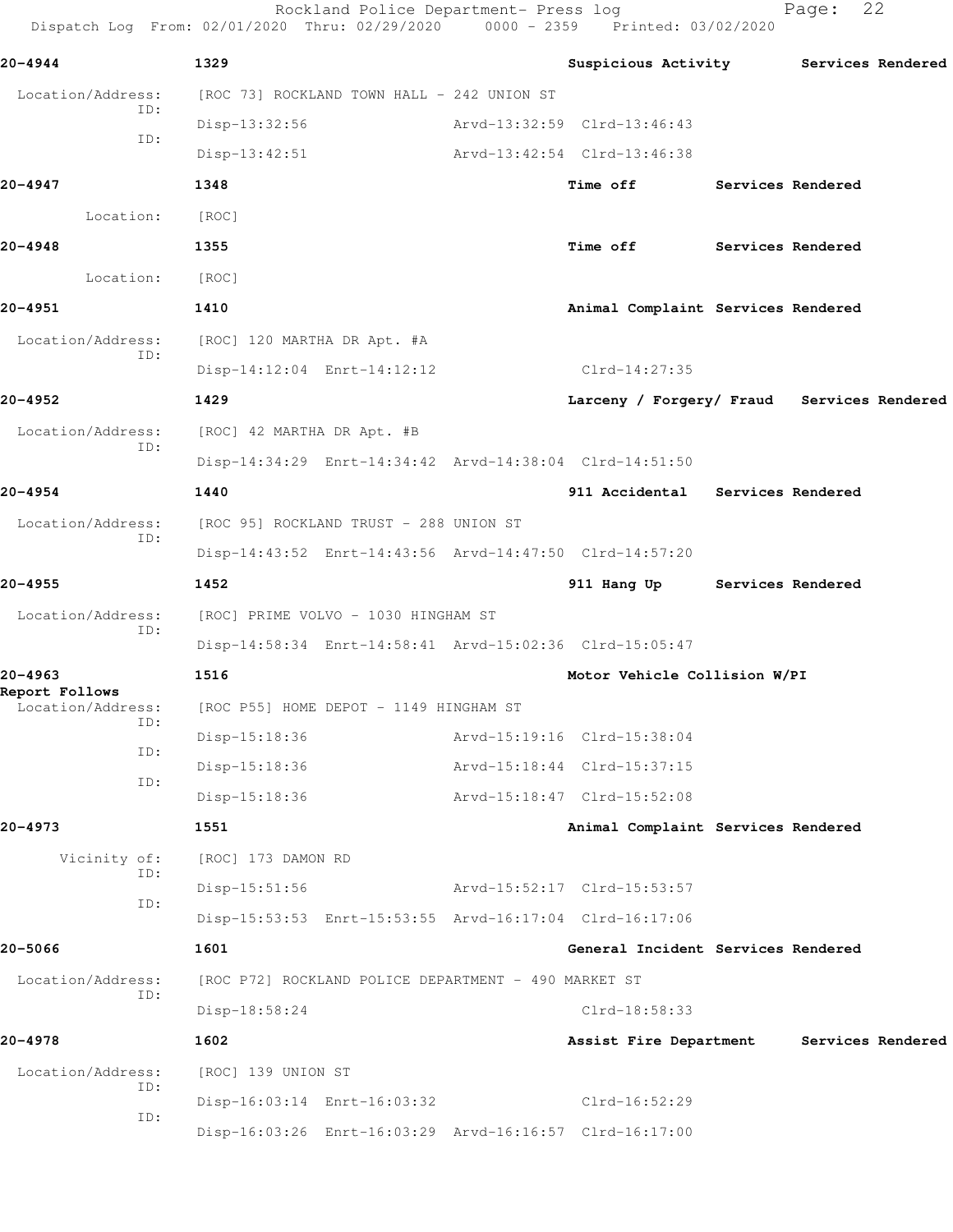Rockland Police Department- Press log Fage: 23 Dispatch Log From: 02/01/2020 Thru: 02/29/2020 0000 - 2359 Printed: 03/02/2020

**20-4988 1615 Assist Fire Department Services Rendered** Location/Address: [ROC] 265 CONCORD ST ID: Arvd-16:15:00 Clrd-16:20:47 **20-4998 1629 Road Obstruction Services Rendered** Location/Address: [ROC] 54 MILLBROOK DR ID: Arvd-16:29:00 Clrd-17:32:40 ID: Arvd-16:31:56 Clrd-16:33:14 **20-5000 1631 Assist Other Agency Services Rendered** Location/Address: [ROC] 418 BEECH ST ID: Arvd-16:31:00 Clrd-16:49:17 ID: Arvd-16:33:29 Clrd-16:33:50 **20-5012 1653 General Incident Services Rendered** Location/Address: [ROC] 417 PLAIN ST ID: Disp-16:55:47 Clrd-16:55:53 **20-5013 1657 911 Accidental Investigated** Location/Address: [ROC] 6 WHITE RD ID: Disp-16:58:19 Enrt-16:58:26 Arvd-17:02:10 Clrd-17:02:12 **20-5019 1707 Lost/Found Property Services Rendered** Location/Address: [ROC P72] ROCKLAND POLICE DEPARTMENT - 490 MARKET ST ID: Disp-17:11:50 Clrd-17:12:04 **20-5020 1714 Health & Welfare Check Services Rendered** Location/Address: [ROC] 9 FIR CIR ID: Disp-17:16:00 Enrt-17:16:03 Clrd-17:17:42 ID: Disp-17:17:37 Enrt-17:17:39 Clrd-17:19:20 **20-5023 1717 911 Accidental Investigated** Location/Address: [ROC] 12 CHURCH ST ID: Disp-17:19:15 Enrt-17:19:17 Arvd-17:23:23 Clrd-17:27:38 ID: Disp-17:23:13 Arvd-17:23:17 Clrd-17:27:36 **20-5037 1735 Building Check Services Rendered** Location/Address: [ROC] PARK ST ID: Arvd-17:36:38 Clrd-17:43:43 **20-5040 1743 Motor Vehicle Stop Verbal Warning** Location/Address: [ROC] HOWARD ST ID: Arvd-17:43:00 Clrd-17:47:07 **20-5052 1826 911 Accidental Investigated**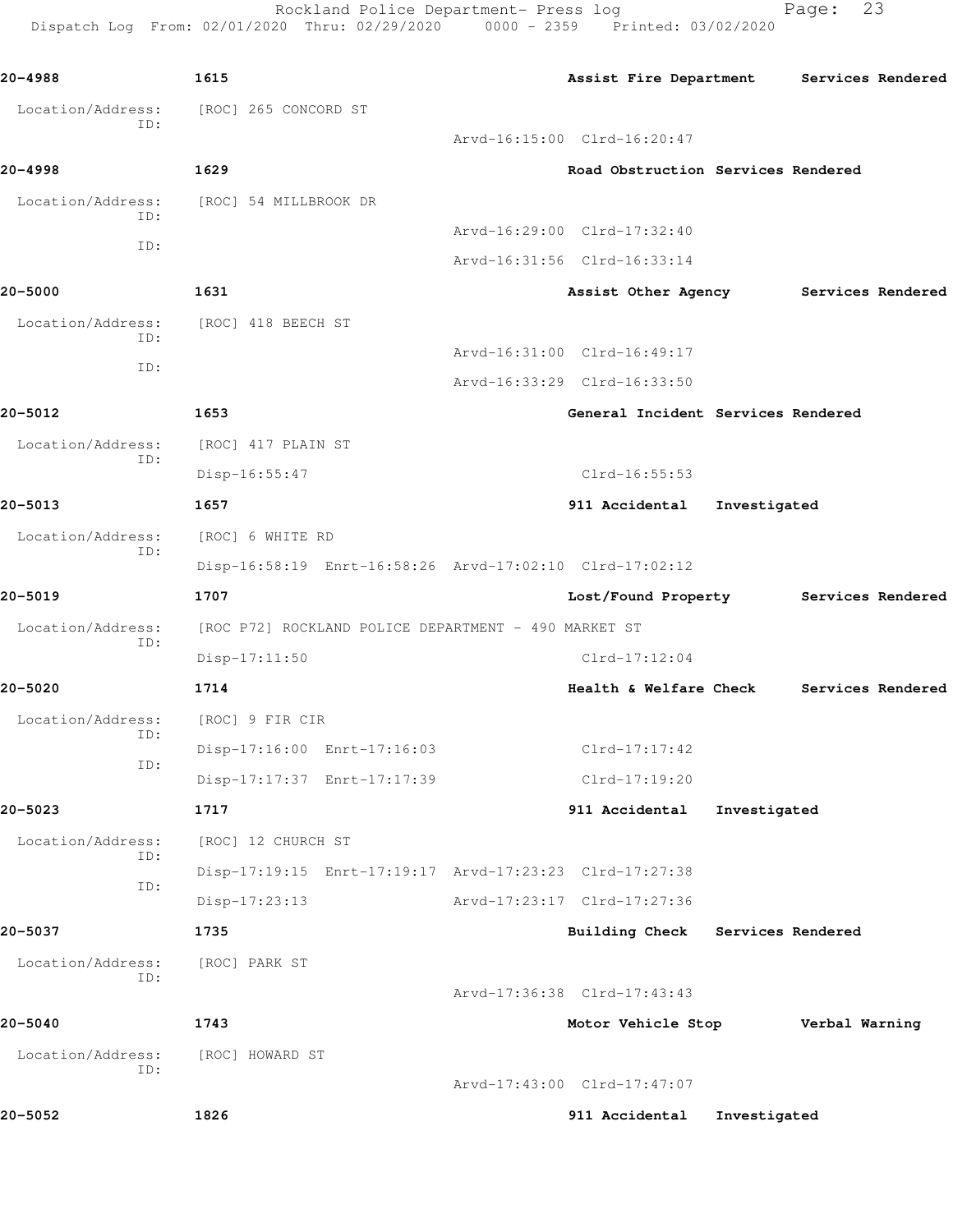| Dispatch Log From: 02/01/2020 Thru: 02/29/2020 |                                                         | Rockland Police Department- Press log | 0000 - 2359 Printed: 03/02/2020    | Page:             | 24                |
|------------------------------------------------|---------------------------------------------------------|---------------------------------------|------------------------------------|-------------------|-------------------|
| Location/Address:                              | [ROC P65] 7-ELEVEN CONVENIENCE STORE - 92 MARKET ST     |                                       |                                    |                   |                   |
| ID:                                            | Disp-18:27:12 Enrt-18:27:18 Arvd-18:31:16 Clrd-18:34:30 |                                       |                                    |                   |                   |
| 20-5054                                        | 1837                                                    |                                       | Disturbance                        | Services Rendered |                   |
| Location/Address:                              | [ROC] 262 WEST WATER ST                                 |                                       |                                    |                   |                   |
| ID:<br>ID:                                     | Disp-18:38:25 Enrt-18:38:36 Arvd-18:38:40 Clrd-19:08:10 |                                       |                                    |                   |                   |
| ID:                                            | Disp-18:38:25 Enrt-18:38:32 Arvd-18:41:00 Clrd-19:08:13 |                                       |                                    |                   |                   |
|                                                | Disp-18:38:25 Enrt-18:38:30 Arvd-18:39:56 Clrd-19:03:13 |                                       |                                    |                   |                   |
| 20-5059                                        | 1844                                                    |                                       | Burglar Alarm                      | Investigated      |                   |
| Location/Address:<br>ID:                       | [ROC P113] NATIONAL COATING - 105 INDUSTRIAL WAY        |                                       |                                    |                   |                   |
|                                                | Disp-18:55:22 Enrt-18:55:27 Arvd-19:08:23 Clrd-19:32:30 |                                       |                                    |                   |                   |
| 20-5084                                        | 1924                                                    |                                       | Motor Vehicle Complaint            |                   | Gone on arrival   |
| Location/Address:<br>ID:                       | [ROC] WEBSTER ST                                        |                                       |                                    |                   |                   |
|                                                | Disp-19:25:33 Enrt-19:25:38 Arvd-19:36:52 Clrd-19:36:59 |                                       |                                    |                   |                   |
| 20-5088                                        | 1937                                                    |                                       | Animal Complaint Services Rendered |                   |                   |
| Location/Address:<br>ID:                       | [ROC] BILL DELAHUNT PKWY                                |                                       |                                    |                   |                   |
|                                                | Disp-19:38:22 Enrt-19:38:27 Arvd-19:50:09 Clrd-19:56:47 |                                       |                                    |                   |                   |
| 20-5100                                        | 2027                                                    |                                       | 911 Accidental                     | Investigated      |                   |
| Location/Address:<br>ID:                       | [ROC] 487 HINGHAM ST Apt. #A                            |                                       |                                    |                   |                   |
|                                                | Disp-20:27:33 Enrt-20:27:39 Arvd-20:34:31 Clrd-20:34:35 |                                       |                                    |                   |                   |
| 20-5108                                        | 2108                                                    |                                       | Details / Time off                 |                   | Services Rendered |
| Location:                                      | [ROC]                                                   |                                       |                                    |                   |                   |
| 20-5109                                        | 2124                                                    |                                       | 911 Accidental                     | Investigated      |                   |
| Location/Address:<br>ID:                       | [ROC 5] COMMUNITY CENTER - 394 UNION ST                 |                                       |                                    |                   |                   |
| ID:                                            | Disp-21:25:34 Enrt-21:26:09 Arvd-21:31:46 Clrd-21:35:33 |                                       |                                    |                   |                   |
| ID:                                            | Disp-21:25:34 Enrt-21:26:05                             |                                       | Clrd-21:31:50                      |                   |                   |
|                                                | Disp-21:26:19 Enrt-21:26:23 Arvd-21:26:26 Clrd-21:35:28 |                                       |                                    |                   |                   |
| For Date: $02/08/2020 -$ Saturday              |                                                         |                                       |                                    |                   |                   |
| 20-5123                                        | 0000                                                    |                                       | General Incident Services Rendered |                   |                   |
| Location/Address:                              | [ROC P72] ROCKLAND POLICE DEPARTMENT - 490 MARKET ST    |                                       |                                    |                   |                   |
| ID:                                            | $Disp-00:02:54$                                         |                                       | $Clrd-00:03:02$                    |                   |                   |
| 20-5128                                        | 0013                                                    |                                       | 911 Hang Up                        | Investigated      |                   |
| Vicinity of:                                   | [ROC] 27 ELEANOR LN                                     |                                       |                                    |                   |                   |
| ID:                                            | Disp-00:14:40 Enrt-00:14:46 Arvd-00:19:15 Clrd-00:24:36 |                                       |                                    |                   |                   |
| 20-5130                                        | 0013                                                    |                                       | Building Check Services Rendered   |                   |                   |
| Location/Address:<br>ID:                       | [ROC] BILL DELAHUNT PKWY                                |                                       |                                    |                   |                   |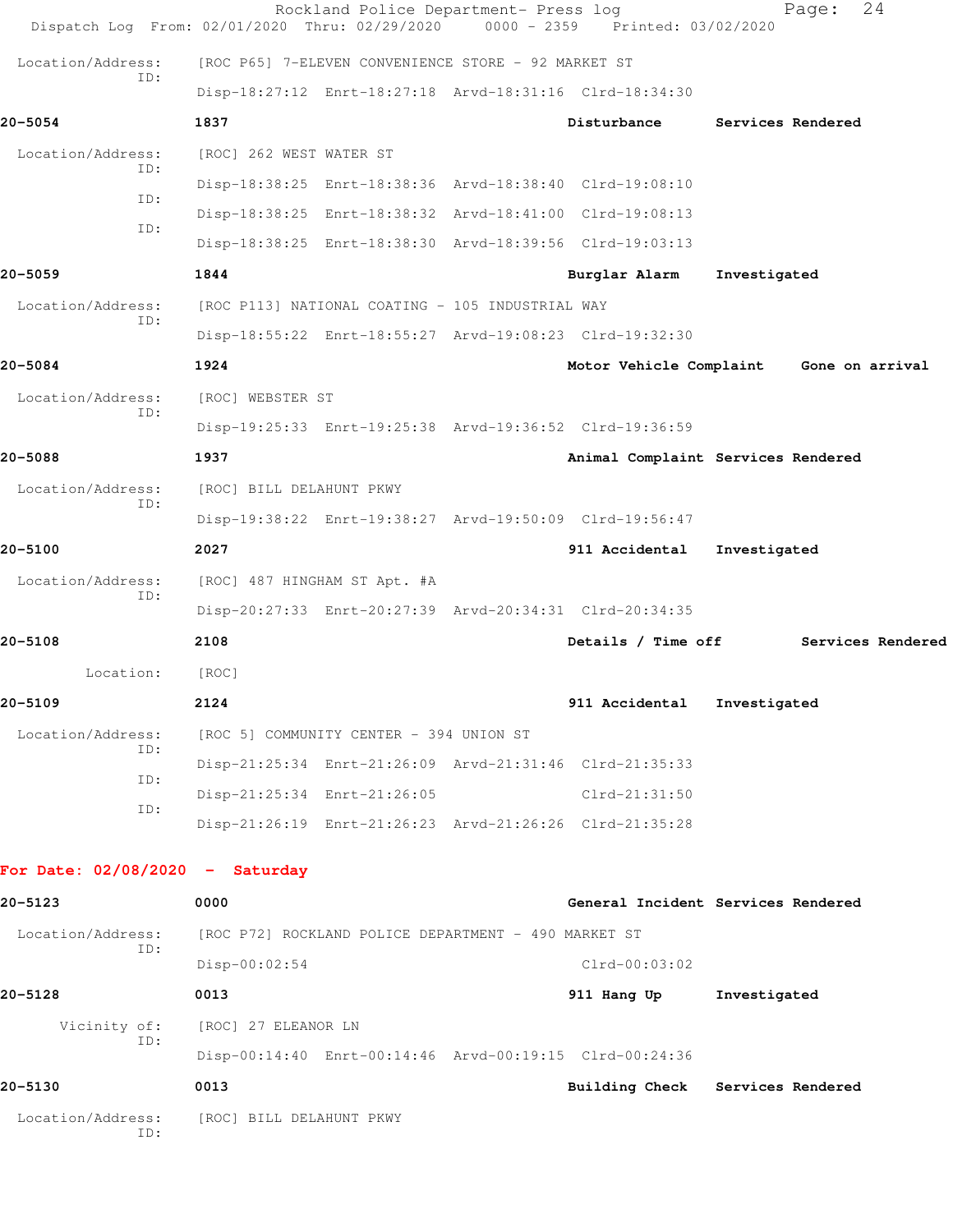Rockland Police Department- Press log Fage: 25 Dispatch Log From: 02/01/2020 Thru: 02/29/2020 0000 - 2359 Printed: 03/02/2020 Arvd-00:19:15 Clrd-00:25:21 **20-5142 0318 Burglar Alarm Appears Secure** Location/Address: [ROC 12] GIOSIO BUILDING - 50 PLEASANT PARK RD Apt. #1ST F ID: Disp-03:20:54 Enrt-03:21:14 Arvd-03:24:44 Clrd-03:27:43 ID: Disp-03:21:45 Enrt-03:21:51 Arvd-03:24:02 Clrd-03:27:43 **20-5143 0345 Assist Public Provided Assistance** Location/Address: [ROC] 316 NORTH AVE ID: Disp-03:46:40 Enrt-03:46:43 Arvd-03:53:55 Clrd-03:58:29 ID: Disp-03:52:15 Arvd-03:52:18 Clrd-03:58:25 **20-5144 0359 Assist Other Agency Gone on arrival** Location/Address: [ROC] SUMMER ST ID: Disp-04:01:20 Enrt-04:01:27 Clrd-04:16:11 ID: Disp-04:01:20 Enrt-04:01:27 Clrd-04:09:20 ID: Disp-04:01:20 Enrt-04:01:27 Clrd-04:16:11 ID: Disp-04:01:20 Enrt-04:01:27 Arvd-04:06:37 Clrd-04:16:11 **20-5146 0409 Wire down (Police) Taken/Referred to Other Agency**  Location/Address: [ROC] 740 SUMMER ST ID: Disp-04:10:10 Enrt-04:10:12 Arvd-04:10:14 Clrd-04:22:30 **20-5147 0421 Assist Other Agency Services Rendered** Location/Address: [ROC] 262 WEST WATER ST ID: Disp-04:22:23 Enrt-04:22:27 Arvd-04:27:34 Clrd-04:59:06 **20-5149 0451 Building Check Services Rendered** Location/Address: [ROC] UNION ST ID: Disp-04:52:11 Arvd-04:52:21 Clrd-05:04:03 **20-5157 0607 Animal Complaint Services Rendered** Vicinity of: [ROC] BILL DELAHUNT PKWY ID: Disp-06:08:25 Arvd-06:08:31 Clrd-06:08:34 **20-5159 0617 Motor Vehicle Stop Sent On Way** Location/Address: [ROC] 103 VERNON ST @ 19 GEORGE ST ID: Disp-06:18:37 Enrt-06:18:41 Arvd-06:18:45 Clrd-06:20:55 ID: Disp-06:18:51 Enrt-06:18:56 Clrd-06:21:00 **20-5160 0643 Details / Time off Services Rendered** Location: [ROC]

**20-5168 0800 SHIFT ASSIGNMENTS Services Rendered**

Location/Address: [ROC P72] ROCKLAND POLICE DEPARTMENT - 490 MARKET ST

**20-5171 0903 Building Check Appears Secure**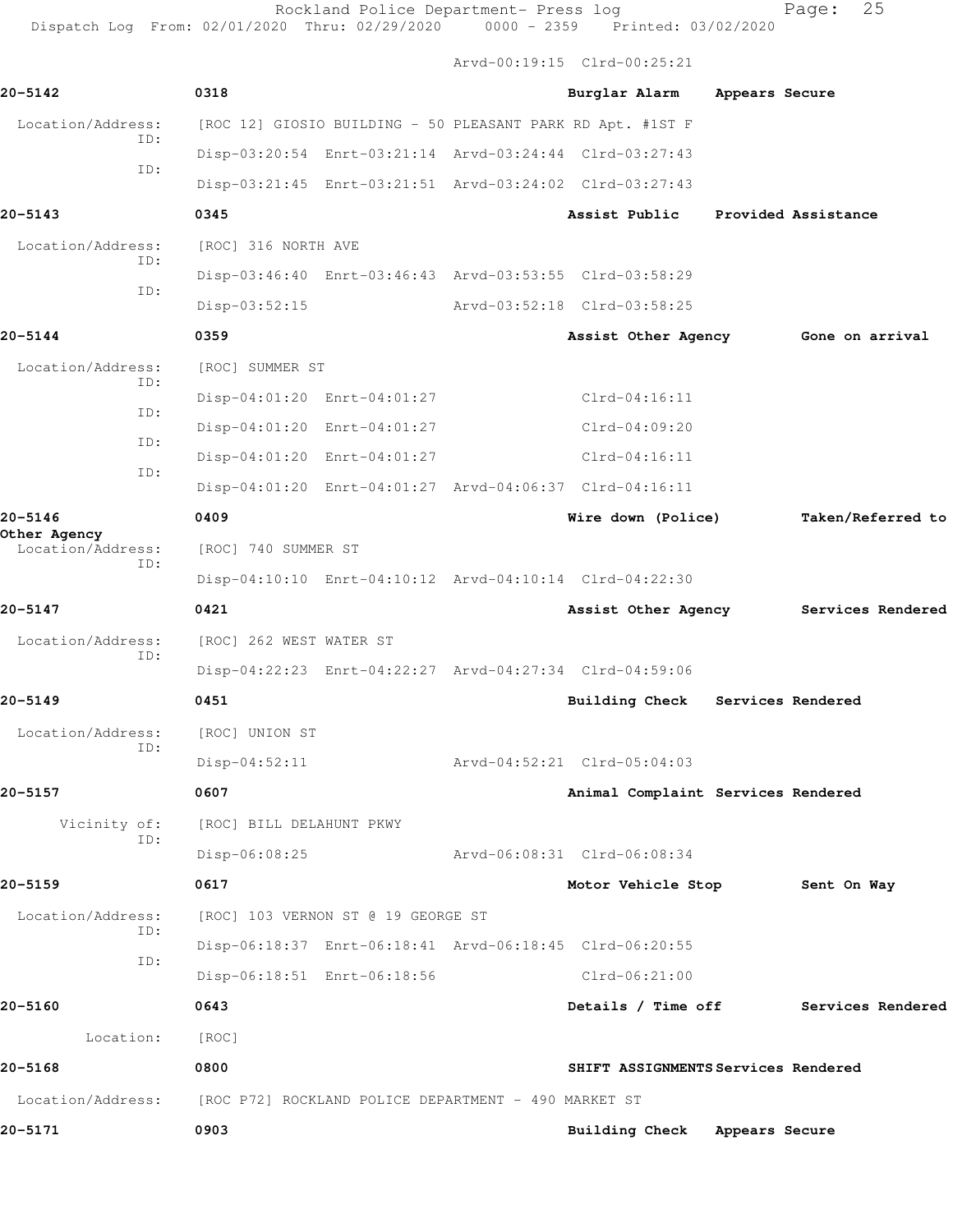| Dispatch Log From: 02/01/2020 Thru: 02/29/2020 0000 - 2359 Printed: 03/02/2020 |                             | Rockland Police Department- Press log                |                                                         |                    | 26<br>Page:      |
|--------------------------------------------------------------------------------|-----------------------------|------------------------------------------------------|---------------------------------------------------------|--------------------|------------------|
| Location/Address:                                                              | [ROC] BILL DELAHUNT PKWY    |                                                      |                                                         |                    |                  |
| ID:                                                                            |                             |                                                      | Arvd-09:04:31 Clrd-10:45:12                             |                    |                  |
| 20-5173                                                                        | 0908                        |                                                      | Disturbance                                             | Services Rendered  |                  |
| Location/Address:                                                              | [ROC 89] 162 NORTH AVE      |                                                      |                                                         |                    |                  |
| ID:                                                                            |                             |                                                      | Disp-09:11:20 Enrt-09:11:26 Arvd-09:12:15 Clrd-09:20:48 |                    |                  |
| 20-5180                                                                        | 1043                        |                                                      | Health & Welfare Check                                  |                    | Provided         |
| Assistance<br>Location/Address:                                                | [ROC] 135 UNION ST          |                                                      |                                                         |                    |                  |
| ID:                                                                            |                             |                                                      | Disp-10:45:12 Enrt-10:50:15 Arvd-11:04:39 Clrd-11:22:28 |                    |                  |
| 20-5195                                                                        | 1242                        |                                                      | Motor Vehicle Stop                                      |                    | Arrest (s) Made  |
| Location/Address:                                                              | [ROC] SUMMER ST             |                                                      |                                                         |                    |                  |
| ID:                                                                            |                             |                                                      | Arvd-12:42:00 Clrd-13:33:54                             |                    |                  |
| ID:                                                                            | $Disp-13:16:03$             |                                                      | Arvd-13:16:08 Clrd-13:33:46                             |                    |                  |
| 20-5196                                                                        | 1245                        |                                                      | Building Check                                          | No Action Required |                  |
| Location/Address:                                                              | [ROC] PARK ST               |                                                      |                                                         |                    |                  |
| ID:                                                                            |                             |                                                      | Arvd-12:46:19 Clrd-12:46:52                             |                    |                  |
| 20-5208                                                                        | 1353                        |                                                      | Motor Vehicle Collision W/PI                            |                    |                  |
| No Personal Injury<br>Location/Address:                                        | [ROC] 610 HINGHAM ST        |                                                      |                                                         |                    |                  |
| ID:                                                                            |                             | Disp-13:56:04 Enrt-13:56:21                          | Clrd-13:57:58                                           |                    |                  |
| ID:                                                                            | Disp-13:56:13 Enrt-13:56:17 |                                                      | $Clrd-13:57:54$                                         |                    |                  |
| Fire Unit:                                                                     |                             | ROCKEN3-Pumper-Rockland Engine 3                     | Disp-13:57:11 Enrt-13:58:48 Arvd-14:04:49 Clrd-14:06:49 |                    |                  |
| EMS Unit:                                                                      | NORAMB-Norwell Ambulance    | InQrtsUnavl-14:06:50 InSrvce-14:06:50                |                                                         |                    |                  |
|                                                                                | Disp-13:58:35 Enrt-13:58:41 | InOrtsUnavl-14:18:35 InSrvce-14:18:35                | $Clrd-14:02:23$                                         |                    |                  |
| 20-5210                                                                        | 1355                        |                                                      | Motor Vehicle Complaint                                 |                    | Gone on arrival  |
| Location/Address:                                                              |                             | [ROC P55] HOME DEPOT - 1149 HINGHAM ST               |                                                         |                    |                  |
| ID:                                                                            | Disp-14:14:25 Enrt-14:14:31 |                                                      | $Clrd-14:19:34$                                         |                    |                  |
| 20-5209                                                                        | 1356                        |                                                      | Motor Vehicle Collision W/PI                            |                    |                  |
| Services Rendered<br>Location/Address:                                         | [ROC] 620 HINGHAM ST        |                                                      |                                                         |                    |                  |
| ID:                                                                            |                             |                                                      | Disp-13:58:10 Enrt-13:58:14 Arvd-13:59:16 Clrd-14:07:03 |                    |                  |
| ID:                                                                            |                             |                                                      | Disp-13:58:21 Enrt-13:58:25 Arvd-13:59:12 Clrd-14:07:35 |                    |                  |
| 20-5219                                                                        | 1454                        |                                                      | Motor Vehicle Stop                                      |                    | Citation/Warning |
| Issued<br>Location/Address:                                                    | [ROC] 100 CONCORD ST        |                                                      |                                                         |                    |                  |
| ID:                                                                            |                             |                                                      | Arvd-14:54:00 Clrd-14:57:16                             |                    |                  |
| 20-5230                                                                        | 1600                        |                                                      | SHIFT ASSIGNMENTSNo Service                             |                    |                  |
| Location/Address:                                                              |                             | [ROC P72] ROCKLAND POLICE DEPARTMENT - 490 MARKET ST |                                                         |                    |                  |
| 20-5237                                                                        | 1737                        |                                                      | Details                                                 | No Service         |                  |
|                                                                                |                             |                                                      |                                                         |                    |                  |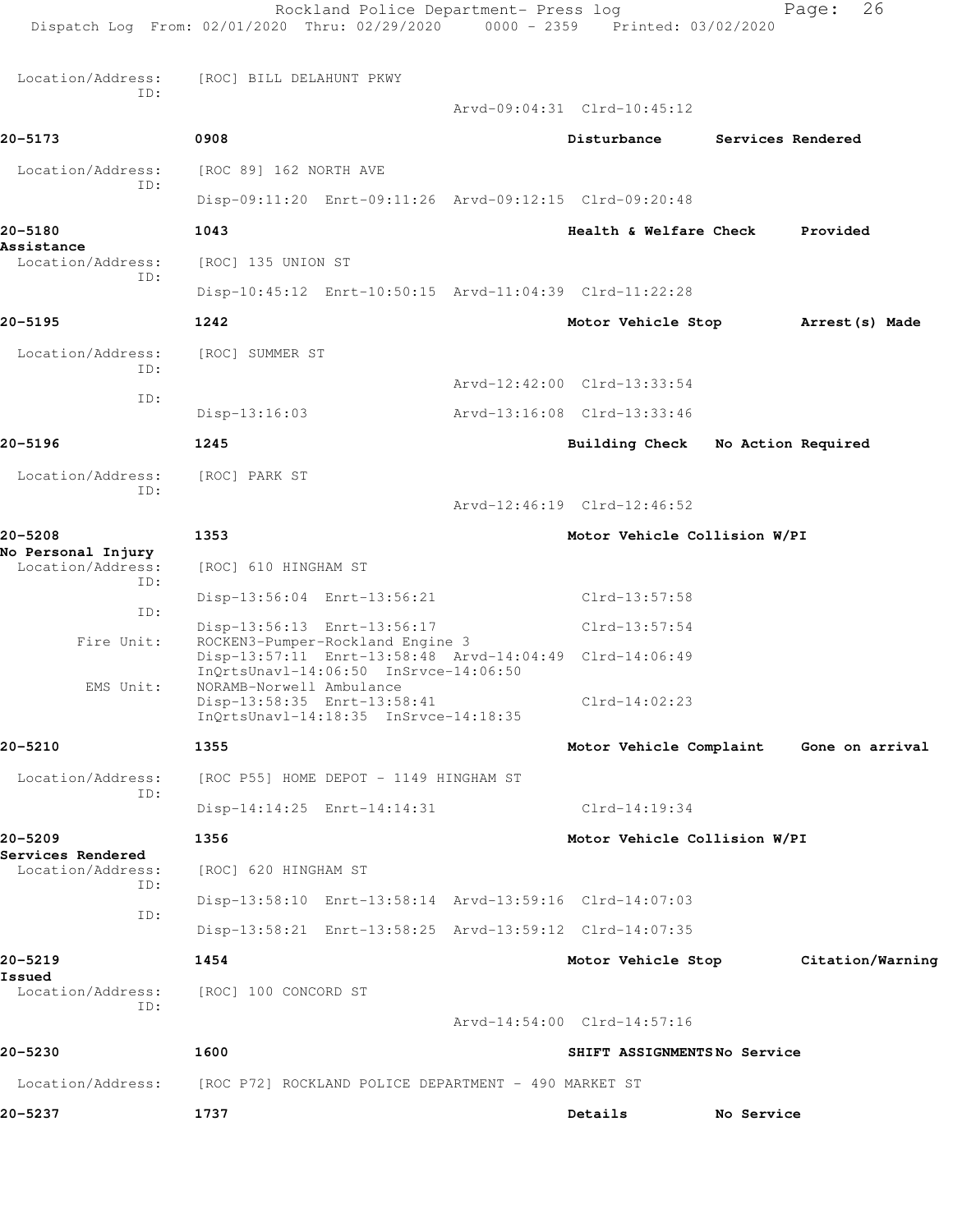| Dispatch Log From: 02/01/2020 Thru: 02/29/2020 0000 - 2359 Printed: 03/02/2020 |                                                      | Rockland Police Department- Press log                                                                              |                                                         |                   | 27<br>Page:                           |
|--------------------------------------------------------------------------------|------------------------------------------------------|--------------------------------------------------------------------------------------------------------------------|---------------------------------------------------------|-------------------|---------------------------------------|
| Location:                                                                      | [ROC]                                                |                                                                                                                    |                                                         |                   |                                       |
| 20-5240                                                                        | 1820                                                 |                                                                                                                    |                                                         |                   | Lost/Found Property Services Rendered |
| Location/Address:                                                              | [ROC] WEST WATER ST                                  |                                                                                                                    |                                                         |                   |                                       |
| ID:                                                                            | Disp-18:21:49                                        |                                                                                                                    | $Clrd-18:22:06$                                         |                   |                                       |
| 20-5245                                                                        | 1929                                                 |                                                                                                                    | Motor Vehicle Stop                                      |                   | Verbal Warning                        |
| Location/Address:                                                              | [ROC] BILL DELAHUNT PKWY                             |                                                                                                                    |                                                         |                   |                                       |
| ID:                                                                            |                                                      |                                                                                                                    | Arvd-19:29:00 Clrd-19:32:00                             |                   |                                       |
| 20–5257                                                                        | 2156                                                 |                                                                                                                    | <b>Time off</b>                                         | No Service        |                                       |
| Location:                                                                      | [ROC]                                                |                                                                                                                    |                                                         |                   |                                       |
| 20-5258                                                                        | 2208                                                 |                                                                                                                    | Unwanted Party Services Rendered                        |                   |                                       |
| Location/Address:                                                              | [ROC] 57 SALEM ST                                    |                                                                                                                    |                                                         |                   |                                       |
| ID:                                                                            |                                                      | Disp-22:10:03 Enrt-22:10:14 Arvd-22:14:45 Clrd-22:26:06                                                            |                                                         |                   |                                       |
| ID:                                                                            |                                                      | Disp-22:14:53 Enrt-22:14:55 Arvd-22:14:57 Clrd-22:26:11                                                            |                                                         |                   |                                       |
| 20-5260                                                                        | 2235                                                 |                                                                                                                    | Burglar Alarm                                           | Services Rendered |                                       |
| Location/Address:                                                              | [ROC] 49 FOREST ST                                   |                                                                                                                    |                                                         |                   |                                       |
| ID:                                                                            |                                                      | Disp-22:37:45 Enrt-22:38:00 Arvd-22:45:48 Clrd-22:50:35                                                            |                                                         |                   |                                       |
| ID:                                                                            |                                                      | Disp-22:46:17 Enrt-22:46:20 Arvd-22:46:25 Clrd-22:50:39                                                            |                                                         |                   |                                       |
| 20-5262                                                                        | 2305                                                 |                                                                                                                    | Disturbance                                             |                   | Services Rendered                     |
| Location/Address:                                                              |                                                      | [ROC] 115 MARKET ST Apt. #24                                                                                       |                                                         |                   |                                       |
| ID:<br>ID:                                                                     |                                                      | Disp-23:07:47 Enrt-23:07:54 Arvd-23:09:38 Clrd-23:18:04                                                            |                                                         |                   |                                       |
|                                                                                |                                                      | Disp-23:07:47 Enrt-23:07:57 Arvd-23:09:38 Clrd-23:18:04                                                            |                                                         |                   |                                       |
| 20–5263                                                                        | 2340                                                 |                                                                                                                    | Motor Vehicle Stop                                      |                   | Verbal Warning                        |
| Location/Address:<br>ID:                                                       | [ROC P69] MCDONALD'S - 117 MARKET ST                 |                                                                                                                    |                                                         |                   |                                       |
|                                                                                |                                                      |                                                                                                                    | Arvd-23:40:00 Clrd-23:47:21                             |                   |                                       |
| For Date: $02/09/2020 -$ Sunday                                                |                                                      |                                                                                                                    |                                                         |                   |                                       |
| 20-5264                                                                        | 0000                                                 |                                                                                                                    | SHIFT ASSIGNMENTSNo Service                             |                   |                                       |
| Location/Address:                                                              | [ROC P72] ROCKLAND POLICE DEPARTMENT - 490 MARKET ST |                                                                                                                    |                                                         |                   |                                       |
| ID:                                                                            |                                                      |                                                                                                                    | Arvd-00:00:00 Clrd-00:06:49                             |                   |                                       |
| 20-5267                                                                        | 0022                                                 |                                                                                                                    | Disturbance                                             | Peace Restored    |                                       |
| Location/Address:                                                              |                                                      | [ROC P84] PLAYERS SPORTS BAR - 86 VFW DR                                                                           |                                                         |                   |                                       |
| ID:                                                                            |                                                      |                                                                                                                    |                                                         |                   |                                       |
| ID:                                                                            |                                                      | Disp-00:24:04 Enrt-00:24:08 Arvd-00:24:10 Clrd-00:34:06<br>Disp-00:24:21 Enrt-00:24:24 Arvd-00:25:33 Clrd-00:33:34 |                                                         |                   |                                       |
| ID:                                                                            |                                                      | Disp-00:24:33 Enrt-00:24:36 Arvd-00:25:29 Clrd-00:33:01                                                            |                                                         |                   |                                       |
| ID:                                                                            |                                                      | Disp-00:25:44 Enrt-00:25:47 Arvd-00:25:53 Clrd-00:34:16                                                            |                                                         |                   |                                       |
| ID:                                                                            |                                                      |                                                                                                                    | Disp-00:26:42 Enrt-00:26:45 Arvd-00:26:48 Clrd-00:33:43 |                   |                                       |
|                                                                                |                                                      |                                                                                                                    |                                                         |                   |                                       |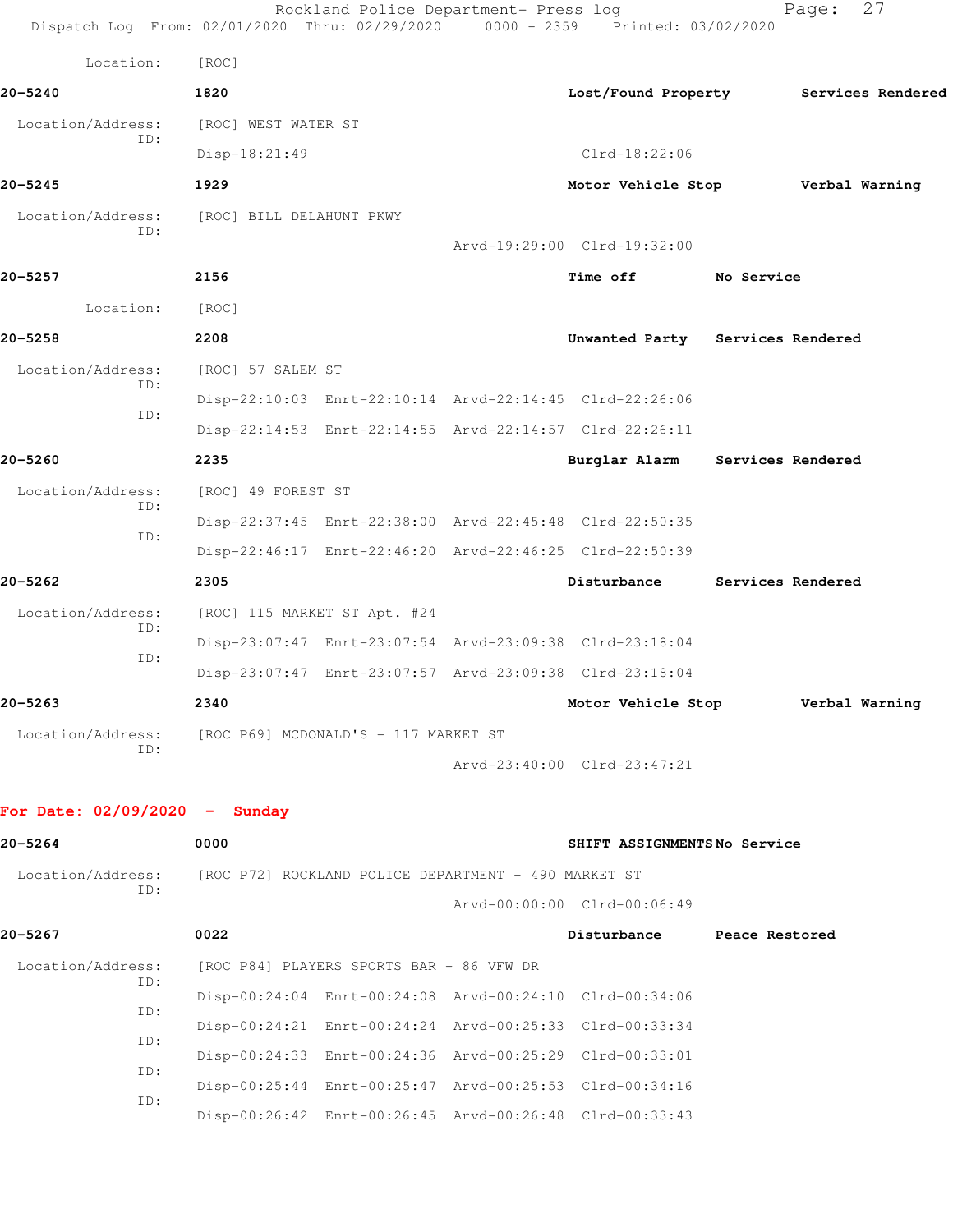Rockland Police Department- Press log Fage: 28 Dispatch Log From: 02/01/2020 Thru: 02/29/2020 0000 - 2359 Printed: 03/02/2020

**20-5270 0057 Details / Time off No Service** Location: [ROC] **20-5271 0155 Suspicious Activity Report Follows** Location/Address: [ROC] 40 BOXBERRY LN ID: Disp-01:58:25 Enrt-01:58:28 Arvd-02:00:14 Clrd-02:38:47 ID: Disp-02:00:02 Enrt-02:00:07 Arvd-02:00:10 Clrd-02:38:47 ID: Disp-02:01:36 Enrt-02:01:45 Arvd-02:11:24 Clrd-02:38:47 ID: Disp-02:11:11 Enrt-02:11:15 Arvd-02:11:17 Clrd-02:38:47 **20-5278 0303 Suspicious Activity Services Rendered** Location/Address: [ROC P51] DOUBLE TREE - 929 HINGHAM ST ID: Arvd-03:03:00 Clrd-03:08:58 **20-5285 0507 Building Check Appears Secure** Location/Address: [ROC] UNION ST ID: Arvd-05:07:00 Clrd-05:28:22 **20-5291 0645 Details / Time off No Service** Location: [ROC] **20-5298 0815 Police Information Services Rendered** Location/Address: [ROC P72] ROCKLAND POLICE DEPARTMENT - 490 MARKET ST ID: Disp-08:17:32 Clrd-08:17:46 **20-5299 0838 Police Information Services Rendered** Location/Address: [ROC P72] ROCKLAND POLICE DEPARTMENT - 490 MARKET ST ID: Disp-08:40:17 Enrt-08:40:26 Clrd-08:40:30 **20-5302 0921 Details / Time off Services Rendered** Location: [ROC] **20-5304 0928 Emergency Medical Transported to Hospital** Location/Address: [ROC] 245 SALEM ST Fire Unit: ROCKEN3-Pumper-Rockland Engine 3 Disp-09:30:07 Enrt-09:30:18 Arvd-09:32:06 Clrd-09:46:26 InQrtsUnavl-09:50:44 InSrvce-09:50:44 EMS Unit: ROCKAM1-Rockland A1 Disp-09:30:07 Enrt-09:30:18 Arvd-09:32:06 Clrd-09:43:30 Hosp-09:50:40 ClrHosp-10:14:38 InQrtsUnavl-10:20:00 InSrvce-10:20:00 ID: Disp-09:32:15 Enrt-09:32:19 Arvd-09:32:24 Clrd-09:35:17 **20-5316 1136 Details / Time off Services Rendered** Location: [ROC] **20-5319 1205 Assist Public Services Rendered** Location/Address: [ROC] 18 NORTH AVE ID: Disp-12:06:28 Enrt-12:06:44 Arvd-12:06:47 Clrd-13:04:08 **20-5320 1210 Disabled Motor Vehicle Provided**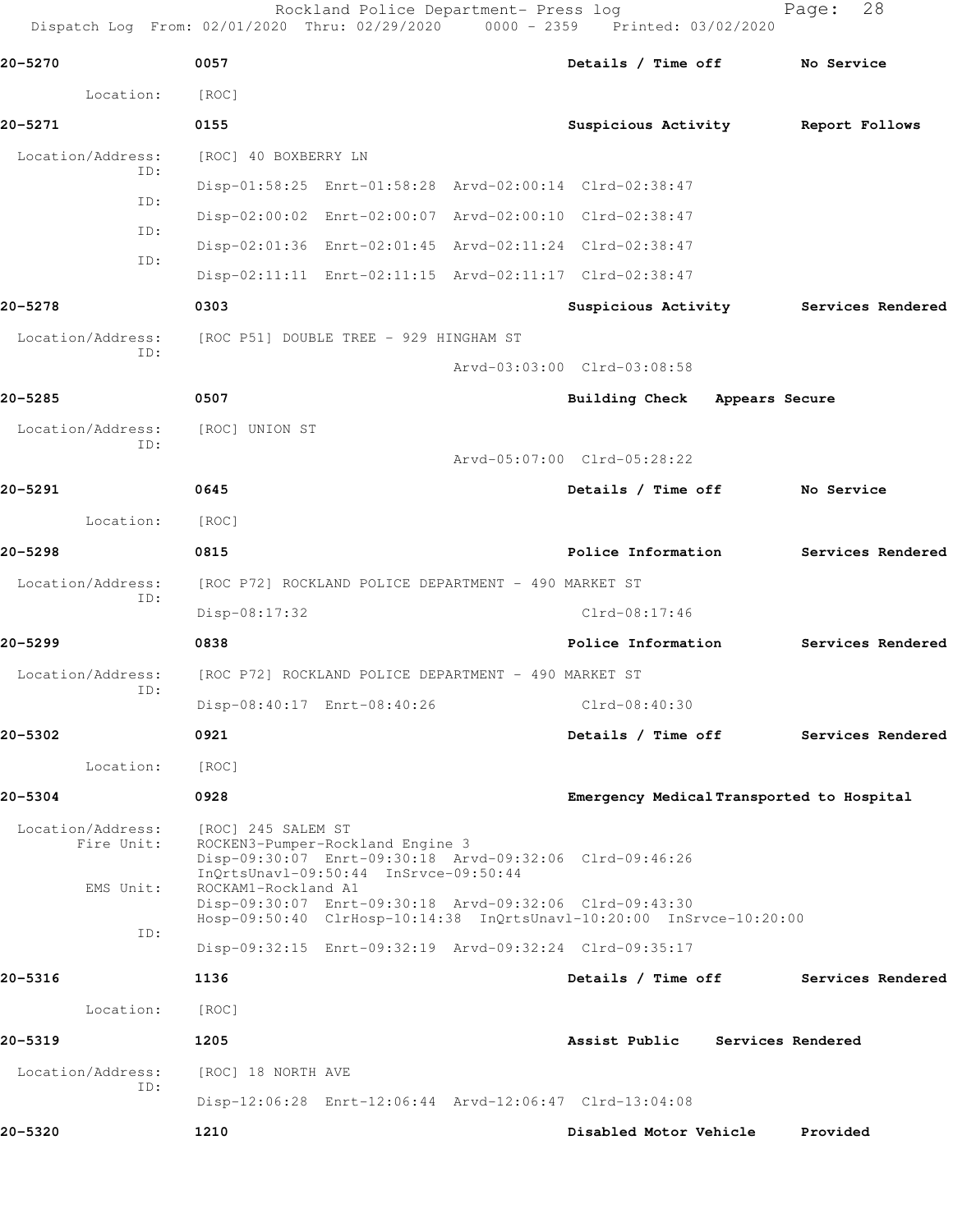| Dispatch Log From: 02/01/2020 Thru: 02/29/2020 0000 - 2359 Printed: 03/02/2020 |                                     | Rockland Police Department- Press log                |                                                         | Page:          | 29                |
|--------------------------------------------------------------------------------|-------------------------------------|------------------------------------------------------|---------------------------------------------------------|----------------|-------------------|
| Assistance                                                                     |                                     |                                                      |                                                         |                |                   |
| Location/Address: [ROC P81] OCEAN STATE JOB LOT - 360 MARKET ST<br>ID:         |                                     |                                                      |                                                         |                |                   |
|                                                                                |                                     |                                                      | Arvd-12:10:00 Clrd-12:13:57                             |                |                   |
| 20-5331                                                                        | 1359                                |                                                      | Follow-Up Investigation                                 |                | Services Rendered |
| Location/Address:<br>ID:                                                       | [ROC] 55 VFW DR                     |                                                      |                                                         |                |                   |
|                                                                                |                                     |                                                      | Arvd-13:59:00 Clrd-14:10:24                             |                |                   |
| 20-5333                                                                        | 1410                                |                                                      | Motor Vehicle Stop                                      | Verbal Warning |                   |
| Location/Address:<br>ID:                                                       | [ROC] 31 LIBERTY ST @ 458 MARKET ST |                                                      |                                                         |                |                   |
|                                                                                |                                     |                                                      | Arvd-14:10:00 Clrd-14:12:01                             |                |                   |
| 20-5334                                                                        | 1412                                |                                                      | Details / Time off Services Rendered                    |                |                   |
| Location:                                                                      | [ROC]                               |                                                      |                                                         |                |                   |
| 20-5338                                                                        | 1449                                |                                                      | Assist Other Agency                                     | Investigated   |                   |
| Location/Address:                                                              | [ROC] 812 BROOKLINE WAY             |                                                      |                                                         |                |                   |
| ID:                                                                            |                                     |                                                      | Disp-14:50:38 Enrt-14:50:44 Arvd-14:54:07 Clrd-15:14:10 |                |                   |
| ID:                                                                            |                                     | Disp-14:53:44 Enrt-14:53:45                          | $Clrd-15:14:10$                                         |                |                   |
| 20-5348                                                                        | 1603                                |                                                      | General Incident Services Rendered                      |                |                   |
| Location/Address:                                                              |                                     | [ROC P72] ROCKLAND POLICE DEPARTMENT - 490 MARKET ST |                                                         |                |                   |
| ID:                                                                            | Disp-16:05:29                       |                                                      | $Clrd-16:05:53$                                         |                |                   |
| 20–5352                                                                        | 1639                                |                                                      | Details / Time off                                      |                | Services Rendered |
| Location:                                                                      | [ROC]                               |                                                      |                                                         |                |                   |
| 20-5353                                                                        | 1651                                |                                                      | 911 Accidental Services Rendered                        |                |                   |
| Location/Address: [ROC] 2 TIFFANY LN                                           |                                     |                                                      |                                                         |                |                   |
| ID:                                                                            |                                     |                                                      | Disp-16:53:07 Enrt-16:53:09 Arvd-17:10:32 Clrd-17:12:50 |                |                   |
| 20-5366                                                                        | 1825                                |                                                      | Suspicious Activity                                     | Sent On Way    |                   |
| Location/Address:                                                              | [ROC] BIRCH BOTTOM CIR              |                                                      |                                                         |                |                   |
| ID:                                                                            |                                     |                                                      | Disp-18:28:01 Enrt-18:28:03 Arvd-18:33:48 Clrd-18:42:07 |                |                   |
| ID:                                                                            |                                     |                                                      | Disp-18:28:22 Enrt-18:28:24 Arvd-18:35:26 Clrd-18:41:26 |                |                   |
| 20-5371                                                                        | 1932                                |                                                      | Follow-Up Investigation                                 |                | Services Rendered |
| Location/Address:                                                              | [ROC] 40 BOXBERRY LN                |                                                      |                                                         |                |                   |
| ID:                                                                            | $Disp-19:32:51$                     |                                                      | Arvd-19:32:54 Clrd-19:40:36                             |                |                   |
| 20-5376                                                                        | 2000                                |                                                      | MVA Property Damage Only Services Rendered              |                |                   |
| Location/Address:                                                              |                                     | [ROC P89] CALVARY CHAPEL - 175 MARKET ST             |                                                         |                |                   |
| ID:                                                                            | Disp-20:07:34                       |                                                      | $Clrd-20:07:40$                                         |                |                   |
| 20-5375                                                                        | 2002                                |                                                      | Motor Vehicle Stop                                      |                | Verbal Warning    |
| Location/Address:                                                              |                                     | [ROC] 62 LEDGEWOOD PL @ 40 RESERVOIR PARK DR         |                                                         |                |                   |
| ID:                                                                            |                                     |                                                      | Arvd-20:02:00 Clrd-20:03:36                             |                |                   |
|                                                                                |                                     |                                                      |                                                         |                |                   |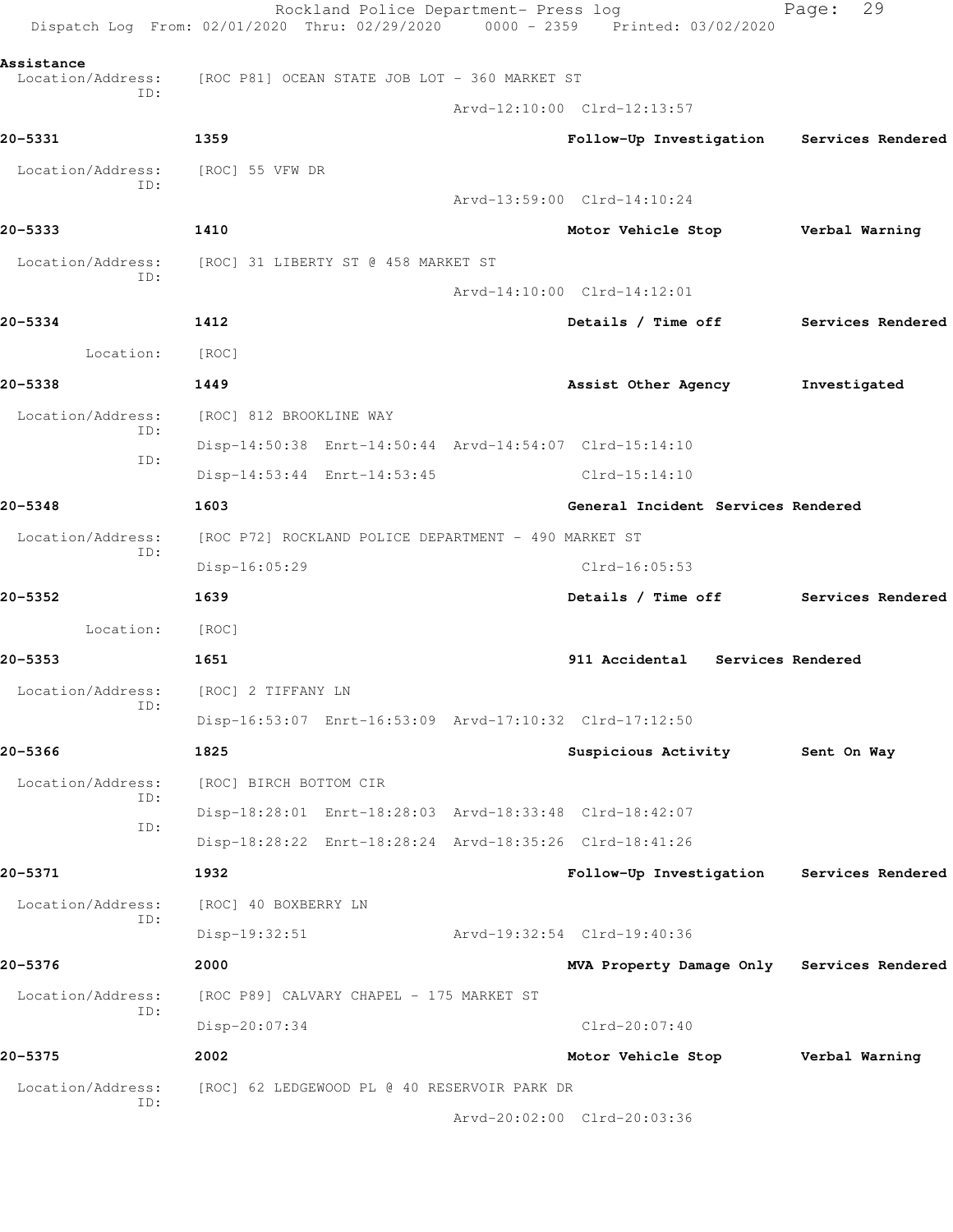Rockland Police Department- Press log Fage: 30 Dispatch Log From: 02/01/2020 Thru: 02/29/2020 0000 - 2359 Printed: 03/02/2020 **20-5380 2139 MVA Property Damage Only Report Follows** Location/Address: [ROC] 1000 UNION ST @ 15 OREGON AVE ID: Disp-21:40:36 Enrt-21:40:38 Arvd-21:44:36 Clrd-21:59:13 ID: Disp-21:41:08 Enrt-21:41:10 Arvd-21:44:38 Clrd-21:57:40 **20-5384 2213 Motor Vehicle Stop Verbal Warning** Location/Address: [ROC] 400 UNION ST ID: Arvd-22:13:00 Clrd-22:20:20 **20-5385 2213 Suspicious Activity Unfounded** Location/Address: [ROC] 131 MYRTLE ST ID: Disp-22:20:24 Enrt-22:20:31 Arvd-22:21:42 Clrd-22:33:15 ID: Disp-22:20:42 Enrt-22:20:50 Arvd-22:21:43 Clrd-22:33:14 ID: Disp-22:27:27 Arvd-22:27:30 Clrd-22:33:13 **For Date: 02/10/2020 - Monday**

**20-5390 0000 SHIFT ASSIGNMENTS Services Rendered** Location/Address: [ROC P72] ROCKLAND POLICE DEPARTMENT - 490 MARKET ST **20-5402 0410 Health & Welfare Check Unfounded** Location/Address: [ROC] 43 HOBART LN ID: Disp-04:12:14 Enrt-04:14:14 Arvd-04:15:15 Clrd-04:24:38 ID: Disp-04:12:16 Enrt-04:14:17 Arvd-04:15:17 Clrd-04:24:21 ID: Disp-04:12:21 Enrt-04:14:15 Arvd-04:16:59 Clrd-04:24:23 **20-5407 0501 Building Check Building Checked/Secured** Location/Address: [ROC] UNION ST ID: Disp-05:04:07 Arvd-05:04:15 Clrd-05:09:15 **20-5408 0504 Burglar Alarm Appears Secure** Location/Address: [ROC 62] JEFFERSON SCHOOL - 63 GEORGE ST ID: Disp-05:10:08 Arvd-05:10:17 Clrd-05:14:15 ID: Disp-05:10:13 Arvd-05:10:20 Clrd-05:14:13 **20-5414 0800 SHIFT ASSIGNMENTS Services Rendered** Location/Address: [ROC P72] ROCKLAND POLICE DEPARTMENT - 490 MARKET ST **20-5415 0800 Animal Complaint Services Rendered** Location/Address: [ROC 5] COMMUNITY CENTER - 394 UNION ST **20-5417 0841 Assist Fire Department Services Rendered** Location/Address: [ROC P107] DUNKIN DONUTS - 165 MARKET ST ID: Disp-08:43:07 Enrt-08:43:10 Clrd-08:49:32 **20-5421 0907 Lockout Provided Assistance**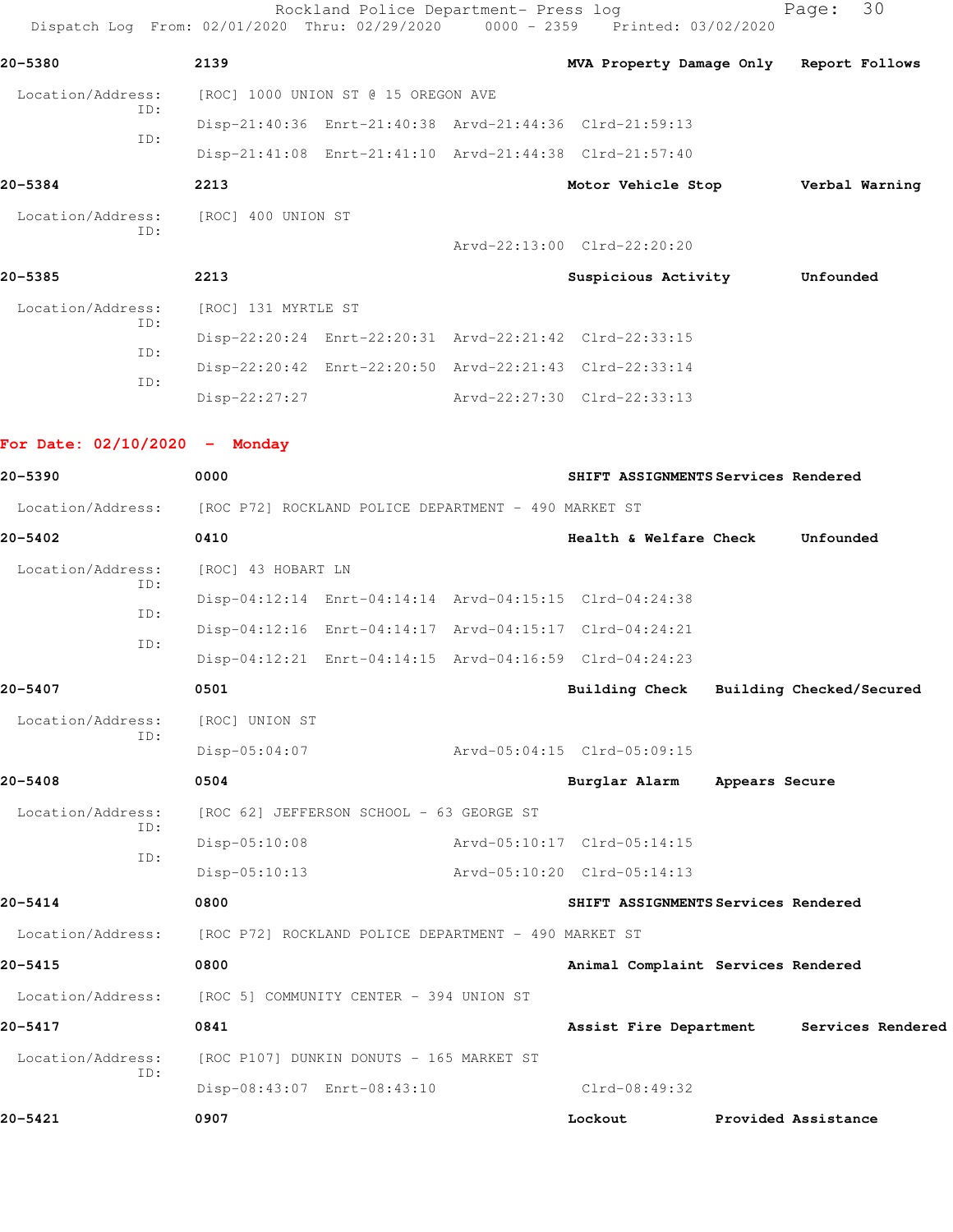|                              | Rockland Police Department- Press log<br>Dispatch Log From: 02/01/2020 Thru: 02/29/2020 0000 - 2359 Printed: 03/02/2020 |                               | 31<br>Page:                             |
|------------------------------|-------------------------------------------------------------------------------------------------------------------------|-------------------------------|-----------------------------------------|
| Location/Address:            | [ROC] 141 MARTHA DR                                                                                                     |                               |                                         |
| ID:                          | Disp-09:08:51 Enrt-09:08:53 Arvd-09:14:20 Clrd-09:20:36                                                                 |                               |                                         |
| 20-5422                      | 0916                                                                                                                    | Building Check                | Building Checked/Secured                |
| Location/Address:            | [ROC] PARK ST                                                                                                           |                               |                                         |
| ID:                          |                                                                                                                         | Arvd-09:19:05 Clrd-09:19:50   |                                         |
| $20 - 5424$                  | 0929                                                                                                                    | <b>Building Check</b>         | Building Checked/Secured                |
| Location/Address:<br>ID:     | [ROC P75] UNION POINT - BILL DELAHUNT PKWY                                                                              |                               |                                         |
|                              |                                                                                                                         | Arvd-09:29:57 Clrd-09:32:15   |                                         |
| 20-5426                      | 0931                                                                                                                    | 911 Accidental                | Services Rendered                       |
| Location/Address:<br>ID:     | [ROC] 1 TECHNOLOGY PL                                                                                                   |                               |                                         |
|                              | Disp-09:32:36 Enrt-09:32:40 Arvd-09:35:11 Clrd-09:53:01                                                                 |                               |                                         |
| 20-5436                      | 1053                                                                                                                    | Building Check                | Building Checked/Secured                |
| Location/Address:<br>ID:     | [ROC] PARK ST                                                                                                           |                               |                                         |
|                              |                                                                                                                         | Arvd-10:55:49 Clrd-10:56:13   |                                         |
| 20-5438                      | 1118                                                                                                                    | Time off                      | Services Rendered                       |
| Location:                    | [ROC]                                                                                                                   |                               |                                         |
| 20-5442                      | 1129                                                                                                                    | 911 Accidental                | Investigated                            |
| Location:<br>ID:             | [ROC P72] ROCKLAND                                                                                                      |                               |                                         |
|                              | Disp-11:29:00 Enrt-11:29:00 Arvd-11:29:00 Clrd-11:29:00                                                                 |                               |                                         |
| 20-5450<br>Services Rendered | 1224                                                                                                                    | Sex offender or dissemination |                                         |
| Location/Address:            | [ROC P72] ROCKLAND POLICE DEPARTMENT - 490 MARKET ST                                                                    |                               |                                         |
| $20 - 5451$                  | 1239                                                                                                                    | Harassment                    | Services Rendered                       |
| Location/Address:<br>ID:     | [ROC] 91 WEBSTER ST                                                                                                     |                               |                                         |
|                              | $Disp-12:41:05$                                                                                                         | Arvd-12:53:34 Clrd-14:00:32   |                                         |
| 20-5465                      | 1511                                                                                                                    | <b>Time off</b>               | Services Rendered                       |
| Location:                    | [ROC]                                                                                                                   |                               |                                         |
| 20-5466                      | 1530                                                                                                                    |                               | Disabled Motor Vehicle Vehicle Towed    |
| Location/Address:<br>ID:     | [ROC P55] HOME DEPOT - 1149 HINGHAM ST                                                                                  |                               |                                         |
|                              | Disp-15:31:31 Enrt-15:32:06 Arvd-15:39:48 Clrd-15:48:15                                                                 |                               |                                         |
| 20-5471                      | 1557                                                                                                                    |                               | SHIFT ASSIGNMENTS Services Rendered     |
| Location/Address:            | [ROC P72] ROCKLAND POLICE DEPARTMENT - 490 MARKET ST                                                                    |                               |                                         |
| 20-5470                      | 1605                                                                                                                    | 911 Accidental                | Investigated                            |
| Location/Address:<br>ID:     | [ROC] 125 BEECH ST                                                                                                      |                               |                                         |
|                              | Disp-16:07:21 Enrt-16:07:36 Arvd-16:16:44 Clrd-16:17:58                                                                 |                               |                                         |
| 20-5486                      | 1759                                                                                                                    |                               | Larceny / Forgery/ Fraud Report Follows |
| Location/Address:            | [ROC] 15 WINTER CIR                                                                                                     |                               |                                         |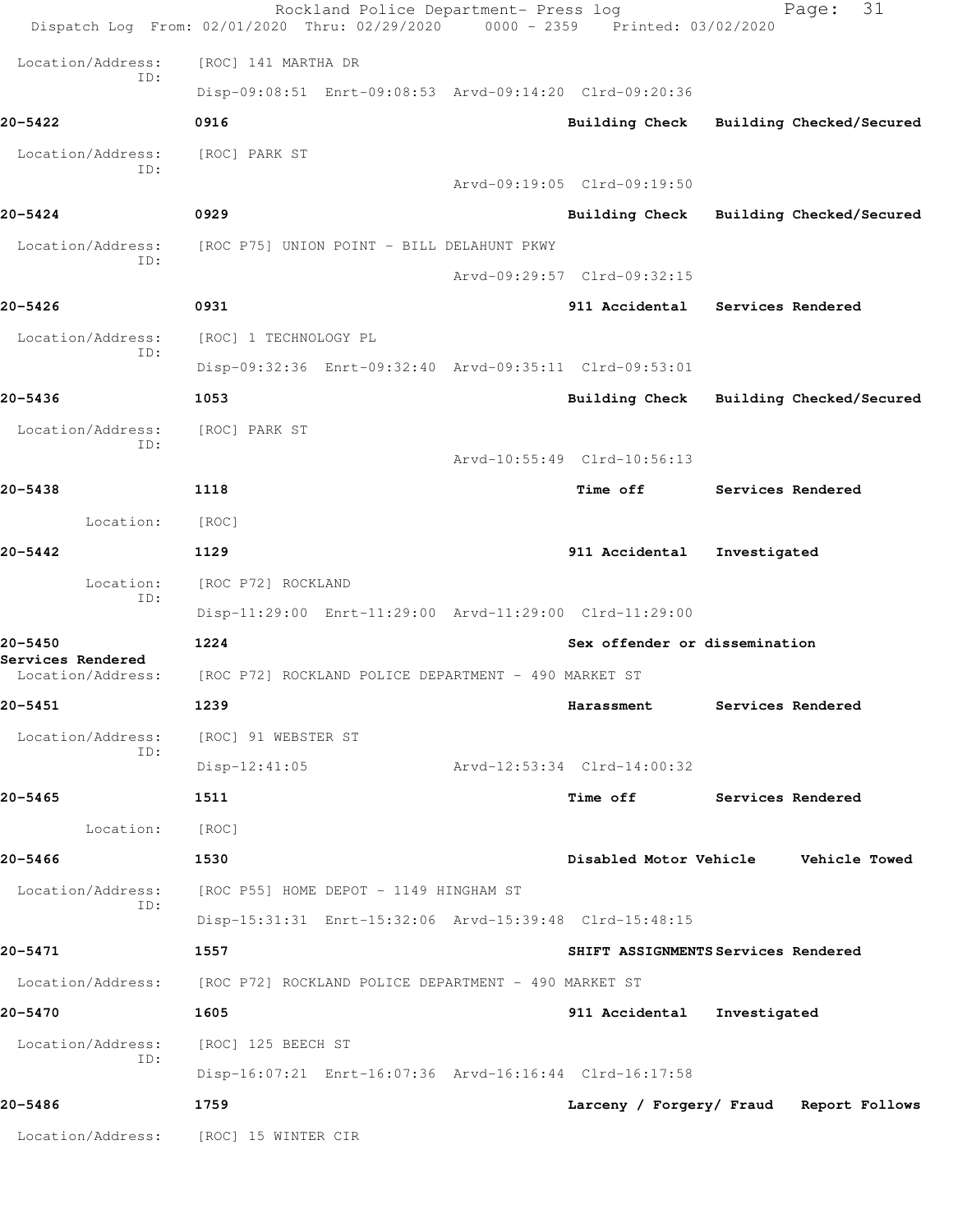| Dispatch Log From: 02/01/2020 Thru: 02/29/2020 0000 - 2359 Printed: 03/02/2020 |                                                    | Rockland Police Department- Press log                |  |                                                         |            | 32<br>Page:                            |
|--------------------------------------------------------------------------------|----------------------------------------------------|------------------------------------------------------|--|---------------------------------------------------------|------------|----------------------------------------|
| ID:                                                                            |                                                    |                                                      |  |                                                         |            |                                        |
|                                                                                |                                                    |                                                      |  | Disp-18:08:10 Enrt-18:09:00 Arvd-18:09:03 Clrd-18:11:06 |            |                                        |
| 20-5491                                                                        | 1822                                               |                                                      |  | Suspicious Activity                                     |            | Investigated                           |
| Location/Address:<br>ID:                                                       | [ROC 80] AAA ROCKLAND BRANCH - 900 HINGHAM ST      |                                                      |  |                                                         |            |                                        |
|                                                                                |                                                    |                                                      |  | Disp-18:23:28 Enrt-18:23:32 Arvd-18:25:30 Clrd-18:29:08 |            |                                        |
| $20 - 5503$                                                                    | 2129                                               |                                                      |  |                                                         |            | Motor Vehicle Stop Verbal Warning      |
| TD:                                                                            |                                                    | Vicinity of: [ROC] EAST WATER ST @ WEBSTER ST        |  |                                                         |            |                                        |
|                                                                                |                                                    |                                                      |  | Arvd-21:29:00 Clrd-21:38:08                             |            |                                        |
| $20 - 5508$                                                                    | 2305                                               |                                                      |  | Motor Vehicle Stop Sent On Way                          |            |                                        |
| ID:                                                                            | Vicinity of: [ROC] 938 HINGHAM ST @ 11 COMMERCE RD |                                                      |  |                                                         |            |                                        |
|                                                                                |                                                    |                                                      |  | Arvd-23:05:00 Clrd-23:17:49                             |            |                                        |
| ID:                                                                            | $Disp-23:07:01$                                    |                                                      |  | Arvd-23:07:11 Clrd-23:17:46                             |            |                                        |
| For Date: $02/11/2020 -$ Tuesday                                               |                                                    |                                                      |  |                                                         |            |                                        |
| 20-5511                                                                        | 0005                                               |                                                      |  | General Info Services Rendered                          |            |                                        |
| Location/Address: [ROC P72] ROCKLAND POLICE DEPARTMENT - 490 MARKET ST         |                                                    |                                                      |  |                                                         |            |                                        |
| 20-5515                                                                        | 0052                                               |                                                      |  |                                                         |            | Burglar Alarm Building Checked/Secured |
| Location/Address:                                                              | [ROC] SUPREME MUFFLER - 218 VFW DR                 |                                                      |  |                                                         |            |                                        |
| ID:                                                                            |                                                    |                                                      |  | Disp-00:53:37 Enrt-00:53:42 Arvd-00:54:03 Clrd-00:58:16 |            |                                        |
| ID:                                                                            |                                                    |                                                      |  | Disp-00:53:37 Enrt-00:53:42 Arvd-00:53:45 Clrd-00:58:17 |            |                                        |
| 20-5525                                                                        | 0433                                               |                                                      |  | Building Check Appears Secure                           |            |                                        |
| Location/Address: [ROC 61] UNION ST BUSINESS DISTRICT - UNION ST               |                                                    |                                                      |  |                                                         |            |                                        |
| ID:                                                                            | $Disp-04:33:45$                                    |                                                      |  | Arvd-04:33:49 Clrd-04:51:29                             |            |                                        |
| 20-5530                                                                        | 0612                                               |                                                      |  | Assist Other Agency                                     |            | Services Rendered                      |
| Location/Address:                                                              |                                                    | [ROC P72] ROCKLAND POLICE DEPARTMENT - 490 MARKET ST |  |                                                         |            |                                        |
| ID:                                                                            | $Disp-06:15:31$                                    |                                                      |  | $Clrd-06:15:40$                                         |            |                                        |
| 20-5531                                                                        | 0643                                               |                                                      |  | Details                                                 | No Service |                                        |
| Location:                                                                      | [ROC]                                              |                                                      |  |                                                         |            |                                        |
| 20-5532                                                                        | 0653                                               |                                                      |  |                                                         |            | Motor Vehicle Stop Verbal Warning      |
| Location/Address:<br>ID:                                                       | [ROC] 388 SUMMER ST @ 10 ELEANOR LN                |                                                      |  |                                                         |            |                                        |
|                                                                                |                                                    |                                                      |  | Arvd-06:53:00 Clrd-07:09:11                             |            |                                        |
| 20-5537<br>Report Follows                                                      | 0731                                               |                                                      |  | Motor Vehicle Collision W/PI                            |            |                                        |
| Location/Address:<br>ID:                                                       | [ROC] 111 WEYMOUTH ST                              |                                                      |  |                                                         |            |                                        |
| ID:                                                                            |                                                    |                                                      |  | Disp-07:32:45 Enrt-07:32:52 Arvd-07:36:25 Clrd-07:59:46 |            |                                        |
| ID:                                                                            |                                                    |                                                      |  | Disp-07:32:47 Enrt-07:32:52 Arvd-07:36:25 Clrd-07:56:44 |            |                                        |
|                                                                                |                                                    |                                                      |  | Disp-07:32:49 Enrt-07:32:52 Arvd-07:36:25 Clrd-07:59:49 |            |                                        |

**20-5544 0800 Animal Complaint Services Rendered**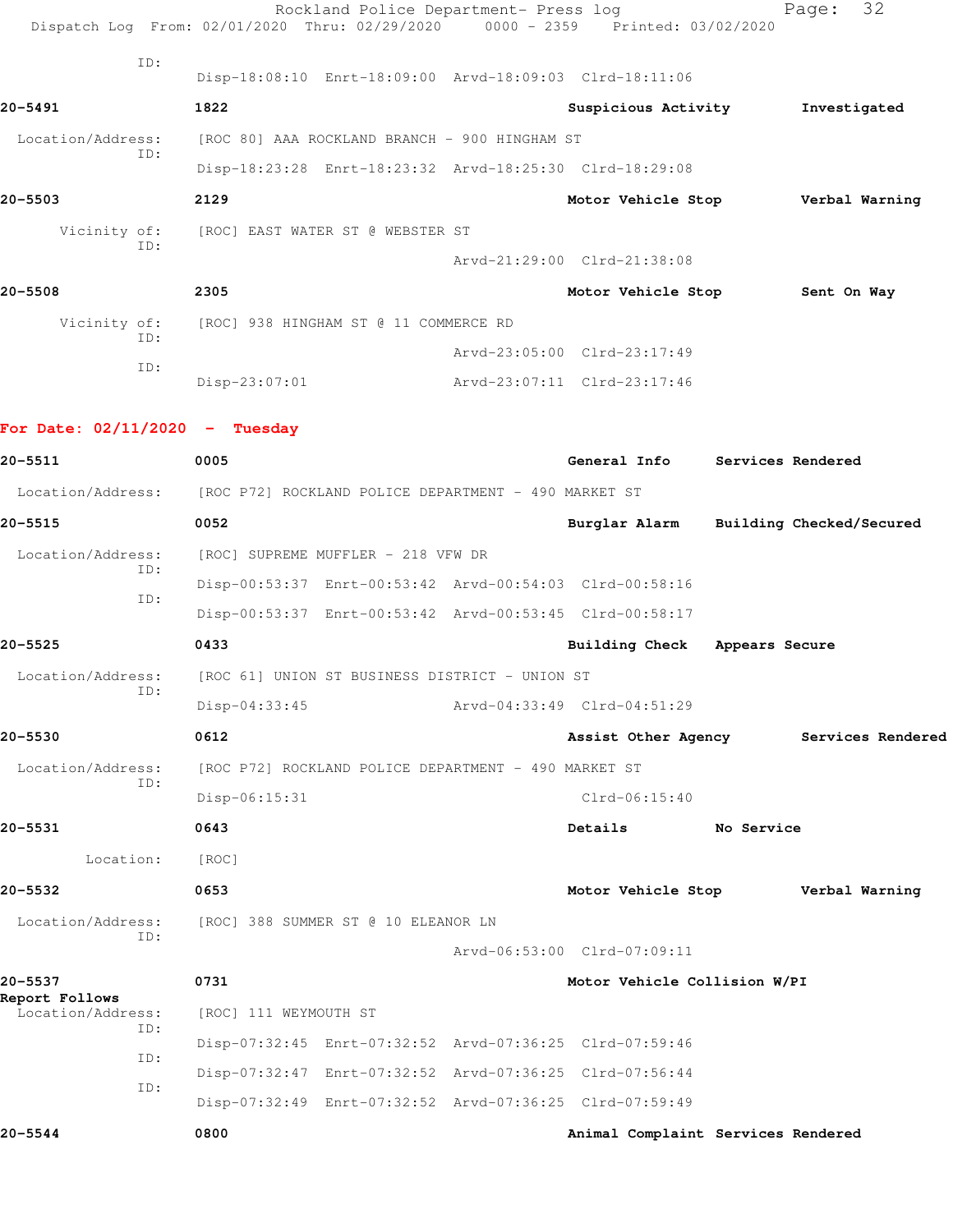|                             | Rockland Police Department- Press log<br>Dispatch Log From: 02/01/2020 Thru: 02/29/2020 0000 - 2359 Printed: 03/02/2020 |                                         | Page:          | 33                |
|-----------------------------|-------------------------------------------------------------------------------------------------------------------------|-----------------------------------------|----------------|-------------------|
| Location/Address:           | [ROC] 89 NORTH AVE                                                                                                      |                                         |                |                   |
| 20-5539                     | 0801                                                                                                                    | Information Call No Action Required     |                |                   |
| Location/Address:           | [ROC P72] ROCKLAND POLICE DEPARTMENT - 490 MARKET ST                                                                    |                                         |                |                   |
| 20-5549                     | 0820                                                                                                                    | Animal Complaint Advised to Court       |                |                   |
| Location/Address:           | [ROC] 68 NORTH AVE                                                                                                      |                                         |                |                   |
| 20-5546                     | 0835                                                                                                                    | Information Call No Action Required     |                |                   |
| Location/Address:           | [ROC P72] ROCKLAND POLICE DEPARTMENT - 490 MARKET ST                                                                    |                                         |                |                   |
| 20-5548                     | 0837                                                                                                                    | Information Call No Action Required     |                |                   |
| Location/Address:           | [ROC P72] ROCKLAND POLICE DEPARTMENT - 490 MARKET ST                                                                    |                                         |                |                   |
| 20–5599                     | 0900                                                                                                                    | Lost/Found Property Services Rendered   |                |                   |
| Location/Address:           | [ROC P72] ROCKLAND POLICE DEPARTMENT - 490 MARKET ST                                                                    |                                         |                |                   |
| ID:                         | $Disp-15:05:57$                                                                                                         | $Clrd-15:07:01$                         |                |                   |
| 20-5550                     | 0906                                                                                                                    | Information Call No Action Required     |                |                   |
| Location/Address:           | [ROC P72] ROCKLAND POLICE DEPARTMENT - 490 MARKET ST                                                                    |                                         |                |                   |
| 20-5558                     | 0922                                                                                                                    | Building Check Building Checked/Secured |                |                   |
| Location/Address:<br>ID:    | [ROC] 200 UNION ST                                                                                                      | Arvd-09:44:54 Clrd-09:47:39             |                |                   |
| $20 - 5554$                 | 0933                                                                                                                    | Motor Vehicle Complaint Gone on arrival |                |                   |
| Location/Address:           | [ROC] 268 HINGHAM ST @ 18 COBB DR                                                                                       |                                         |                |                   |
| ID:                         | Disp-09:34:35 Enrt-09:35:02                                                                                             | Clrd-09:39:55                           |                |                   |
| ID:                         | Disp-09:34:45 Enrt-09:35:05                                                                                             | Clrd-09:39:53                           |                |                   |
| 20-5561                     | 1004                                                                                                                    | Motor Vehicle Stop                      | Verbal Warning |                   |
| Location/Address:           | [ROC] 334 MARKET ST @ 14 HOWARD ST                                                                                      |                                         |                |                   |
| ID:                         |                                                                                                                         | Arvd-10:04:00 Clrd-10:06:22             |                |                   |
| 20–5562                     | 1007                                                                                                                    | Motor Vehicle Stop                      |                | Citation/Warning  |
| Issued<br>Location/Address: | [ROC] EAST WATER ST @ LIBERTY ST                                                                                        |                                         |                |                   |
| ID:                         |                                                                                                                         | Arvd-10:07:00 Clrd-10:22:08             |                |                   |
| 20–5564                     | 1020                                                                                                                    | 911 Accidental Services Rendered        |                |                   |
| Location/Address:           | [ROC] 1 TECHNOLOGY PL                                                                                                   |                                         |                |                   |
| ID:                         | Disp-10:22:02 Enrt-10:23:24 Arvd-10:26:34 Clrd-10:28:30                                                                 |                                         |                |                   |
| 20-5567                     | 1032                                                                                                                    | Information Call No Action Required     |                |                   |
| Location/Address:           | [ROC P72] ROCKLAND POLICE DEPARTMENT - 490 MARKET ST                                                                    |                                         |                |                   |
| 20–5569                     | 1114                                                                                                                    | Health & Welfare Check                  |                | Services Rendered |
| Location/Address:           | [ROC] 51 MAPLE ST Apt. #213                                                                                             |                                         |                |                   |
| ID:                         | Disp-11:15:38 Enrt-11:16:23 Arvd-11:24:06 Clrd-11:28:32                                                                 |                                         |                |                   |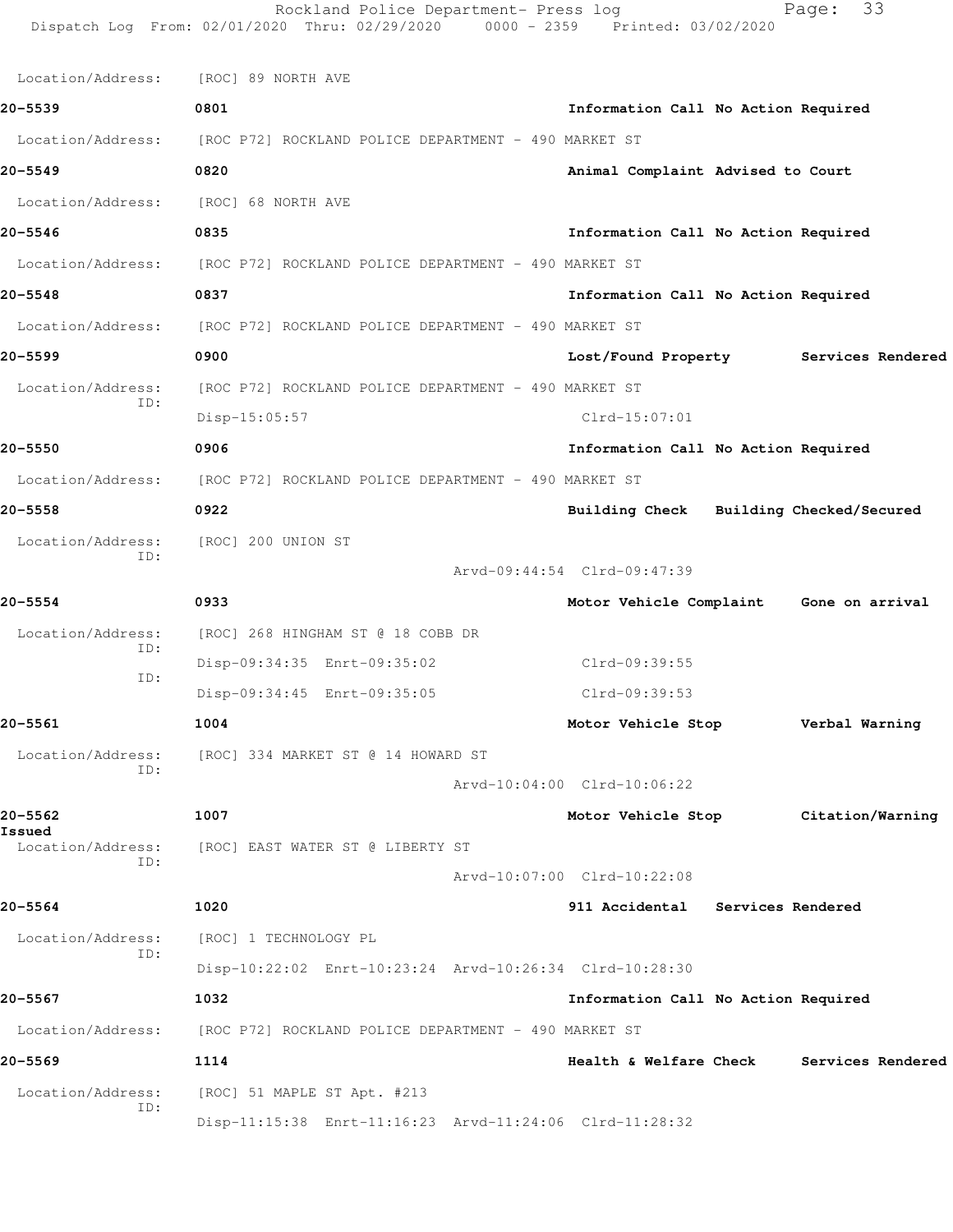|                          | Rockland Police Department- Press log<br>Dispatch Log From: 02/01/2020 Thru: 02/29/2020 0000 - 2359 Printed: 03/02/2020 |                                          |                   | 34<br>Page:           |
|--------------------------|-------------------------------------------------------------------------------------------------------------------------|------------------------------------------|-------------------|-----------------------|
| 20-5570                  | 1128                                                                                                                    | Information Call No Action Required      |                   |                       |
| Location/Address:        | [ROC P72] ROCKLAND POLICE DEPARTMENT - 490 MARKET ST                                                                    |                                          |                   |                       |
| 20–5572                  | 1134                                                                                                                    | Building Check Building Checked/Secured  |                   |                       |
| Location/Address:        | [ROC] 200 UNION ST                                                                                                      |                                          |                   |                       |
| ID:                      |                                                                                                                         | Arvd-11:35:15 Clrd-11:38:12              |                   |                       |
| 20-5574                  | 1143                                                                                                                    | Details / Time off                       |                   | No Action             |
| Required<br>Location:    | [ROC]                                                                                                                   |                                          |                   |                       |
| 20-5575                  | 1151                                                                                                                    | Illegal Dumping Advised to Court         |                   |                       |
| Location/Address:        | [ROC] 588 MARKET ST                                                                                                     |                                          |                   |                       |
| ID:                      | $Disp-11:55:41$                                                                                                         | $Clrd-11:58:19$                          |                   |                       |
| 20-5577                  | 1207                                                                                                                    | Suspicious Activity                      |                   | Investigated          |
| Location/Address:        | [ROC P72] ROCKLAND POLICE DEPARTMENT - 490 MARKET ST                                                                    |                                          |                   |                       |
| ID:                      | $Disp-12:10:40$                                                                                                         | $Clrd-12:19:20$                          |                   |                       |
| 20-5600                  | 1220                                                                                                                    | Animal Complaint Services Rendered       |                   |                       |
| Location/Address:        | [ROC] 221 EAST WATER ST                                                                                                 |                                          |                   |                       |
| 20-5584                  | 1230                                                                                                                    | Information Call No Action Required      |                   |                       |
| Location/Address:        | [ROC P72] ROCKLAND POLICE DEPARTMENT - 490 MARKET ST                                                                    |                                          |                   |                       |
| 20-5586                  | 1303                                                                                                                    | MVA Property Damage Only Report Follows  |                   |                       |
| Location/Address:        | [ROC] 31 LIBERTY ST @ 458 MARKET ST                                                                                     |                                          |                   |                       |
| ID:                      | $Disp-13:05:05$                                                                                                         | Arvd-13:07:27 Clrd-14:01:57              |                   |                       |
| 20-5588                  | 1333                                                                                                                    | Larceny / Forgery/ Fraud Arrest (s) Made |                   |                       |
| Location/Address:<br>ID: | [ROC P64] CVS PHARMACY - 80 MARKET ST                                                                                   |                                          |                   |                       |
| ID:                      | Disp-13:33:45 Enrt-13:33:52 Arvd-13:33:53 Clrd-13:40:45                                                                 |                                          |                   |                       |
|                          | Disp-13:33:45 Enrt-13:33:55 Arvd-13:33:56 Clrd-14:00:15                                                                 |                                          |                   |                       |
| 20-5603                  | 1345                                                                                                                    | Animal Complaint Services Rendered       |                   |                       |
| Location/Address:        | [ROC] 375 WEBSTER ST                                                                                                    |                                          |                   |                       |
| 20-5609                  | 1500                                                                                                                    | Information Call No Action Required      |                   |                       |
| Location/Address:        | [ROC P72] ROCKLAND POLICE DEPARTMENT - 490 MARKET ST                                                                    |                                          |                   |                       |
| 20-5611                  | 1600                                                                                                                    | General Info                             |                   | Services Not Required |
| Location/Address:<br>TD: | [ROC P72] ROCKLAND POLICE DEPARTMENT - 490 MARKET ST                                                                    |                                          |                   |                       |
|                          |                                                                                                                         | Arvd-16:11:00 Clrd-16:14:01              |                   |                       |
| 20-5610                  | 1610                                                                                                                    | MVA Property Damage Only Report Follows  |                   |                       |
| Location/Address:<br>ID: | [ROC] EAST WATER ST @ EVERETT ST                                                                                        |                                          |                   |                       |
| ID:                      | Disp-16:11:41 Enrt-16:11:47 Arvd-16:13:50 Clrd-16:25:32                                                                 |                                          |                   |                       |
|                          | Disp-16:12:19 Enrt-16:12:22 Arvd-16:14:07 Clrd-16:25:29                                                                 |                                          |                   |                       |
| 20-5617                  | 1657                                                                                                                    | General Info                             | Services Rendered |                       |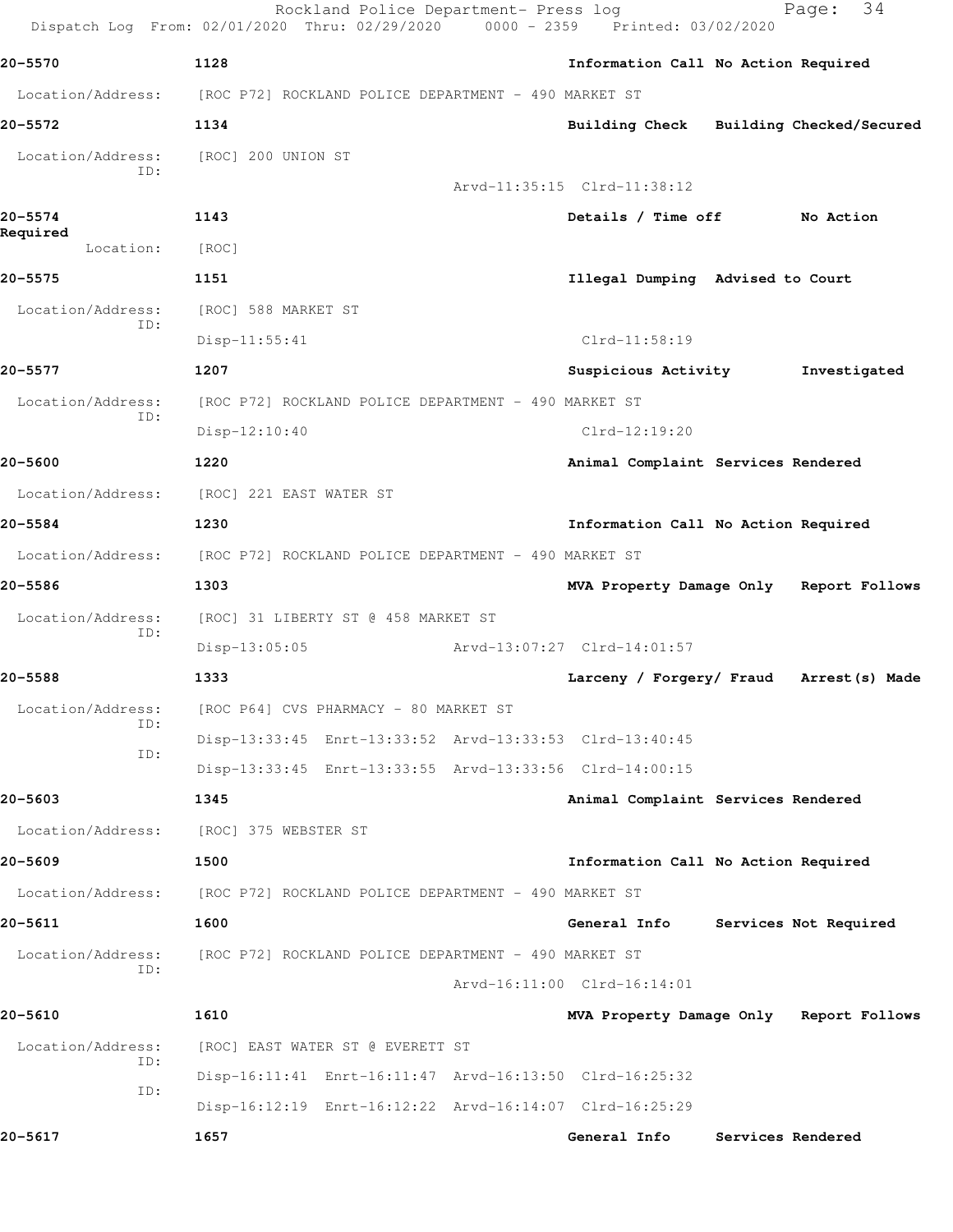|                                    | Rockland Police Department- Press log<br>Dispatch Log From: 02/01/2020 Thru: 02/29/2020 0000 - 2359 Printed: 03/02/2020 |  |                                    |                   | 35<br>Page:                               |
|------------------------------------|-------------------------------------------------------------------------------------------------------------------------|--|------------------------------------|-------------------|-------------------------------------------|
| Location/Address:                  | [ROC] 10 WINTER CIR                                                                                                     |  |                                    |                   |                                           |
| ID:                                |                                                                                                                         |  | Arvd-16:57:00 Clrd-17:09:08        |                   |                                           |
| 20-5619                            | 1711                                                                                                                    |  |                                    |                   | Follow-Up Investigation Services Rendered |
| Location/Address:                  | [ROC] 54 MONCRIEF RD                                                                                                    |  |                                    |                   |                                           |
| ID:                                |                                                                                                                         |  | Arvd-17:11:00 Clrd-17:13:28        |                   |                                           |
| 20-5629                            | 1751                                                                                                                    |  | General Incident Services Rendered |                   |                                           |
| Location/Address:                  | [ROC] 35 WARD AVE                                                                                                       |  |                                    |                   |                                           |
| ID:                                |                                                                                                                         |  | Arvd-17:51:00 Clrd-18:19:32        |                   |                                           |
| 20-5631                            | 1829                                                                                                                    |  |                                    |                   | Unwanted Party Transported by other means |
| Location/Address:                  | [ROC P51] DOUBLE TREE - 929 HINGHAM ST                                                                                  |  |                                    |                   |                                           |
| ID:                                | Disp-18:32:17 Enrt-18:32:21 Arvd-18:37:28 Clrd-19:36:50                                                                 |  |                                    |                   |                                           |
| ID:                                | Disp-18:32:34 Enrt-18:32:37 Arvd-18:38:20 Clrd-19:13:49                                                                 |  |                                    |                   |                                           |
| 20-5633                            | 1848                                                                                                                    |  | Prisoner Information               |                   | Services Rendered                         |
| Location/Address:                  | [ROC P72] ROCKLAND POLICE DEPARTMENT - 490 MARKET ST                                                                    |  |                                    |                   |                                           |
| TD:                                |                                                                                                                         |  | Arvd-18:48:00 Clrd-18:51:33        |                   |                                           |
| 20-5635                            | 1953                                                                                                                    |  | Shoplifting                        | Report Follows    |                                           |
| Location/Address:                  | [ROC P64] CVS PHARMACY - 80 MARKET ST                                                                                   |  |                                    |                   |                                           |
| ID:                                | Disp-19:55:28                                                                                                           |  | $Clrd-19:55:43$                    |                   |                                           |
| ID:                                | Disp-19:55:26 Enrt-19:55:55 Arvd-19:55:56 Clrd-20:18:53                                                                 |  |                                    |                   |                                           |
| 20-5639                            | 2053                                                                                                                    |  | Neighbor Disturbance               |                   | Gone on arrival                           |
| Location/Address:                  | [ROC] 7 EVERGREEN CIR                                                                                                   |  |                                    |                   |                                           |
| ID:                                | Disp-20:55:31 Enrt-20:55:33                                                                                             |  | Clrd-21:10:13                      |                   |                                           |
| For Date: $02/12/2020 -$ Wednesday |                                                                                                                         |  |                                    |                   |                                           |
| $20 - 5654$                        | 0002                                                                                                                    |  | General Info                       | No Service        |                                           |
| Location/Address:                  | [ROC P72] ROCKLAND POLICE DEPARTMENT - 490 MARKET ST                                                                    |  |                                    |                   |                                           |
| ID:                                | Disp-00:03:47                                                                                                           |  | $Clrd-00:03:57$                    |                   |                                           |
| 20–5657                            | 0026                                                                                                                    |  | Details / Time off                 |                   | No Service                                |
| Location:                          | [ROC]                                                                                                                   |  |                                    |                   |                                           |
| 20-5661                            | 0105                                                                                                                    |  | Disturbance                        | Services Rendered |                                           |
| Location/Address:                  | [ROC P45] COMFORT INN - 850 HINGHAM ST Apt. #212                                                                        |  |                                    |                   |                                           |
| ID:                                | Disp-01:08:47 Enrt-01:09:00 Arvd-01:11:31 Clrd-02:01:01                                                                 |  |                                    |                   |                                           |
| ID:                                | Disp-01:08:52 Enrt-01:08:58 Arvd-01:11:33 Clrd-01:58:54                                                                 |  |                                    |                   |                                           |
| Fire Unit:                         | ROCKEN3-Pumper-Rockland Engine 3<br>Disp-01:13:36 Enrt-01:14:47<br>InQrtsUnavl-01:15:45 InSrvce-01:15:45                |  | $Clrd-01:15:44$                    |                   |                                           |
| EMS Unit:                          | ROCKAM2-Rockland A2<br>Disp-01:13:50 Enrt-01:14:49<br>InQrtsUnavl-01:15:41 InSrvce-01:15:41                             |  | $Clrd-01:15:41$                    |                   |                                           |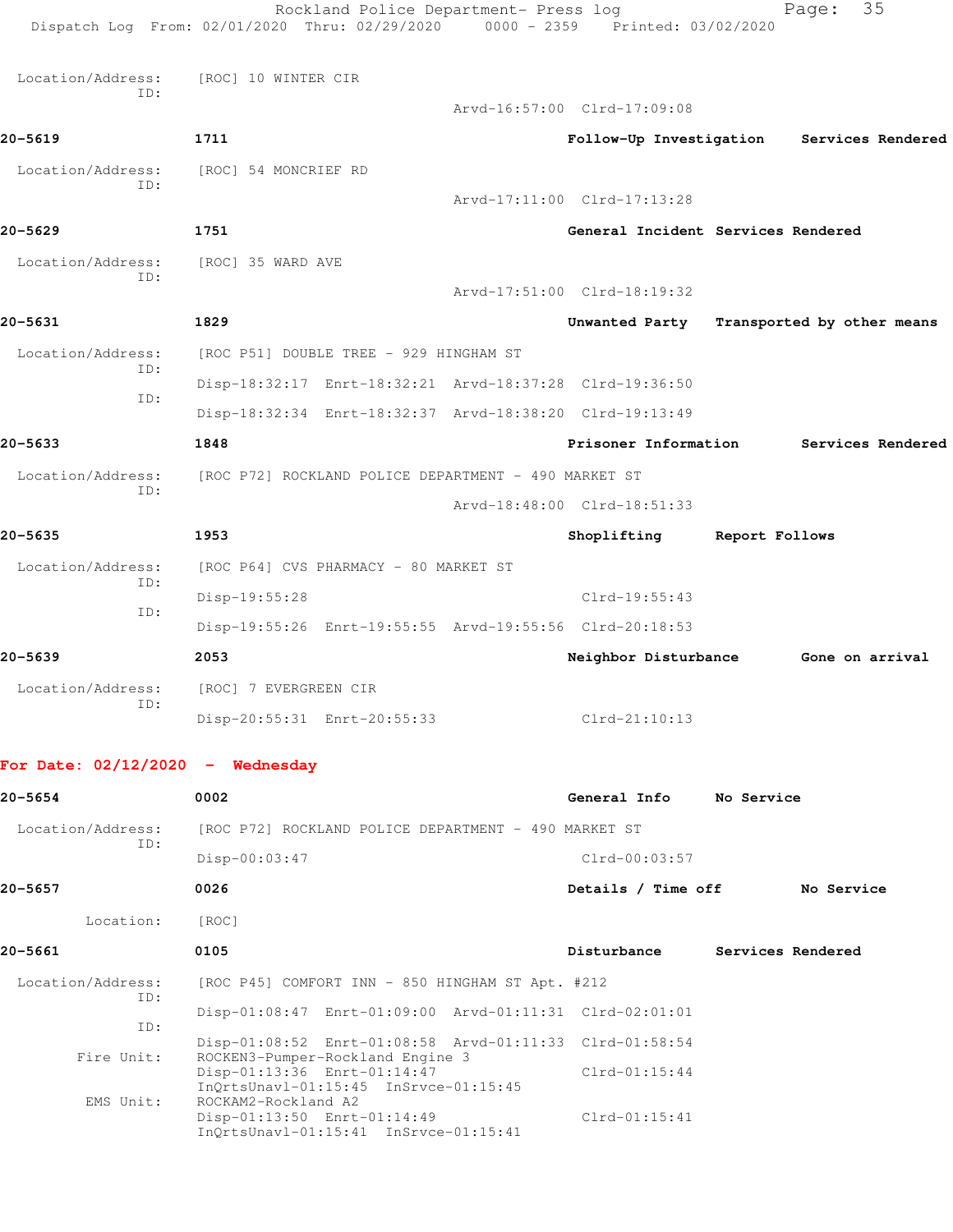|                   | Dispatch Log From: 02/01/2020 Thru: 02/29/2020 0000 - 2359 Printed: 03/02/2020 | Rockland Police Department- Press log                             |                             | Page:                           | 36           |
|-------------------|--------------------------------------------------------------------------------|-------------------------------------------------------------------|-----------------------------|---------------------------------|--------------|
| ID:               |                                                                                | Disp-01:17:25 Enrt-01:17:27 Arvd-01:17:29 Clrd-01:58:46           |                             |                                 |              |
| $20 - 5665$       | 0214                                                                           |                                                                   | Motor Vehicle Stop          |                                 | Sent On Way  |
| Location/Address: | [ROC] 125 CENTRAL ST                                                           |                                                                   |                             |                                 |              |
| ID:               |                                                                                |                                                                   | Arvd-02:14:00 Clrd-02:15:18 |                                 |              |
| 20-5667           | 0226                                                                           |                                                                   | Building Check              | Investigated                    |              |
| Location/Address: | [ROC] UNION ST                                                                 |                                                                   |                             |                                 |              |
| ID:               |                                                                                |                                                                   | Arvd-02:26:45 Clrd-02:26:56 |                                 |              |
| 20-5670           | 0245                                                                           |                                                                   |                             | Burglar Alarm Cancelled Enroute |              |
| Location/Address: |                                                                                | [ROC 53] 400 HINGHAM STREET - 400 HINGHAM ST                      |                             |                                 |              |
| ID:               |                                                                                | Disp-02:47:49 Enrt-02:48:18                                       | Clrd-02:50:19               |                                 |              |
| ID:               |                                                                                | Disp-02:48:41 Enrt-02:48:43                                       | $Clrd-02:50:24$             |                                 |              |
| $20 - 5672$       | 0336                                                                           |                                                                   | Suspicious Activity         |                                 | Investigated |
| Location/Address: | [ROC] 91 EVERETT ST                                                            |                                                                   |                             |                                 |              |
| ID:               | Disp-03:39:01                                                                  |                                                                   | Arvd-03:39:11 Clrd-03:45:58 |                                 |              |
| ID:               | Disp-03:39:01                                                                  |                                                                   | Arvd-03:39:15 Clrd-03:46:01 |                                 |              |
| $20 - 5674$       | 0552                                                                           |                                                                   |                             | Building Check Appears Secure   |              |
| Location/Address: | [ROC] UNION ST                                                                 |                                                                   |                             |                                 |              |
| ID:               | Disp-05:53:10                                                                  |                                                                   | Arvd-05:53:29 Clrd-06:06:24 |                                 |              |
| $20 - 5676$       | 0611                                                                           |                                                                   | 911 Accidental              | Investigated                    |              |
| Location/Address: |                                                                                | [ROC 13] RAD CONSTRUCTION/SOUTH SHORE LOAM AND MULCH - 171 VFW DR |                             |                                 |              |
| ID:               |                                                                                | Disp-06:12:57 Enrt-06:13:27                                       | $Clrd-06:18:41$             |                                 |              |
| 20-5677           | 0644                                                                           |                                                                   |                             | Assist Public Gone on arrival   |              |
| Location/Address: | [ROC] 292 MARKET ST                                                            |                                                                   |                             |                                 |              |
| ID:               |                                                                                | Disp-06:45:44 Enrt-06:45:52 Arvd-06:46:18 Clrd-06:51:21           |                             |                                 |              |
| ID:               |                                                                                | Disp-06:45:44 Enrt-06:45:57 Arvd-06:46:21 Clrd-06:51:22           |                             |                                 |              |
| 20-5678           | 0648                                                                           |                                                                   | Details / Time off          |                                 | No Service   |
| Location:         | [ROC]                                                                          |                                                                   |                             |                                 |              |
| $20 - 5679$       | 0653                                                                           |                                                                   | <b>Building Check</b>       | Investigated                    |              |
| Location/Address: | [ROC] UNION ST                                                                 |                                                                   |                             |                                 |              |
| ID:               |                                                                                |                                                                   | Arvd-06:53:52 Clrd-06:54:04 |                                 |              |
| 20-5680           | 0656                                                                           |                                                                   |                             | Details / Time off No Service   |              |
| Location:         | [ROC]                                                                          |                                                                   |                             |                                 |              |
| 20-5682           | 0713                                                                           |                                                                   |                             | Building Check Investigated     |              |
| Location/Address: | [ROC] SALEM ST                                                                 |                                                                   |                             |                                 |              |
| ID:               |                                                                                |                                                                   | Arvd-07:13:57 Clrd-07:41:29 |                                 |              |
|                   |                                                                                |                                                                   |                             |                                 |              |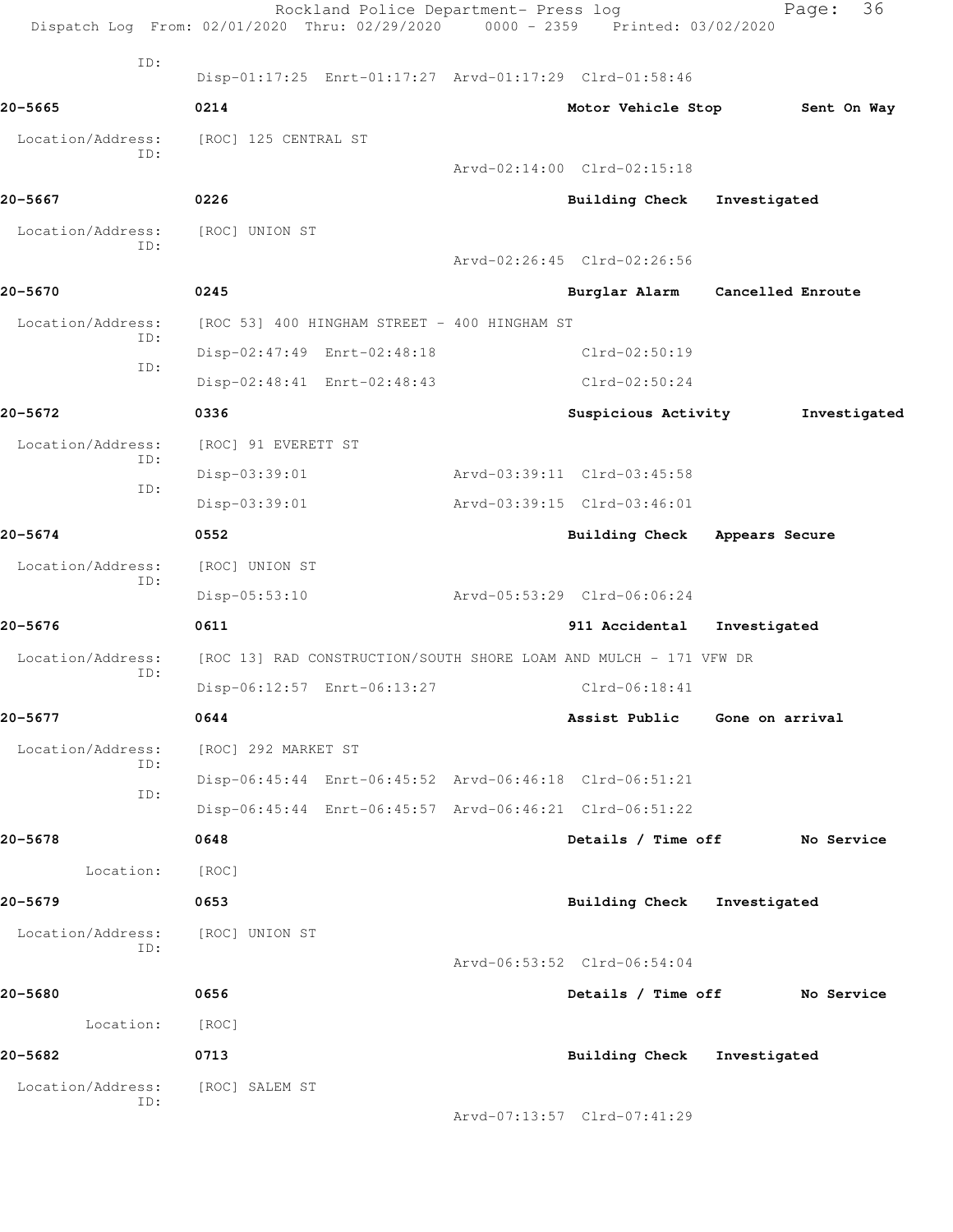| 20-5686                     | 0800                                                    | General Info                       |                                         |
|-----------------------------|---------------------------------------------------------|------------------------------------|-----------------------------------------|
| Location/Address:           | [ROC P72] ROCKLAND POLICE DEPARTMENT - 490 MARKET ST    |                                    | Services Rendered                       |
|                             | 0816                                                    | General Info                       |                                         |
| 20-5687                     |                                                         |                                    | Services Rendered                       |
| Location/Address:           | [ROC P72] ROCKLAND POLICE DEPARTMENT - 490 MARKET ST    |                                    |                                         |
| 20-5688                     | 0836                                                    | Burglar Alarm                      | Services Rendered                       |
| Location/Address:<br>ID:    | [ROC P9] NICE AND CLEAN CAR WASH - 320 CENTRE AVE       |                                    |                                         |
| ID:                         | Disp-08:37:08 Enrt-08:37:11 Arvd-08:40:44 Clrd-08:42:13 |                                    |                                         |
|                             | Disp-08:40:25                                           | Arvd-08:40:28 Clrd-08:42:10        |                                         |
| 20-5691                     | 0859                                                    | Building Check Services Rendered   |                                         |
| Location/Address:<br>ID:    | [ROC] 200 UNION ST                                      |                                    |                                         |
|                             | Disp-09:02:15 Enrt-09:02:25 Arvd-09:02:28 Clrd-09:02:31 |                                    |                                         |
| 20-5693<br>Issued           | 0914                                                    |                                    | Motor Vehicle Stop Citation/Warning     |
| Location/Address:           | [ROC] 9 SALEM ST @ 754 UNION ST                         |                                    |                                         |
| ID:                         |                                                         | Arvd-09:14:00 Clrd-09:20:00        |                                         |
| 20-5694                     | 0918                                                    |                                    | Building Check Building Checked/Secured |
| Location/Address:           | [ROC] PARK ST                                           |                                    |                                         |
| ID:                         |                                                         | Arvd-09:20:54 Clrd-09:21:49        |                                         |
| 20–5695                     | 0921                                                    | <b>General Info</b>                | Services Rendered                       |
| Location/Address:           | [ROC P72] ROCKLAND POLICE DEPARTMENT - 490 MARKET ST    |                                    |                                         |
| 20-5696                     | 0930                                                    | <b>Building Check</b>              | Building Checked/Secured                |
| Location/Address:           | [ROC P75] UNION POINT - BILL DELAHUNT PKWY              |                                    |                                         |
| ID:                         |                                                         | Arvd-09:31:40 Clrd-09:32:57        |                                         |
| 20-5698                     | 0950                                                    | Traffic Enforcement                | Citation/Warning                        |
| Issued<br>Location/Address: | [ROC] SALEM ST                                          |                                    |                                         |
| ID:                         | Disp-09:51:27 Enrt-09:51:37 Arvd-09:51:41 Clrd-10:06:49 |                                    |                                         |
| 20–5699                     | 1000                                                    | Details / Time off                 | Services Rendered                       |
| Location:                   | [ROC]                                                   |                                    |                                         |
| 20-5701                     | 1005                                                    | Animal Complaint Services Rendered |                                         |
| Location/Address:           | [ROC] 64 BEECH ST                                       |                                    |                                         |
| ID:                         | Disp-10:06:24 Enrt-10:07:07 Arvd-10:12:05 Clrd-10:12:21 |                                    |                                         |
| EMS Unit:                   | ROCKAM3-Rockland A3                                     | $Clrd-10:16:17$                    |                                         |
|                             | Disp-10:15:58<br>InQrtsUnavl-10:20:38 InSrvce-10:20:38  |                                    |                                         |
| 20-5706                     | 1036                                                    | Motor Vehicle Stop                 | Verbal Warning                          |
| Location/Address:           | [ROC] 215 MARKET ST @ 13 CONCORD ST                     |                                    |                                         |
| ID:                         | Disp-10:37:29                                           | Arvd-10:37:32 Clrd-10:41:57        |                                         |
|                             |                                                         |                                    |                                         |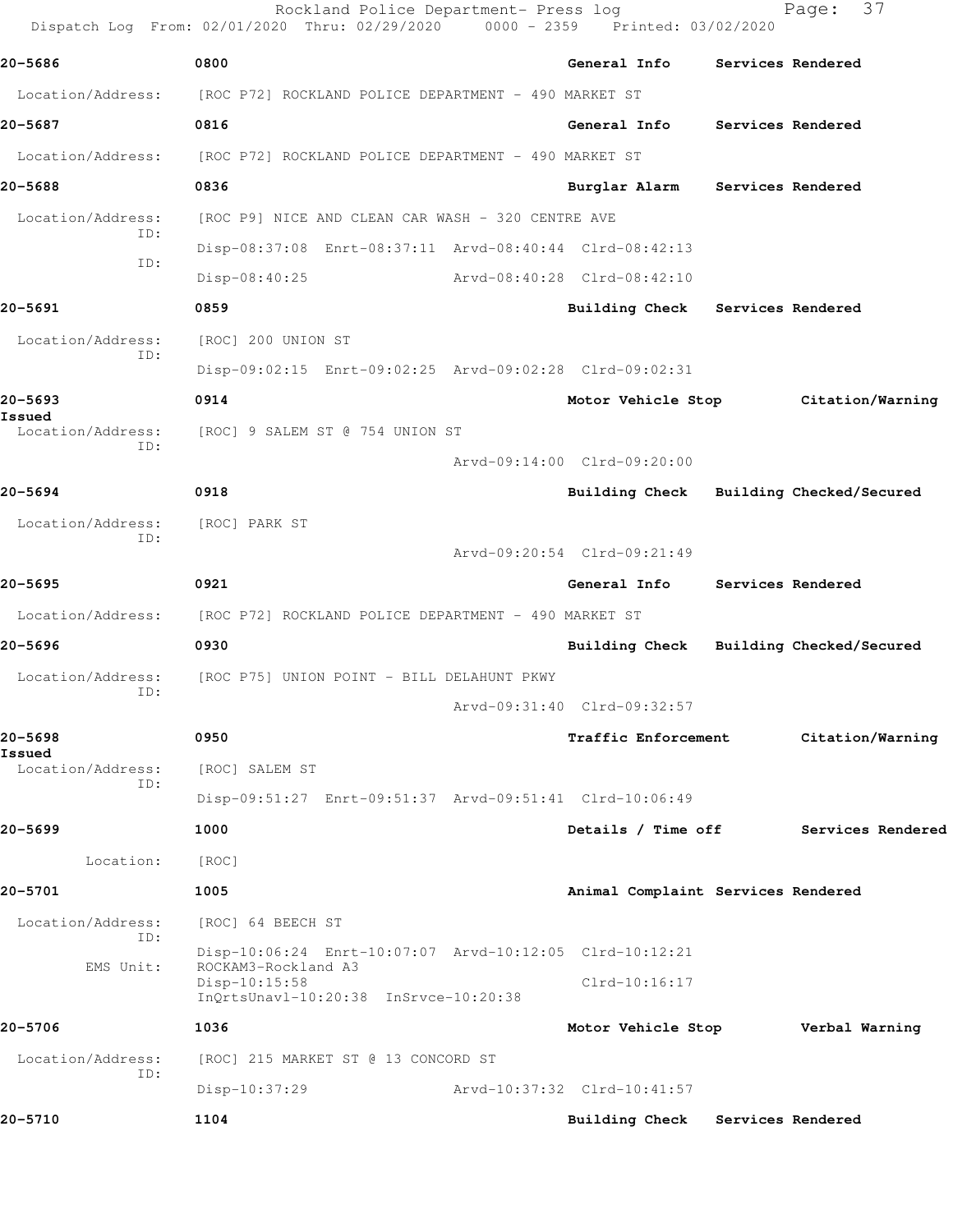|                          | Rockland Police Department- Press log<br>Dispatch Log From: 02/01/2020 Thru: 02/29/2020 0000 - 2359 Printed: 03/02/2020 |                                    | 38<br>Page:                             |
|--------------------------|-------------------------------------------------------------------------------------------------------------------------|------------------------------------|-----------------------------------------|
| Location/Address:        | [ROC] 200 UNION ST                                                                                                      |                                    |                                         |
| ID:                      | Disp-11:04:54 Enrt-11:05:00 Arvd-11:05:03 Clrd-11:05:06                                                                 |                                    |                                         |
| ID:                      | Disp-11:23:28 Enrt-11:23:43 Arvd-11:23:46 Clrd-11:23:50                                                                 |                                    |                                         |
| 20-5712                  | 1105                                                                                                                    | General Info                       | Services Rendered                       |
| Location/Address:        | [ROC] 218 VFW DR                                                                                                        |                                    |                                         |
| 20-5713                  | 1113                                                                                                                    | General Info Services Rendered     |                                         |
| Location/Address:        | [ROC] PLAIN ST                                                                                                          |                                    |                                         |
| 20-5714                  | 1115                                                                                                                    | General Info                       | Services Rendered                       |
| Location/Address:        | [ROC] 57 SALEM ST                                                                                                       |                                    |                                         |
| ID:                      | Disp-11:24:50 Enrt-11:24:57 Arvd-11:33:36 Clrd-11:33:55                                                                 |                                    |                                         |
| 20-5717                  | 1127                                                                                                                    |                                    | Details / Time off Services Rendered    |
| Location:                | [ROC]                                                                                                                   |                                    |                                         |
| 20-5716                  | 1128                                                                                                                    |                                    | Building Check Building Checked/Secured |
| Location/Address:<br>ID: | [ROC] PARK ST                                                                                                           |                                    |                                         |
|                          |                                                                                                                         | Arvd-11:29:05 Clrd-11:30:56        |                                         |
| 20-5720                  | 1139                                                                                                                    | Animal Complaint Services Rendered |                                         |
| Location/Address:<br>ID: | [ROC] 29 PAYSON AVE                                                                                                     |                                    |                                         |
|                          | $Disp-11:40:59$                                                                                                         | Arvd-11:41:01 Clrd-11:53:57        |                                         |
| 20-5724                  | 1203                                                                                                                    | General Info                       | Services Not Required                   |
| Location/Address:<br>ID: | [ROC] 26 BEAL CT                                                                                                        |                                    |                                         |
|                          | Disp-12:41:01 Enrt-12:47:21 Arvd-12:48:33 Clrd-12:51:01                                                                 |                                    |                                         |
| 20-5736                  | 1326                                                                                                                    | 911 Accidental Services Rendered   |                                         |
| Location/Address:<br>ID: | [ROC] 157 HOWARD ST                                                                                                     |                                    |                                         |
|                          | Disp-13:35:33 Enrt-13:36:02 Arvd-13:40:41 Clrd-13:40:42                                                                 |                                    |                                         |
| 20-5737                  | 1355                                                                                                                    | Details / Time off                 | Services Rendered                       |
| Location:                | [ROC]                                                                                                                   |                                    |                                         |
| 20-5746                  | 1519                                                                                                                    |                                    | Building Check Building Checked/Secured |
| Location/Address:<br>ID: | [ROC] PARK ST                                                                                                           |                                    |                                         |
|                          |                                                                                                                         | Arvd-15:20:13 Clrd-15:21:39        |                                         |
| 20-5748                  | 1527                                                                                                                    | General Info                       | Services Not Required                   |
| Location/Address:<br>ID: | [ROC] 200 UNION ST                                                                                                      |                                    |                                         |
|                          | Disp-15:28:59 Enrt-15:29:10 Arvd-15:29:19 Clrd-15:29:23                                                                 |                                    |                                         |
| 20-5749                  | 1602                                                                                                                    | Police Information                 | Services Rendered                       |
| Location/Address:<br>ID: | [ROC P72] ROCKLAND POLICE DEPARTMENT - 490 MARKET ST                                                                    | Arvd-16:02:00 Clrd-16:04:55        |                                         |
| 20-5755                  | 1704                                                                                                                    | Motor Vehicle Collision W/PI       |                                         |
|                          |                                                                                                                         |                                    |                                         |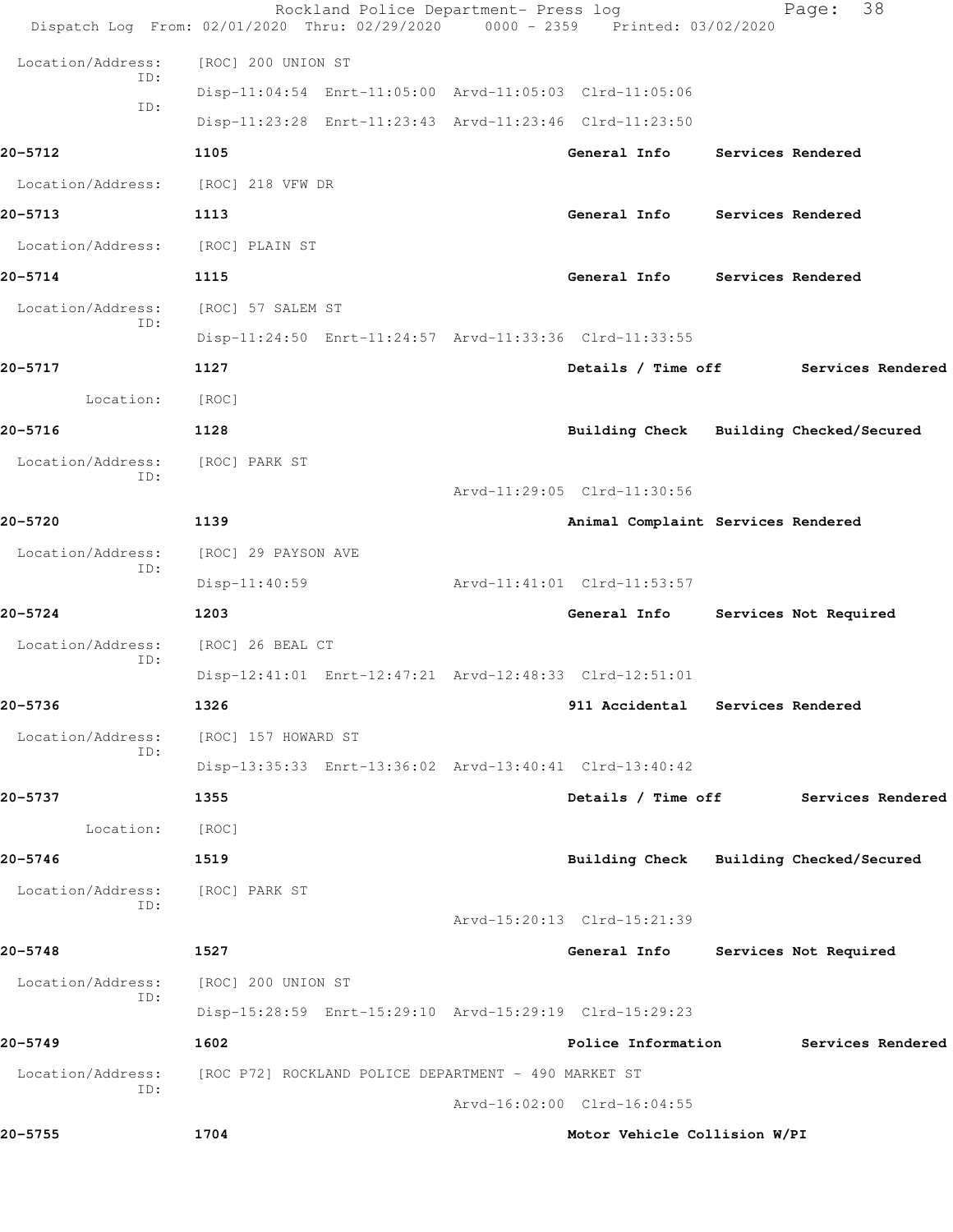|                                   | Rockland Police Department- Press log<br>Dispatch Log From: 02/01/2020 Thru: 02/29/2020 0000 - 2359 Printed: 03/02/2020                                            |                                    |                | 39<br>Page:       |
|-----------------------------------|--------------------------------------------------------------------------------------------------------------------------------------------------------------------|------------------------------------|----------------|-------------------|
| Report Follows<br>Vicinity of:    | [HOL] 401 UNION ST @ 147 CENTRE ST                                                                                                                                 |                                    |                |                   |
| Fire Unit:                        | HOLENG2-Pumper-Holbrook Engine 2<br>Disp-17:06:42 Enrt-17:07:29 Arvd-17:08:29 Clrd-17:15:01<br>InQrtsUnavl-17:23:36 InSrvce-17:23:40<br>HOLA1-Holbrook Ambulance 1 |                                    |                |                   |
| EMS Unit:                         | Disp-17:06:51 Enrt-17:07:12 Arvd-17:09:27 Clrd-17:12:28<br>InQrtsUnavl-17:23:30 InSrvce-17:23:32                                                                   |                                    |                |                   |
| ID:                               | $Disp-17:07:14$                                                                                                                                                    | Arvd-17:08:10 Clrd-17:30:13        |                |                   |
| ID:                               | $Disp-17:07:31$                                                                                                                                                    | Arvd-17:07:37 Clrd-17:07:46        |                |                   |
| ID:                               | $Disp-17:08:00$                                                                                                                                                    | Arvd-17:08:05 Clrd-17:22:06        |                |                   |
| ID:                               | $Disp-17:21:57$                                                                                                                                                    | Arvd-17:22:01 Clrd-17:30:11        |                |                   |
| 20-5756                           | 1705                                                                                                                                                               | 911 Hang Up                        | Appears Secure |                   |
| Location/Address:                 | [ROC] 1 TECHNOLOGY PL                                                                                                                                              |                                    |                |                   |
| ID:                               | Disp-17:08:37 Enrt-17:10:21 Arvd-17:23:40 Clrd-17:28:34                                                                                                            |                                    |                |                   |
| 20–5759                           | 1729                                                                                                                                                               | Building Check Appears Secure      |                |                   |
| Location/Address:                 | [ROC] BILL DELAHUNT PKWY                                                                                                                                           |                                    |                |                   |
| ID:                               |                                                                                                                                                                    | Arvd-17:30:30 Clrd-17:30:44        |                |                   |
|                                   |                                                                                                                                                                    |                                    |                |                   |
| 20-5760                           | 1730                                                                                                                                                               | Building Check Appears Secure      |                |                   |
| Location/Address:<br>ID:          | [ROC] PARK ST                                                                                                                                                      |                                    |                |                   |
|                                   |                                                                                                                                                                    | Arvd-17:31:34 Clrd-17:40:20        |                |                   |
|                                   |                                                                                                                                                                    |                                    |                |                   |
| 20-5768                           | 1839                                                                                                                                                               | Details / Time off                 |                | Services Rendered |
| Location:                         | [ROC]                                                                                                                                                              |                                    |                |                   |
| 20-5771                           | 1915                                                                                                                                                               | General Info                       |                | Services Rendered |
| Location/Address:                 | [ROC] DIVISION ST                                                                                                                                                  |                                    |                |                   |
| ID:                               |                                                                                                                                                                    | Arvd-19:15:00 Clrd-20:05:34        |                |                   |
| 20-5782                           | 2231                                                                                                                                                               | General Incident Services Rendered |                |                   |
| Location/Address:                 | [ROC P115] ROCKLAND ICE RINK - 599 SUMMER ST                                                                                                                       |                                    |                |                   |
| ID:                               |                                                                                                                                                                    | Arvd-22:31:00 Clrd-22:44:57        |                |                   |
| For Date: $02/13/2020 -$ Thursday |                                                                                                                                                                    |                                    |                |                   |
| 20-5786                           | 0000                                                                                                                                                               | SHIFT ASSIGNMENTSNo Service        |                |                   |
| Location/Address:                 | [ROC P72] ROCKLAND POLICE DEPARTMENT - 490 MARKET ST                                                                                                               |                                    |                |                   |
| ID:                               |                                                                                                                                                                    | Arvd-00:00:00 Clrd-00:37:22        |                |                   |
| 20-5784                           | 0017                                                                                                                                                               | Assist Public Sent On Way          |                |                   |
| Location/Address:<br>ID:          | [ROC] VFW DR                                                                                                                                                       |                                    |                |                   |
| ID:                               |                                                                                                                                                                    | Arvd-00:17:00 Clrd-00:33:26        |                |                   |
|                                   | Disp-00:21:59 Enrt-00:23:17                                                                                                                                        | Clrd-00:30:36                      |                |                   |
| 20-5785                           | 0022                                                                                                                                                               | Suspicious Activity                |                | Investigated      |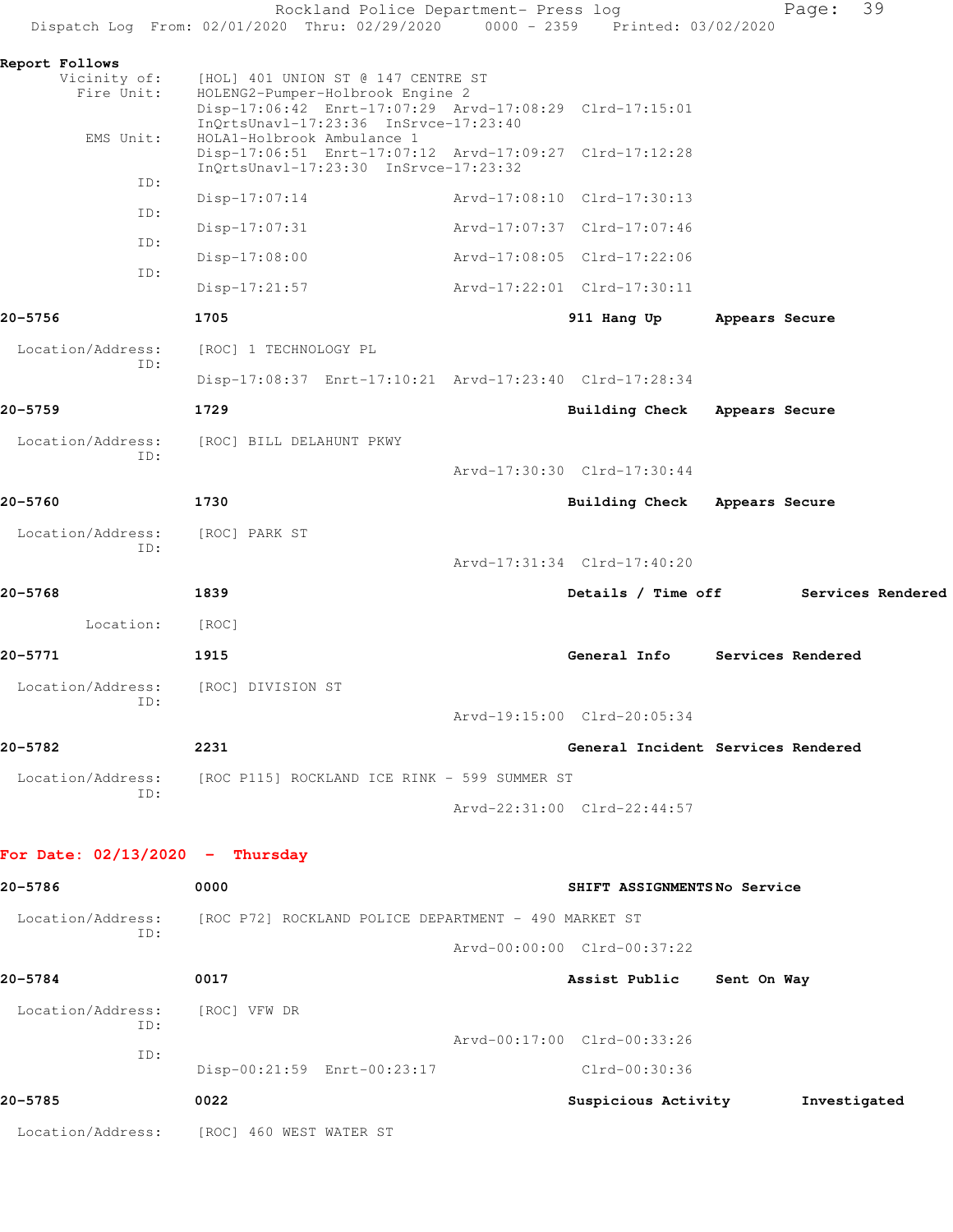Rockland Police Department- Press log Fage: 40 Dispatch Log From: 02/01/2020 Thru: 02/29/2020 0000 - 2359 Printed: 03/02/2020 ID: Arvd-00:22:00 Clrd-00:31:15 **20-5787 0034 Building Check 911 Wireless call (Transfered)**  Location/Address: [ROC] UNION ST ID: Arvd-00:35:58 Clrd-00:36:43 **20-5790 0058 Burglar Alarm Appears Secure** Location/Address: [ROC] SUPREME MUFFLER - 218 VFW DR ID: Disp-00:59:47 Enrt-00:59:52 Arvd-01:01:24 Clrd-01:06:03 ID: Disp-01:02:28 Arvd-01:02:32 Clrd-01:06:03 **20-5793 0234 Building Check Investigated** Location/Address: [ROC] UNION ST ID: Arvd-02:34:49 Clrd-02:35:23 **20-5797 0601 Building Check Appears Secure** Location/Address: [ROC] UNION ST ID: Arvd-06:02:51 Clrd-06:17:20 **20-5802 0701 Building Check Investigated** Location/Address: [ROC] SALEM ST ID: Arvd-07:02:11 Clrd-07:26:09 **20-5806 0800 SHIFT ASSIGNMENTS Services Rendered** Location/Address: [ROC P72] ROCKLAND POLICE DEPARTMENT - 490 MARKET ST **20-5809 0846 Building Check Services Rendered** Location/Address: [ROC] 200 UNION ST ID: Arvd-08:49:04 Clrd-08:49:32 **20-5808 0847 Disabled Motor Vehicle Provided Assistance**  Location/Address: [ROC] 200 WEBSTER ST @ 354 LIBERTY ST ID: Arvd-08:47:00 Clrd-09:02:29 **20-5812 0921 Building Check Services Rendered** Location/Address: [ROC] PARK ST ID: Arvd-09:22:44 Clrd-09:23:06 **20-5815 0926 Building Check Building Checked/Secured** Location/Address: [ROC] BILL DELAHUNT PKWY ID: Arvd-09:34:32 Clrd-09:57:18 **20-5819 0954 Emergency Medical Transported to Hospital** Location/Address: [ROC P104] ROCKLAND MEMORIAL LIBRARY - 20 BELMONT ST ID: Disp-09:56:24 Clrd-09:56:33 ID: Disp-09:56:29 Clrd-09:56:35 Fire Unit: ROCKEN3-Pumper-Rockland Engine 3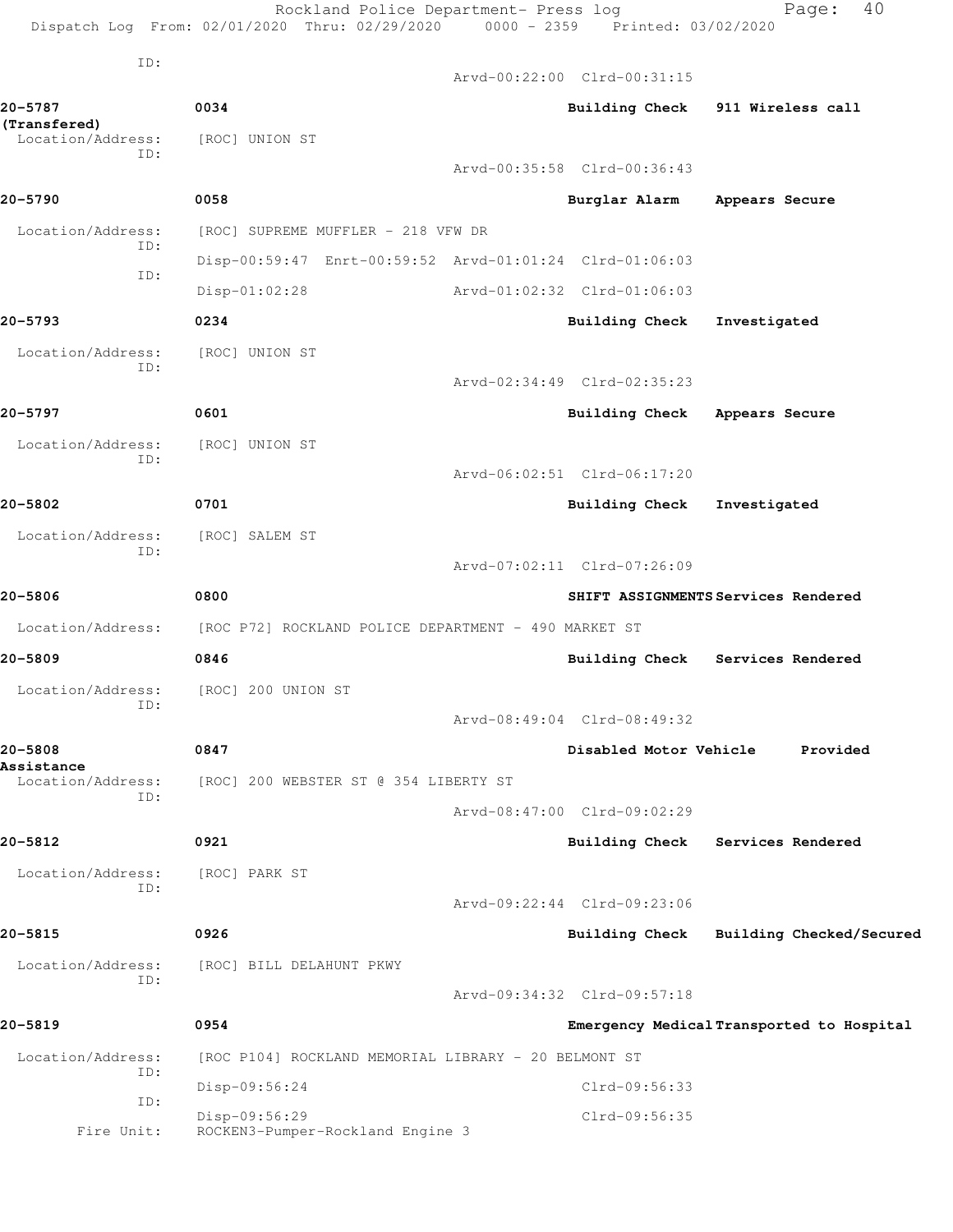| Dispatch Log From: 02/01/2020 Thru: 02/29/2020 0000 - 2359 Printed: 03/02/2020 |                                                      | Rockland Police Department- Press log   |                                                                                                                                 |                   | 41<br>Page:         |  |
|--------------------------------------------------------------------------------|------------------------------------------------------|-----------------------------------------|---------------------------------------------------------------------------------------------------------------------------------|-------------------|---------------------|--|
| EMS Unit:                                                                      | ROCKAM1-Rockland A1                                  | InQrtsUnavl-10:02:52 InSrvce-10:02:52   | Disp-09:57:00 Enrt-09:58:43 Arvd-09:58:47 Clrd-10:02:51                                                                         |                   |                     |  |
|                                                                                |                                                      |                                         | Disp-09:57:11 Enrt-09:58:41 Arvd-09:58:45 Clrd-10:13:01<br>Hosp-10:13:07 ClrHosp-10:37:55 InQrtsUnavl-10:42:36 InSrvce-10:42:36 |                   |                     |  |
| 20-5823                                                                        | 1002                                                 |                                         | Assist Public                                                                                                                   |                   | Provided Assistance |  |
| Location/Address:                                                              |                                                      | [ROC P97] PORTERS PUB - 363 UNION ST    |                                                                                                                                 |                   |                     |  |
| ID:                                                                            |                                                      |                                         | Disp-10:04:09 Enrt-10:04:11 Arvd-10:04:19 Clrd-10:19:56                                                                         |                   |                     |  |
| ID:                                                                            |                                                      |                                         | Disp-10:04:14 Enrt-10:04:17 Arvd-10:07:30 Clrd-10:19:18                                                                         |                   |                     |  |
| 20-5824                                                                        | 1018                                                 |                                         | Warrant                                                                                                                         | No Service        |                     |  |
| Location/Address:<br>ID:                                                       |                                                      | [ROC 22] ATRIUM APARTMENTS - 250 VFW DR |                                                                                                                                 |                   |                     |  |
| ID:                                                                            |                                                      |                                         | Disp-10:19:38 Enrt-10:19:41 Arvd-10:29:08 Clrd-10:29:24                                                                         |                   |                     |  |
|                                                                                |                                                      |                                         | Disp-10:20:02 Enrt-10:20:05 Arvd-10:29:05 Clrd-10:29:26                                                                         |                   |                     |  |
| 20-5826                                                                        | 1029                                                 |                                         | Warrant                                                                                                                         | No Service        |                     |  |
| Location/Address:                                                              | [ROC] 39 PACIFIC ST                                  |                                         |                                                                                                                                 |                   |                     |  |
| ID:                                                                            |                                                      |                                         | Disp-10:30:16 Enrt-10:30:34 Arvd-10:38:31 Clrd-10:38:55                                                                         |                   |                     |  |
| ID:<br>ID:                                                                     |                                                      | Disp-10:30:20 Enrt-10:30:34             | Clrd-10:32:39                                                                                                                   |                   |                     |  |
|                                                                                |                                                      |                                         | Disp-10:30:28 Enrt-10:30:34 Arvd-10:38:31 Clrd-10:39:02                                                                         |                   |                     |  |
| 20-5827                                                                        | 1039                                                 |                                         | Warrant                                                                                                                         | No Service        |                     |  |
| Location/Address:<br>ID:                                                       | [ROC] 103 VERNON ST                                  |                                         |                                                                                                                                 |                   |                     |  |
| ID:                                                                            |                                                      |                                         | Disp-10:39:56 Enrt-10:40:10 Arvd-10:40:14 Clrd-10:45:05                                                                         |                   |                     |  |
| ID:                                                                            |                                                      |                                         | Disp-10:40:01 Enrt-10:40:10 Arvd-10:40:14 Clrd-10:45:05                                                                         |                   |                     |  |
|                                                                                |                                                      |                                         | Disp-10:40:07 Enrt-10:40:10 Arvd-10:40:14 Clrd-10:45:05                                                                         |                   |                     |  |
| 20-5828                                                                        | 1046                                                 |                                         | Warrant                                                                                                                         | No Service        |                     |  |
| Location/Address:<br>ID:                                                       | [ROC] 61 WILLOW POND DR                              |                                         |                                                                                                                                 |                   |                     |  |
| ID:                                                                            |                                                      |                                         | Arvd-10:46:00 Clrd-10:53:03                                                                                                     |                   |                     |  |
| ID:                                                                            | Disp-10:46:42                                        |                                         | Arvd-10:46:45 Clrd-10:53:05                                                                                                     |                   |                     |  |
|                                                                                | $Disp-10:46:58$                                      |                                         | Arvd-10:47:02 Clrd-10:53:07                                                                                                     |                   |                     |  |
| 20-5831                                                                        | 1053                                                 |                                         | CRUISER MAINTENANCE                                                                                                             |                   | Services Rendered   |  |
| Location/Address:                                                              | [ROC P72] ROCKLAND POLICE DEPARTMENT - 490 MARKET ST |                                         |                                                                                                                                 |                   |                     |  |
| 20-5833<br>Issued                                                              | 1116                                                 |                                         | Motor Vehicle Stop                                                                                                              |                   | Citation/Warning    |  |
| Location/Address:<br>ID:                                                       | [ROC] HIGHLAND ST                                    |                                         |                                                                                                                                 |                   |                     |  |
|                                                                                |                                                      |                                         | Arvd-11:16:00 Clrd-11:23:45                                                                                                     |                   |                     |  |
| 20-5835                                                                        | 1130                                                 |                                         | Traffic Enforcement                                                                                                             |                   | Services Rendered   |  |
| Location/Address:<br>ID:                                                       | [ROC] SALEM ST                                       |                                         |                                                                                                                                 |                   |                     |  |
| ID:                                                                            |                                                      |                                         | Arvd-11:30:00 Clrd-12:05:48                                                                                                     |                   |                     |  |
|                                                                                | Disp-12:06:51                                        |                                         | $Clrd-12:07:24$                                                                                                                 |                   |                     |  |
| 20-5840                                                                        | 1205                                                 |                                         | <b>Building Check</b>                                                                                                           | Services Rendered |                     |  |
|                                                                                |                                                      |                                         |                                                                                                                                 |                   |                     |  |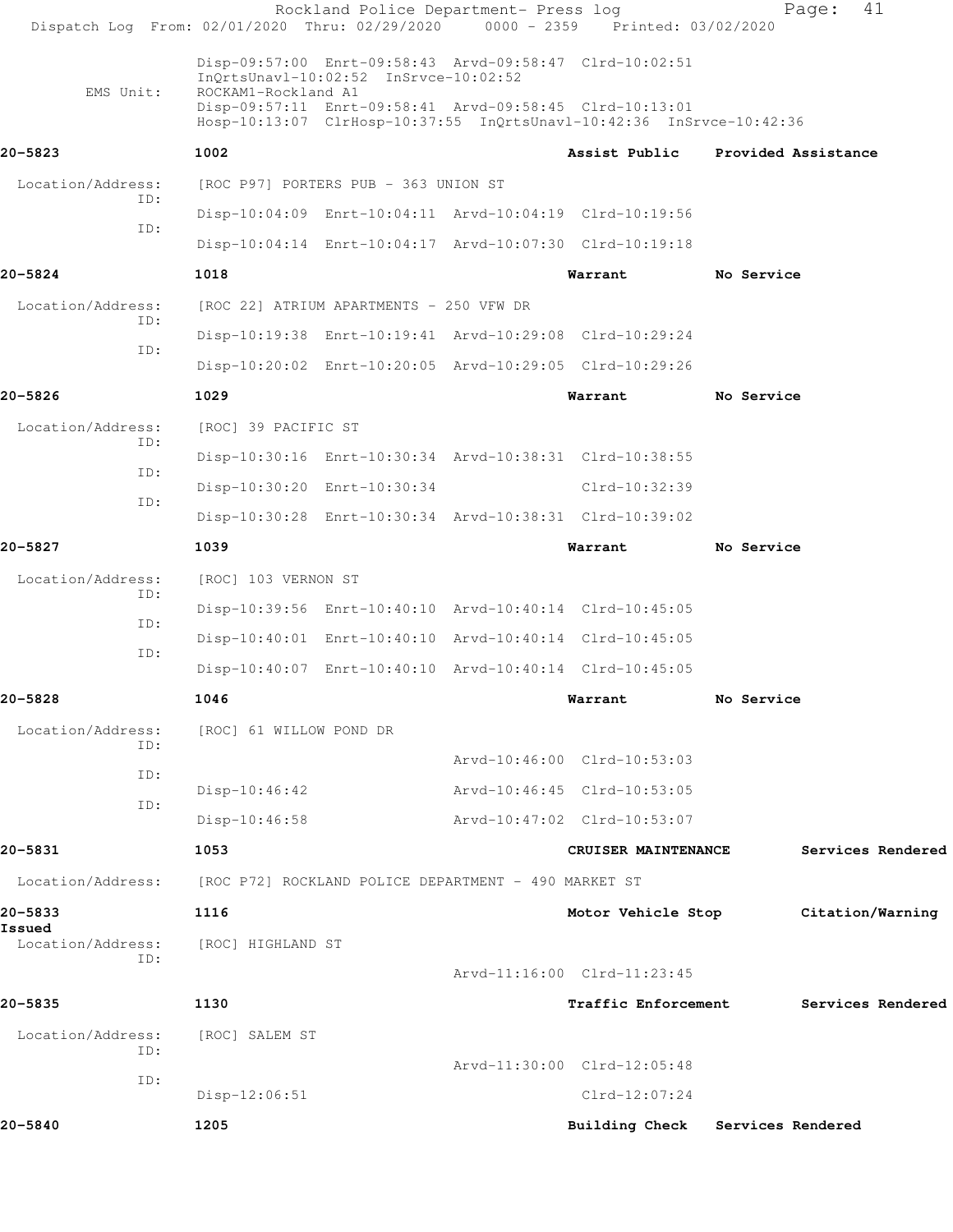Rockland Police Department- Press log Fage: 42 Dispatch Log From: 02/01/2020 Thru: 02/29/2020 0000 - 2359 Printed: 03/02/2020 Location/Address: [ROC] 200 UNION ST ID: Arvd-12:05:48 Clrd-12:06:41 **20-5842 1211 Building Check Building Checked/Secured** Location/Address: [ROC] PARK ST ID: Arvd-12:12:29 Clrd-12:13:23 ID: Disp-12:13:47 Arvd-12:15:27 Clrd-12:15:33 **20-5843 1212 Building Check Services Rendered** Location/Address: [ROC] PARK ST ID: Arvd-12:13:23 Clrd-12:13:42 **20-5848 1235 Disturbance Arrest(s) Made** Location/Address: [ROC 65] ROGERS MIDDLE SCHOOL - 100 TAUNTON AVE ID: Arvd-12:35:00 Clrd-12:47:54 ID: Disp-12:37:06 Enrt-12:37:19 Arvd-12:37:21 Clrd-12:47:54 ID: Disp-12:37:11 Enrt-12:37:17 Arvd-12:37:18 Clrd-12:47:54 ID: Disp-12:38:19 Enrt-12:38:22 Arvd-12:38:23 Clrd-12:47:54 ID: Disp-12:38:23 Arvd-12:38:28 Clrd-12:47:54 ID: Disp-12:47:44 Arvd-12:47:49 Clrd-15:55:43 **20-5852 1305 911 Hang Up Services Rendered** Location/Address: [ROC] 251 CENTRAL ST ID: Disp-13:07:01 Enrt-13:08:13 Arvd-13:09:24 Clrd-13:21:31 **20-5855 1310 Breaking & Entering Services Rendered** Location/Address: [ROC] 83 EAST WATER ST **20-5861 1337 Details Services Rendered** Location: [ROC] **20-5860 1409 Assist Public Services Rendered** Location/Address: [ROC] 1 WILLOW POND DR ID: Disp-14:10:46 Enrt-14:10:50 Arvd-14:11:50 Clrd-14:23:22 **20-5862 1416 JUVENLE RELEASE. Services Rendered** Location/Address: [ROC P72] ROCKLAND POLICE DEPARTMENT - 490 MARKET ST **20-5864 1418 Building Check Services Rendered** Location/Address: [ROC] PARK ST ID: Arvd-14:24:59 Clrd-14:25:19 **20-5863 1421 Motor Vehicle Stop Verbal Warning** Location/Address: [ROC P47] BEST WESTERN - 909 HINGHAM ST ID:

Arvd-14:21:00 Clrd-14:30:36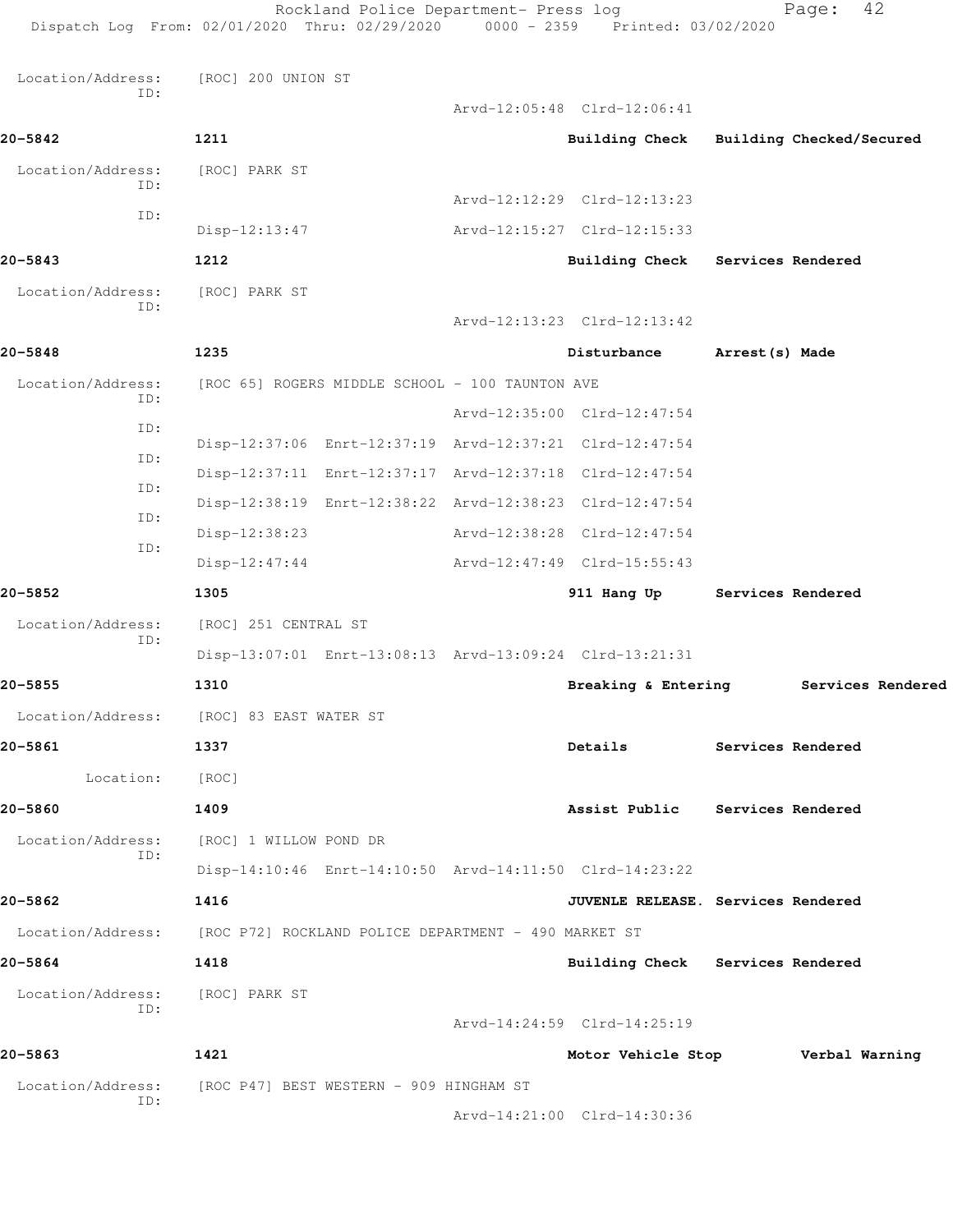| Dispatch Log From: 02/01/2020 Thru: 02/29/2020 0000 - 2359 Printed: 03/02/2020 |                                                      | Rockland Police Department- Press log                |                                                         |              | 43<br>Page:                         |
|--------------------------------------------------------------------------------|------------------------------------------------------|------------------------------------------------------|---------------------------------------------------------|--------------|-------------------------------------|
| 20-5865                                                                        | 1428                                                 |                                                      | Time off                                                |              | Services Rendered                   |
| Location:                                                                      | [ROC]                                                |                                                      |                                                         |              |                                     |
| 20-5866                                                                        | 1428                                                 |                                                      | 911 Accidental                                          |              | Services Rendered                   |
| Location/Address:                                                              | [ROC] 56 BOXBERRY LN                                 |                                                      |                                                         |              |                                     |
| ID:                                                                            |                                                      |                                                      | Disp-14:30:37 Enrt-14:32:20 Arvd-14:34:11 Clrd-15:32:17 |              |                                     |
| 20-5869                                                                        | 1527                                                 |                                                      | <b>STATION WORK</b>                                     |              | Services Rendered                   |
| Location/Address:                                                              | [ROC P72] ROCKLAND POLICE DEPARTMENT - 490 MARKET ST |                                                      |                                                         |              |                                     |
| 20-5870                                                                        | 1531                                                 |                                                      | Motor Vehicle Stop                                      |              | Verbal Warning                      |
| Location/Address:                                                              | [ROC] SPRING ST                                      |                                                      |                                                         |              |                                     |
| TD:                                                                            |                                                      |                                                      | Arvd-15:31:00 Clrd-15:39:12                             |              |                                     |
| 20-5872                                                                        | 1532                                                 |                                                      | General Incident Services Rendered                      |              |                                     |
| Location/Address:                                                              |                                                      | [ROC P72] ROCKLAND POLICE DEPARTMENT - 490 MARKET ST |                                                         |              |                                     |
| 20-5871                                                                        | 1536                                                 |                                                      |                                                         |              | Suspicious Activity 6one on arrival |
| Location/Address:                                                              |                                                      | [ROC P46] DUNKIN DONUTS - 851 HINGHAM ST             |                                                         |              |                                     |
| ID:                                                                            |                                                      |                                                      | Disp-15:38:49 Enrt-15:40:40 Arvd-15:44:27 Clrd-15:45:19 |              |                                     |
| ID:                                                                            |                                                      |                                                      | Disp-15:40:38 Enrt-15:40:40 Arvd-15:44:22 Clrd-15:45:17 |              |                                     |
| 20-5873                                                                        | 1547                                                 |                                                      |                                                         |              | Suspicious Activity 6one on arrival |
| Location/Address:<br>ID:                                                       | [ROC] 51 MAPLE ST                                    |                                                      |                                                         |              |                                     |
| ID:                                                                            |                                                      |                                                      | Disp-15:47:20 Enrt-15:47:27 Arvd-15:51:28 Clrd-16:08:16 |              |                                     |
|                                                                                |                                                      |                                                      | Disp-15:47:20 Enrt-15:47:27 Arvd-15:51:28 Clrd-16:08:03 |              |                                     |
| 20-5879                                                                        | 1600                                                 |                                                      | SHIFT ASSIGNMENTSNo Service                             |              |                                     |
| Location/Address:                                                              | [ROC P72] ROCKLAND POLICE DEPARTMENT - 490 MARKET ST |                                                      |                                                         |              |                                     |
| 20-5883                                                                        | 1636                                                 |                                                      |                                                         |              | Suspicious Activity 6one on arrival |
| Location/Address:<br>ID:                                                       | [ROC] 51 MAPLE ST                                    |                                                      |                                                         |              |                                     |
| ID:                                                                            |                                                      |                                                      | Disp-16:38:29 Enrt-16:38:32 Arvd-16:40:39 Clrd-16:56:10 |              |                                     |
|                                                                                | $Disp-16:40:58$                                      |                                                      | Arvd-16:41:02 Clrd-16:56:15                             |              |                                     |
| 20-5884                                                                        | 1652                                                 |                                                      | 911 Accidental                                          | Investigated |                                     |
| Location/Address:<br>ID:                                                       | [ROC] 619 UNION ST                                   |                                                      |                                                         |              |                                     |
|                                                                                |                                                      |                                                      | Disp-16:53:13 Enrt-16:54:29 Arvd-17:11:29 Clrd-17:18:18 |              |                                     |
| 20-5888                                                                        | 1752                                                 |                                                      | Time off                                                | No Service   |                                     |
| Location:                                                                      | [ROC]                                                |                                                      |                                                         |              |                                     |
| 20-5894                                                                        | 1856                                                 |                                                      | Unwanted Party Services Rendered                        |              |                                     |
| Location/Address:<br>ID:                                                       | [ROC] 14 MONCRIEF RD                                 |                                                      |                                                         |              |                                     |
|                                                                                |                                                      |                                                      | Disp-18:57:58 Enrt-18:58:01 Arvd-19:06:26 Clrd-19:29:12 |              |                                     |
| 20-5919                                                                        | 1900                                                 |                                                      | OFFICER OUT OF STATION                                  |              | No Service                          |
| Location/Address:                                                              |                                                      | [ROC P72] ROCKLAND POLICE DEPARTMENT - 490 MARKET ST |                                                         |              |                                     |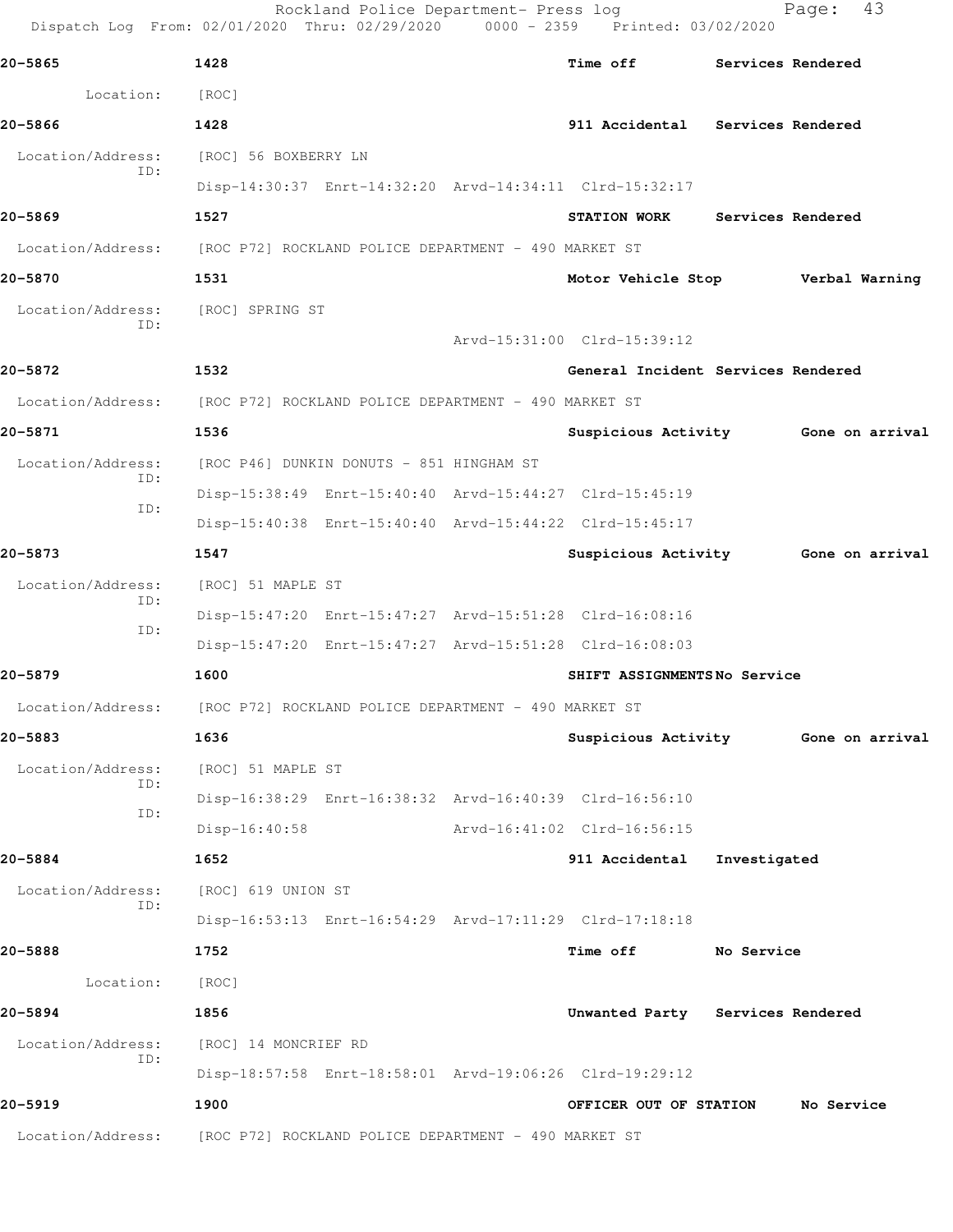Rockland Police Department- Press log entitled Page: 44 Dispatch Log From: 02/01/2020 Thru: 02/29/2020 0000 - 2359 Printed: 03/02/2020

| 20-5896                  | 1910                                                    | General Info                       | No Action Required |                   |
|--------------------------|---------------------------------------------------------|------------------------------------|--------------------|-------------------|
| Location/Address:<br>ID: | [ROC P72] ROCKLAND POLICE DEPARTMENT - 490 MARKET ST    |                                    |                    |                   |
|                          |                                                         | Arvd-19:12:13 Clrd-19:13:37        |                    |                   |
| 20-5900                  | 1928                                                    | Motor Vehicle Complaint            |                    | Services Rendered |
| Location/Address:<br>ID: | [ROC] LIBERTY ST                                        |                                    |                    |                   |
| TD:                      | Disp-19:32:41                                           | Arvd-19:32:51 Clrd-19:37:41        |                    |                   |
|                          | Disp-19:32:45 Enrt-19:32:54 Arvd-19:37:44 Clrd-19:37:47 |                                    |                    |                   |
| 20-5911                  | 2013                                                    | Burglar Alarm                      | Investigated       |                   |
| Location/Address:<br>ID: | [ROC 53] 400 HINGHAM STREET - 400 HINGHAM ST            |                                    |                    |                   |
|                          | Disp-20:16:38 Enrt-20:16:44 Arvd-20:19:06 Clrd-20:24:06 |                                    |                    |                   |
| 20-5914                  | 2039                                                    | Breaking & Entering Report Follows |                    |                   |
| Location/Address:<br>ID: | [ROC] 131 CENTRAL ST                                    |                                    |                    |                   |
|                          | Disp-20:41:30 Enrt-20:41:44 Arvd-20:48:09 Clrd-21:42:56 |                                    |                    |                   |
| 20-5917                  | 2143                                                    | Shoplifting                        | Investigated       |                   |
| Location/Address:<br>TD: | [ROC P81] OCEAN STATE JOB LOT - 360 MARKET ST           |                                    |                    |                   |
|                          | Disp-21:46:01                                           | $Clrd-21:46:09$                    |                    |                   |
| 20-5918                  | 2159                                                    | Time off                           | No Service         |                   |
| Location:                | [ROC]                                                   |                                    |                    |                   |
| 20-5920                  | 2221                                                    | 911 Accidental                     | Investigated       |                   |
| Location/Address:<br>TD: | [ROC] 120 MARTHA DR Apt. #E                             |                                    |                    |                   |
|                          | Disp-22:23:11 Enrt-22:23:14 Arvd-22:30:54 Clrd-22:36:23 |                                    |                    |                   |
| 20-5928                  | 2325                                                    | Building Check Appears Secure      |                    |                   |
| Location/Address:<br>TD: | [ROC] SALEM ST                                          |                                    |                    |                   |
|                          |                                                         | Arvd-23:26:08 Clrd-23:26:22        |                    |                   |

## **For Date: 02/14/2020 - Friday**

| 20-5931                  | 0000                                           | SHIFT ASSIGNMENTSNo Service                          |
|--------------------------|------------------------------------------------|------------------------------------------------------|
| Location/Address:        |                                                | [ROC P72] ROCKLAND POLICE DEPARTMENT - 490 MARKET ST |
| ID:                      |                                                | Arvd-00:00:00 Clrd-00:05:58                          |
| 20-5941                  | 0538                                           | Building Check<br>Appears Secure                     |
| Location/Address:<br>ID: | [ROC 61] UNION ST BUSINESS DISTRICT - UNION ST |                                                      |
|                          |                                                | Arvd-05:39:45 Clrd-05:53:05                          |
| 20-5945<br>Issued        | 0625                                           | Traffic Enforcement<br>Citation/Warning              |
| Location/Address:<br>TD: | [ROC] SALEM ST                                 |                                                      |
|                          |                                                | Arvd-06:25:58 Clrd-06:28:38                          |

**20-5946 0628 Motor Vehicle Stop Citation/Warning**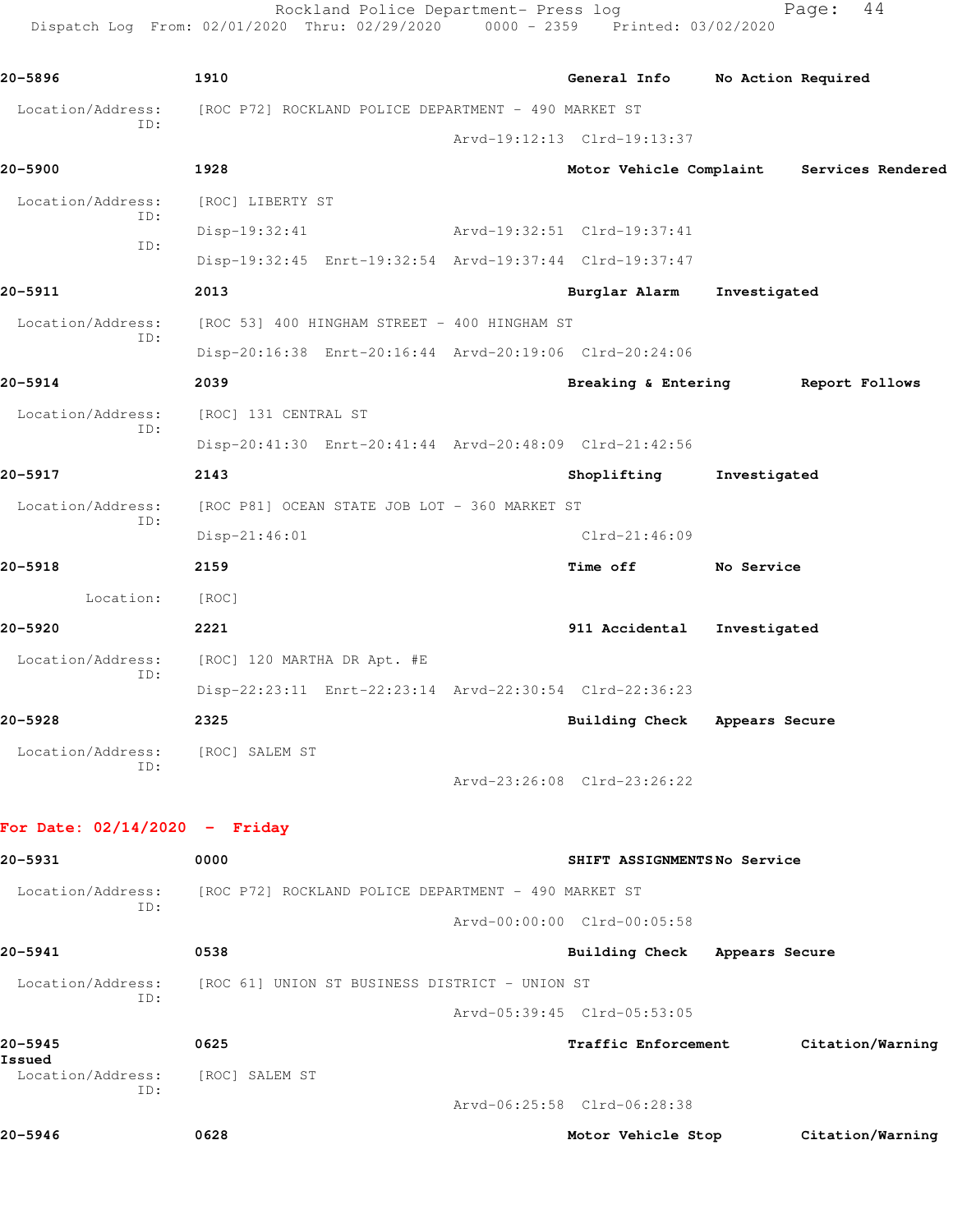|                             | Rockland Police Department- Press log<br>Dispatch Log From: 02/01/2020 Thru: 02/29/2020 0000 - 2359 Printed: 03/02/2020 |                                         |                   | 45<br>Page:       |
|-----------------------------|-------------------------------------------------------------------------------------------------------------------------|-----------------------------------------|-------------------|-------------------|
| Issued<br>Location/Address: | [ROC] 200 SALEM ST                                                                                                      |                                         |                   |                   |
| ID:                         |                                                                                                                         | Arvd-06:28:00 Clrd-06:37:21             |                   |                   |
| 20-5948                     | 0711                                                                                                                    | Suspicious Activity                     |                   | Sent On Way       |
| Location/Address:           | [ROC] 35 MARKET ST @ 50 J A DUNN MEM DR                                                                                 |                                         |                   |                   |
| ID:                         | Disp-07:16:10 Enrt-07:16:14 Arvd-07:23:26 Clrd-07:28:06                                                                 |                                         |                   |                   |
| 20-5949                     | 0720                                                                                                                    | Disturbance                             | Report Follows    |                   |
| Location/Address:           | [ROC 65] ROGERS MIDDLE SCHOOL - 100 TAUNTON AVE                                                                         |                                         |                   |                   |
| ID:                         | Disp-07:21:51 Enrt-07:21:55 Arvd-07:21:57 Clrd-07:42:22                                                                 |                                         |                   |                   |
| ID:                         | Disp-07:22:01 Enrt-07:22:03 Arvd-07:22:07 Clrd-07:28:35                                                                 |                                         |                   |                   |
| 20-5954                     | 0800                                                                                                                    | General Info                            | Services Rendered |                   |
| Location/Address:           | [ROC P72] ROCKLAND POLICE DEPARTMENT - 490 MARKET ST                                                                    |                                         |                   |                   |
| 20–5957                     | 0826                                                                                                                    | Motor Vehicle Complaint Gone on arrival |                   |                   |
| Location/Address:           | [ROC] HINGHAM ST                                                                                                        |                                         |                   |                   |
| ID:                         |                                                                                                                         | Arvd-08:26:00 Clrd-08:36:10             |                   |                   |
| 20-5964                     | 0910                                                                                                                    | Burglar Alarm                           | Investigated      |                   |
| Location/Address:           | [ROC P9] NICE AND CLEAN CAR WASH - 320 CENTRE AVE                                                                       |                                         |                   |                   |
| ID:                         | Disp-09:10:59 Enrt-09:11:32 Arvd-09:14:21 Clrd-09:16:06                                                                 |                                         |                   |                   |
| 20-5966                     | 0935                                                                                                                    | General Info                            | Services Rendered |                   |
| Location/Address:           | [ROC] E WATER STRET                                                                                                     |                                         |                   |                   |
| 20-5969                     | 0954                                                                                                                    | Motor Vehicle Stop                      |                   | Citation/Warning  |
| Issued<br>Vicinity of:      | [ROC] 500 WEST WATER ST                                                                                                 |                                         |                   |                   |
| ID:                         |                                                                                                                         | Arvd-09:54:00 Clrd-09:59:56             |                   |                   |
| 20-5971                     | 0959                                                                                                                    | Details / Time off No Service           |                   |                   |
| Location:                   | [ROC]                                                                                                                   |                                         |                   |                   |
| 20-5974                     | 1045                                                                                                                    | Information Call No Action Required     |                   |                   |
| Location/Address:           | [ROC P72] ROCKLAND POLICE DEPARTMENT - 490 MARKET ST                                                                    |                                         |                   |                   |
| 20-5981                     | 1050                                                                                                                    | Details / Time off No Action            |                   |                   |
| Required<br>Location:       | [ROC]                                                                                                                   |                                         |                   |                   |
| 20-5975                     | 1055                                                                                                                    | Prisioner Transport                     |                   | Services Rendered |
| Location/Address:<br>ID:    | [HIN 1] HINGHAM COURT - 28 GEORGE WASHINGTON BLVD                                                                       |                                         |                   |                   |
|                             |                                                                                                                         | Arvd-10:55:00 Clrd-13:01:48             |                   |                   |
| 20–5997                     | 1210                                                                                                                    | Information Call No Action Required     |                   |                   |
|                             | Location/Address: [ROC P72] ROCKLAND POLICE DEPARTMENT - 490 MARKET ST                                                  |                                         |                   |                   |
| 20-5986                     | 1309                                                                                                                    | 911 Accidental                          | Investigated      |                   |
| Location/Address:<br>ID:    | [ROC] 80 WEST WATER ST                                                                                                  |                                         |                   |                   |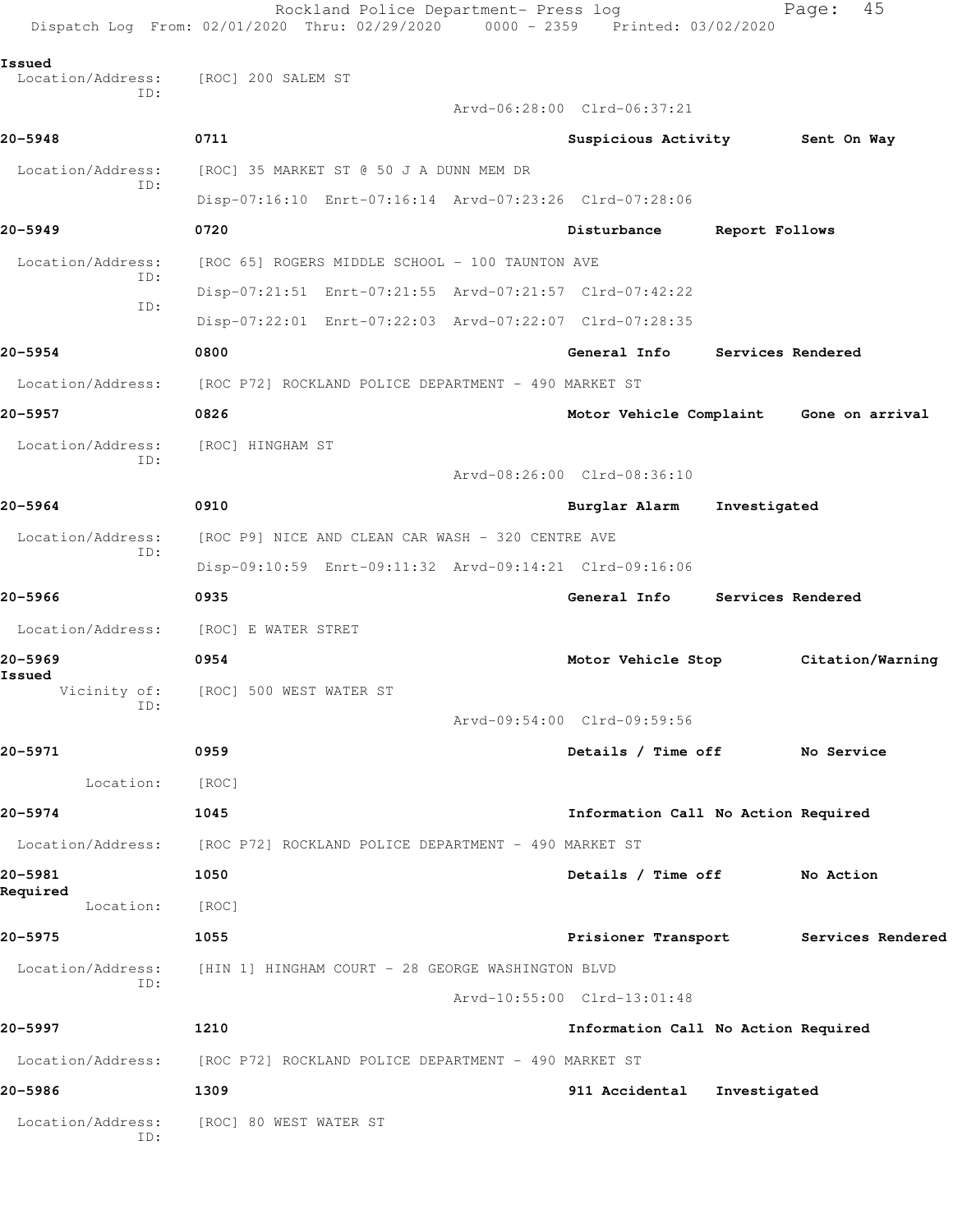| Dispatch Log From: 02/01/2020 Thru: 02/29/2020 0000 - 2359 Printed: 03/02/2020 |                             | Rockland Police Department- Press log                   |                                                         |                | Page:             | 46 |
|--------------------------------------------------------------------------------|-----------------------------|---------------------------------------------------------|---------------------------------------------------------|----------------|-------------------|----|
|                                                                                |                             |                                                         | Disp-13:10:20 Enrt-13:10:44 Arvd-13:15:16 Clrd-13:16:00 |                |                   |    |
| 20–5995                                                                        | 1425                        |                                                         | Assist Other Agency Services Rendered                   |                |                   |    |
| Location/Address:                                                              |                             | [ROC P72] ROCKLAND POLICE DEPARTMENT - 490 MARKET ST    |                                                         |                |                   |    |
| ID:                                                                            | $Disp-14:34:20$             |                                                         | $Clrd-14:45:54$                                         |                |                   |    |
| 20–5996                                                                        | 1435                        |                                                         | Follow-Up Investigation Services Rendered               |                |                   |    |
| Location/Address:                                                              | [ROC] 51 MAPLE ST Apt. #221 |                                                         |                                                         |                |                   |    |
| TD:                                                                            |                             |                                                         | Arvd-14:35:00 Clrd-14:52:05                             |                |                   |    |
| 20-6007                                                                        | 1624                        |                                                         | General Info                                            | Appears Secure |                   |    |
| Location/Address: [ROC P72] ROCKLAND POLICE DEPARTMENT - 490 MARKET ST         |                             |                                                         |                                                         |                |                   |    |
| 20-6008                                                                        | 1626                        |                                                         | ASST BOARD OF HEALTH                                    |                | Gone on arrival   |    |
| Location/Address:                                                              | [ROC] 408 UNION ST          |                                                         |                                                         |                |                   |    |
| ID:                                                                            |                             |                                                         | Disp-16:32:00 Enrt-16:32:17 Arvd-16:33:03 Clrd-16:50:33 |                |                   |    |
| ID:                                                                            |                             |                                                         | Disp-16:32:06 Enrt-16:32:14 Arvd-16:33:00 Clrd-16:52:47 |                |                   |    |
| 20-6013                                                                        | 1730                        |                                                         | Unwanted Party Investigated                             |                |                   |    |
| Location/Address:                                                              | [ROC 93] 163 SALEM ST       |                                                         |                                                         |                |                   |    |
| ID:                                                                            |                             |                                                         | Disp-17:31:16 Enrt-17:31:48 Arvd-17:47:18 Clrd-17:48:42 |                |                   |    |
| ID:                                                                            |                             |                                                         | Disp-17:31:16 Enrt-17:32:10 Arvd-17:36:48 Clrd-17:48:42 |                |                   |    |
| ID:                                                                            | $Disp-17:31:16$             |                                                         | $Clrd-17:32:01$                                         |                |                   |    |
| ID:                                                                            |                             |                                                         | Disp-17:31:56 Enrt-17:32:07 Arvd-17:35:51 Clrd-17:48:42 |                |                   |    |
| 20-6017                                                                        | 1749                        |                                                         | Animal Complaint Services Rendered                      |                |                   |    |
| Location/Address:<br>ID:                                                       | [ROC] 45 PARK ST            |                                                         |                                                         |                |                   |    |
|                                                                                |                             |                                                         | Disp-17:50:26 Enrt-17:50:30 Arvd-17:57:06 Clrd-18:03:00 |                |                   |    |
| 20-6019                                                                        | 1805                        |                                                         | Disturbance                                             |                | Services Rendered |    |
| Location/Address:                                                              |                             | [ROC] 340 CENTRE AVE Apt. #21                           |                                                         |                |                   |    |
| ID:                                                                            |                             |                                                         | Disp-18:06:23 Enrt-18:06:51 Arvd-18:13:03 Clrd-18:39:45 |                |                   |    |
| ID:                                                                            |                             |                                                         | Disp-18:14:07 Enrt-18:14:10 Arvd-18:14:12 Clrd-18:39:47 |                |                   |    |
| 20-6020                                                                        | 1810                        |                                                         | Unwanted Party                                          | Investigated   |                   |    |
| Location/Address:<br>ID:                                                       | [ROC 93] 163 SALEM ST       |                                                         |                                                         |                |                   |    |
| ID:                                                                            |                             |                                                         | Disp-18:12:37 Enrt-18:12:43 Arvd-18:14:33 Clrd-18:22:27 |                |                   |    |
|                                                                                |                             |                                                         | Disp-18:12:37 Enrt-18:12:43 Arvd-18:12:58 Clrd-18:22:42 |                |                   |    |
| 20-6021                                                                        | 1823                        |                                                         | Disturbance                                             | Report Follows |                   |    |
| Location/Address:<br>ID:                                                       |                             | [ROC P106] ROCKLAND HIGH SCHOOL - 52 MACKINLAY WAY      |                                                         |                |                   |    |
|                                                                                | Disp-18:28:04               |                                                         | $Clrd-18:29:05$                                         |                |                   |    |
| 20-6025                                                                        | 1901                        |                                                         | Disturbance                                             |                | Services Rendered |    |
| Location/Address:<br>ID:                                                       |                             | [ROC 70] WEBSTER PARK NURSING AND REHAB - 56 WEBSTER ST |                                                         |                |                   |    |
|                                                                                |                             |                                                         | Disp-19:02:20 Enrt-19:02:27 Arvd-19:17:01 Clrd-19:42:12 |                |                   |    |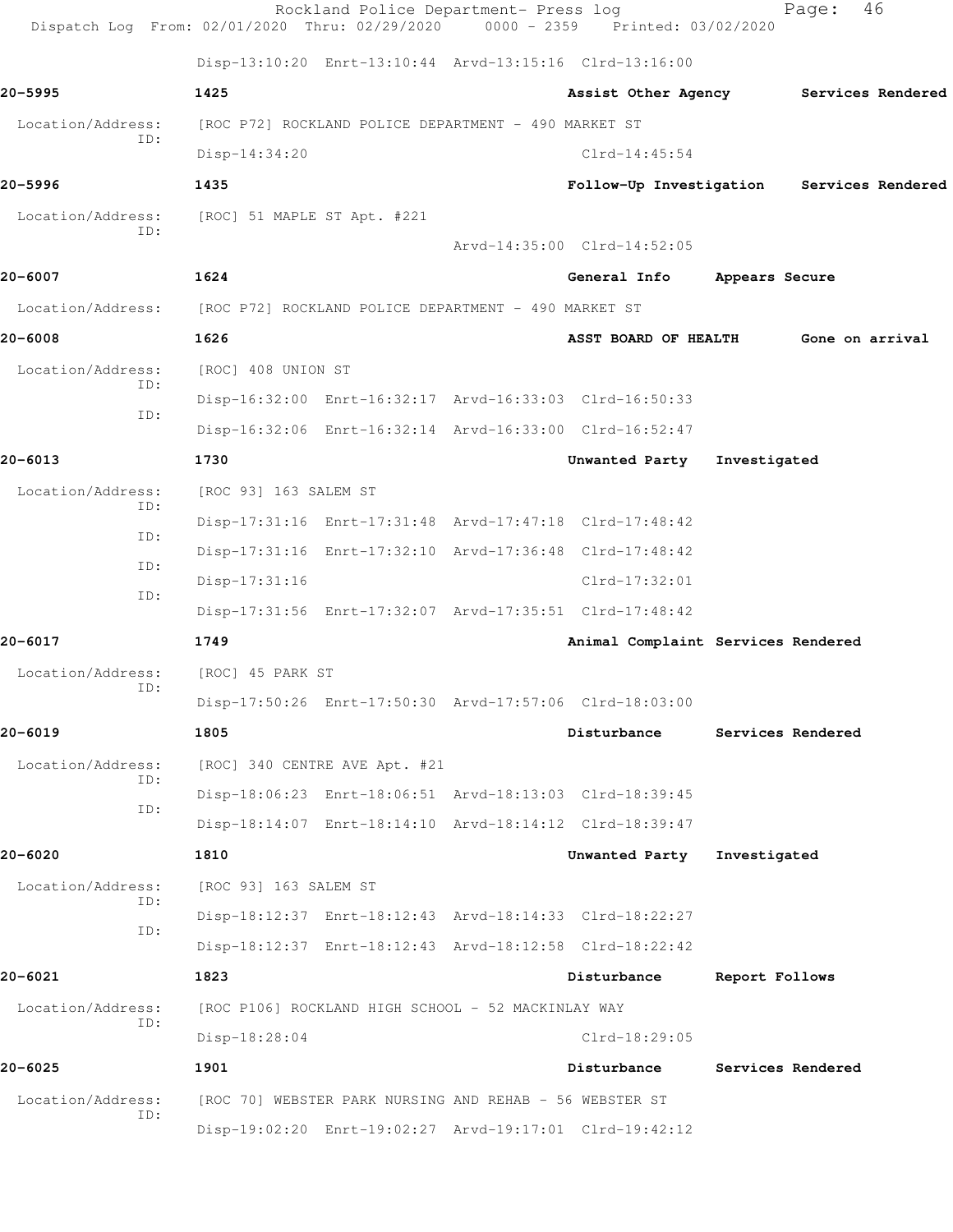|                                   | Rockland Police Department- Press log<br>Dispatch Log From: 02/01/2020 Thru: 02/29/2020 0000 - 2359 Printed: 03/02/2020 |                                   |                | 47<br>Page:                            |
|-----------------------------------|-------------------------------------------------------------------------------------------------------------------------|-----------------------------------|----------------|----------------------------------------|
| ID:                               | Disp-19:02:20 Enrt-19:02:32 Arvd-19:17:04 Clrd-19:56:20                                                                 |                                   |                |                                        |
| 20-6031                           | 1936                                                                                                                    | Disabled Motor Vehicle            |                | Services Rendered                      |
| Vicinity of:                      | [ROC 9] SULLIVAN TIRE AND AUTO SERVICE - 1 VFW DR                                                                       |                                   |                |                                        |
| ID:                               |                                                                                                                         | Arvd-19:36:00 Clrd-19:38:50       |                |                                        |
| 20-6036                           | 1953                                                                                                                    | Threats                           | Report Follows |                                        |
| Location/Address:                 | [ROC] 100 MARTHA DR Apt. #F                                                                                             |                                   |                |                                        |
| ID:                               | $Disp-19:54:40$                                                                                                         | Clrd-19:57:04                     |                |                                        |
| ID:                               | Disp-19:56:58 Enrt-19:57:01 Arvd-20:03:28 Clrd-20:23:50                                                                 |                                   |                |                                        |
| 20-6038<br>Issued                 | 2005                                                                                                                    | Motor Vehicle Stop                |                | Citation/Warning                       |
| Location/Address:<br>ID:          | [ROC] 20 PLAIN ST @ 104 MARKET ST                                                                                       |                                   |                |                                        |
|                                   |                                                                                                                         | Arvd-20:05:00 Clrd-20:41:24       |                |                                        |
| 20-6040                           | 2024                                                                                                                    | Assist Public Provided Assistance |                |                                        |
| Location/Address:                 | [ROC 93] 163 SALEM ST                                                                                                   |                                   |                |                                        |
| ID:                               |                                                                                                                         | Arvd-20:24:00 Clrd-20:47:18       |                |                                        |
| 20-6042                           | 2030                                                                                                                    | 911 Accidental No Service         |                |                                        |
| Location/Address:                 | [ROC P72] ROCKLAND POLICE DEPARTMENT - 490 MARKET ST                                                                    |                                   |                |                                        |
| ID:                               | Disp-20:31:35                                                                                                           | $Clrd-20:31:57$                   |                |                                        |
| 20-6052                           | 2205                                                                                                                    | General Info                      |                | Services Rendered                      |
|                                   | Location/Address: [ROC P72] ROCKLAND POLICE DEPARTMENT - 490 MARKET ST                                                  |                                   |                |                                        |
| 20-6056                           | 2232                                                                                                                    | Lockout                           |                | Services Rendered                      |
|                                   | Location/Address: [ROC] PARKING LOT - 197 UNION ST                                                                      |                                   |                |                                        |
| ID:                               | Disp-22:36:14 Enrt-22:36:18 Arvd-22:42:22 Clrd-22:49:14                                                                 |                                   |                |                                        |
| For Date: $02/15/2020 -$ Saturday |                                                                                                                         |                                   |                |                                        |
| 20-6065                           | 0015                                                                                                                    | General Info No Service           |                |                                        |
| Location/Address:                 | [ROC P72] ROCKLAND POLICE DEPARTMENT - 490 MARKET ST                                                                    |                                   |                |                                        |
| ID:                               | $Disp-00:17:21$                                                                                                         | Clrd-00:17:34                     |                |                                        |
| 20-6068                           | 0054                                                                                                                    |                                   |                | Burglar Alarm Building Checked/Secured |
| Location/Address:                 | [ROC P64] CVS PHARMACY - 80 MARKET ST                                                                                   |                                   |                |                                        |
| ID:                               | $Disp-00:55:53$                                                                                                         | Arvd-00:56:00 Clrd-00:58:34       |                |                                        |
| ID:                               | Disp-00:55:53                                                                                                           | Arvd-00:56:05 Clrd-00:58:31       |                |                                        |
| 20-6069                           | 0104                                                                                                                    | Suspicious Activity               |                | Sent On Way                            |
| Location/Address:                 | [ROC P45] COMFORT INN - 850 HINGHAM ST                                                                                  |                                   |                |                                        |
| ID:                               | $Disp-01:05:11$                                                                                                         | Arvd-01:05:36 Clrd-01:14:39       |                |                                        |
| 20-6079                           | 0317                                                                                                                    |                                   |                | Suspicious Activity Services Rendered  |
| Location/Address:                 | [ROC] 340 CENTRE AVE                                                                                                    |                                   |                |                                        |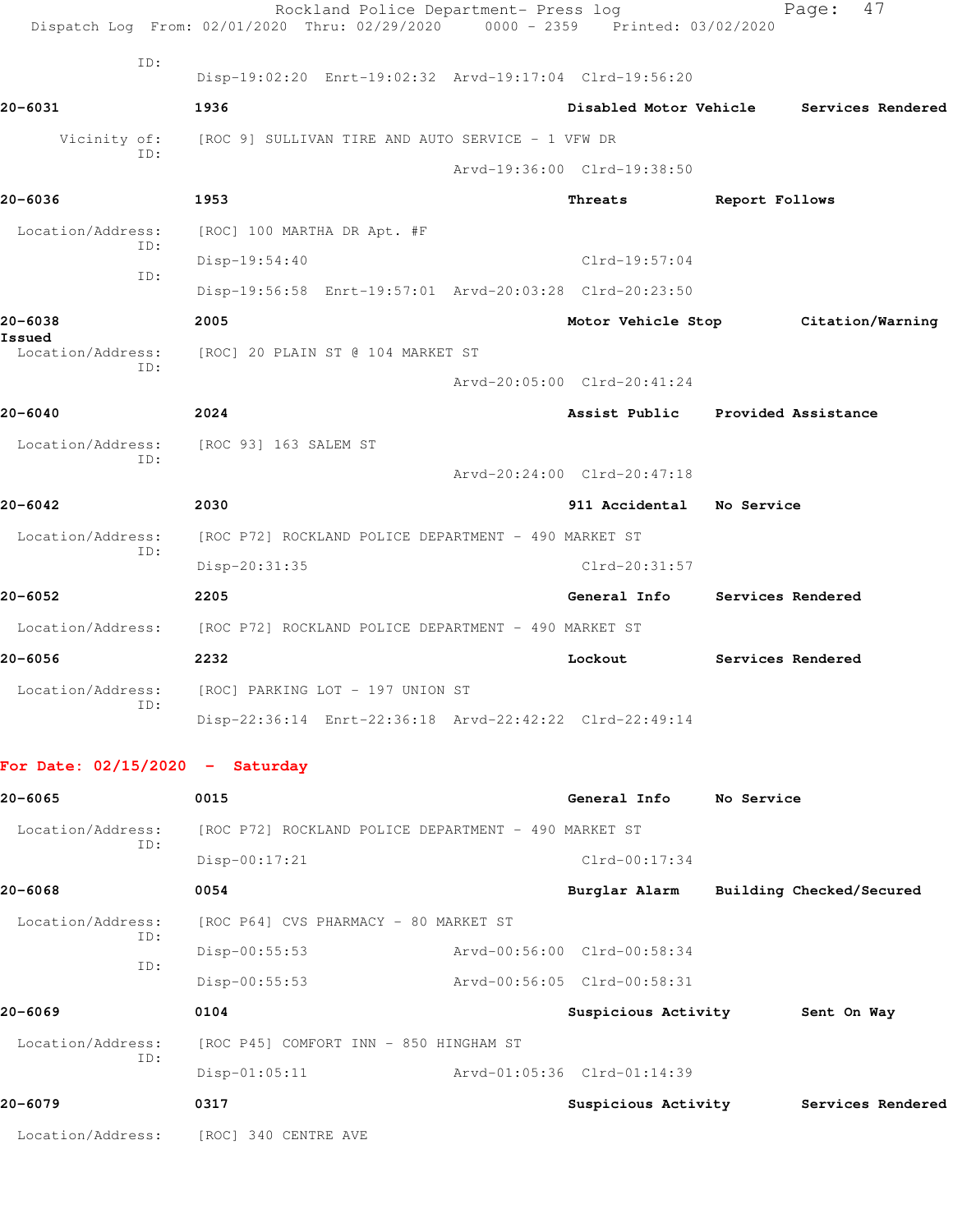|                   |     |                          | Rockland Police Department- Press log                   | Dispatch Log From: 02/01/2020 Thru: 02/29/2020 0000 - 2359 Printed: 03/02/2020 |                 | Page:             | 48                |
|-------------------|-----|--------------------------|---------------------------------------------------------|--------------------------------------------------------------------------------|-----------------|-------------------|-------------------|
|                   | ID: |                          |                                                         |                                                                                |                 |                   |                   |
|                   | ID: | Disp-03:19:45            |                                                         | Arvd-03:20:01 Clrd-03:25:22                                                    |                 |                   |                   |
|                   | ID: | $Disp-03:19:51$          |                                                         | Arvd-03:20:01 Clrd-03:25:22                                                    |                 |                   |                   |
|                   |     | $Disp-03:19:56$          |                                                         | Arvd-03:20:01 Clrd-03:25:22                                                    |                 |                   |                   |
| 20-6082           |     | 0512                     |                                                         | Building Check Appears Secure                                                  |                 |                   |                   |
| Location/Address: | ID: | [ROC] UNION ST           |                                                         |                                                                                |                 |                   |                   |
|                   |     | $Disp-05:13:54$          |                                                         | Arvd-05:14:16 Clrd-05:27:05                                                    |                 |                   |                   |
| 20-6083           |     | 0517                     |                                                         | 911 Accidental                                                                 | Gone on arrival |                   |                   |
| Location/Address: |     | [ROC] WEBSTER ST         |                                                         |                                                                                |                 |                   |                   |
|                   | ID: |                          | Disp-05:19:30 Enrt-05:19:47 Arvd-05:23:05 Clrd-05:25:40 |                                                                                |                 |                   |                   |
|                   | ID: |                          |                                                         | Disp-05:19:38 Enrt-05:19:47 Arvd-05:21:02 Clrd-05:25:44                        |                 |                   |                   |
| 20-6086<br>Issued |     | 0626                     |                                                         | Motor Vehicle Stop                                                             |                 | Citation/Warning  |                   |
| Vicinity of:      | ID: |                          | [ROC P22] N & R AUTOMOTIVE - 31 EAST WATER ST           |                                                                                |                 |                   |                   |
|                   |     |                          |                                                         | Arvd-06:26:00 Clrd-06:37:26                                                    |                 |                   |                   |
| 20-6088           |     | 0647                     |                                                         | Traffic Enforcement                                                            |                 |                   | Services Rendered |
| Location/Address: | ID: | [ROC] 117 SUMMIT ST      |                                                         |                                                                                |                 |                   |                   |
|                   |     | Disp-06:48:49            |                                                         | Arvd-06:49:01 Clrd-07:03:53                                                    |                 |                   |                   |
| 20-6093           |     | 0759                     |                                                         | Police Information                                                             |                 |                   | Services Rendered |
| Location/Address: | ID: |                          | [ROC P72] ROCKLAND POLICE DEPARTMENT - 490 MARKET ST    |                                                                                |                 |                   |                   |
|                   |     | Disp-08:02:21            |                                                         | $Clrd-08:02:36$                                                                |                 |                   |                   |
| 20-6098           |     | 0920                     |                                                         | Suspicious Activity                                                            |                 |                   | Services Rendered |
| Location/Address: |     | [ROC] 19 JOSH GRAY RD    |                                                         |                                                                                |                 |                   |                   |
|                   | ID: |                          | Disp-09:23:03 Enrt-09:28:52 Arvd-09:29:39 Clrd-09:59:25 |                                                                                |                 |                   |                   |
|                   | ID: |                          |                                                         | Disp-09:23:03 Enrt-09:28:48 Arvd-09:45:54 Clrd-09:59:27                        |                 |                   |                   |
|                   | ID: | Disp-09:30:08            |                                                         | Arvd-09:30:12 Clrd-09:57:08                                                    |                 |                   |                   |
|                   | ID: | Disp-09:45:46            |                                                         | Arvd-09:45:50 Clrd-09:57:00                                                    |                 |                   |                   |
| 20-6103           |     | 0939                     |                                                         | Details / Time off                                                             |                 |                   | Services Rendered |
| Location:         |     | [ROC]                    |                                                         |                                                                                |                 |                   |                   |
| 20-6107<br>Issued |     | 1008                     |                                                         | Motor Vehicle Stop                                                             |                 |                   | Citation/Warning  |
| Location/Address: | ID: | [ROC] UNION ST           |                                                         |                                                                                |                 |                   |                   |
|                   |     |                          |                                                         | Arvd-10:08:00 Clrd-10:15:32                                                    |                 |                   |                   |
| 20-6110           |     | 1034                     |                                                         | General Info                                                                   |                 | Services Rendered |                   |
| Location/Address: | ID: |                          | [ROC P72] ROCKLAND POLICE DEPARTMENT - 490 MARKET ST    |                                                                                |                 |                   |                   |
|                   |     | $Disp-10:35:26$          |                                                         | Arvd-10:35:31 Clrd-13:12:54                                                    |                 |                   |                   |
| 20-6111           |     | 1047                     |                                                         | Building Check Appears Secure                                                  |                 |                   |                   |
| Location/Address: | ID: | [ROC] BILL DELAHUNT PKWY |                                                         |                                                                                |                 |                   |                   |
|                   |     |                          |                                                         |                                                                                |                 |                   |                   |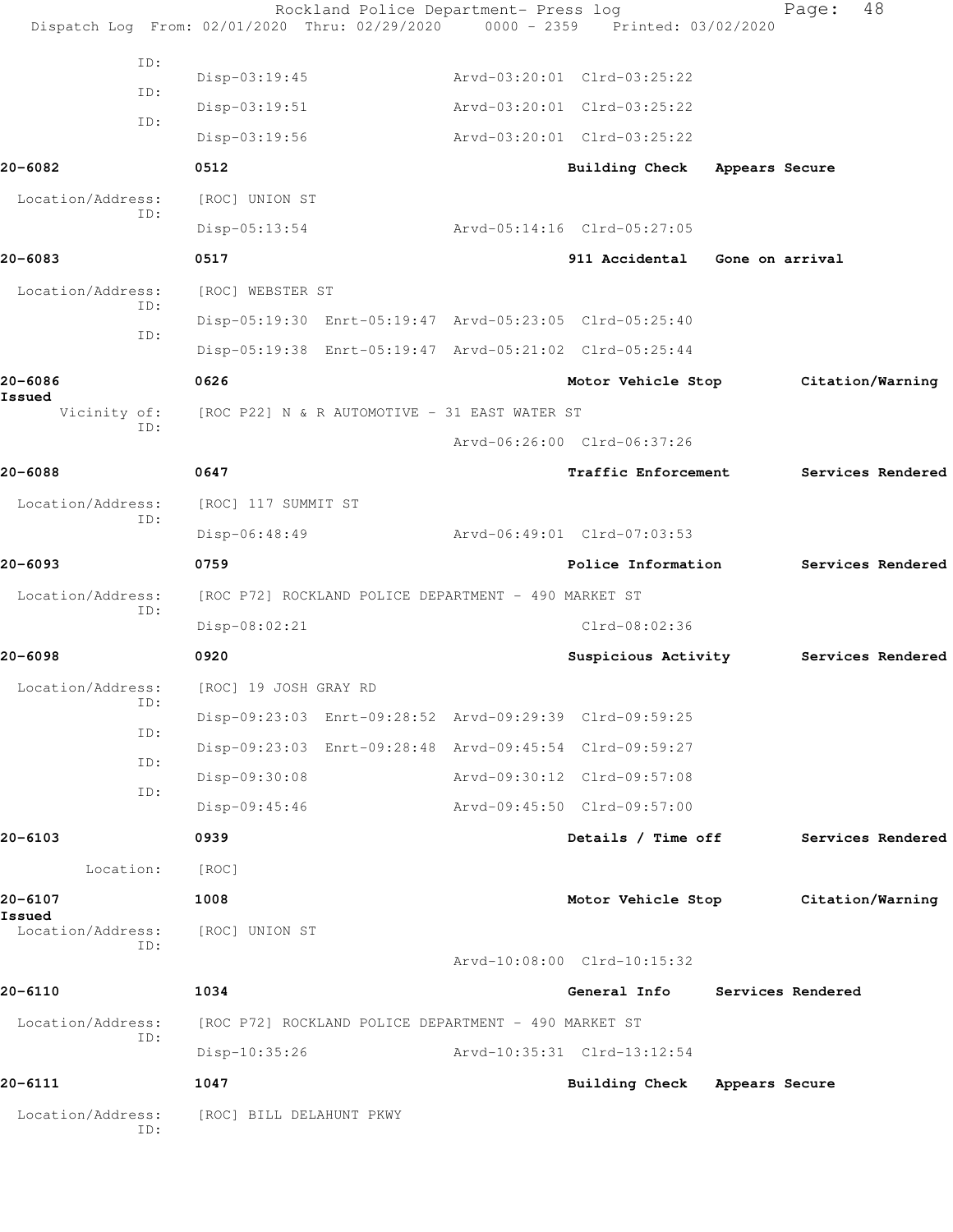Rockland Police Department- Press log entitled and Page: 49 Dispatch Log From: 02/01/2020 Thru: 02/29/2020 0000 - 2359 Printed: 03/02/2020

Arvd-10:48:26 Clrd-11:45:49

| 20-6118                  | 1304                                                                   | Assist Public Services Rendered |              |                                         |
|--------------------------|------------------------------------------------------------------------|---------------------------------|--------------|-----------------------------------------|
| Location/Address:        | [ROC] POST OFFICE - 39 WEBSTER ST                                      |                                 |              |                                         |
| ID:                      | Disp-13:13:11 Enrt-13:13:19 Arvd-13:18:04 Clrd-13:22:29                |                                 |              |                                         |
| 20-6120                  | 1357                                                                   | <b>Traffic Enforcement</b>      |              | Services Rendered                       |
| Location/Address:        | [ROC] SALEM ST                                                         |                                 |              |                                         |
| ID:                      |                                                                        | Arvd-13:57:56 Clrd-14:50:43     |              |                                         |
| 20-6125                  | 1410                                                                   |                                 |              | Building Check Building Checked/Secured |
| Location/Address:        | [ROC] PARK ST                                                          |                                 |              |                                         |
| ID:                      |                                                                        | Arvd-14:11:34 Clrd-14:12:02     |              |                                         |
| 20-6132                  | 1534                                                                   | Burglar Alarm Investigated      |              |                                         |
| Location/Address:        | [ROC] 204 REED ST                                                      |                                 |              |                                         |
| ID:                      | Disp-15:35:47 Enrt-15:35:51 Arvd-15:38:37 Clrd-15:45:26                |                                 |              |                                         |
| 20-6138                  | 1600                                                                   | SHIFT ASSIGNMENTSNo Service     |              |                                         |
|                          | Location/Address: [ROC P72] ROCKLAND POLICE DEPARTMENT - 490 MARKET ST |                                 |              |                                         |
| 20-6149                  | 1700                                                                   | General Info                    |              | Services Rendered                       |
|                          | Location/Address: [ROC P72] ROCKLAND POLICE DEPARTMENT - 490 MARKET ST |                                 |              |                                         |
| 20-6155                  | 1900                                                                   | General Info                    | No Service   |                                         |
| Location/Address:        | [ROC P72] ROCKLAND POLICE DEPARTMENT - 490 MARKET ST                   |                                 |              |                                         |
| 20-6154                  | 1916                                                                   | Disturbance                     | Investigated |                                         |
| Location/Address:<br>ID: | [ROC P98] DOLLAR TREE - 201 MARKET ST                                  |                                 |              |                                         |
| ID:                      | Disp-19:18:26 Enrt-19:18:29 Arvd-19:25:44 Clrd-19:25:47                |                                 |              |                                         |
|                          |                                                                        | Arvd-19:23:35 Clrd-19:25:51     |              |                                         |
| 20-6159                  | 1939                                                                   | Motor Vehicle Complaint         |              | Investigated                            |
| Vicinity of:<br>ID:      | [ROC] TARGET - CENTRE AVE                                              |                                 |              |                                         |
|                          | Disp-19:42:45 Enrt-19:44:04 Arvd-19:48:39 Clrd-19:52:55                |                                 |              |                                         |
| 20-6161                  | 1946                                                                   | Suspicious Activity             |              | Investigated                            |
| Location/Address:<br>ID: | [ROC] 305 GARDEN TER Apt. #305                                         |                                 |              |                                         |
|                          | Disp-19:48:31 Enrt-19:48:33 Arvd-19:53:51 Clrd-19:55:44                |                                 |              |                                         |
| 20-6162                  | 1952                                                                   | Vandalism                       | Investigated |                                         |
| Location/Address:<br>ID: | [ROC P98] DOLLAR TREE - 201 MARKET ST                                  |                                 |              |                                         |
|                          | Disp-19:53:11 Enrt-19:53:13 Arvd-19:54:57 Clrd-20:04:52                |                                 |              |                                         |
| 20-6172                  | 2126                                                                   | Motor Vehicle Stop              |              | Verbal Warning                          |
| Location/Address:<br>ID: | [ROC] 112 PROSPECT ST @ 240 W WATER ST                                 |                                 |              |                                         |
|                          | Disp-21:26:43 Enrt-21:26:45 Arvd-21:26:47 Clrd-21:32:18                |                                 |              |                                         |
| 20-6174                  | 2136                                                                   | Suspicious Activity             |              | Services Rendered                       |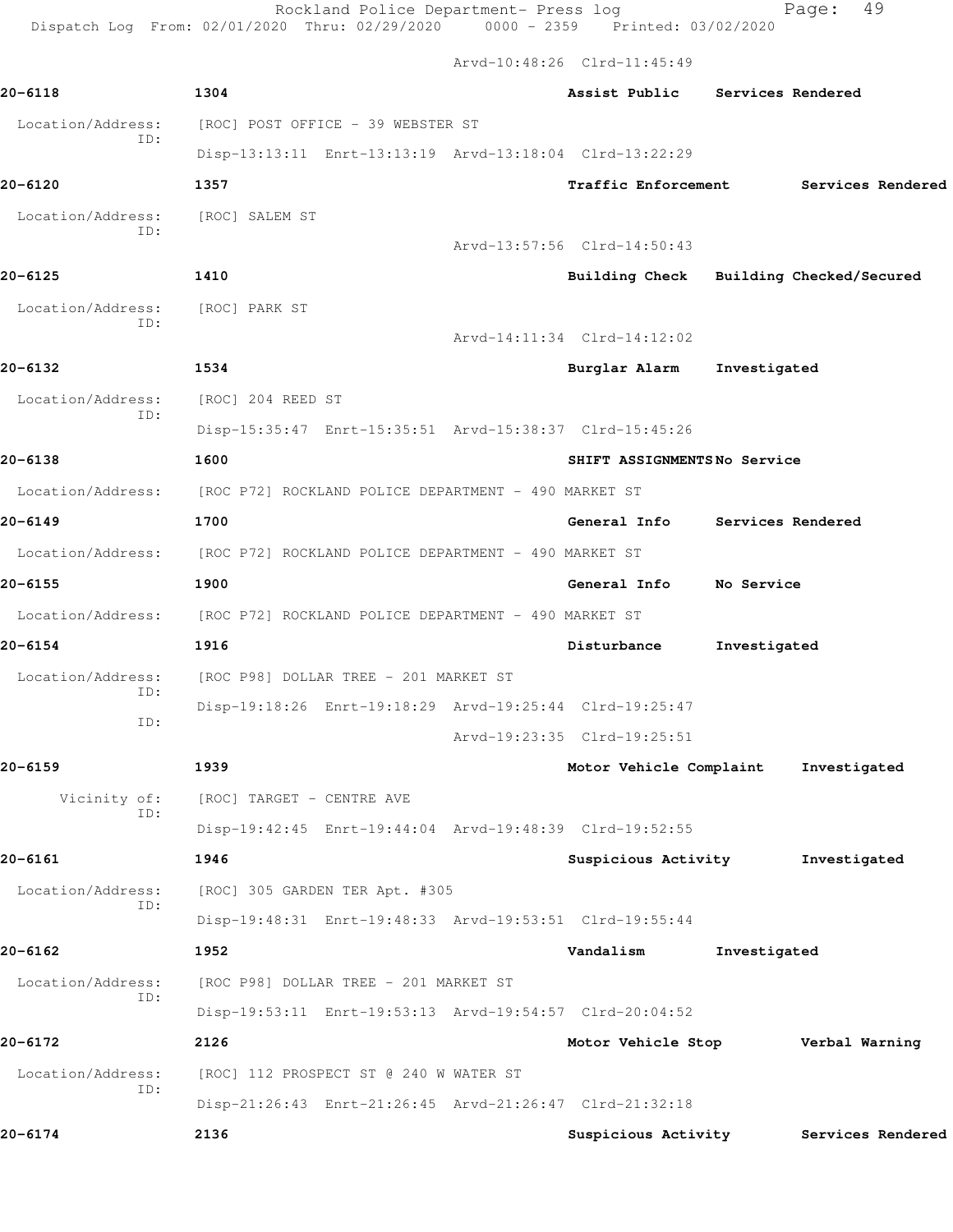| 20-6209                                                                        | 0555                                                 |                                                         |  | <b>Building Check</b>                                   | Investigated                        |
|--------------------------------------------------------------------------------|------------------------------------------------------|---------------------------------------------------------|--|---------------------------------------------------------|-------------------------------------|
| Location/Address:<br>ID:                                                       | [ROC] UNION ST                                       |                                                         |  | Arvd-02:52:07 Clrd-02:52:22                             |                                     |
|                                                                                | 0251                                                 |                                                         |  | Building Check                                          | Investigated                        |
| 20-6203                                                                        | Disp-02:46:14                                        |                                                         |  | Clrd-02:48:34                                           |                                     |
| Location/Address:<br>ID:                                                       |                                                      | [ROC P72] ROCKLAND POLICE DEPARTMENT - 490 MARKET ST    |  |                                                         |                                     |
| 20-6201                                                                        | 0245                                                 |                                                         |  |                                                         | Prisoner RELEASED Services Rendered |
|                                                                                |                                                      |                                                         |  | Arvd-01:16:19 Clrd-01:17:14                             |                                     |
| Location/Address:<br>ID:                                                       | [ROC] PARK ST                                        |                                                         |  |                                                         |                                     |
| 20-6193                                                                        | 0115                                                 |                                                         |  | Building Check                                          | Investigated                        |
|                                                                                |                                                      |                                                         |  | Arvd-00:58:16 Clrd-00:59:08                             |                                     |
| Location/Address:<br>ID:                                                       | [ROC] UNION ST                                       |                                                         |  |                                                         |                                     |
| 20-6191                                                                        | 0056                                                 |                                                         |  | <b>Building Check</b>                                   | Investigated                        |
|                                                                                |                                                      |                                                         |  | Disp-00:36:52 Enrt-00:36:55 Arvd-00:39:49 Clrd-00:50:01 |                                     |
| ID:                                                                            |                                                      | Disp-00:36:47 Enrt-00:36:55 Arvd-00:41:01 Clrd-00:49:56 |  |                                                         |                                     |
| Location/Address:<br>ID:                                                       | [ROC] 543 SUMMER ST @ 43 WINTER CIR                  |                                                         |  |                                                         |                                     |
| 20-6190                                                                        | 0032                                                 |                                                         |  | Suspicious Activity                                     | Unfounded                           |
|                                                                                | $Disp-00:15:46$                                      |                                                         |  | Arvd-00:15:53 Clrd-00:35:56                             |                                     |
| ID:<br>ID:                                                                     |                                                      |                                                         |  | Disp-00:04:35 Enrt-00:04:44 Arvd-00:05:02 Clrd-01:19:41 |                                     |
| ID:                                                                            |                                                      |                                                         |  | Disp-00:04:35 Enrt-00:04:41 Arvd-00:05:02 Clrd-00:35:26 |                                     |
| Location/Address:                                                              | [ROC 23] PLEASANT STREET STORAGE - 265 PLEASANT ST   |                                                         |  |                                                         |                                     |
| 20-6187                                                                        | 0003                                                 |                                                         |  | Disturbance                                             | Arrest(s) Made                      |
| Location/Address:                                                              | [ROC P72] ROCKLAND POLICE DEPARTMENT - 490 MARKET ST |                                                         |  |                                                         |                                     |
| 20-6186                                                                        | 0002                                                 |                                                         |  | SHIFT ASSIGNMENTSNo Service                             |                                     |
| For Date: $02/16/2020 -$ Sunday                                                |                                                      |                                                         |  |                                                         |                                     |
|                                                                                |                                                      |                                                         |  | Disp-23:50:48 Enrt-23:51:14 Arvd-23:55:44 Clrd-23:55:56 |                                     |
| ID:                                                                            |                                                      |                                                         |  | Disp-23:50:48 Enrt-23:51:14 Arvd-23:55:44 Clrd-23:56:01 |                                     |
| Location/Address:<br>ID:                                                       |                                                      | [ROC 23] PLEASANT STREET STORAGE - 265 PLEASANT ST      |  |                                                         |                                     |
| 20-6185                                                                        | 2348                                                 |                                                         |  | Disturbance                                             | Services Rendered                   |
|                                                                                |                                                      |                                                         |  | Disp-23:35:02 Enrt-23:35:08 Arvd-23:35:16 Clrd-23:40:32 |                                     |
| ID:                                                                            |                                                      | Disp-23:34:21 Enrt-23:34:28                             |  | Clrd-23:34:36                                           |                                     |
| Location/Address:<br>ID:                                                       | [ROC] CONCORD ST                                     |                                                         |  |                                                         |                                     |
| 20-6184                                                                        | 2332                                                 |                                                         |  |                                                         | SUSPICIOUS PERSONGone on arrival    |
|                                                                                |                                                      |                                                         |  | Disp-21:41:35 Enrt-21:41:37 Arvd-21:41:39 Clrd-21:46:13 |                                     |
| Vicinity of:<br>ID:                                                            | [ROC P62] CHINA PLAZA - 35 MARKET ST                 |                                                         |  |                                                         |                                     |
| Dispatch Log From: 02/01/2020 Thru: 02/29/2020 0000 - 2359 Printed: 03/02/2020 |                                                      |                                                         |  |                                                         |                                     |
|                                                                                |                                                      | Rockland Police Department- Press log                   |  |                                                         | 50<br>Page:                         |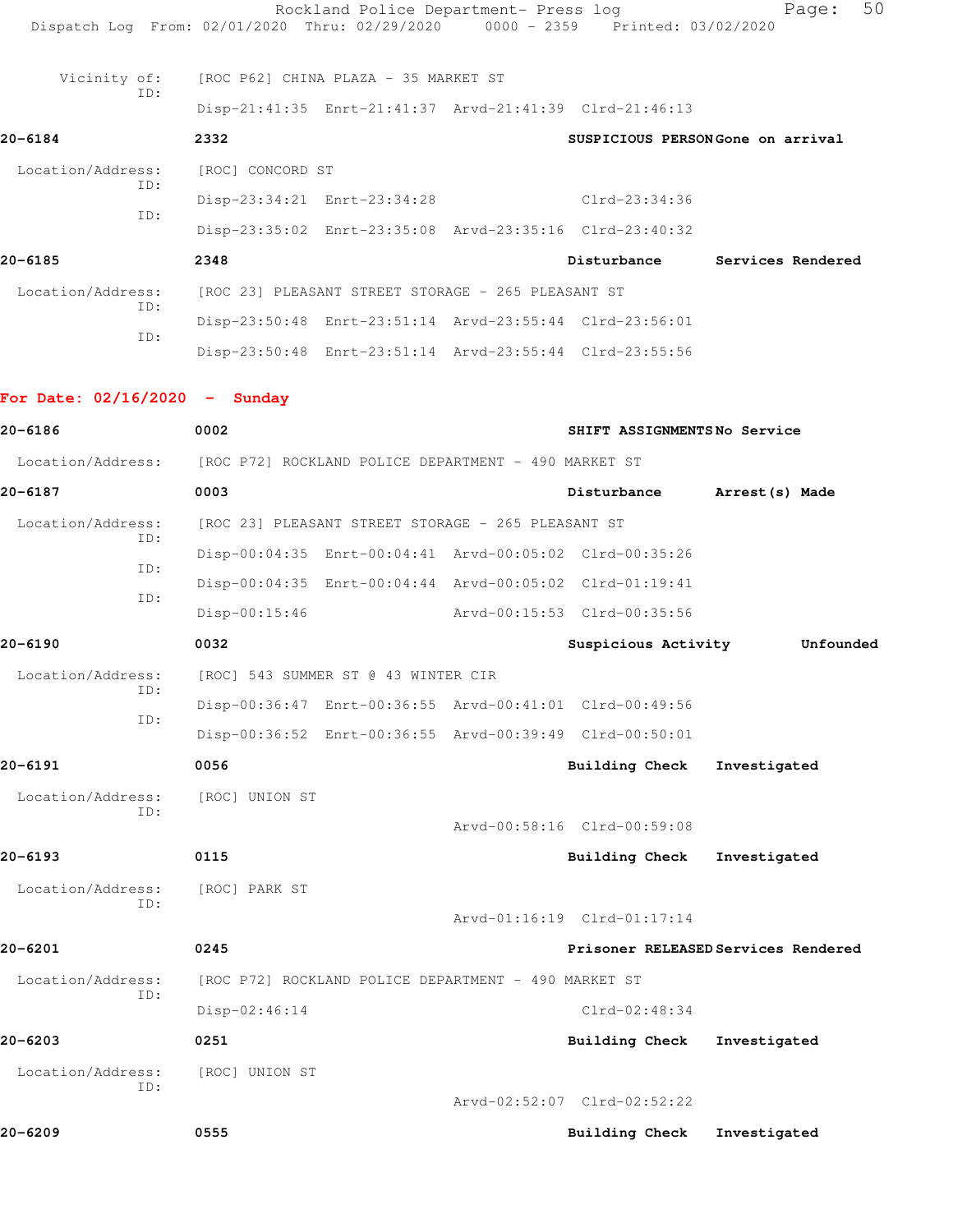Rockland Police Department- Press log Fage: 51 Dispatch Log From: 02/01/2020 Thru: 02/29/2020 0000 - 2359 Printed: 03/02/2020 Location/Address: [ROC] UNION ST ID: Arvd-05:56:07 Clrd-06:25:52 **20-6212 0626 Building Check Investigated** Location/Address: [ROC] UNION ST ID: Arvd-06:26:41 Clrd-06:26:51 **20-6213 0627 Building Check Investigated** Location/Address: [ROC] SALEM ST ID: Arvd-06:27:23 Clrd-06:56:11 **20-6217 0800 SHIFT ASSIGNMENTS Services Rendered** Location/Address: [ROC P72] ROCKLAND POLICE DEPARTMENT - 490 MARKET ST **20-6216 0812 Suspicious Activity No Action Required**  Location/Address: [ROC P36] STEVE'S AUTO - 246 EAST WATER ST ID: Disp-08:14:32 Enrt-08:14:39 Clrd-08:52:55 ID: Disp-08:17:03 Enrt-08:17:08 Clrd-08:38:07 **20-6218 0829 Building Check Building Checked/Secured** Location/Address: [ROC] 200 UNION ST ID: Arvd-08:32:22 Clrd-08:35:11 **20-6219 0833 VACATION DAY OFF Services Rendered** Location/Address: [ROC P72] ROCKLAND POLICE DEPARTMENT - 490 MARKET ST ID: Disp-08:38:07 Clrd-08:41:00 **20-6221 0852 Building Check Building Checked/Secured** Location/Address: [ROC] PARK ST ID: Arvd-08:52:55 Clrd-08:53:39 **20-6222 0853 Motor Vehicle Stop Citation/Warning Issued**  Location/Address: [ROC] 200 SALEM ST ID: Arvd-08:53:00 Clrd-08:59:04 **20-6226 1008 COMP DAY OFF Services Rendered** Location/Address: [ROC P72] ROCKLAND POLICE DEPARTMENT - 490 MARKET ST ID: Disp-10:10:57 Clrd-10:21:42 **20-6230 1029 Motor Vehicle Complaint Gone on arrival** Location/Address: [ROC] WEST WATER ST ID: Disp-10:30:14 Clrd-10:31:16 **20-6232 1052 Building Check Building Checked/Secured** Location/Address: [ROC] 200 UNION ST ID: Arvd-10:53:25 Clrd-10:54:55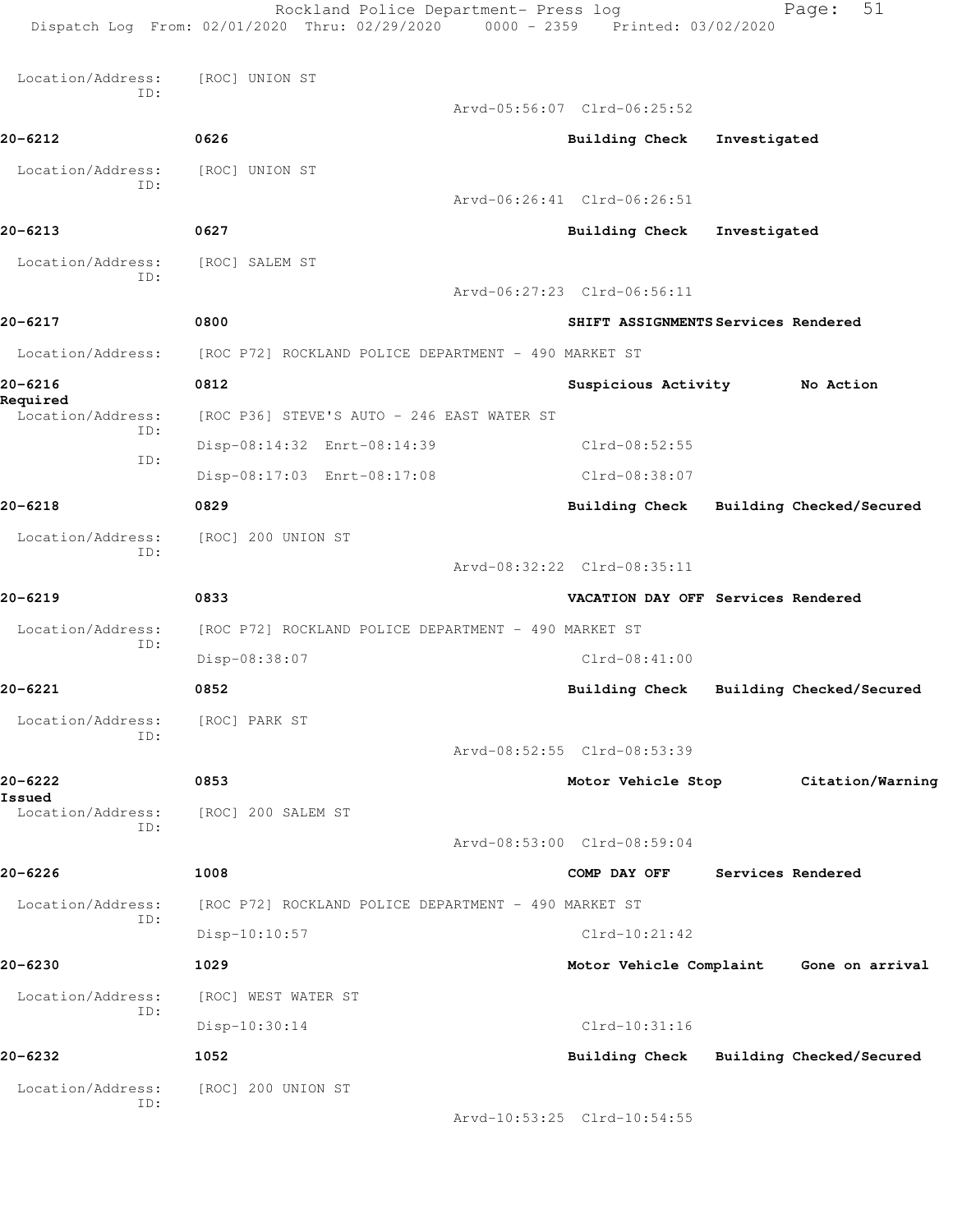|                          | Rockland Police Department- Press log<br>Dispatch Log From: 02/01/2020 Thru: 02/29/2020 0000 - 2359 Printed: 03/02/2020 |                                         |                 | 52<br>Page:       |  |
|--------------------------|-------------------------------------------------------------------------------------------------------------------------|-----------------------------------------|-----------------|-------------------|--|
| 20-6233                  | 1057                                                                                                                    | <b>Traffic Enforcement</b>              |                 | Services Rendered |  |
| Location/Address:<br>ID: | [ROC] SALEM ST                                                                                                          |                                         |                 |                   |  |
|                          |                                                                                                                         | Arvd-10:59:06 Clrd-11:24:14             |                 |                   |  |
| 20-6238                  | 1251                                                                                                                    | VACATION DAY OFF Services Rendered      |                 |                   |  |
| Location/Address:<br>ID: | [ROC P72] ROCKLAND POLICE DEPARTMENT - 490 MARKET ST                                                                    |                                         |                 |                   |  |
|                          | Disp-12:53:59                                                                                                           | $Clrd-13:52:57$                         |                 |                   |  |
| 20-6242<br>Issued        | 1320                                                                                                                    | Motor Vehicle Stop Citation/Warning     |                 |                   |  |
| Location/Address:<br>ID: | [ROC] 416 SUMMER ST @ 67 CONDON CIR                                                                                     |                                         |                 |                   |  |
|                          |                                                                                                                         | Arvd-13:20:00 Clrd-13:27:19             |                 |                   |  |
| 20-6245<br>Issued        | 1333                                                                                                                    | Motor Vehicle Stop Citation/Warning     |                 |                   |  |
| Location/Address:<br>ID: | [ROC] EAST WATER ST                                                                                                     |                                         |                 |                   |  |
|                          |                                                                                                                         | Arvd-13:33:00 Clrd-13:39:20             |                 |                   |  |
| 20-6246                  | 1355                                                                                                                    | Building Check Building Checked/Secured |                 |                   |  |
| Location/Address:<br>ID: | [ROC] BILL DELAHUNT PKWY                                                                                                |                                         |                 |                   |  |
|                          |                                                                                                                         | Arvd-13:55:59 Clrd-13:56:23             |                 |                   |  |
| 20-6247                  | 1400                                                                                                                    | Building Check Building Checked/Secured |                 |                   |  |
| Location/Address:<br>ID: | [ROC] PARK ST                                                                                                           |                                         |                 |                   |  |
|                          |                                                                                                                         | Arvd-14:01:01 Clrd-14:01:19             |                 |                   |  |
| 20-6250                  | 1428                                                                                                                    | Building Check Building Checked/Secured |                 |                   |  |
| Location/Address:<br>ID: | [ROC] 200 UNION ST                                                                                                      |                                         |                 |                   |  |
|                          |                                                                                                                         | Arvd-14:29:01 Clrd-14:30:20             |                 |                   |  |
| $20 - 6251$              | 1451                                                                                                                    | Motor Vehicle Complaint                 |                 | Investigated      |  |
| Location/Address:<br>ID: | [ROC] 230 MYRTLE ST                                                                                                     |                                         |                 |                   |  |
| ID:                      | Disp-14:52:49 Enrt-14:53:04 Arvd-15:05:43 Clrd-15:08:22                                                                 |                                         |                 |                   |  |
|                          | Disp-15:08:50                                                                                                           | $Clrd-15:18:54$                         |                 |                   |  |
| 20-6255                  | 1507                                                                                                                    | Building Check Building Checked/Secured |                 |                   |  |
| Location/Address:<br>ID: | [ROC] PARK ST                                                                                                           |                                         |                 |                   |  |
|                          |                                                                                                                         | Arvd-15:08:22 Clrd-15:08:45             |                 |                   |  |
| 20-6257                  | 1517                                                                                                                    | Disturbance                             | Gone on arrival |                   |  |
| Location/Address:<br>ID: | [ROC P55] HOME DEPOT - 1149 HINGHAM ST                                                                                  |                                         |                 |                   |  |
| ID:                      | Disp-15:19:18 Enrt-15:19:25 Arvd-15:21:28 Clrd-15:25:18                                                                 |                                         |                 |                   |  |
|                          | Disp-15:19:18 Enrt-15:19:28 Arvd-15:20:34 Clrd-15:25:14                                                                 |                                         |                 |                   |  |
| 20-6264                  | 1553                                                                                                                    | SHIFT ASSIGNMENTS Services Rendered     |                 |                   |  |
| Location/Address:        | [ROC P72] ROCKLAND POLICE DEPARTMENT - 490 MARKET ST                                                                    |                                         |                 |                   |  |
| 20-6275                  | 1723                                                                                                                    | Assist Other Agency                     |                 | Gone on arrival   |  |
| Location/Address:        | [ROC] CENTRE AVE                                                                                                        |                                         |                 |                   |  |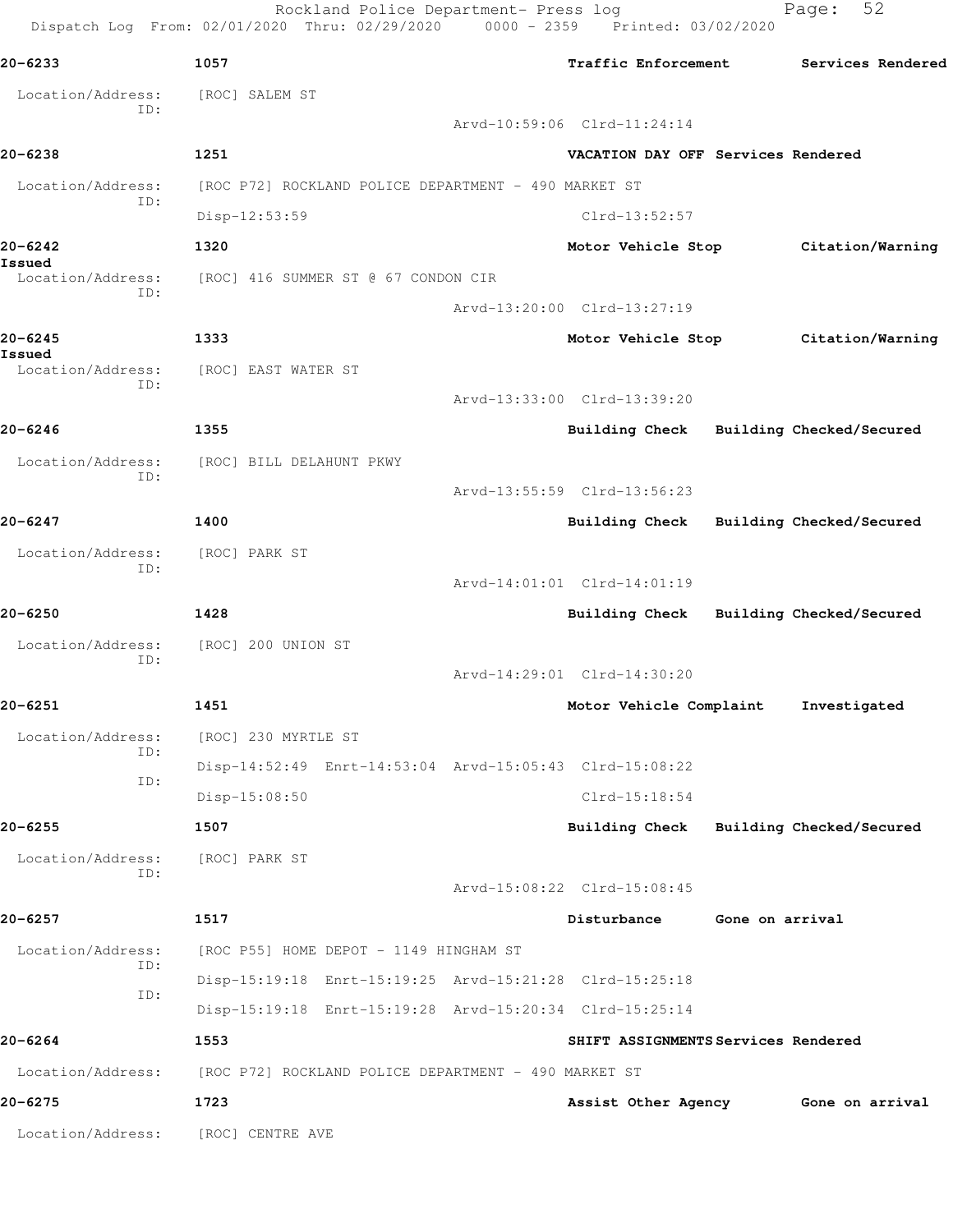| 20-6330                         | 1000                                                                   | Details / Time off              |                   | No Service                                 |
|---------------------------------|------------------------------------------------------------------------|---------------------------------|-------------------|--------------------------------------------|
| ID:                             | Disp-09:45:44 Enrt-09:46:17 Arvd-09:50:58 Clrd-09:56:28                |                                 |                   |                                            |
| Location/Address:               | [ROC] MARY LOUS - 2 ROCKVIEW WAY Apt. #6                               |                                 |                   |                                            |
| 20-6327                         | 0944                                                                   | Burglar Alarm Services Rendered |                   |                                            |
| ID:                             |                                                                        | Arvd-09:26:00 Clrd-09:34:18     |                   |                                            |
| Issued<br>Location/Address:     | [ROC] 290 REED ST @ 333 PLAIN ST                                       |                                 |                   |                                            |
| 20-6325                         | 0926                                                                   | Motor Vehicle Stop              |                   | Citation/Warning                           |
| Location/Address:               | [ROC P72] ROCKLAND POLICE DEPARTMENT - 490 MARKET ST                   |                                 |                   |                                            |
| 20-6329                         | 0805                                                                   | SHIFT ASSIGNMENTSNo Service     |                   |                                            |
| ID:                             | Disp-06:49:28 Enrt-06:49:31 Arvd-06:49:33 Clrd-06:51:12                |                                 |                   |                                            |
| ID:                             |                                                                        | Arvd-06:48:00 Clrd-06:51:17     |                   |                                            |
| Location/Address:               | [ROC] SUMMER ST                                                        |                                 |                   |                                            |
| 20-6318                         | 0648                                                                   | Motor Vehicle Stop              |                   | Verbal Warning                             |
| Location/Address:<br>ID:        | [ROC] SALEM ST                                                         | Arvd-06:43:56 Clrd-07:29:22     |                   |                                            |
| 20-6317                         | 0643                                                                   | <b>Building Check</b>           | Investigated      |                                            |
|                                 | Disp-04:36:39                                                          | Arvd-04:36:43 Clrd-04:50:32     |                   |                                            |
| Location/Address:<br>ID:        | [ROC 61] UNION ST BUSINESS DISTRICT - UNION ST                         |                                 |                   |                                            |
| 20-6313                         | 0436                                                                   | Building Check Appears Secure   |                   |                                            |
|                                 | Location/Address: [ROC P72] ROCKLAND POLICE DEPARTMENT - 490 MARKET ST |                                 |                   |                                            |
| 20-6303                         | 0002                                                                   | SHIFT ASSIGNMENTSNo Service     |                   |                                            |
| For Date: $02/17/2020$ - Monday |                                                                        |                                 |                   |                                            |
|                                 |                                                                        |                                 |                   |                                            |
| ID:                             | Disp-20:48:37 Enrt-20:50:34 Arvd-20:55:18 Clrd-21:17:03                |                                 |                   |                                            |
| Location/Address:               | [ROC P84] PLAYERS SPORTS BAR - 86 VFW DR                               |                                 |                   |                                            |
| 20-6292                         | 2045                                                                   |                                 |                   | MVA Property Damage Only Services Rendered |
| Location:                       | [ROC]                                                                  |                                 |                   |                                            |
| 20-6287                         | 2015                                                                   | <b>VACATION DAY</b>             | Services Rendered |                                            |
| Location/Address:<br>ID:        | [ROC] 14 BOXBERRY LN                                                   | Arvd-18:05:00 Clrd-18:20:20     |                   |                                            |
| 20-6281                         | 1805                                                                   |                                 |                   | Follow-Up Investigation Services Rendered  |
|                                 |                                                                        | Arvd-17:56:00 Clrd-18:02:54     |                   |                                            |
| Location/Address:<br>ID:        | [ROC P70] D'ANGELOS - 144 MARKET ST                                    |                                 |                   |                                            |
| 20-6278                         | 1756                                                                   | Follow-Up Investigation         |                   | Advised to Court                           |
| ID:                             | Disp-17:25:16 Enrt-17:25:18 Arvd-17:25:20 Clrd-17:28:44                |                                 |                   |                                            |
| ID:                             |                                                                        | Arvd-17:23:00 Clrd-17:28:12     |                   |                                            |
|                                 | Dispatch Log From: 02/01/2020 Thru: 02/29/2020                         | 0000 - 2359 Printed: 03/02/2020 |                   |                                            |
|                                 | Rockland Police Department- Press log                                  |                                 |                   | 53<br>Page:                                |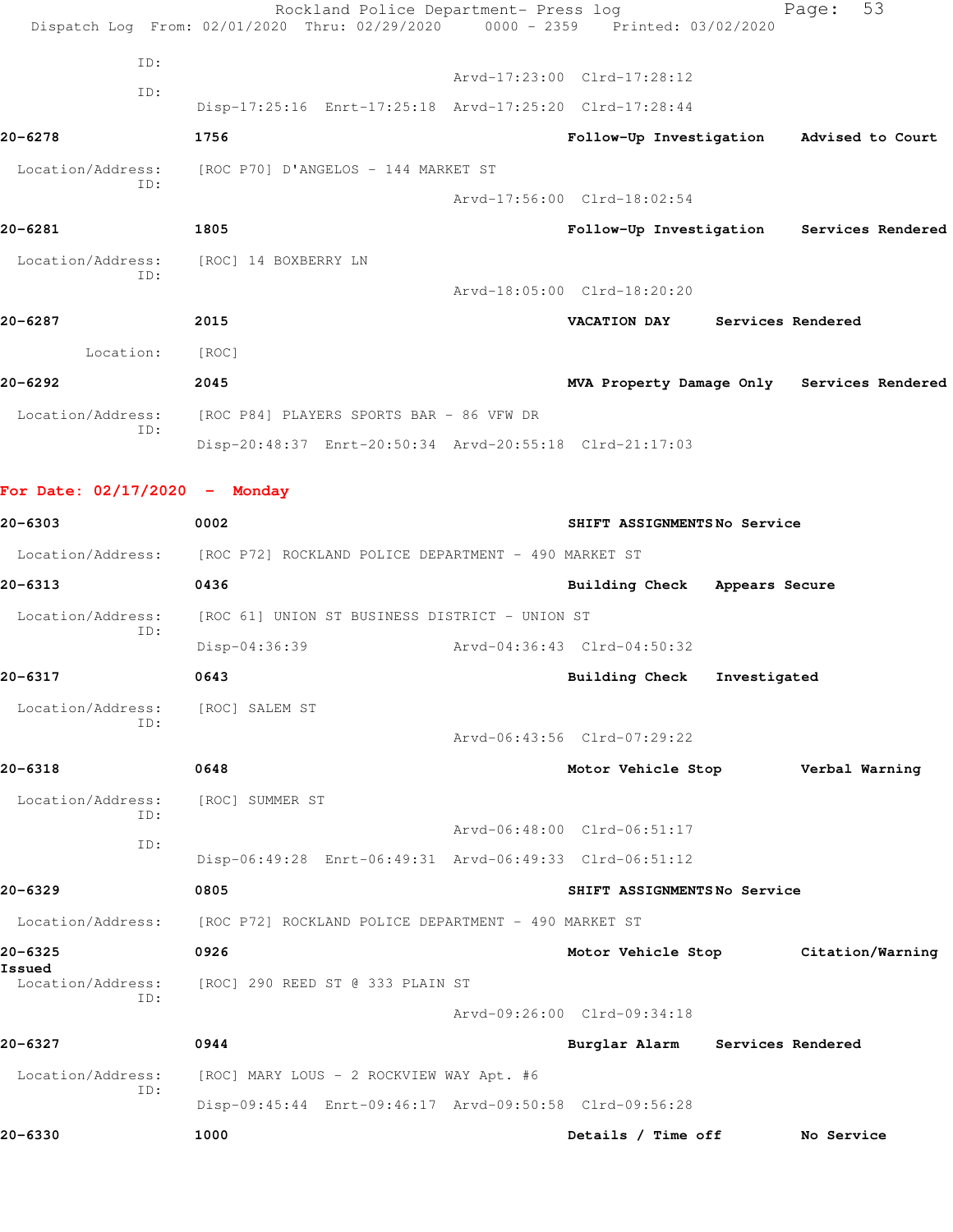Rockland Police Department- Press log Fage: 54 Dispatch Log From: 02/01/2020 Thru: 02/29/2020 0000 - 2359 Printed: 03/02/2020 Location: [ROC] **20-6335 1049 Suspicious Activity Investigated** Location/Address: [ROC P81] OCEAN STATE JOB LOT - 360 MARKET ST ID: Disp-10:52:23 Enrt-10:52:26 Arvd-10:52:54 Clrd-10:56:38 ID: Disp-10:52:40 Enrt-10:52:45 Arvd-10:53:16 Clrd-10:56:44 **20-6337 1117 Traffic Enforcement Verbal Warning** Location/Address: [ROC] SALEM ST ID: Arvd-11:17:55 Clrd-11:55:00 **20-6341 1159 911 Accidental Investigated** Location/Address: [ROC] 119 GROVE ST ID: Disp-12:00:05 Enrt-12:00:07 Arvd-12:00:10 Clrd-13:12:50 **20-6356 1443 Motor Vehicle Stop Citation/Warning Issued**  Location/Address: [ROC] 290 REED ST @ 333 PLAIN ST ID: Arvd-14:43:00 Clrd-14:52:51 **20-6361 1529 Time off Services Rendered** Location: [ROC] **20-6363 1600 General Info Services Not Required** Location/Address: [ROC P72] ROCKLAND POLICE DEPARTMENT - 490 MARKET ST ID: Arvd-15:59:00 Clrd-16:02:14 **20-6369 1719 Breaking & Entering Services Rendered** Location/Address: [ROC] 45 FOREST ST ID: Arvd-17:19:00 Clrd-18:24:33 **20-6370 1723 Burglar Alarm Building Checked/Secured** Location/Address: [ROC] MEMORIAL PARK SCHOOL - 204 REED ST ID: Disp-17:24:19 Enrt-17:24:56 Arvd-17:27:36 Clrd-17:34:23 ID: Disp-17:24:55 Enrt-17:24:57 Clrd-17:27:19 ID: Disp-17:26:41 Arvd-17:26:47 Clrd-17:39:50 **20-6371 1736 Disabled Motor Vehicle Gone on arrival** Location/Address: [ROC] 938 HINGHAM ST @ 11 COMMERCE RD ID: Disp-17:40:42 Enrt-17:40:50 Arvd-17:46:25 Clrd-17:50:22 **20-6378 1848 Motor Vehicle Complaint Could Not Locate** Location/Address: [ROC] POND ST ID: Disp-18:50:09 Enrt-18:50:11 Arvd-18:52:49 Clrd-19:01:09 **20-6383 1935 Disturbance Services Rendered** Location/Address: [ROC] 49 FOREST ST ID: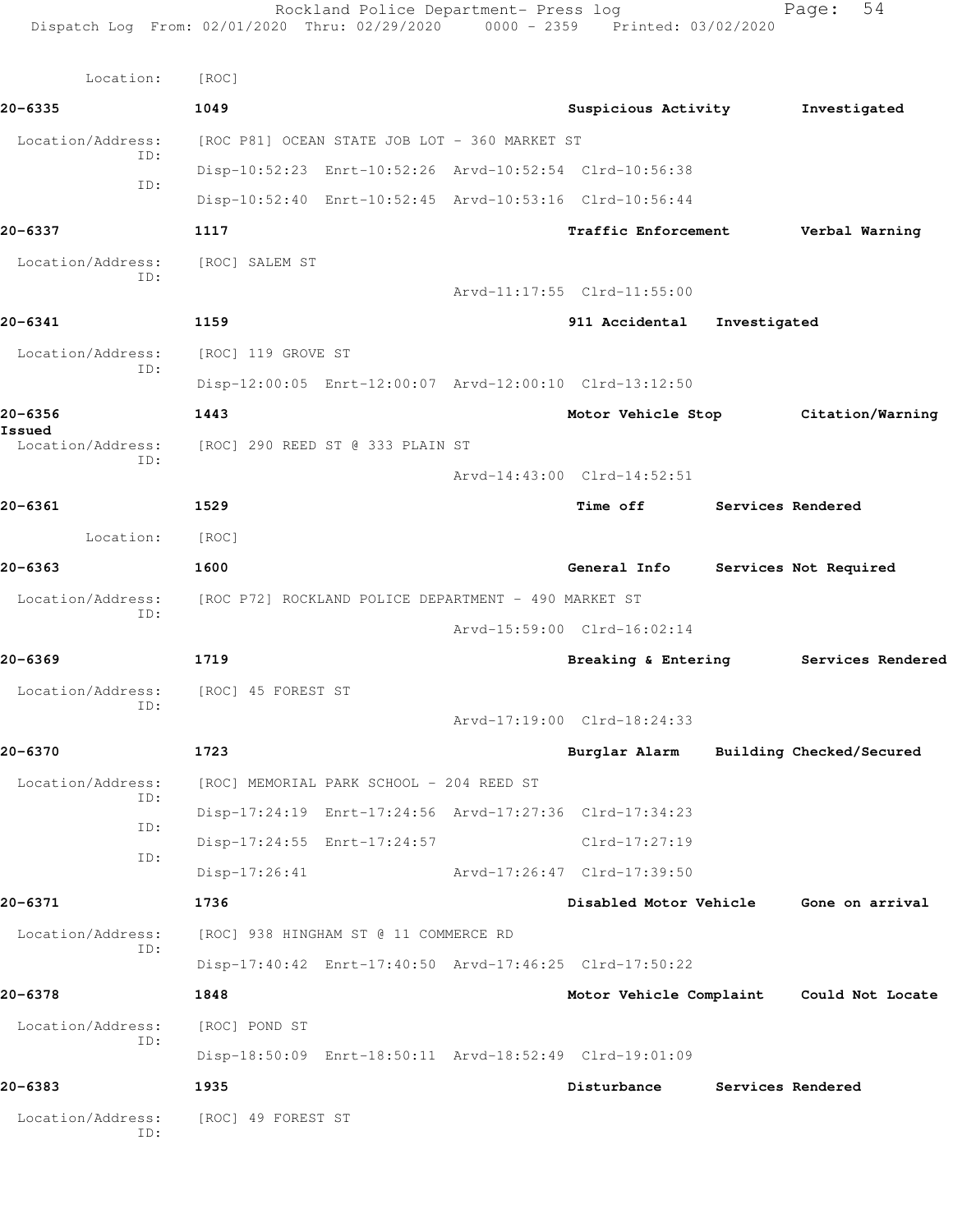|                                  | Rockland Police Department- Press log<br>Dispatch Log From: 02/01/2020 Thru: 02/29/2020 0000 - 2359 Printed: 03/02/2020 |                             | 55<br>Page:                             |
|----------------------------------|-------------------------------------------------------------------------------------------------------------------------|-----------------------------|-----------------------------------------|
|                                  | Disp-19:36:43 Enrt-19:38:07 Arvd-19:46:16 Clrd-19:46:22                                                                 |                             |                                         |
| 20-6384                          | 1940                                                                                                                    | Burglar Alarm               | Services Rendered                       |
| Location/Address:                | [ROC] MEMORIAL PARK SCHOOL - 204 REED ST                                                                                |                             |                                         |
| ID:                              | $Disp-19:41:47$                                                                                                         | $Clrd-19:43:06$             |                                         |
| ID:                              | $Disp-19:42:51$                                                                                                         | Arvd-19:43:13 Clrd-20:38:55 |                                         |
| For Date: $02/18/2020 -$ Tuesday |                                                                                                                         |                             |                                         |
| 20-6399                          | 0003                                                                                                                    | General Info No Service     |                                         |
| Location/Address:                | [ROC P72] ROCKLAND POLICE DEPARTMENT - 490 MARKET ST                                                                    |                             |                                         |
| ID:                              | $Disp-00:04:55$                                                                                                         | $Clrd-00:05:04$             |                                         |
| 20-6401                          | 0016                                                                                                                    | Details / Time off          | No Service                              |
| Location:                        | [ROC]                                                                                                                   |                             |                                         |
| 20-6402                          | 0018                                                                                                                    | Details / Time off          | No Service                              |
| Location:                        | [ROC]                                                                                                                   |                             |                                         |
| 20-6404                          | 0040                                                                                                                    | <b>Building Check</b>       | Investigated                            |
| Location/Address:                | [ROC] UNION ST                                                                                                          |                             |                                         |
| ID:                              |                                                                                                                         | Arvd-00:41:24 Clrd-00:41:43 |                                         |
| 20-6411                          | 0348                                                                                                                    | Building Check              | Investigated                            |
| Location/Address:                | [ROC] UNION ST                                                                                                          |                             |                                         |
| ID:                              |                                                                                                                         | Arvd-03:48:44 Clrd-03:49:01 |                                         |
| 20-6416                          | 0642                                                                                                                    | <b>Building Check</b>       | Investigated                            |
| Location/Address:                | [ROC] UNION ST                                                                                                          |                             |                                         |
| ID:                              |                                                                                                                         | Arvd-06:43:13 Clrd-06:43:23 |                                         |
| 20-6418                          | 0702                                                                                                                    |                             | Motor Vehicle Complaint Gone on arrival |
| Vicinity of:                     | [ROC] VFW DR                                                                                                            |                             |                                         |
| ID:                              | Disp-07:03:44 Enrt-07:03:49 Arvd-07:03:53 Clrd-07:09:48                                                                 |                             |                                         |
| ID:                              | $Disp-07:05:41$                                                                                                         | Arvd-07:05:47 Clrd-07:09:42 |                                         |
| 20-6422                          | 0749                                                                                                                    | Details / Time off          | No Service                              |
| Location:                        | [ROC]                                                                                                                   |                             |                                         |
| 20-6424                          | 0800                                                                                                                    | General Info                | Services Rendered                       |
| Location/Address:                | [ROC P72] ROCKLAND POLICE DEPARTMENT - 490 MARKET ST                                                                    |                             |                                         |
| 20-6443                          | 0800                                                                                                                    |                             | Animal Complaint Services Rendered      |
| Location/Address:                | [ROC] 288 NORTH AVE                                                                                                     |                             |                                         |
| 20-6444                          | 0815                                                                                                                    |                             | Animal Complaint Services Rendered      |
| Location/Address:                | [ROC] 145 NORTH AVE                                                                                                     |                             |                                         |

**20-6445 0845 Animal Complaint Services Rendered**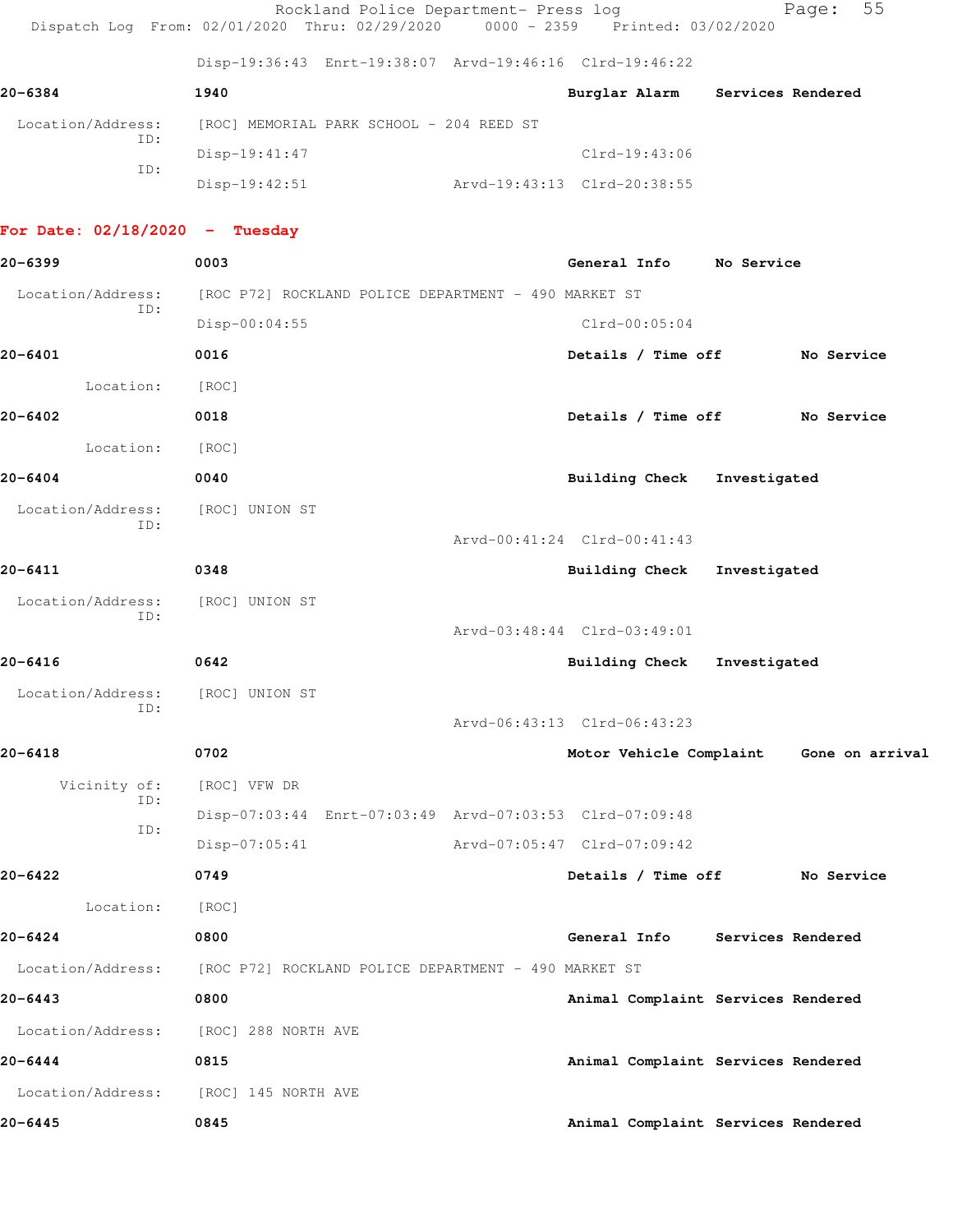|                          | Rockland Police Department- Press log<br>Dispatch Log From: 02/01/2020 Thru: 02/29/2020 0000 - 2359 Printed: 03/02/2020 |                                    |                   | 56<br>Page:                                |
|--------------------------|-------------------------------------------------------------------------------------------------------------------------|------------------------------------|-------------------|--------------------------------------------|
| Location/Address:        | [ROC] 198 EAST WATER ST                                                                                                 |                                    |                   |                                            |
| 20-6436                  | 0921                                                                                                                    |                                    |                   | MVA Property Damage Only Services Rendered |
| Location/Address:        | [ROC 60] SPRING GATE APARTMENTS - 63 HANNAH WAY Apt. #C                                                                 |                                    |                   |                                            |
| ID:                      | Disp-09:23:27 Enrt-09:24:33 Arvd-09:28:52 Clrd-09:34:48                                                                 |                                    |                   |                                            |
| 20-6437                  | 0931                                                                                                                    | Motor Vehicle Stop                 |                   | Verbal Warning                             |
| Location/Address:        | [ROC] 279 UNION ST @ 12 CHURCH ST                                                                                       |                                    |                   |                                            |
| ID:                      |                                                                                                                         | Arvd-09:31:00 Clrd-09:36:20        |                   |                                            |
| 20-6438                  | 0939                                                                                                                    | General Info                       | No Service        |                                            |
| Location/Address:        | [ROC P72] ROCKLAND POLICE DEPARTMENT - 490 MARKET ST                                                                    |                                    |                   |                                            |
| 20-6439                  | 0942                                                                                                                    | Health & Welfare Check             |                   | Services Rendered                          |
| Location/Address:        | [ROC 69] SOUTH SHORE REHAB & NURSING - 115 NORTH AVE                                                                    |                                    |                   |                                            |
| ID:<br>ID:               | Disp-09:43:13 Enrt-09:46:12 Arvd-09:49:28 Clrd-10:01:14                                                                 |                                    |                   |                                            |
|                          | Disp-09:46:27 Enrt-09:46:31 Arvd-09:48:52 Clrd-10:01:17                                                                 |                                    |                   |                                            |
| 20-6440                  | 0950                                                                                                                    | 911 Accidental Services Rendered   |                   |                                            |
| Location/Address:        | [ROC] ELEANOR LN                                                                                                        |                                    |                   |                                            |
| ID:                      | Disp-09:53:21 Enrt-09:54:18 Arvd-09:55:47 Clrd-10:01:51                                                                 |                                    |                   |                                            |
| 20-6441                  | 0953                                                                                                                    | General Info                       | Services Rendered |                                            |
| Location/Address:        | [ROC P72] ROCKLAND POLICE DEPARTMENT - 490 MARKET ST                                                                    |                                    |                   |                                            |
| 20-6442                  | 0957                                                                                                                    | Animal Complaint Services Rendered |                   |                                            |
| Location/Address:<br>ID: | [ROC] 208 LEVIN RD                                                                                                      |                                    |                   |                                            |
|                          |                                                                                                                         | Arvd-09:57:00 Clrd-10:02:00        |                   |                                            |
| $20 - 6455$<br>Issued    | 1122                                                                                                                    | Motor Vehicle Stop                 |                   | Citation/Warning                           |
| Location/Address:<br>ID: | [ROC] 280 POND ST                                                                                                       |                                    |                   |                                            |
|                          |                                                                                                                         | Arvd-11:22:00 Clrd-11:29:43        |                   |                                            |
| $20 - 6456$              | 1126                                                                                                                    |                                    |                   | Follow-Up Investigation Services Rendered  |
| Location/Address:<br>ID: | [ROC] 120 MARTHA DR Apt. #A                                                                                             |                                    |                   |                                            |
|                          |                                                                                                                         | Arvd-11:26:00 Clrd-11:34:00        |                   |                                            |
| 20-6457                  | 1128                                                                                                                    | Suspicious Activity                |                   | Services Rendered                          |
| Location/Address:<br>ID: | [ROC] 562 WEST WATER ST                                                                                                 |                                    |                   |                                            |
|                          |                                                                                                                         | Arvd-11:28:13 Clrd-11:34:58        |                   |                                            |
| 20-6458                  | 1140                                                                                                                    | Motor Vehicle Stop Verbal Warning  |                   |                                            |
| Location/Address:<br>ID: | [ROC] 71 UNION ST @ 15 CRESCENT ST                                                                                      |                                    |                   |                                            |
|                          |                                                                                                                         | Arvd-11:40:00 Clrd-11:44:55        |                   |                                            |
| 20-6460                  | 1148                                                                                                                    | General Info                       | No Service        |                                            |
| Location/Address:        | [ROC P72] ROCKLAND POLICE DEPARTMENT - 490 MARKET ST                                                                    |                                    |                   |                                            |
| 20-6467                  | 1301                                                                                                                    | 911 Accidental Services Rendered   |                   |                                            |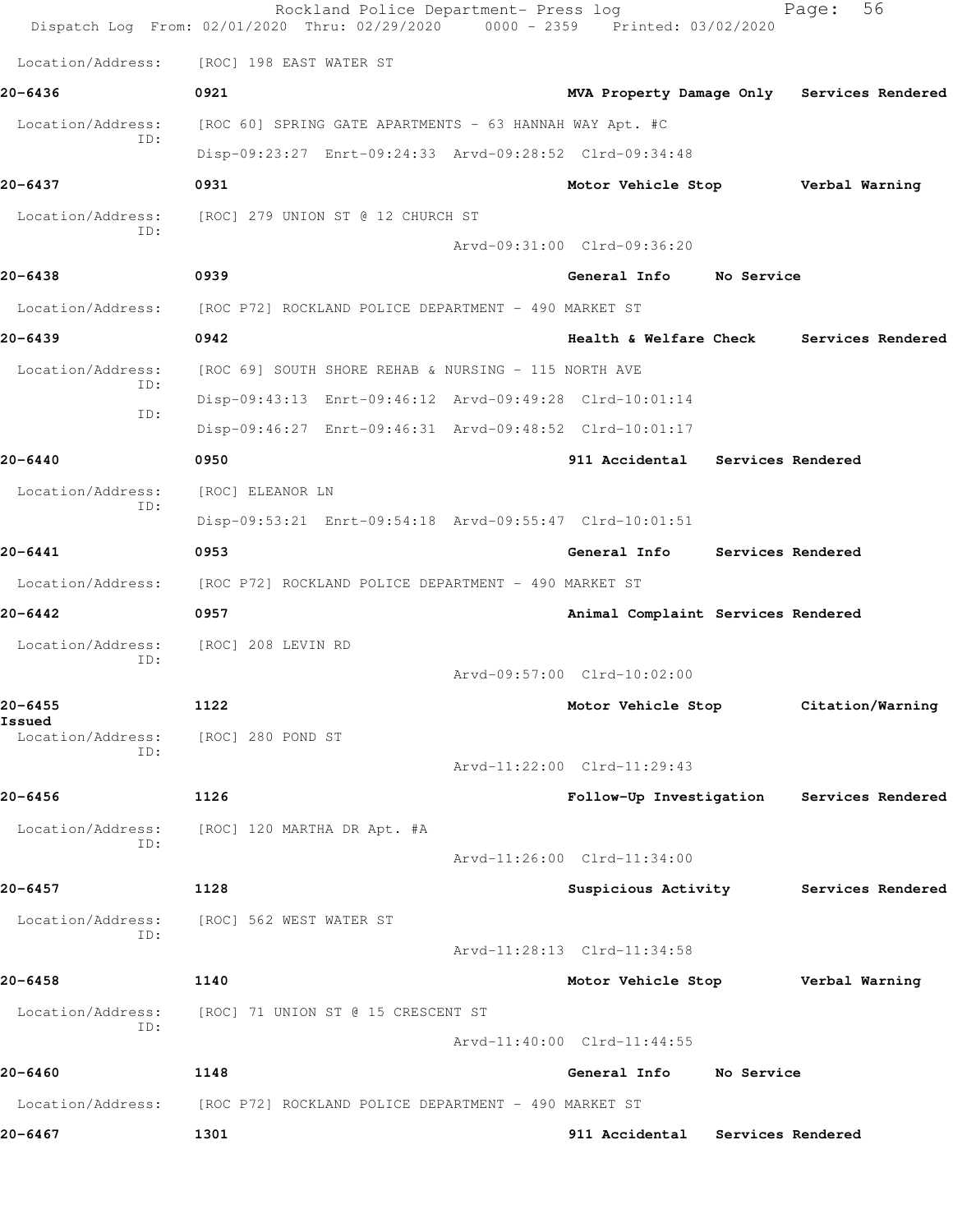| Location/Address:<br>ID: | [ROC 7] WEBSTER PARK REHAB CENTER - 56 WEBSTER ST                                                                       |                                                                 |                  |                                           |
|--------------------------|-------------------------------------------------------------------------------------------------------------------------|-----------------------------------------------------------------|------------------|-------------------------------------------|
| 20-6498                  | 1803                                                                                                                    | Follow-Up Investigation                                         |                  | Report Follows                            |
| ID:                      | Disp-17:48:49 Enrt-17:49:59 Arvd-17:50:01 Clrd-17:50:04                                                                 |                                                                 |                  |                                           |
| Location/Address:        | [ROC P72] ROCKLAND POLICE DEPARTMENT - 490 MARKET ST                                                                    |                                                                 |                  |                                           |
| ID:<br>20-6496           | 1747                                                                                                                    | Arvd-16:22:00 Clrd-17:12:16<br>Prisoner Information             |                  | Services Rendered                         |
| Location/Address:        | [ROC] 313 EAST WATER ST                                                                                                 |                                                                 |                  |                                           |
| 20-6489                  | 1622                                                                                                                    | Harassment                                                      | Advised to Court |                                           |
| Location/Address:<br>ID: | [ROC P72] ROCKLAND POLICE DEPARTMENT - 490 MARKET ST                                                                    | Arvd-16:04:00 Clrd-16:22:17                                     |                  |                                           |
| 20-6486                  | 1604                                                                                                                    | General Info                                                    |                  | Services Not Required                     |
| ID:                      |                                                                                                                         | Arvd-15:44:00 Clrd-15:49:25                                     |                  |                                           |
| Location/Address:        | [ROC] 83 HANNAH WAY Apt. #C                                                                                             |                                                                 |                  |                                           |
| 20-6483                  | 1544                                                                                                                    |                                                                 |                  | Follow-Up Investigation Services Rendered |
| Location/Address:<br>ID: | [ROC P51] DOUBLE TREE - 929 HINGHAM ST<br>Disp-15:38:41 Enrt-15:38:47 Arvd-15:43:21 Clrd-15:45:37                       |                                                                 |                  |                                           |
|                          | 1537                                                                                                                    |                                                                 |                  |                                           |
| 20-6482                  |                                                                                                                         | Arvd-15:11:00 Clrd-15:14:55<br>911 Accidental Services Rendered |                  |                                           |
| Location:<br>ID:         | [NOR] SUNOCO                                                                                                            |                                                                 |                  |                                           |
| 20-6479                  | 1511                                                                                                                    |                                                                 |                  | Assist Other Agency Services Rendered     |
|                          | Disp-15:17:58 Enrt-15:18:07 Arvd-15:18:10 Clrd-15:18:13                                                                 |                                                                 |                  |                                           |
| Location/Address:<br>ID: | [ROC P72] ROCKLAND POLICE DEPARTMENT - 490 MARKET ST                                                                    |                                                                 |                  |                                           |
| 20-6480                  | 1505                                                                                                                    | General Incident Services Rendered                              |                  |                                           |
| Location:                | [ROC]                                                                                                                   |                                                                 |                  |                                           |
| 20-6474                  | 1409                                                                                                                    | Details / Time off No Service                                   |                  |                                           |
| Location:                | [ROC]                                                                                                                   |                                                                 |                  |                                           |
| 20-6473                  | 1405                                                                                                                    | Details / Time off                                              |                  | <b>No Service</b>                         |
| ID:                      |                                                                                                                         | Arvd-13:36:54 Clrd-14:32:02                                     |                  |                                           |
| ID:                      | Disp-13:34:39 Enrt-13:34:44 Arvd-13:37:23 Clrd-15:12:51                                                                 |                                                                 |                  |                                           |
| Location/Address:        | [ROC] ICEHOUSE WOOD LN                                                                                                  |                                                                 |                  |                                           |
| $20 - 6468$              | 1333                                                                                                                    | Health & Welfare Check                                          |                  | Report Follows                            |
| Location/Address:        | [ROC] 120 MARTHA DR Apt. #A                                                                                             |                                                                 |                  |                                           |
| 20-6553                  | 1320                                                                                                                    | Animal Complaint Services Rendered                              |                  |                                           |
| ID:                      | Disp-13:03:19 Enrt-13:03:22 Arvd-13:07:46 Clrd-13:11:31                                                                 |                                                                 |                  |                                           |
| Location/Address:        | [ROC P55] HOME DEPOT - 1149 HINGHAM ST                                                                                  |                                                                 |                  |                                           |
|                          | Rockland Police Department- Press log<br>Dispatch Log From: 02/01/2020 Thru: 02/29/2020 0000 - 2359 Printed: 03/02/2020 |                                                                 |                  | 57<br>Page:                               |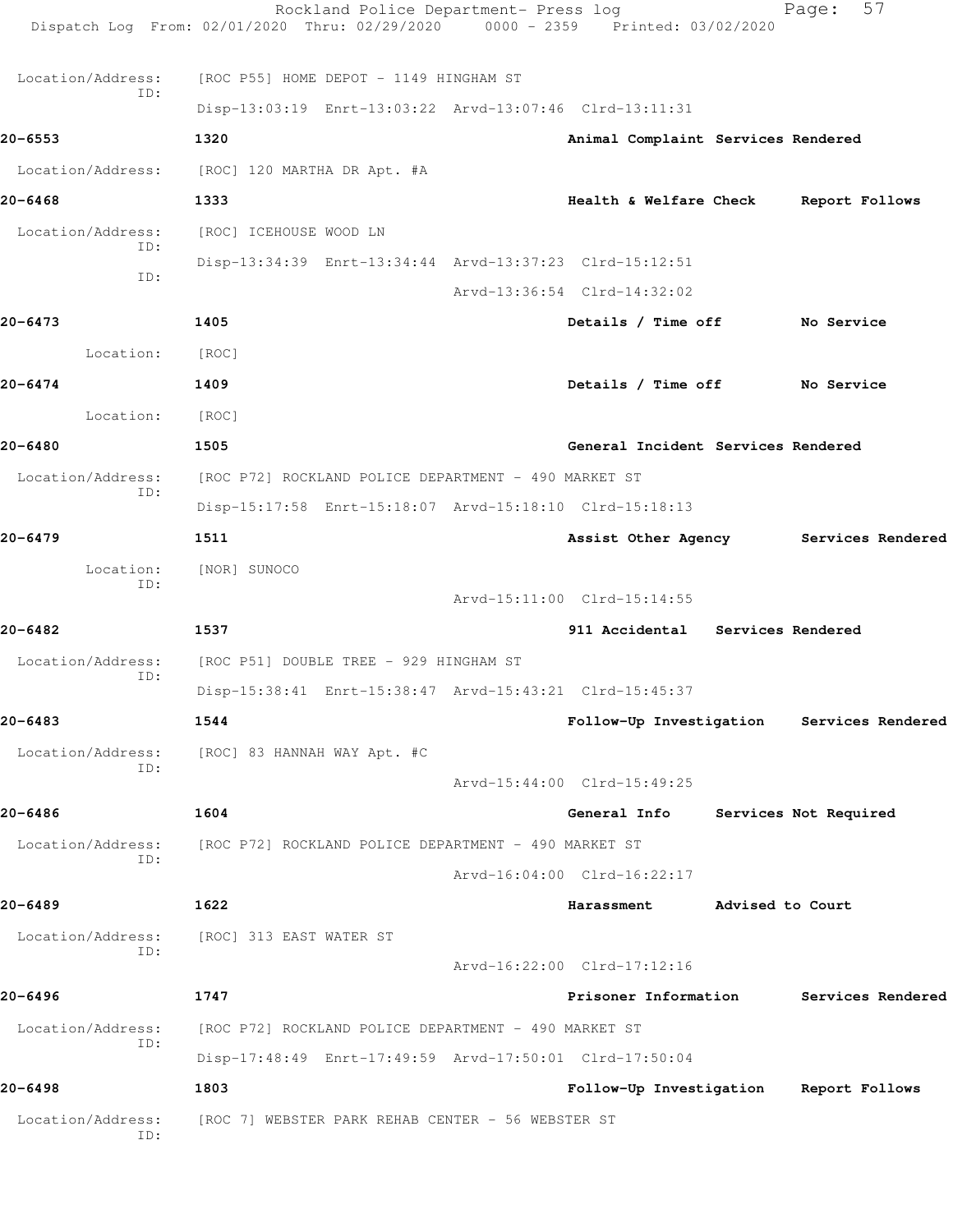|                          | Rockland Police Department- Press log<br>Dispatch Log From: 02/01/2020 Thru: 02/29/2020 | 0000 - 2359 Printed: 03/02/2020            |                          | 58<br>Page:       |  |
|--------------------------|-----------------------------------------------------------------------------------------|--------------------------------------------|--------------------------|-------------------|--|
|                          | Disp-18:05:49 Enrt-18:05:56 Arvd-18:10:15 Clrd-18:35:04                                 |                                            |                          |                   |  |
| 20-6499                  | 1807                                                                                    | 911 Accidental Services Rendered           |                          |                   |  |
| Location/Address:        | [ROC] 3 INDIAN HEAD LN                                                                  |                                            |                          |                   |  |
| ID:                      | Disp-18:10:08 Enrt-18:10:21 Arvd-18:17:36 Clrd-18:22:39                                 |                                            |                          |                   |  |
| 20-6501                  | 1817                                                                                    | Lockout                                    | <b>Services Rendered</b> |                   |  |
| Location/Address:        | [ROC P52] LUCCA SOUTH - 933 HINGHAM ST                                                  |                                            |                          |                   |  |
| ID:                      | Disp-18:35:20 Enrt-18:35:45 Arvd-18:41:36 Clrd-18:48:44                                 |                                            |                          |                   |  |
| 20-6502                  | 1825                                                                                    | Lockout                                    | Services Rendered        |                   |  |
| Location/Address:        | [ROC] 110 MARTHA DR Apt. #C                                                             |                                            |                          |                   |  |
| ID:                      | Disp-18:27:50 Enrt-18:28:31 Arvd-18:31:36 Clrd-18:38:57                                 |                                            |                          |                   |  |
| $20 - 6504$              | 1852                                                                                    | Prisoner Information                       |                          | Services Rendered |  |
| Location/Address:        | [ROC P72] ROCKLAND POLICE DEPARTMENT - 490 MARKET ST                                    |                                            |                          |                   |  |
| ID:                      | Disp-18:55:50 Enrt-18:56:34 Arvd-18:56:36 Clrd-18:56:40                                 |                                            |                          |                   |  |
| 20-6508                  | 1931                                                                                    | Burglar Alarm Services Rendered            |                          |                   |  |
| Location/Address:        | [ROC] 51 HANNAH WAY Apt. #B                                                             |                                            |                          |                   |  |
| ID:<br>ID:               | Disp-19:34:23 Enrt-19:34:57                                                             | $Clrd-19:39:50$                            |                          |                   |  |
|                          | Disp-19:34:23 Enrt-19:34:34 Arvd-19:36:36 Clrd-19:39:53                                 |                                            |                          |                   |  |
| 20-6509                  | 1939                                                                                    | Larceny / Forgery/ Fraud Services Rendered |                          |                   |  |
| Location/Address:<br>ID: | [ROC P72] ROCKLAND POLICE DEPARTMENT - 490 MARKET ST                                    |                                            |                          |                   |  |
|                          | Disp-19:45:46 Enrt-19:48:23 Arvd-19:48:26 Clrd-19:48:31                                 |                                            |                          |                   |  |
| 20-6510                  | 1947                                                                                    | 911 Accidental Services Rendered           |                          |                   |  |
| Location/Address:<br>ID: | [ROC] 40 EAST WATER ST Apt. #B                                                          |                                            |                          |                   |  |
|                          | Disp-19:49:16 Enrt-19:49:20 Arvd-20:00:34 Clrd-20:03:05                                 |                                            |                          |                   |  |
| 20-6514                  | 2031                                                                                    | Building Check Services Rendered           |                          |                   |  |
| Location/Address:<br>ID: | [ROC] BILL DELAHUNT PKWY                                                                |                                            |                          |                   |  |
|                          |                                                                                         | Arvd-20:32:59 Clrd-20:33:13                |                          |                   |  |
| 20-6515                  | 2033                                                                                    | Building Check Appears Secure              |                          |                   |  |
| Location/Address:<br>ID: | [ROC] PARK ST                                                                           |                                            |                          |                   |  |
|                          |                                                                                         | Arvd-20:34:00 Clrd-20:34:40                |                          |                   |  |
| 20-6518                  | 2120                                                                                    | Assist Other Agency                        |                          | Services Rendered |  |
| Location/Address:<br>ID: | [ROC] CENTRE AVE                                                                        |                                            |                          |                   |  |
|                          | Disp-21:21:24 Enrt-21:21:30 Arvd-21:22:36 Clrd-21:33:35                                 |                                            |                          |                   |  |
| 20-6523                  | 2303                                                                                    | Details / Time off                         |                          | No Service        |  |
| Location:                | [ROC]                                                                                   |                                            |                          |                   |  |
|                          |                                                                                         |                                            |                          |                   |  |

**For Date: 02/19/2020 - Wednesday**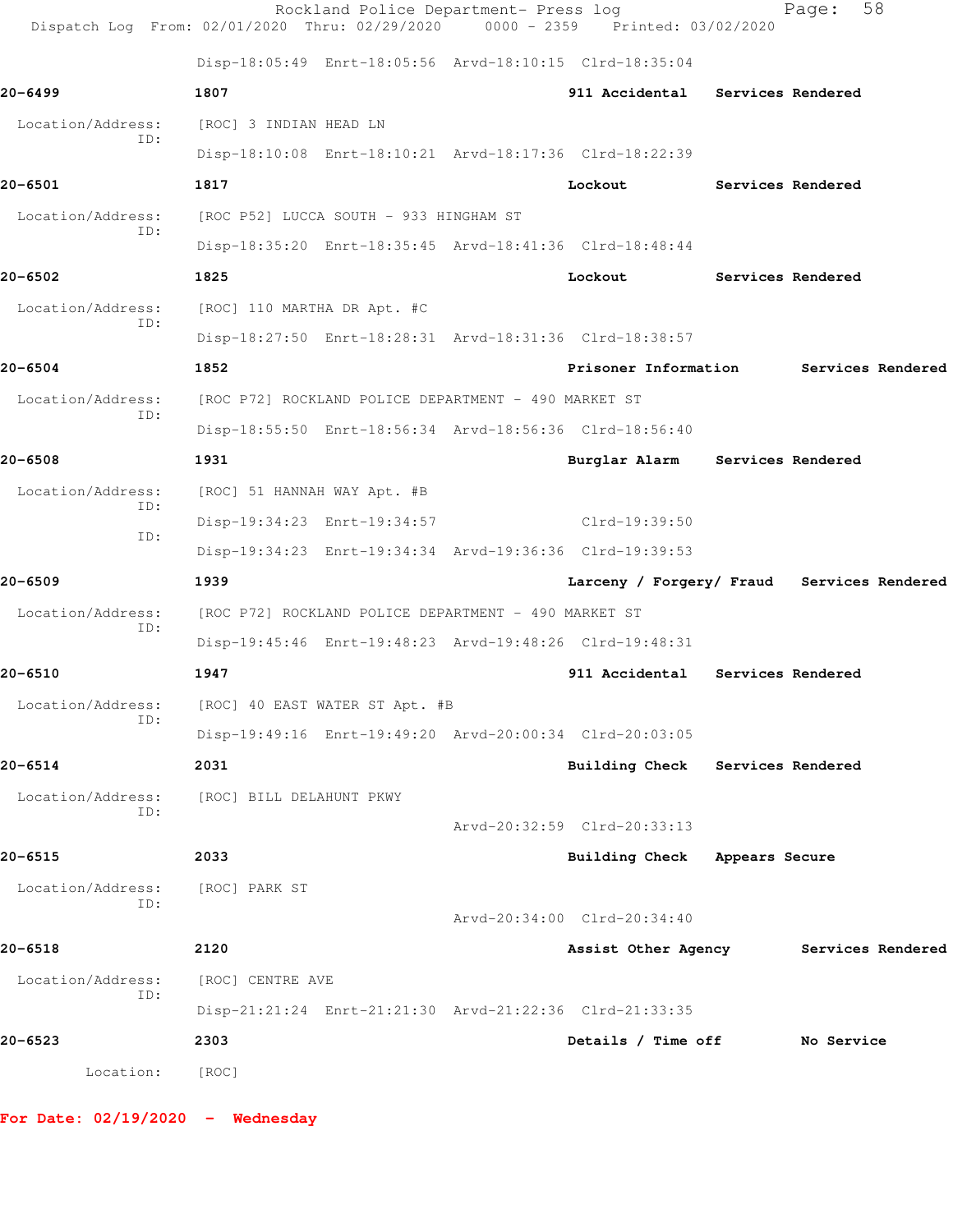|                                      | Rockland Police Department- Press log<br>Dispatch Log From: 02/01/2020 Thru: 02/29/2020 0000 - 2359 Printed: 03/02/2020                                             |                                | 59<br>Page:                               |
|--------------------------------------|---------------------------------------------------------------------------------------------------------------------------------------------------------------------|--------------------------------|-------------------------------------------|
| 20-6524                              | 0000                                                                                                                                                                | SHIFT ASSIGNMENTSNo Service    |                                           |
| Location/Address:<br>ID:             | [ROC P72] ROCKLAND POLICE DEPARTMENT - 490 MARKET ST                                                                                                                |                                |                                           |
|                                      |                                                                                                                                                                     | Arvd-00:00:00 Clrd-00:03:02    |                                           |
| 20-6525                              | 0011                                                                                                                                                                | Motor Vehicle Complaint        | Arrest (s) Made                           |
| Vicinity of:<br>ID:                  | [ROC] HINGHAM ST                                                                                                                                                    |                                |                                           |
| ID:                                  | Disp-00:14:27 Enrt-00:14:29 Arvd-00:18:11 Clrd-02:01:19                                                                                                             |                                |                                           |
| ID:                                  | Disp-00:19:47                                                                                                                                                       | Arvd-00:19:51 Clrd-00:53:27    |                                           |
|                                      | $Disp-00:25:19$                                                                                                                                                     | Arvd-00:25:22 Clrd-00:41:01    |                                           |
| 20-6526                              | 0053                                                                                                                                                                | <b>Building Check</b>          | Investigated                              |
| Location/Address:<br>ID:             | [ROC] PARK ST                                                                                                                                                       |                                |                                           |
|                                      |                                                                                                                                                                     | Arvd-00:54:12 Clrd-00:54:23    |                                           |
| 20-6527                              | 0054                                                                                                                                                                | Building Check                 | Investigated                              |
| Location/Address:<br>ID:             | [ROC] UNION ST                                                                                                                                                      |                                |                                           |
|                                      |                                                                                                                                                                     | Arvd-00:55:23 Clrd-00:55:31    |                                           |
| $20 - 6528$<br>Family/Guardian/Other | 0210                                                                                                                                                                | Escort/Transport Taken to      |                                           |
| Location/Address:<br>ID:             | [ROC 87] 94 NORTH AVE                                                                                                                                               |                                |                                           |
|                                      | Disp-02:13:57 Enrt-02:14:17 Arvd-02:15:38 Clrd-02:27:19                                                                                                             |                                |                                           |
| 20-6529                              | 0227                                                                                                                                                                | Building Check                 | Investigated                              |
| Location/Address:<br>ID:             | [ROC] UNION ST                                                                                                                                                      |                                |                                           |
|                                      |                                                                                                                                                                     | Arvd-02:27:59 Clrd-02:28:08    |                                           |
| 20-6530                              | 0228                                                                                                                                                                | Building Check                 | Investigated                              |
| Location/Address:<br>ID:             | [ROC] PARK ST                                                                                                                                                       |                                |                                           |
|                                      |                                                                                                                                                                     | Arvd-02:28:57 Clrd-02:29:08    |                                           |
| 20-6533<br>Services Rendered         | 0256                                                                                                                                                                | Details / Time off PERSONAL DA |                                           |
| Location:                            | [ROC]                                                                                                                                                               |                                |                                           |
| 20-6538                              | 0543                                                                                                                                                                | Building Check                 | Appears Secure                            |
| Location/Address:                    | [ROC] UNION ST                                                                                                                                                      |                                |                                           |
| ID:                                  |                                                                                                                                                                     | Arvd-05:44:30 Clrd-05:56:49    |                                           |
| 20-6540                              | 0556                                                                                                                                                                | Building Check                 | Building Checked/Secured                  |
| Location/Address:                    | [ROC] 200 UNION ST                                                                                                                                                  |                                |                                           |
| ID:                                  |                                                                                                                                                                     | Arvd-05:57:16 Clrd-05:57:35    |                                           |
| 20-6542                              | 0634                                                                                                                                                                |                                | Emergency Medical Transported to Hospital |
| Location/Address:<br>Fire Unit:      | [ROC] 399 MARKET ST Apt. #2<br>ROCKEN3-Pumper-Rockland Engine 3<br>Disp-06:35:15 Enrt-06:39:13 Arvd-06:41:23 Clrd-06:46:39<br>InQrtsUnavl-06:55:47 InSrvce-06:55:49 |                                |                                           |
| EMS Unit:                            | ROCKAM1-Rockland A1<br>Disp-06:35:15 Enrt-06:39:14 Arvd-06:41:24 Clrd-06:46:36<br>Hosp-06:56:36 ClrHosp-07:30:13 InQrtsUnavl-07:36:18 InSrvce-07:36:18              |                                |                                           |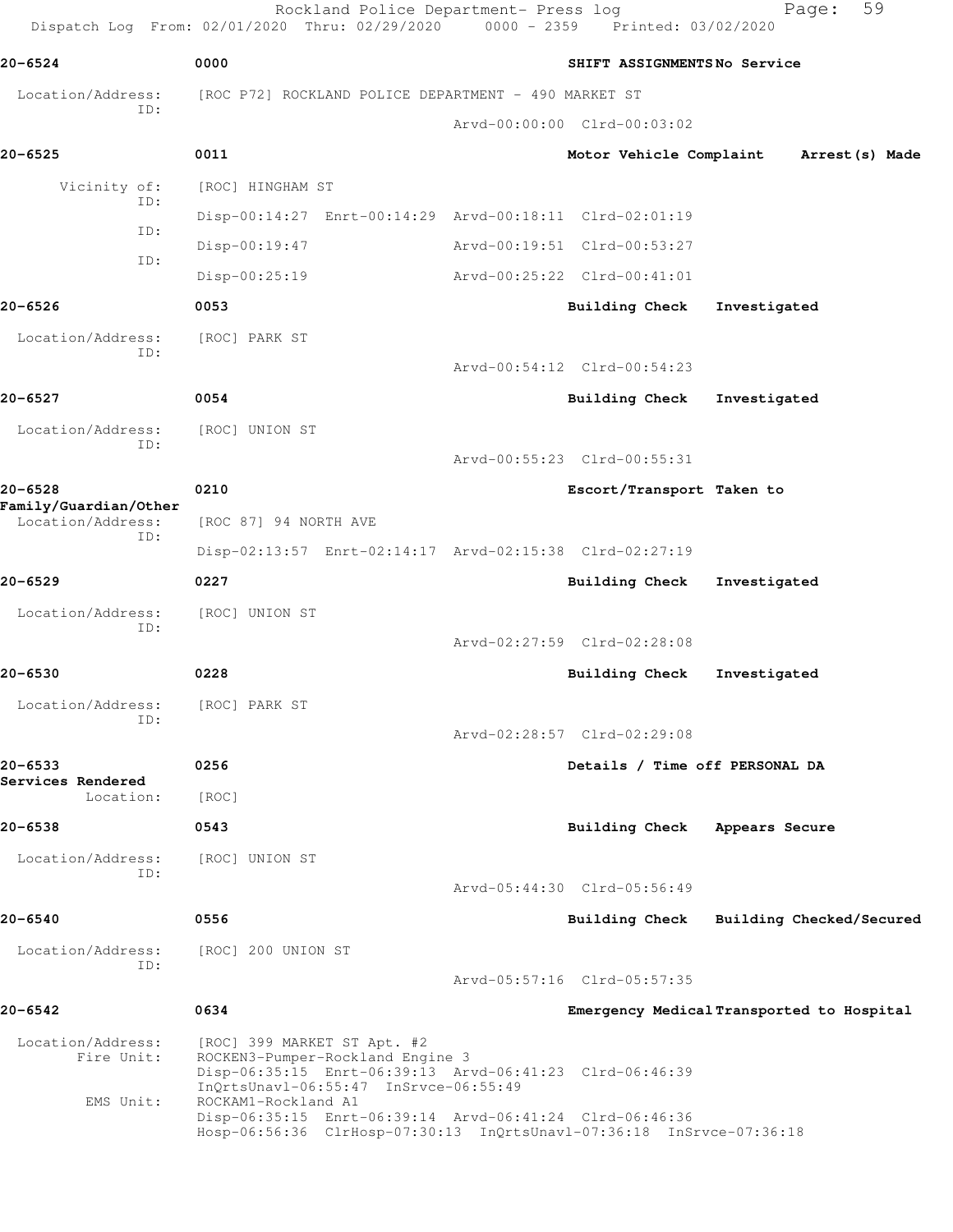|                             | Rockland Police Department- Press log<br>Dispatch Log From: 02/01/2020 Thru: 02/29/2020 0000 - 2359 Printed: 03/02/2020 |                                     |                   | 60<br>Page:      |
|-----------------------------|-------------------------------------------------------------------------------------------------------------------------|-------------------------------------|-------------------|------------------|
| ID:                         | Disp-06:36:07 Enrt-06:36:18                                                                                             | Clrd-06:36:37                       |                   |                  |
| 20-6545                     | 0646                                                                                                                    | Building Check                      | Investigated      |                  |
| Location/Address:           | [ROC] SALEM ST                                                                                                          |                                     |                   |                  |
| ID:                         |                                                                                                                         | Arvd-06:46:50 Clrd-07:09:07         |                   |                  |
| 20-6546                     | 0705                                                                                                                    | Assault Offenses Sent On Way        |                   |                  |
| Location/Address:           | [ROC] BISHOP LN                                                                                                         |                                     |                   |                  |
| ID:                         |                                                                                                                         | Arvd-07:05:00 Clrd-07:11:10         |                   |                  |
| ID:                         | Disp-07:10:59                                                                                                           | Arvd-07:17:01 Clrd-07:17:18         |                   |                  |
| ID:                         | Disp-07:11:06                                                                                                           | $Clrd-07:20:24$                     |                   |                  |
| 20-6551                     | 0745                                                                                                                    | Animal Complaint Services Rendered  |                   |                  |
| Location/Address:           | [ROC] 305 SUMMER ST                                                                                                     |                                     |                   |                  |
| 20-6549                     | 0800                                                                                                                    | General Info Services Rendered      |                   |                  |
| Location/Address:           | [ROC P72] ROCKLAND POLICE DEPARTMENT - 490 MARKET ST Apt. #AM                                                           |                                     |                   |                  |
| 20-6557                     | 0905                                                                                                                    | General Info                        | Services Rendered |                  |
| Location/Address:           | [ROC] 16 GROVE ST                                                                                                       |                                     |                   |                  |
| $20 - 6558$                 | 0909                                                                                                                    | Burglar Alarm Services Rendered     |                   |                  |
| Location/Address:           | [ROC P62] CHINA PLAZA - 35 MARKET ST                                                                                    |                                     |                   |                  |
| 20-6560                     | 0933                                                                                                                    | IN FOR DUTY                         | Services Rendered |                  |
| Location/Address:           | [ROC P72] ROCKLAND POLICE DEPARTMENT - 490 MARKET ST                                                                    |                                     |                   |                  |
| 20-6561                     | 0950                                                                                                                    | Motor Vehicle Stop                  |                   | Citation/Warning |
| Issued<br>Location/Address: | [ROC P55] HOME DEPOT - 1149 HINGHAM ST                                                                                  |                                     |                   |                  |
| ID:                         |                                                                                                                         | Arvd-09:50:00 Clrd-10:02:13         |                   |                  |
| ID:                         | Disp-09:51:09 Enrt-09:51:12 Arvd-09:55:26 Clrd-09:57:19                                                                 |                                     |                   |                  |
| 20-6566                     | 1032                                                                                                                    | Motor Vehicle Stop                  |                   | Verbal Warning   |
| Location/Address:           | [ROC] WEST WATER ST @ CENTRAL ST                                                                                        |                                     |                   |                  |
| ID:                         |                                                                                                                         | Arvd-10:32:00 Clrd-10:37:08         |                   |                  |
| 20-6567                     | 1037                                                                                                                    | Motor Vehicle Stop                  |                   | Verbal Warning   |
| Location/Address:           | [ROC] 472 WEST WATER ST                                                                                                 |                                     |                   |                  |
| ID:                         |                                                                                                                         | Arvd-10:37:00 Clrd-10:40:41         |                   |                  |
| 20-6571                     | 1037                                                                                                                    | RETURNED PROPERTY Services Rendered |                   |                  |
| Location/Address:           | [ROC P72] ROCKLAND POLICE DEPARTMENT - 490 MARKET ST                                                                    |                                     |                   |                  |
| 20-6568                     | 1038                                                                                                                    | Animal Complaint Services Rendered  |                   |                  |
| Location/Address:           | [ROC] 125 J A DUNN MEM DR                                                                                               |                                     |                   |                  |
| ID:                         |                                                                                                                         | Arvd-10:38:00 Clrd-10:48:52         |                   |                  |
| 20-6576<br>Issued           | 1101                                                                                                                    | Motor Vehicle Stop                  |                   | Citation/Warning |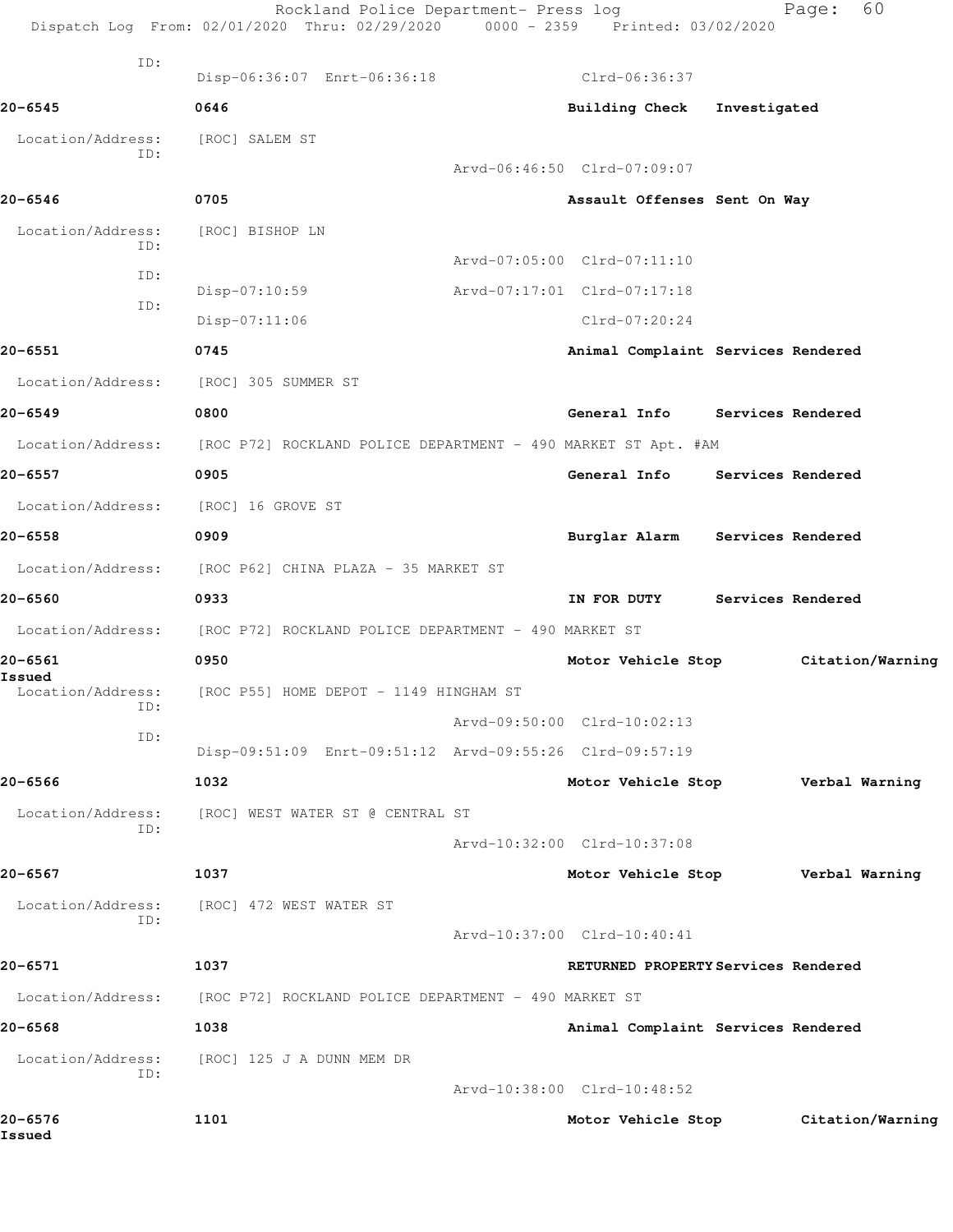|                             | Rockland Police Department- Press log<br>Dispatch Log From: 02/01/2020 Thru: 02/29/2020 | 0000 - 2359 Printed: 03/02/2020   | 61<br>Page:              |
|-----------------------------|-----------------------------------------------------------------------------------------|-----------------------------------|--------------------------|
| Location/Address:           | [ROC] 408 UNION ST @ 11 NORTH AVE                                                       |                                   |                          |
| ID:                         |                                                                                         | Arvd-11:01:00 Clrd-11:06:14       |                          |
| 20-6578<br>Issued           | 1107                                                                                    | Motor Vehicle Stop                | Citation/Warning         |
| Location/Address:<br>ID:    | [ROC] 529 UNION ST @ 15 BIGELOW AVE                                                     |                                   |                          |
|                             |                                                                                         | Arvd-11:07:00 Clrd-11:12:19       |                          |
| 20-6585                     | 1141                                                                                    | Details / Time off                | No Service               |
| Location:                   | [ROC]                                                                                   |                                   |                          |
| 20-6587<br>Issued           | 1148                                                                                    | Motor Vehicle Stop                | Citation/Warning         |
| Location/Address:<br>ID:    | [ROC] WEST WATER ST @ PLAIN ST                                                          |                                   |                          |
|                             |                                                                                         | Arvd-11:48:00 Clrd-11:51:56       |                          |
| 20-6593<br>Required         | 1257                                                                                    | Lost/Found Property               | No Action                |
| Location/Address:           | [ROC P72] ROCKLAND POLICE DEPARTMENT - 490 MARKET ST                                    |                                   |                          |
| 20-6596                     | 1327                                                                                    | Motor Vehicle Stop                | Verbal Warning           |
| Location/Address:<br>ID:    | [ROC P63] WALGREENS - 75 MARKET ST                                                      |                                   |                          |
|                             |                                                                                         | Arvd-13:27:00 Clrd-13:29:55       |                          |
| 20-6597                     | 1329                                                                                    | Motor Vehicle Stop                | Citation/Warning         |
| Issued<br>Location/Address: | [ROC] 200 WEBSTER ST @ 354 LIBERTY ST                                                   |                                   |                          |
| ID:                         |                                                                                         | Arvd-13:29:00 Clrd-13:33:37       |                          |
| 20-6598                     | 1329                                                                                    | Suspicious Activity               | Services Rendered        |
| Location/Address:           | [ROC] 31 BROOKS RD                                                                      |                                   |                          |
| ID:                         | $Disp-13:30:15$                                                                         | Arvd-13:30:29 Clrd-13:33:08       |                          |
| ID:                         | Disp-13:30:25 Enrt-13:30:32                                                             | Clrd-13:31:31                     |                          |
| 20-6600                     | 1352                                                                                    | Motor Vehicle Stop Verbal Warning |                          |
| Location/Address:           | [ROC P75] UNION POINT - BILL DELAHUNT PKWY                                              |                                   |                          |
| ID:                         |                                                                                         | Arvd-13:52:00 Clrd-13:57:16       |                          |
| 20-6601                     | 1414                                                                                    | Health & Welfare Check            | Services Rendered        |
| Location/Address:           | [ROC] 67 HARTSUFF ST                                                                    |                                   |                          |
| ID:                         |                                                                                         | Arvd-14:14:00 Clrd-14:20:48       |                          |
| 20-6603                     | 1428                                                                                    | Burglar Alarm                     | Building Checked/Secured |
| Location/Address:           | [ROC] 14 GARDNER ST                                                                     |                                   |                          |
| ID:                         | Disp-14:29:35 Enrt-14:29:50 Arvd-14:36:09 Clrd-14:38:57                                 |                                   |                          |
| ID:                         | Disp-14:29:43 Enrt-14:29:46 Arvd-14:36:07 Clrd-14:38:55                                 |                                   |                          |
| 20-6605                     | 1439                                                                                    | Traffic Enforcement               | Services Rendered        |
| Location/Address:           | [ROC] SALEM ST                                                                          |                                   |                          |
| ID:                         |                                                                                         | Arvd-14:40:18 Clrd-15:12:46       |                          |
| 20-6607                     | 1447                                                                                    | Motor Vehicle Stop`               | Verbal Warning           |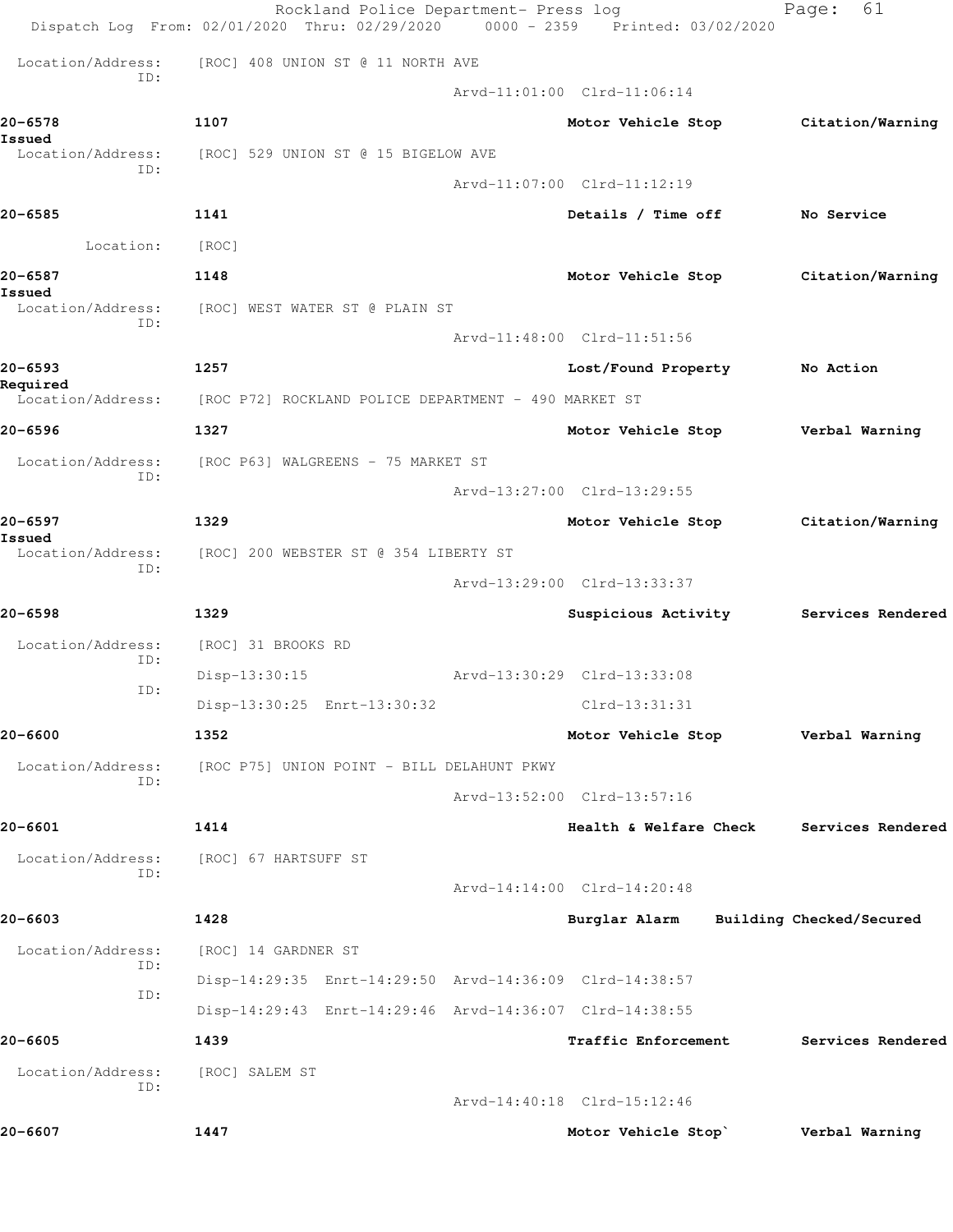|                                  | Dispatch Log From: 02/01/2020 Thru: 02/29/2020                         | 0000 - 2359 Printed: 03/02/2020 |                                    |                                        |
|----------------------------------|------------------------------------------------------------------------|---------------------------------|------------------------------------|----------------------------------------|
| Location/Address:<br>TD:         | [ROC P118] HINGHAM ST SOBER HOUSE - 749 HINGHAM ST                     |                                 |                                    |                                        |
|                                  |                                                                        | Arvd-14:47:00 Clrd-14:50:46     |                                    |                                        |
| $20 - 6614$                      | 1549                                                                   |                                 | General Info Services Rendered     |                                        |
|                                  | Location/Address: [ROC P72] ROCKLAND POLICE DEPARTMENT - 490 MARKET ST |                                 |                                    |                                        |
| 20-6615                          | 1602                                                                   |                                 | General Incident Services Rendered |                                        |
| Location/Address:<br>ID:         | [ROC P72] ROCKLAND POLICE DEPARTMENT - 490 MARKET ST                   |                                 |                                    |                                        |
|                                  | $Disp-16:04:37$                                                        | $Clrd-16:04:43$                 |                                    |                                        |
| 20-6616                          | 1603                                                                   |                                 | Burglar Alarm Services Rendered    |                                        |
| Location/Address:<br>ID:         | [ROC] 1ST BAPTIST CHURCH - 200 UNION ST                                |                                 |                                    |                                        |
| ID:                              | Disp-16:04:52 Enrt-16:04:56 Arvd-16:07:54 Clrd-16:09:58                |                                 |                                    |                                        |
|                                  | Disp-16:08:28 Enrt-16:08:33 Arvd-16:08:36 Clrd-16:12:36                |                                 |                                    |                                        |
| $20 - 6618$<br>Services Rendered | 1647                                                                   |                                 | Motor Vehicle Collision W/PI       |                                        |
| Location/Address:<br>ID:         | [ROC] 433 NORTH AVE                                                    |                                 |                                    |                                        |
| ID:                              | Disp-16:48:26 Enrt-16:48:28 Arvd-16:54:12 Clrd-17:22:03                |                                 |                                    |                                        |
| ID:                              | $Disp-16:54:06$                                                        | $Clrd-16:54:04$                 |                                    |                                        |
|                                  | Disp-16:54:18 Enrt-16:54:21 Arvd-16:55:57 Clrd-17:21:58                |                                 |                                    |                                        |
| $20 - 6620$                      | 1649                                                                   |                                 | Assault Offenses Report Follows    |                                        |
| Location/Address:<br>ID:         | [ROC 69] SOUTH SHORE REHAB & NURSING - 115 NORTH AVE                   |                                 |                                    |                                        |
| ID:                              | Disp-16:52:20                                                          | $Clrd-16:54:06$                 |                                    |                                        |
|                                  | Disp-17:13:55 Enrt-17:14:04 Arvd-17:15:02 Clrd-17:31:10                |                                 |                                    |                                        |
| 20-6628                          | 1756                                                                   | <b>Building Check</b>           | Services Rendered                  |                                        |
| ID:                              | Location/Address: [ROC] BILL DELAHUNT PKWY                             |                                 |                                    |                                        |
|                                  |                                                                        | Arvd-17:58:01 Clrd-17:58:45     |                                    |                                        |
| 20-6631                          | 1839                                                                   |                                 | General Incident Services Rendered |                                        |
| Location/Address:<br>ID:         | [ROC P72] ROCKLAND POLICE DEPARTMENT - 490 MARKET ST                   |                                 |                                    |                                        |
|                                  | $Disp-18:40:28$                                                        | Arvd-18:40:36 Clrd-18:49:52     |                                    |                                        |
| 20-6632                          | 1904                                                                   |                                 |                                    | Details / Time off Services Rendered   |
| Location:                        | [ROC]                                                                  |                                 |                                    |                                        |
| 20-6633                          | 1909                                                                   |                                 |                                    | Details / Time off Services Rendered   |
| Location: [ROC]                  |                                                                        |                                 |                                    |                                        |
| 20-6636                          | 1947                                                                   |                                 | Building Check Services Rendered   |                                        |
| Location/Address:<br>ID:         | [ROC] UNION ST                                                         |                                 |                                    |                                        |
|                                  |                                                                        | Arvd-19:47:40 Clrd-19:47:57     |                                    |                                        |
| 20-6640                          | 2033                                                                   |                                 |                                    | Health & Welfare Check Gone on arrival |
| Location/Address:<br>ID:         | [ROC] 47 FOREST ST                                                     |                                 |                                    |                                        |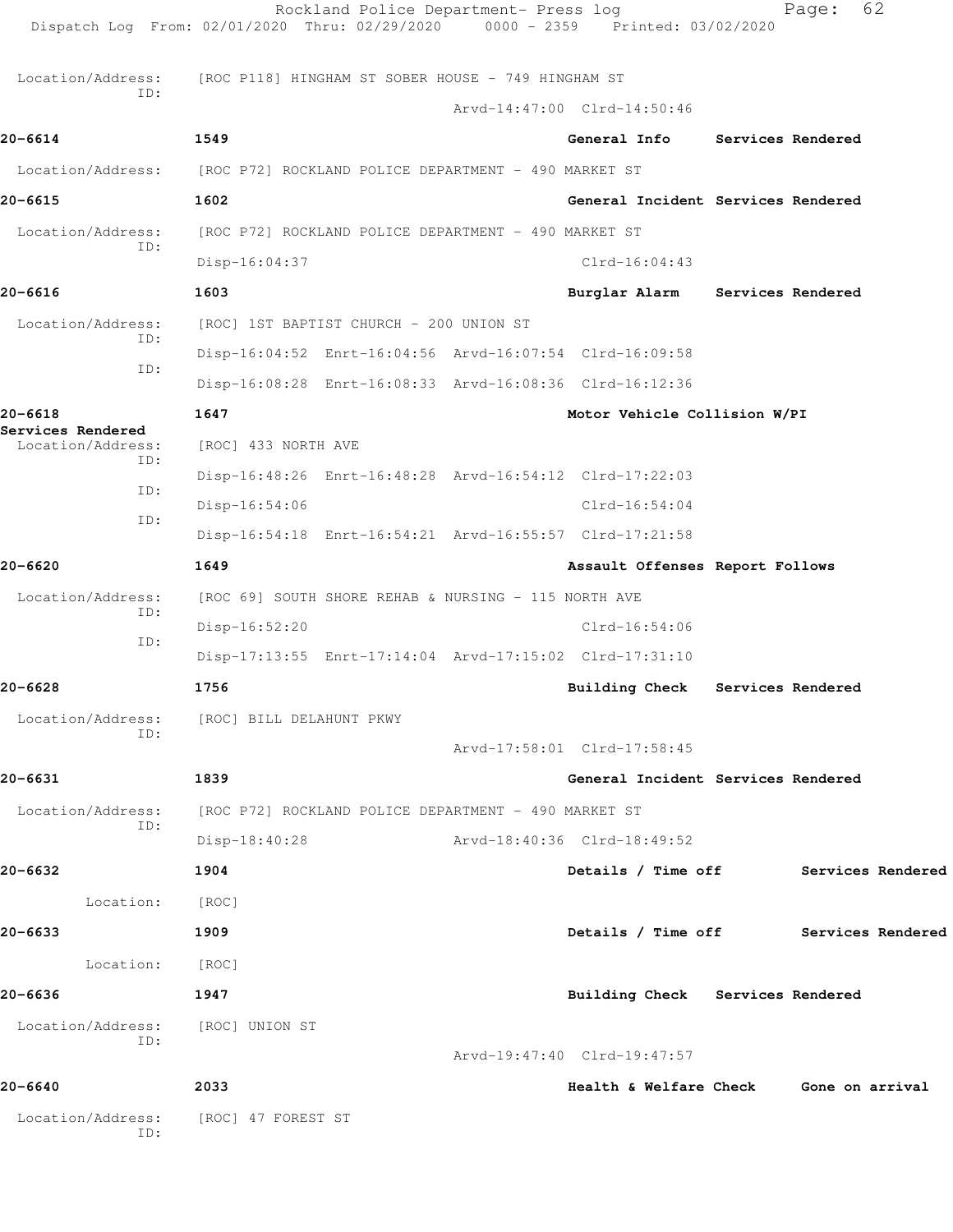|                                   | Rockland Police Department- Press log<br>Dispatch Log From: 02/01/2020 Thru: 02/29/2020 0000 - 2359 Printed: 03/02/2020 |                                         | - 63<br>Page:                        |
|-----------------------------------|-------------------------------------------------------------------------------------------------------------------------|-----------------------------------------|--------------------------------------|
|                                   | Disp-20:37:47 Enrt-20:46:22 Arvd-20:48:19 Clrd-20:56:02                                                                 |                                         |                                      |
| 20-6643                           | 2114                                                                                                                    | Building Check Appears Secure           |                                      |
| Location/Address:                 | [ROC] PARK ST                                                                                                           |                                         |                                      |
| ID:                               |                                                                                                                         | Arvd-21:16:08 Clrd-21:16:27             |                                      |
| 20-6645                           | 2126                                                                                                                    | Building Check Appears Secure           |                                      |
| Location/Address:                 | [ROC] SALEM ST                                                                                                          |                                         |                                      |
| ID:                               |                                                                                                                         | Arvd-21:27:31 Clrd-21:43:03             |                                      |
| 20-6646                           | 2132                                                                                                                    |                                         | Details / Time off Services Rendered |
| Location:                         | [ROC]                                                                                                                   |                                         |                                      |
| 20-6648                           | 2157                                                                                                                    | Building Check Appears Secure           |                                      |
| Location/Address:                 | [ROC] UNION ST                                                                                                          |                                         |                                      |
| ID:                               |                                                                                                                         | Arvd-21:58:10 Clrd-21:58:25             |                                      |
| 20-6653                           | 2351                                                                                                                    |                                         | Details / Time off Services Rendered |
| Location: [ROC]                   |                                                                                                                         |                                         |                                      |
| For Date: $02/20/2020 -$ Thursday |                                                                                                                         |                                         |                                      |
| 20-6654                           | 0003                                                                                                                    | General Incident Services Rendered      |                                      |
| Location/Address:                 | [ROC P72] ROCKLAND POLICE DEPARTMENT - 490 MARKET ST                                                                    |                                         |                                      |
| ID:                               | $Disp-00:05:28$                                                                                                         | $Clrd-00:05:40$                         |                                      |
| 20-6659                           | 0129                                                                                                                    | 911 Accidental Services Rendered        |                                      |
| Location/Address:                 | [ROC] 63 NEVENS CIR                                                                                                     |                                         |                                      |
| ID:                               | Disp-01:30:19 Enrt-01:31:07 Arvd-01:34:17 Clrd-01:36:45                                                                 |                                         |                                      |
| 20-6666                           | 0504                                                                                                                    | Larceny / Forgery/ Fraud Report Follows |                                      |
| Location/Address:                 | [ROC] 39 WINTER CIR                                                                                                     |                                         |                                      |
| ID:                               | Disp-05:06:08 Enrt-05:06:27 Arvd-05:15:28 Clrd-05:45:09                                                                 |                                         |                                      |
| 20-6667                           | 0513                                                                                                                    | Building Check Services Rendered        |                                      |
| Location/Address:                 | [ROC] UNION ST                                                                                                          |                                         |                                      |
| ID:                               | $Disp-05:15:46$                                                                                                         | Arvd-05:16:00 Clrd-05:28:20             |                                      |
| 20-6673                           | 0733                                                                                                                    | Burglar Alarm                           | Building Checked/Secured             |
| Location/Address:                 | [ROC 73] ROCKLAND TOWN HALL - 242 UNION ST                                                                              |                                         |                                      |
| ID:                               | Disp-07:33:50 Enrt-07:33:53 Arvd-07:38:29 Clrd-07:41:07                                                                 |                                         |                                      |
| 20-6674                           | 0733                                                                                                                    | MVA Property Damage Only Paper Exchange |                                      |
| Location/Address:                 | [ROC] WEYMOUTH ST @ BILL DELAHUNT PKWY                                                                                  |                                         |                                      |
| ID:                               | Disp-07:35:00 Enrt-07:35:03 Arvd-07:39:17 Clrd-07:46:51                                                                 |                                         |                                      |
| 20-6676                           | 0803                                                                                                                    | Information Call No Action Required     |                                      |
| Location/Address:                 | [ROC P72] ROCKLAND POLICE DEPARTMENT - 490 MARKET ST                                                                    |                                         |                                      |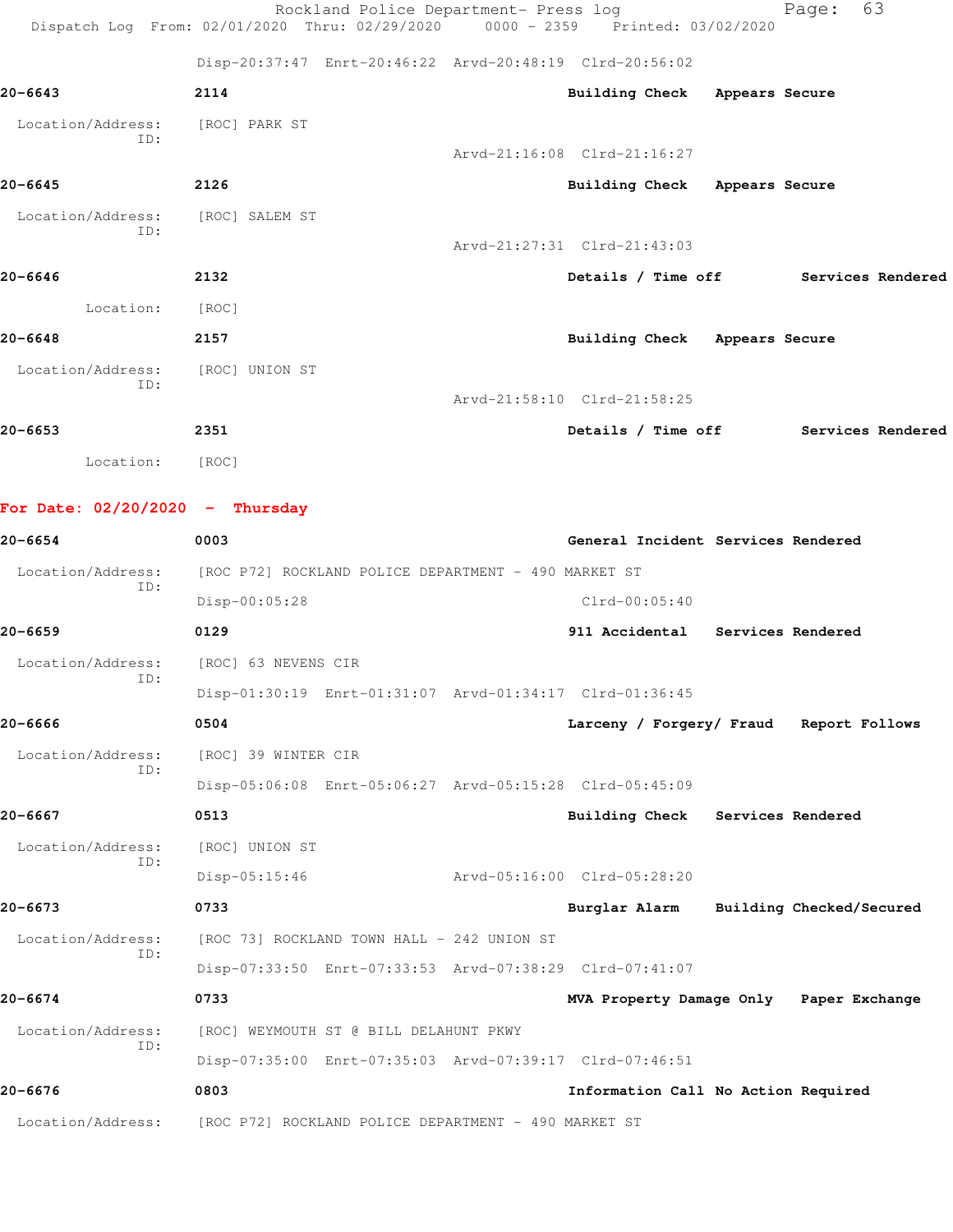Rockland Police Department- Press log Fage: 64 Dispatch Log From: 02/01/2020 Thru: 02/29/2020 0000 - 2359 Printed: 03/02/2020 **20-6685 0918 Health & Welfare Check Could Not Locate** Location/Address: [ROC] 97 BOXBERRY LN ID: Disp-09:19:06 Clrd-09:40:19 ID: Disp-09:45:54 Enrt-09:50:01 Arvd-09:53:02 Clrd-09:53:06 **20-6688 0938 911 Hang Up No Action Required** Location/Address: [ROC] 1 TECHNOLOGY PL ID: Disp-09:40:19 Enrt-09:40:23 Arvd-09:43:47 Clrd-09:45:54 **20-6689 0942 Motor Vehicle Stop Verbal Warning** Location/Address: [ROC] WEST WATER ST @ LINDEN PARK ID: Disp-09:43:14 Enrt-09:43:19 Arvd-09:44:23 Clrd-09:44:30 **20-6691 0959 Traffic Enforcement No Action Required**  Location/Address: [ROC] BILL DELAHUNT PKWY ID: Disp-09:59:36 Enrt-09:59:40 Arvd-09:59:42 Clrd-10:24:26 **20-6692 1001 Identity Theft Services Rendered** Location/Address: [ROC] 50 SPRUCE ST ID: Disp-10:07:32 Clrd-10:09:31 **20-6696 1035 Details / Time off No Action Required**  Location: [ROC] **20-6697 1046 911 Accidental Services Rendered** Location/Address: [ROC] 1 TECHNOLOGY PL ID: Disp-10:47:36 Enrt-10:47:39 Clrd-10:48:16 ID: Disp-10:48:32 Enrt-10:52:11 Arvd-10:52:12 Clrd-10:56:12 **20-6699 1054 911 Hang Up Services Rendered** Location/Address: [ROC] 265 CENTRE AVE ID: Disp-10:56:08 Enrt-10:56:16 Arvd-10:58:43 Clrd-11:04:05 **20-6700 1107 Police Information Services Rendered** Location/Address: [ROC] 0 CENTRE AVE @ 15 SPRING ST ID: Disp-11:11:12 Enrt-11:11:18 Arvd-11:11:20 Clrd-11:12:07 **20-6708 1200 Suspicious Activity Sent On Way** Location/Address: [ROC P32] NEAR MEMORIAL PARK - GROVE ST ID: Disp-12:05:50 Arvd-12:06:12 Clrd-12:53:20 ID: Disp-12:05:50 Arvd-12:06:09 Clrd-12:11:40 ID: Disp-12:05:50 Arvd-12:06:15 Clrd-13:08:59 ID: Disp-12:06:01 Arvd-12:06:06 Clrd-13:09:02 **20-6710 1203 General Info Services Rendered** Location/Address: [ROC] 73 CUSTER ST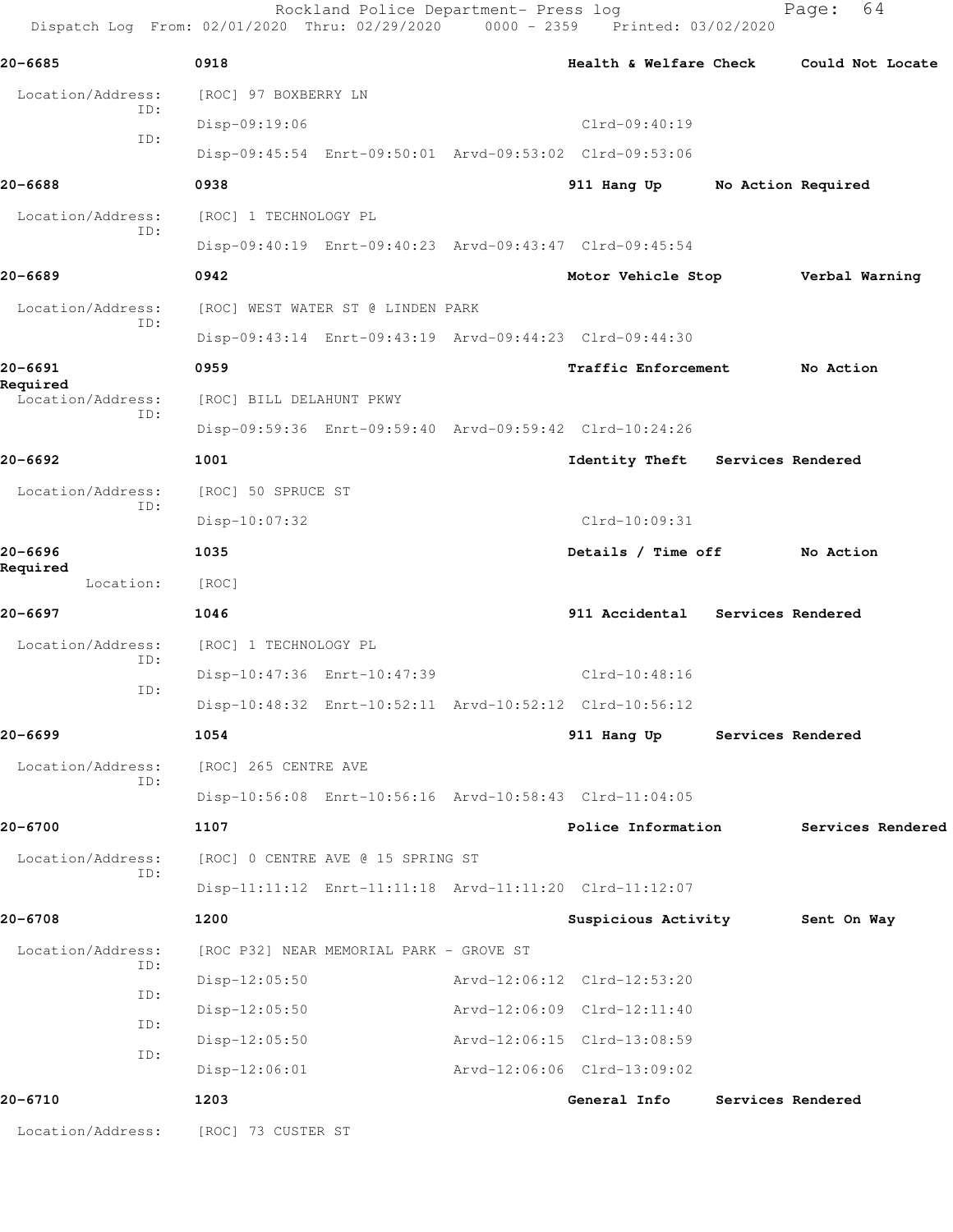Rockland Police Department- Press log entitled and Page: 65

Dispatch Log From: 02/01/2020 Thru: 02/29/2020 0000 - 2359 Printed: 03/02/2020

| 20-6717                           | 1243                                                    | Details / Time off                    |                   | Services Rendered |  |
|-----------------------------------|---------------------------------------------------------|---------------------------------------|-------------------|-------------------|--|
| Location:                         | [ROC]                                                   |                                       |                   |                   |  |
| 20-6720                           | 1305                                                    | Motor Vehicle Stop                    |                   | Citation/Warning  |  |
| Issued<br>Location/Address:       | [ROC] 100 POND ST                                       |                                       |                   |                   |  |
| ID:                               |                                                         | Arvd-13:05:00 Clrd-13:11:33           |                   |                   |  |
| 20-6727                           | 1359                                                    | Suspicious Activity Services Rendered |                   |                   |  |
| Location/Address:                 | [ROC] 39 PACIFIC ST Apt. #1                             |                                       |                   |                   |  |
| ID:<br>ID:                        | $Disp-14:02:15$                                         | Clrd-14:02:37                         |                   |                   |  |
| ID:                               | Disp-14:02:19 Enrt-14:03:03 Arvd-14:05:19 Clrd-14:16:46 |                                       |                   |                   |  |
|                                   | Disp-14:02:56 Enrt-14:03:01 Arvd-14:05:06 Clrd-14:16:48 |                                       |                   |                   |  |
| 20-6733                           | 1442                                                    | Motor Vehicle Stop                    |                   | Citation/Warning  |  |
| Issued<br>Location/Address:       | [ROC] E WATER ST @ WEBSTER ST                           |                                       |                   |                   |  |
| ID:                               | Disp-14:43:07 Enrt-14:43:12 Arvd-14:43:20 Clrd-14:48:41 |                                       |                   |                   |  |
| 20-6734                           | 1442                                                    | 911 Accidental Services Rendered      |                   |                   |  |
| Location/Address:                 | [ROC P64] CVS PHARMACY - 80 MARKET ST                   |                                       |                   |                   |  |
| ID:                               | $Disp-14:45:50$                                         | Arvd-14:45:55 Clrd-14:46:38           |                   |                   |  |
| 20-6737                           | 1502                                                    | Motor Vehicle Stop                    |                   | Citation/Warning  |  |
| Issued<br>Location/Address:       | [ROC P69] MCDONALD'S - 117 MARKET ST                    |                                       |                   |                   |  |
| ID:                               | Disp-15:03:22 Enrt-15:03:33 Arvd-15:03:36 Clrd-15:08:40 |                                       |                   |                   |  |
| $20 - 6745$                       | 1553                                                    | Assist Fire Department                |                   | Services Rendered |  |
| Location/Address:                 | [ROC] 40 RESERVOIR PARK DR                              |                                       |                   |                   |  |
| ID:                               | Disp-15:55:05 Enrt-15:55:08 Arvd-15:55:09 Clrd-16:16:36 |                                       |                   |                   |  |
| 20-6748                           | 1629                                                    | General Info                          | Appears Secure    |                   |  |
| Location/Address:                 | [ROC P72] ROCKLAND POLICE DEPARTMENT - 490 MARKET ST    |                                       |                   |                   |  |
| 20-6750                           | 1653                                                    | General Info                          |                   | Services Rendered |  |
| Location/Address:                 | [ROC P72] ROCKLAND POLICE DEPARTMENT - 490 MARKET ST    |                                       |                   |                   |  |
| ID:                               | $Disp-16:54:17$                                         | $Clrd-16:55:45$                       |                   |                   |  |
| 20-6762                           | 1737                                                    | Assist Public                         |                   | Services Rendered |  |
| Location/Address:                 | [ROC] 313 EAST WATER ST                                 |                                       |                   |                   |  |
| ID:                               | Disp-17:41:12 Enrt-17:41:18 Arvd-17:41:20 Clrd-17:54:09 |                                       |                   |                   |  |
| ID:                               | $Disp-17:54:53$                                         | Clrd-17:55:03                         |                   |                   |  |
| ID:                               | $Disp-17:55:22$                                         | Clrd-17:56:37                         |                   |                   |  |
| 20-6765                           | 1801                                                    | <b>Building Check</b>                 | 911 Wireless call |                   |  |
| (Transfered)<br>Location/Address: | [ROC] PARK ST                                           |                                       |                   |                   |  |
| ID:                               |                                                         | Arvd-18:01:41 Clrd-18:28:08           |                   |                   |  |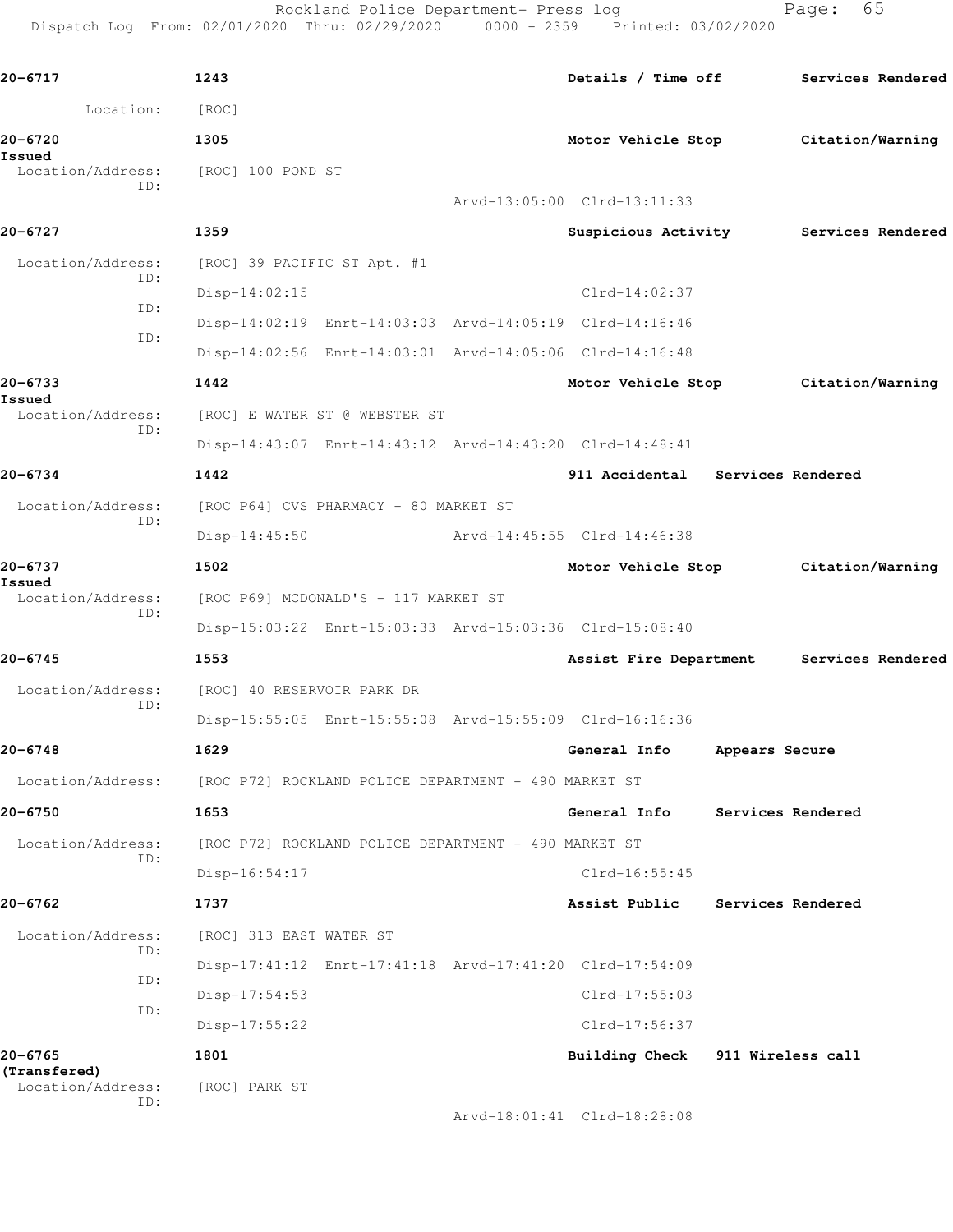Rockland Police Department- Press log extending Page: 66 Dispatch Log From: 02/01/2020 Thru: 02/29/2020 0000 - 2359 Printed: 03/02/2020 **20-6775 1928 General Info Appears Secure** Location/Address: [ROC P72] ROCKLAND POLICE DEPARTMENT - 490 MARKET ST **For Date: 02/21/2020 - Friday 20-6795 0000 SHIFT ASSIGNMENTS No Service** Location/Address: [ROC P72] ROCKLAND POLICE DEPARTMENT - 490 MARKET ST ID: Arvd-00:00:00 Clrd-00:04:29 **20-6803 0145 Suspicious Activity Sent On Way** Location/Address: [ROC P45] COMFORT INN - 850 HINGHAM ST ID: Arvd-01:45:00 Clrd-01:51:06 ID: Disp-01:46:37 Arvd-01:46:50 Clrd-01:51:06 **20-6809 0445 Building Check Appears Secure** Location/Address: [ROC] UNION ST ID: Arvd-04:45:00 Clrd-04:58:24 **20-6810 0538 MVA Property Damage Only Report Follows** Location/Address: [ROC P56] BURGER KING - 1333 HINGHAM ST ID: Disp-05:39:59 Enrt-05:40:03 Arvd-05:44:15 Clrd-06:38:40 ID: Disp-05:40:10 Enrt-05:40:16 Arvd-05:44:15 Clrd-06:34:55 ID: Disp-05:40:20 Enrt-05:40:24 Arvd-05:44:15 Clrd-06:13:18 **20-6812 0611 Escort/Transport Services Rendered** Location/Address: [ROC P56] BURGER KING - 1333 HINGHAM ST ID: Disp-06:13:23 Enrt-06:13:25 Arvd-06:20:36 Clrd-06:20:43 **20-6821 0758 SHIFT ASSIGNMENTS Services Rendered** Location/Address: [ROC P72] ROCKLAND POLICE DEPARTMENT - 490 MARKET ST **20-6832 0928 Assist Public Services Rendered** Location/Address: [ROC] 39 PACIFIC ST ID: Disp-09:31:32 Enrt-09:31:44 Arvd-09:32:17 Clrd-10:16:35 ID: Disp-09:35:19 Arvd-09:35:23 Clrd-10:16:35 **20-6833 0936 Police Information Services Rendered** Location/Address: [ROC P72] ROCKLAND POLICE DEPARTMENT - 490 MARKET ST ID: Disp-09:37:59 Clrd-09:38:43 **20-6842 1056 Suspicious Activity Services Rendered** Location/Address: [ROC] 320 CONCORD ST ID: Disp-10:59:59 Enrt-11:00:19 Clrd-11:02:25 ID: Disp-10:59:59 Enrt-11:00:21 Arvd-11:01:52 Clrd-11:05:31 ID: Disp-11:01:13 Enrt-11:01:17 Arvd-11:02:28 Clrd-11:02:31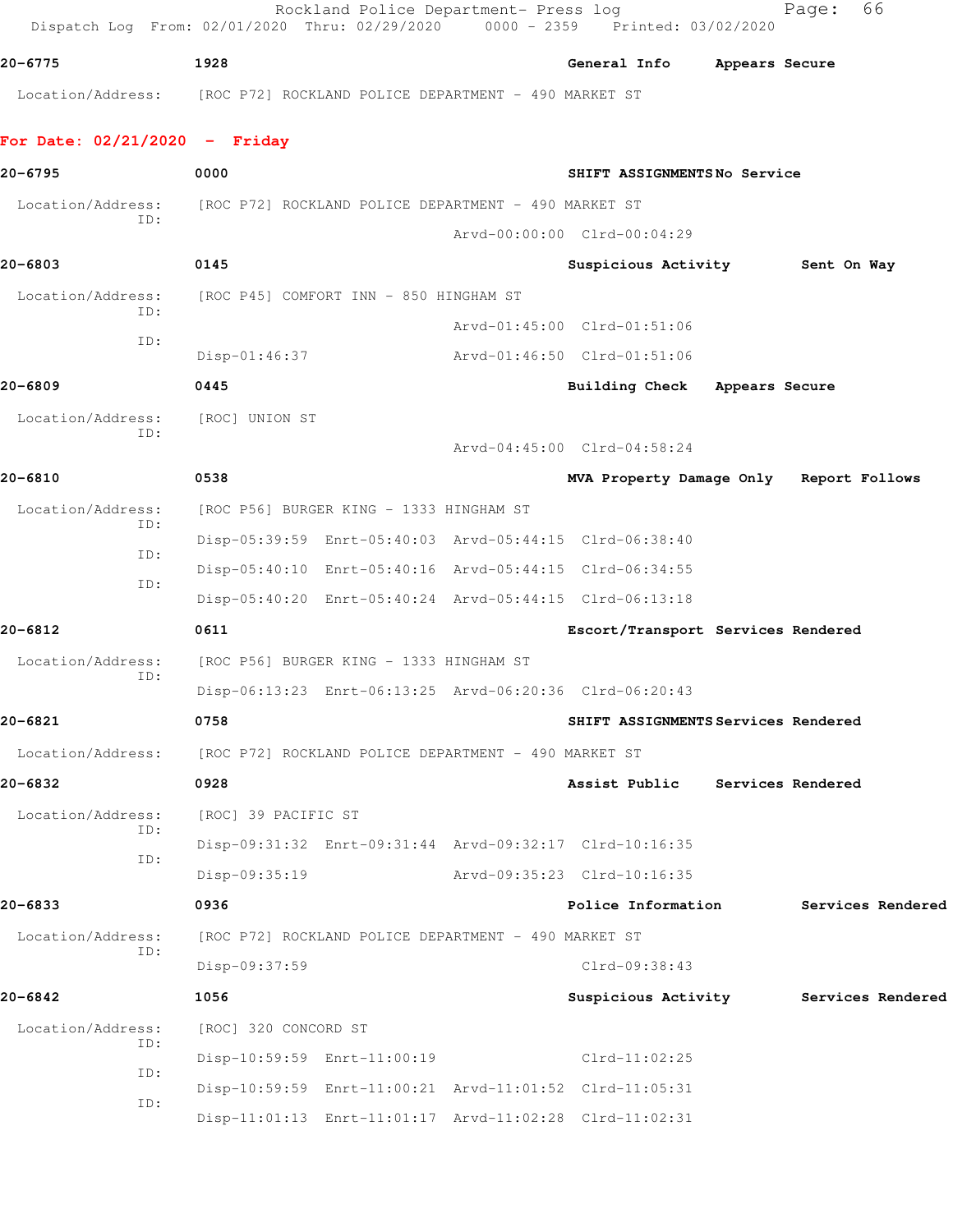| Dispatch Log From: 02/01/2020 Thru: 02/29/2020 0000 - 2359 Printed: 03/02/2020 |                                                 | Rockland Police Department- Press log                                     |                                                         |                 | 67<br>Page:       |  |
|--------------------------------------------------------------------------------|-------------------------------------------------|---------------------------------------------------------------------------|---------------------------------------------------------|-----------------|-------------------|--|
| 20-6843                                                                        | 1124                                            |                                                                           | Assist Public                                           |                 | Services Rendered |  |
| Location/Address:<br>ID:                                                       | [ROC] 20 LINDEN ST                              |                                                                           |                                                         |                 |                   |  |
| ID:                                                                            |                                                 |                                                                           | Disp-11:25:48 Enrt-11:25:57 Arvd-11:26:44 Clrd-11:50:23 |                 |                   |  |
|                                                                                |                                                 |                                                                           | Disp-11:36:50 Enrt-11:36:56 Arvd-11:37:01 Clrd-11:50:19 |                 |                   |  |
| 20-6846                                                                        | 1135                                            |                                                                           | Disturbance                                             | Arrest (s) Made |                   |  |
| Location/Address:<br>TD:                                                       | [ROC] 8 STUDLEY CT                              |                                                                           |                                                         |                 |                   |  |
|                                                                                |                                                 |                                                                           | Disp-11:36:55 Enrt-11:37:03 Arvd-11:37:47 Clrd-11:57:14 |                 |                   |  |
| ID:                                                                            |                                                 |                                                                           | Disp-11:36:55 Enrt-11:37:07 Arvd-11:37:27 Clrd-11:59:35 |                 |                   |  |
| 20-6851                                                                        | 1213                                            |                                                                           | CHILD SAFETY SEAT INSPECTION                            |                 |                   |  |
| Services Rendered<br>Location/Address:                                         | [ROC] 84 LIBERTY ST                             |                                                                           |                                                         |                 |                   |  |
| ID:                                                                            | $Disp-12:15:42$                                 |                                                                           | Arvd-12:15:49 Clrd-12:39:46                             |                 |                   |  |
| 20-6859                                                                        | 1326                                            |                                                                           | Emergency Medical Patient Refusal                       |                 |                   |  |
| Location/Address:<br>Fire Unit:<br>EMS Unit:                                   | [ROC 68] 204 MONCRIEF RD<br>ROCKAM1-Rockland A1 | ROCKEN3-Pumper-Rockland Engine 3<br>InQrtsUnavl-13:37:53 InSrvce-13:37:53 | Disp-13:28:33 Enrt-13:30:16 Arvd-13:34:17 Clrd-13:37:53 |                 |                   |  |
|                                                                                |                                                 | InQrtsUnavl-13:38:33 InSrvce-13:38:33                                     | Disp-13:28:37 Enrt-13:30:18 Arvd-13:33:47 Clrd-13:38:33 |                 |                   |  |
| ID:                                                                            | $Disp-13:31:42$                                 |                                                                           | $Clrd-13:32:06$                                         |                 |                   |  |
| ID:                                                                            | $Disp-13:31:59$                                 |                                                                           | Arvd-13:32:23 Clrd-13:44:37                             |                 |                   |  |
| ID:                                                                            | $Disp-13:32:13$                                 |                                                                           | Arvd-13:32:26 Clrd-13:44:42                             |                 |                   |  |
| 20-6862                                                                        | 1339                                            |                                                                           | Traffic Enforcement                                     |                 | Services Rendered |  |
| Location/Address:<br>ID:                                                       | [ROC] SALEM ST                                  |                                                                           |                                                         |                 |                   |  |
|                                                                                |                                                 |                                                                           | Arvd-13:40:47 Clrd-14:07:04                             |                 |                   |  |
| 20-6864                                                                        | 1342                                            |                                                                           | General Info Services Rendered                          |                 |                   |  |
| Location/Address: [ROC P72] ROCKLAND POLICE DEPARTMENT - 490 MARKET ST         |                                                 |                                                                           |                                                         |                 |                   |  |
| 20-6869                                                                        | 1408                                            |                                                                           | Details / Time off Services Rendered                    |                 |                   |  |
| Location:                                                                      | [ROC]                                           |                                                                           |                                                         |                 |                   |  |
| 20-6874                                                                        | 1425                                            |                                                                           | General Info Services Rendered                          |                 |                   |  |
| Location/Address:<br>ID:                                                       | [ROC] REED ST                                   |                                                                           |                                                         |                 |                   |  |
|                                                                                |                                                 |                                                                           | Disp-14:28:45 Enrt-14:28:51 Arvd-14:34:19 Clrd-14:41:58 |                 |                   |  |
| 20-6875                                                                        | 1432                                            |                                                                           | Detail Services Rendered                                |                 |                   |  |
| ID:                                                                            | Vicinity of: [ROC] 20 BOXBERRY LN               |                                                                           |                                                         |                 |                   |  |
|                                                                                |                                                 |                                                                           | Arvd-14:32:00 Clrd-14:38:03                             |                 |                   |  |
| 20-6876                                                                        | 1432                                            |                                                                           | Details / Time off Services Rendered                    |                 |                   |  |
| Location:                                                                      | [ROC]                                           |                                                                           |                                                         |                 |                   |  |
| 20-6879                                                                        | 1503                                            |                                                                           | Details / Time off Services Rendered                    |                 |                   |  |
| Location:                                                                      | [ROC]                                           |                                                                           |                                                         |                 |                   |  |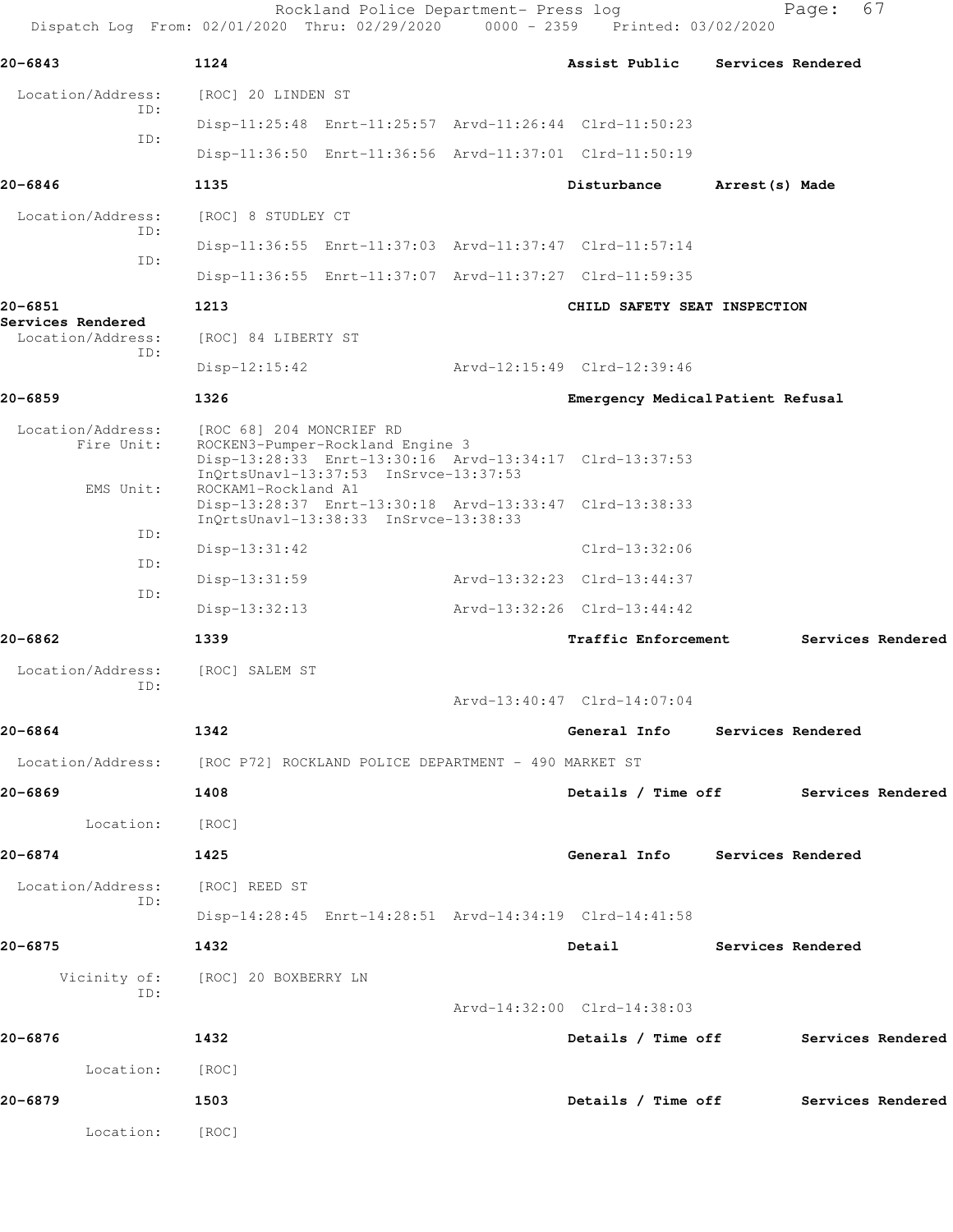Rockland Police Department- Press log Fage: 68 Dispatch Log From: 02/01/2020 Thru: 02/29/2020 0000 - 2359 Printed: 03/02/2020

Location/Address: [ROC P72] ROCKLAND POLICE DEPARTMENT - 490 MARKET ST

**20-6883 1607 SHIFT ASSIGNMENTS No Service**

ID:

**20-6884 1607 General Incident Investigated** Vicinity of: [ROC] 145 UNION ST ID: Disp-16:09:59 Arvd-16:10:07 Clrd-16:10:10 **20-6888 1659 911 Accidental Investigated** Location/Address: [ROC P47] BEST WESTERN - 909 HINGHAM ST Apt. #109 ID: Disp-17:00:29 Clrd-17:00:37 ID: Disp-17:00:29 Enrt-17:00:47 Arvd-17:02:09 Clrd-17:11:17 ID: Disp-17:00:42 Arvd-17:00:45 Clrd-17:10:58 **20-6889 1707 Unwanted Party Services Rendered** Location/Address: [ROC 60] SPRING GATE APARTMENTS - 74 HANNAH WAY Apt. #C ID: Disp-17:10:33 Enrt-17:10:41 Arvd-17:13:43 Clrd-17:21:28 ID: Disp-17:11:03 Enrt-17:11:10 Arvd-17:13:45 Clrd-17:21:30 ID: Disp-17:11:47 Enrt-17:11:51 Arvd-17:13:40 Clrd-17:21:26 **20-6898 1758 911 Hang Up Investigated** Vicinity of: [ROC] 25 PROSPECT ST ID: Disp-18:01:44 Arvd-18:01:47 Clrd-18:03:54 **20-6899 1806 Details / Time off No Service** Location: [ROC] **20-6908 1912 General Info No Service** Location/Address: [ROC P72] ROCKLAND POLICE DEPARTMENT - 490 MARKET ST ID: Arvd-19:13:56 Clrd-19:15:27 **20-6914 1915 Summons Services Rendered** Location/Address: [ROC] 445 LIBERTY ST ID: Arvd-19:32:27 Clrd-19:35:51 **20-6911 1929 Disturbance Services Rendered** Location/Address: [ROC 70] WEBSTER PARK NURSING AND REHAB - 56 WEBSTER ST Apt. #211 ID: Disp-19:31:20 Enrt-19:31:30 Arvd-19:33:29 Clrd-19:47:38 ID: Disp-19:31:24 Enrt-19:31:28 Arvd-19:33:27 Clrd-19:47:36 **20-6915 1936 Summons No Service** Location/Address: [ROC] 57 SALEM ST ID: Arvd-19:46:06 Clrd-19:52:05 **20-6916 1953 Summons Services Rendered** Location/Address: [ROC] 340 CENTRE AVE Apt. #21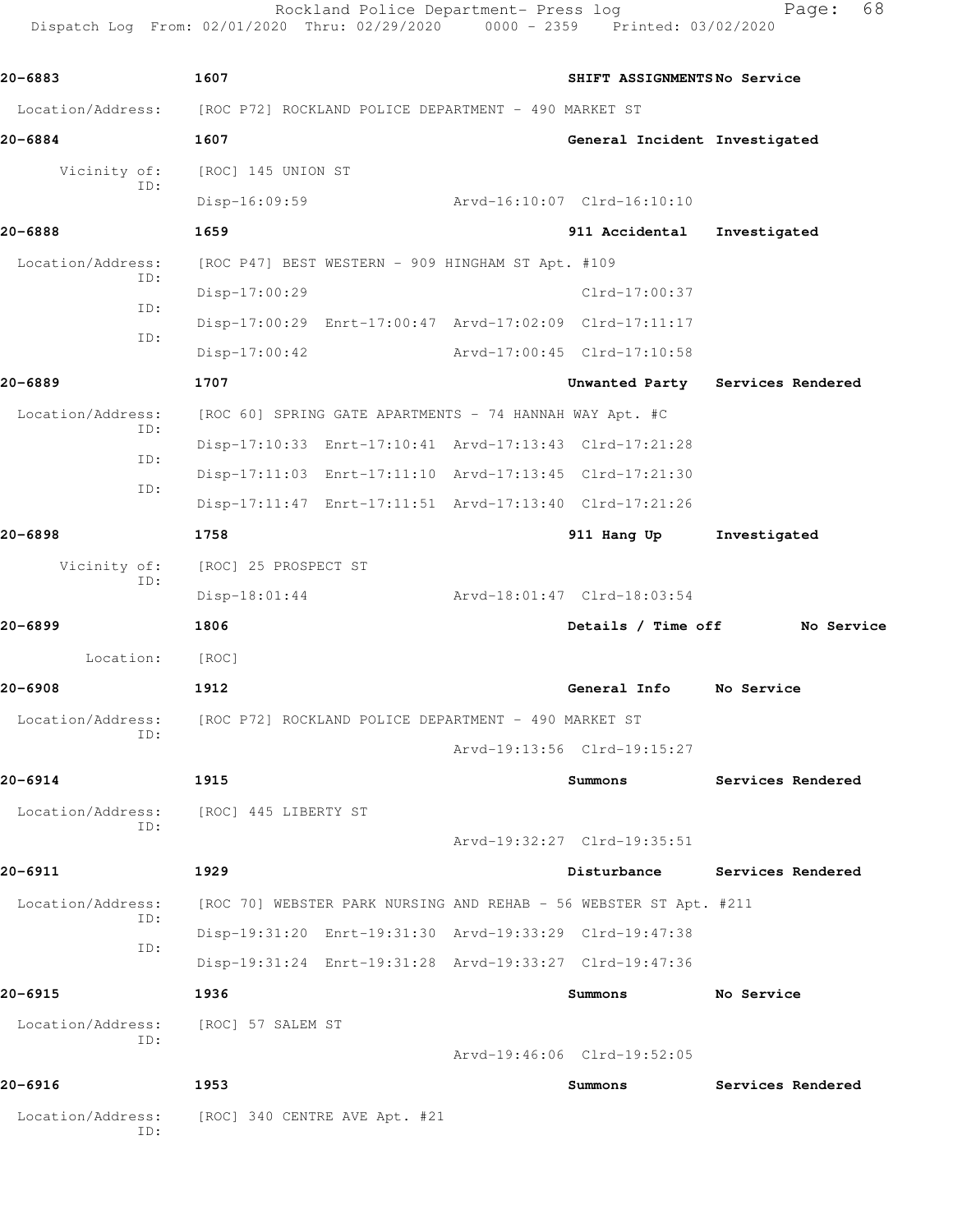|                                   |                                                                                                                                                                                     | $ALVQ - L9:00:00$ $CLLQ - L9:00:07$ |                             |                  |                                           |  |
|-----------------------------------|-------------------------------------------------------------------------------------------------------------------------------------------------------------------------------------|-------------------------------------|-----------------------------|------------------|-------------------------------------------|--|
| 20-6919                           | 2002                                                                                                                                                                                |                                     | Details / Time off          |                  | No Service                                |  |
| Location:                         | [ROC]                                                                                                                                                                               |                                     |                             |                  |                                           |  |
| 20-6920                           | 2009                                                                                                                                                                                |                                     |                             |                  | Emergency Medical Transported to Hospital |  |
| Location/Address:<br>Fire Unit:   | [ROC] 10 CHESTNUT CIR<br>ROCKEN3-Pumper-Rockland Engine 3<br>Disp-20:10:32                                                                                                          |                                     |                             |                  |                                           |  |
| Fire Unit:<br>EMS Unit:           | ROCKEN3-Pumper-Rockland Engine 3<br>Disp-20:10:40 Enrt-20:11:23 Arvd-20:13:24 Clrd-20:32:52<br>InQrtsUnavl-20:39:26 InSrvce-20:39:29<br>ABIA4-Abington Ambulance 4<br>Disp-20:10:40 |                                     |                             |                  |                                           |  |
| EMS Unit:                         | ABIA4-Abington Ambulance 4<br>Disp-20:10:44 Enrt-20:11:44 Arvd-20:20:12 Clrd-20:39:55<br>Hosp-20:47:50 ClrHosp-21:42:12 InQrtsUnavl-21:48:03 InSrvce-21:48:06                       |                                     |                             |                  |                                           |  |
| TD:                               | Disp-20:15:22 Enrt-20:15:25 Arvd-20:15:26 Clrd-20:15:58                                                                                                                             |                                     |                             |                  |                                           |  |
| 20-6924                           | 2045                                                                                                                                                                                |                                     | Motor Vehicle Stop          |                  | Services Rendered                         |  |
| Location/Address:                 | [ROC 66] REEDS POND PARK - 80 MARKET ST                                                                                                                                             |                                     |                             |                  |                                           |  |
| ID:                               |                                                                                                                                                                                     | Arvd-20:45:00 Clrd-20:50:37         |                             |                  |                                           |  |
| 20-6925                           | 2052                                                                                                                                                                                |                                     | Motor Vehicle Stop          |                  | Sent On Way                               |  |
| Vicinity of:<br>TD:               | [ROC P62] CHINA PLAZA - 35 MARKET ST                                                                                                                                                |                                     |                             |                  |                                           |  |
| ID:                               |                                                                                                                                                                                     | Arvd-20:52:00 Clrd-21:00:50         |                             |                  |                                           |  |
|                                   |                                                                                                                                                                                     | Arvd-20:55:54 Clrd-21:00:44         |                             |                  |                                           |  |
| 20-6931                           | 2107                                                                                                                                                                                |                                     | Summons                     | Could Not Locate |                                           |  |
| Location/Address:<br>ID:          | $[ROC]$ 135 GROVE ST Apt. #138                                                                                                                                                      | Arvd-21:07:00 Clrd-21:13:06         |                             |                  |                                           |  |
| For Date: $02/22/2020 -$ Saturday |                                                                                                                                                                                     |                                     |                             |                  |                                           |  |
| 20-6940                           | 0002                                                                                                                                                                                |                                     | SHIFT ASSIGNMENTSNo Service |                  |                                           |  |

|                                            | Location/Address: [ROC P72] ROCKLAND POLICE DEPARTMENT - 490 MARKET ST                      |                                   |
|--------------------------------------------|---------------------------------------------------------------------------------------------|-----------------------------------|
| 20-6946                                    | 0130                                                                                        | Motor Vehicle Collision W/PI      |
| Report Follows<br>Location/Address:<br>ID: | [ROC] 197 VFW DR @ 244 PLEASANT ST                                                          |                                   |
| ID:                                        | Disp-01:30:55 Enrt-01:31:15 Arvd-01:33:30 Clrd-02:21:40                                     |                                   |
| ID:                                        | Disp-01:30:55 Enrt-01:31:15                                                                 | $Clrd-01:33:57$                   |
| Fire Unit:                                 | Disp-01:30:55 Enrt-01:31:15 Arvd-01:33:36 Clrd-02:21:40<br>ROCKEN3-Pumper-Rockland Engine 3 |                                   |
| ID:                                        | $Disp-01:31:13$                                                                             | $Clrd-01:31:27$                   |
|                                            | Disp-01:44:28 Enrt-01:44:30 Arvd-01:45:20 Clrd-02:21:40                                     |                                   |
| 20-6948                                    | 0132                                                                                        | Disturbance<br>No Action Required |
| Location/Address:<br>ID:                   | [ROC] 3RD FLR - 494 UNION ST                                                                |                                   |
|                                            | Disp-01:34:02 Enrt-01:34:15 Arvd-01:36:37 Clrd-01:43:42                                     |                                   |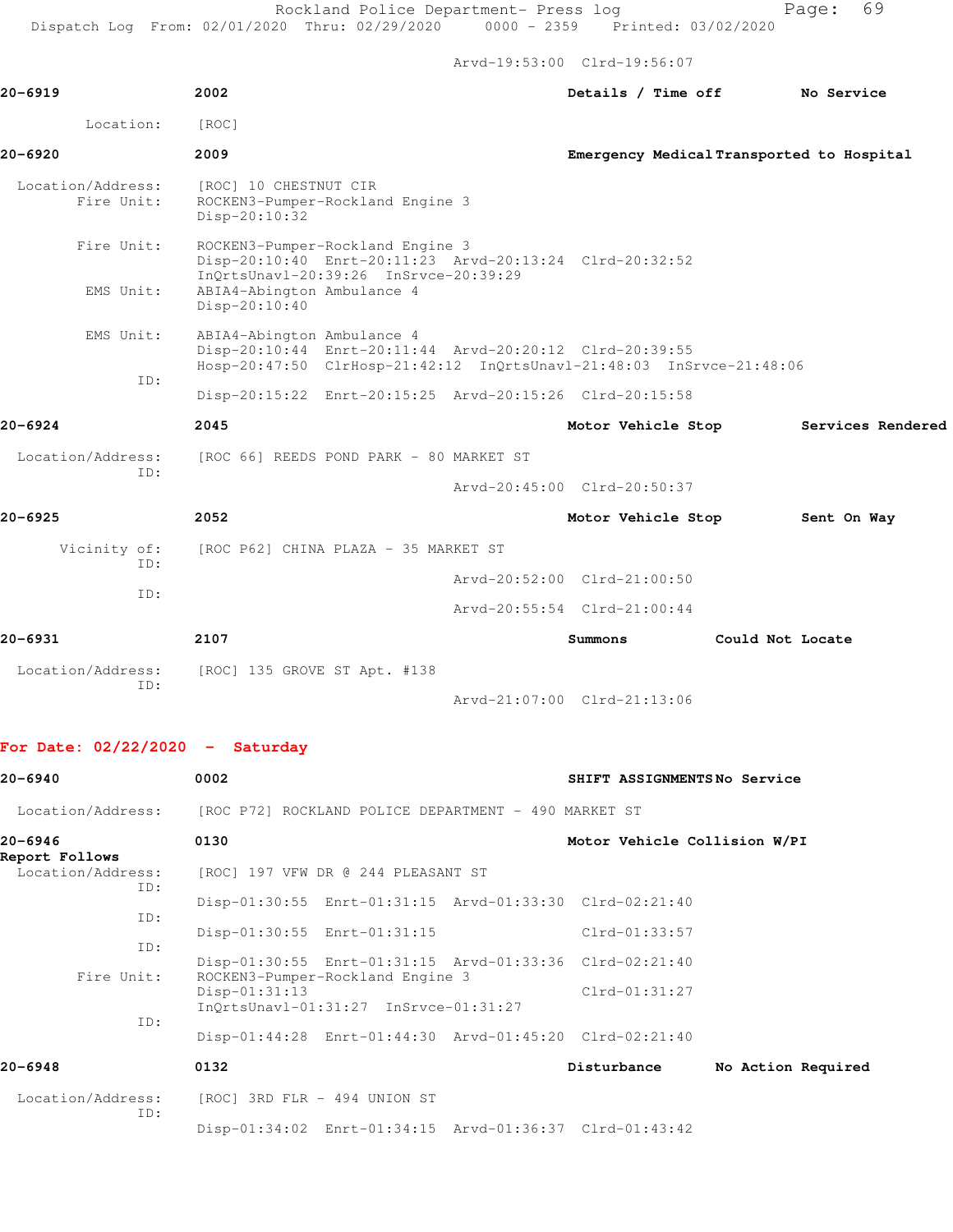Rockland Police Department- Press log Fage: 70 Dispatch Log From: 02/01/2020 Thru: 02/29/2020 0000 - 2359 Printed: 03/02/2020

**20-6950 0308 Building Check Services Rendered** Location/Address: [ROC] HINGHAM ST ID: Arvd-03:09:28 Clrd-03:09:50 **20-6955 0617 Building Check Appears Secure** Location/Address: [ROC 61] UNION ST BUSINESS DISTRICT - UNION ST ID: Disp-06:18:42 Arvd-06:18:45 Clrd-06:48:51 **20-6956 0653 Building Check Services Rendered** Location/Address: [ROC] HINGHAM ST ID: Arvd-06:54:34 Clrd-06:55:02 **20-6957 0659 Assist Other Agency Services Not Required**  [ROC] 136 PLAIN ST @ 152 W WATER ST ID: Disp-07:03:14 Clrd-07:03:22 **20-6958 0754 Private Investigator No Service** Vicinity of: [ROC] 136 PLAIN ST @ 152 W WATER ST **20-6960 0800 SHIFT ASSIGNMENTS Services Rendered** Location/Address: [ROC P72] ROCKLAND POLICE DEPARTMENT - 490 MARKET ST **20-6965 0900 Burglar Alarm Investigated** Location/Address: [ROC] 123 RICE AVE ID: Disp-09:02:06 Enrt-09:02:11 Arvd-09:08:12 Clrd-09:12:06 ID: Disp-09:02:06 Enrt-09:02:11 Arvd-09:08:13 Clrd-09:12:11 **20-6973 0934 Road Obstruction Services Rendered** Location/Address: [ROC] 198 REED ST ID: Disp-09:35:57 Enrt-09:36:00 Clrd-09:37:48 ID: Disp-09:37:56 Arvd-09:39:42 Clrd-09:41:08 **20-6980 1017 Traffic Enforcement Citation/Warning Issued**  Location/Address: [ROC] SALEM ST ID: Disp-10:18:08 Arvd-10:25:52 Clrd-10:50:54 **20-6987 1058 Motor Vehicle Stop Citation/Warning Issued**  Location/Address: [ROC] 291 MARKET ST @ 15 ALBION ST ID: Arvd-10:58:00 Clrd-11:04:08 **20-6989 1109 Motor Vehicle Stop Citation/Warning Issued**  Location/Address: [ROC] 35 MARKET ST @ 50 J A DUNN MEM DR ID: Arvd-11:09:00 Clrd-11:15:54 **20-6993 1144 911 Accidental Services Rendered** Location/Address: [ROC] 799 MARKET ST ID: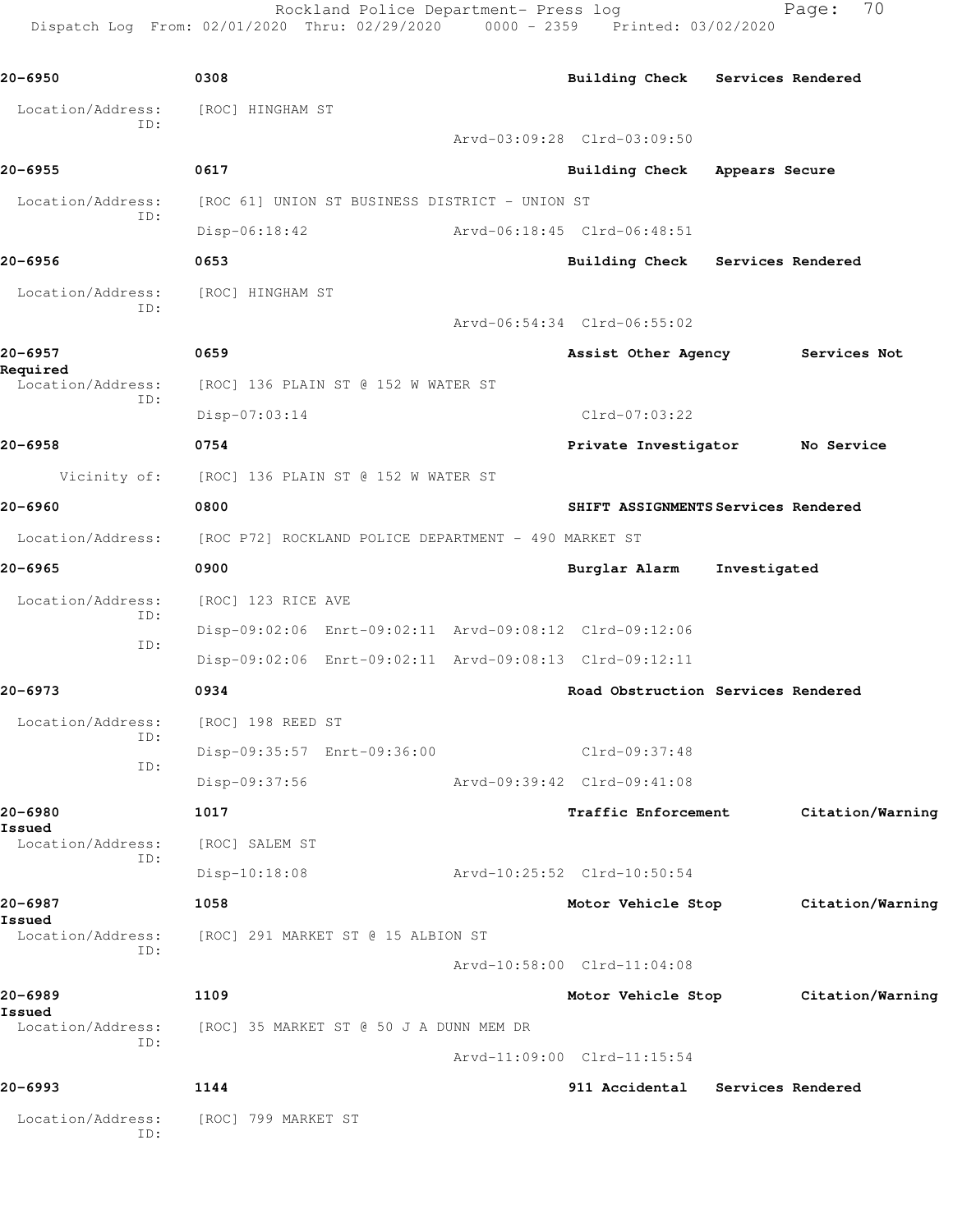| Dispatch Log From: 02/01/2020 Thru: 02/29/2020 0000 - 2359 Printed: 03/02/2020 |                                                      | Rockland Police Department- Press log |                                                         | 71<br>Page:       |  |
|--------------------------------------------------------------------------------|------------------------------------------------------|---------------------------------------|---------------------------------------------------------|-------------------|--|
|                                                                                |                                                      | Disp-11:46:34 Enrt-11:46:41           | $Clrd-11:48:10$                                         |                   |  |
| ID:                                                                            |                                                      |                                       | Disp-11:48:05 Enrt-11:48:07 Arvd-11:53:52 Clrd-11:53:56 |                   |  |
| 20-6998                                                                        | 1301                                                 |                                       | COMP TIME OFF                                           | Services Rendered |  |
| Location/Address:                                                              | [ROC P72] ROCKLAND POLICE DEPARTMENT - 490 MARKET ST |                                       |                                                         |                   |  |
| ID:                                                                            | $Disp-13:03:43$                                      |                                       | Arvd-13:03:58 Clrd-13:33:24                             |                   |  |
| 20-7003                                                                        | 1314                                                 |                                       | Assist Other Agency No Service                          |                   |  |
| Location/Address:<br>ID:                                                       | [ROC] 84 CHURCH ST                                   |                                       |                                                         |                   |  |
|                                                                                |                                                      |                                       | Disp-13:21:54 Enrt-13:32:26 Arvd-13:33:58 Clrd-13:39:39 |                   |  |
| ID:<br>ID:                                                                     |                                                      |                                       | Disp-13:21:54 Enrt-13:32:29 Arvd-13:33:57 Clrd-13:39:49 |                   |  |
| ID:                                                                            |                                                      |                                       | Disp-13:32:58 Enrt-13:33:01 Arvd-13:33:59 Clrd-13:39:48 |                   |  |
|                                                                                |                                                      |                                       | Disp-13:33:24 Enrt-13:33:28 Arvd-13:33:59 Clrd-13:39:40 |                   |  |
| 20-7002                                                                        | 1316                                                 |                                       | Larceny / Forgery/ Fraud                                | Investigated      |  |
| Location/Address:                                                              | [ROC] 820 MARKET ST                                  |                                       |                                                         |                   |  |
| ID:                                                                            |                                                      |                                       | Disp-13:17:55 Enrt-13:18:02 Arvd-13:30:32 Clrd-13:32:35 |                   |  |
| 20-7005                                                                        | 1345                                                 |                                       | Lockout                                                 | Services Rendered |  |
| Location/Address:<br>ID:                                                       | [ROC P51] DOUBLE TREE - 929 HINGHAM ST               |                                       |                                                         |                   |  |
|                                                                                |                                                      |                                       | Disp-13:48:50 Enrt-13:48:54 Arvd-13:54:16 Clrd-13:54:56 |                   |  |
| 20-7006                                                                        | 1350                                                 |                                       | Motor Vehicle Complaint Services Rendered               |                   |  |
| Location/Address:<br>ID:                                                       | [ROC] 39 WEBSTER ST                                  |                                       |                                                         |                   |  |
| ID:                                                                            |                                                      |                                       | Disp-13:53:31 Enrt-13:53:35 Arvd-13:56:58 Clrd-14:18:36 |                   |  |
| ID:                                                                            |                                                      |                                       | Disp-13:56:04 Enrt-13:56:06 Arvd-14:01:40 Clrd-14:03:20 |                   |  |
|                                                                                |                                                      |                                       | Disp-14:03:45 Arvd-14:06:15 Clrd-14:18:37               |                   |  |
| 20-7007                                                                        | 1402                                                 |                                       | Building Check Building Checked/Secured                 |                   |  |
| Location/Address:<br>ID:                                                       | [ROC] BILL DELAHUNT PKWY                             |                                       |                                                         |                   |  |
|                                                                                |                                                      |                                       | Arvd-14:03:20 Clrd-14:03:38                             |                   |  |
| 20-7011<br>Issued                                                              | 1506                                                 |                                       | Motor Vehicle Stop                                      | Citation/Warning  |  |
| Location/Address:<br>ID:                                                       | [ROC] 106 SPRING ST                                  |                                       |                                                         |                   |  |
|                                                                                |                                                      |                                       | Disp-15:06:36 Enrt-15:06:42 Arvd-15:06:44 Clrd-15:10:16 |                   |  |
| 20-7015                                                                        | 1529                                                 |                                       | Building Check Building Checked/Secured                 |                   |  |
| Location/Address:<br>ID:                                                       | [ROC] HINGHAM ST                                     |                                       |                                                         |                   |  |
|                                                                                |                                                      |                                       | Arvd-15:30:07 Clrd-15:30:33                             |                   |  |
| 20-7017                                                                        | 1556                                                 |                                       | SHIFT ASSIGNMENTS Services Rendered                     |                   |  |
| Location/Address:                                                              | [ROC P72] ROCKLAND POLICE DEPARTMENT - 490 MARKET ST |                                       |                                                         |                   |  |
| 20-7026                                                                        | 1924                                                 |                                       | COMP TIME                                               | Services Rendered |  |
| Location:                                                                      | [ROC]                                                |                                       |                                                         |                   |  |
| 20-7031                                                                        | 2015                                                 |                                       | Motor Vehicle Stop                                      | Verbal Warning    |  |
|                                                                                |                                                      |                                       |                                                         |                   |  |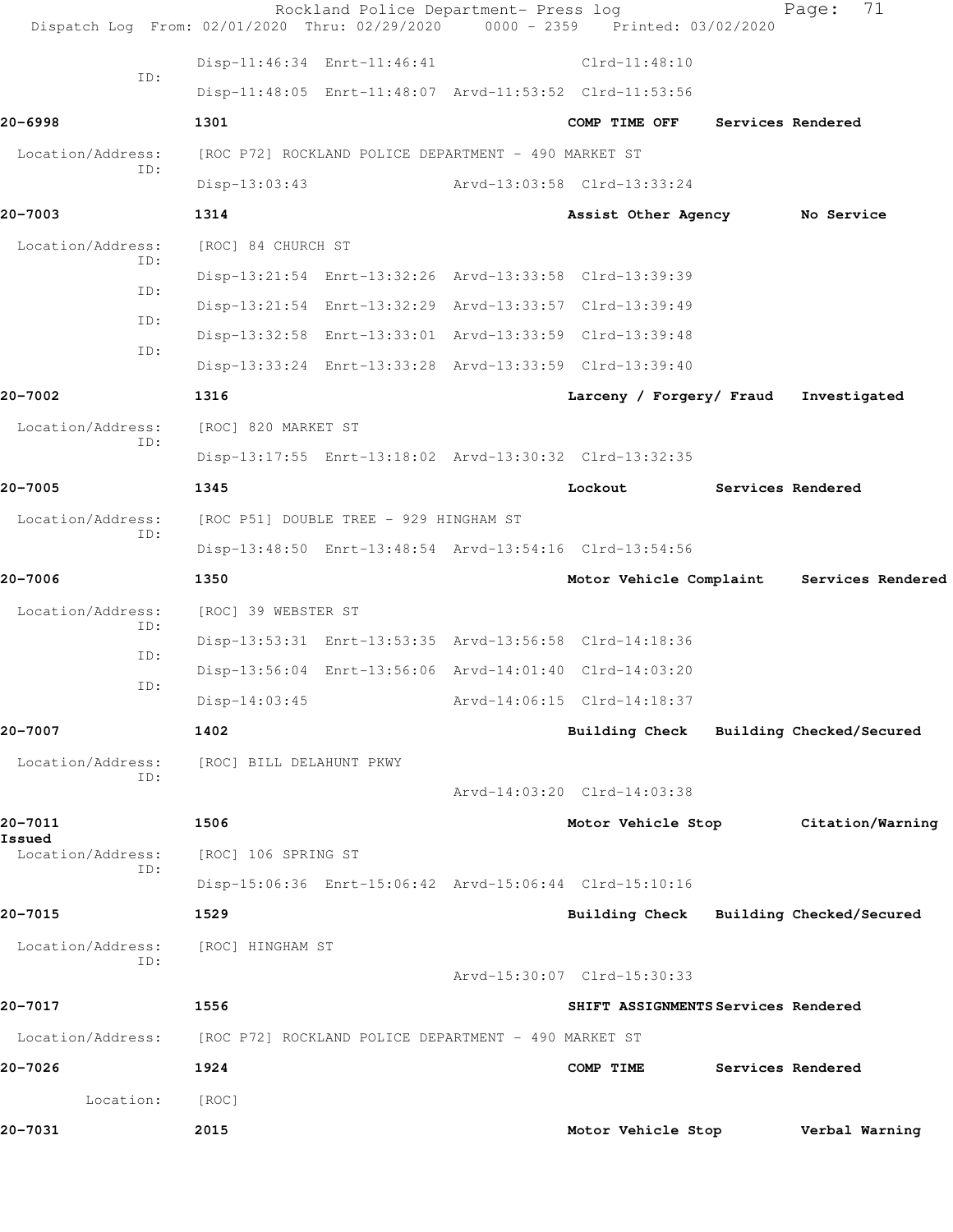|                                   | Rockland Police Department- Press log<br>Dispatch Log From: 02/01/2020 Thru: 02/29/2020             | $0000 - 2359$ | Printed: 03/02/2020              |              | 72<br>Page:                               |
|-----------------------------------|-----------------------------------------------------------------------------------------------------|---------------|----------------------------------|--------------|-------------------------------------------|
| Location:<br>ID:                  | [ROC 2] REEDS POND PARK                                                                             |               |                                  |              |                                           |
| 20-7034                           | 2027                                                                                                |               | Arvd-20:15:00 Clrd-20:18:10      |              |                                           |
|                                   |                                                                                                     |               | Burglar Alarm                    | Investigated |                                           |
| Location/Address:<br>ID:          | [ROC] MEMORIAL PARK SCHOOL - 204 REED ST<br>Disp-20:29:15 Enrt-20:29:30 Arvd-20:34:34 Clrd-20:40:25 |               |                                  |              |                                           |
| 20-7036                           | 2042                                                                                                |               | General Info                     |              | Services Not Required                     |
| Location/Address:                 | [ROC P72] ROCKLAND POLICE DEPARTMENT - 490 MARKET ST                                                |               |                                  |              |                                           |
| ID:                               |                                                                                                     |               | Arvd-20:44:19 Clrd-20:45:07      |              |                                           |
| 20-7040                           | 2137                                                                                                |               | Disturbance                      | No Service   |                                           |
| Vicinity of:                      | [ROC P75] UNION POINT - BILL DELAHUNT PKWY                                                          |               |                                  |              |                                           |
| ID:                               | Disp-21:42:18 Enrt-21:42:40 Arvd-21:42:43 Clrd-21:47:57                                             |               |                                  |              |                                           |
| 20-7041                           | 2138                                                                                                |               |                                  |              | Motor Vehicle Stop Citation/Warning       |
| Issued<br>Vicinity of:            | [ROC] ROUTE 3 RAMP - HINGHAM ST                                                                     |               |                                  |              |                                           |
| ID:                               | Disp-21:41:05 Enrt-21:41:11 Arvd-21:41:13 Clrd-21:44:33                                             |               |                                  |              |                                           |
| 20-7048                           | 2155                                                                                                |               |                                  |              | Motor Vehicle Complaint Cancelled Enroute |
| Vicinity of:                      | [ROC] IAO HANOVER TOWN LINE - MARKET ST                                                             |               |                                  |              |                                           |
| ID:                               | Disp-21:56:56 Enrt-21:57:00                                                                         |               | Clrd-21:57:02                    |              |                                           |
| 20-7057                           | 2327                                                                                                |               | 911 Accidental 911 Wireless call |              |                                           |
| (Transfered)<br>Location/Address: | [ROC P47] BEST WESTERN - 909 HINGHAM ST Apt. #129                                                   |               |                                  |              |                                           |
| ID:                               | Disp-23:30:11 Enrt-23:30:22 Arvd-23:34:15 Clrd-23:39:24                                             |               |                                  |              |                                           |
| ID:                               | Disp-23:30:20 Enrt-23:30:22 Arvd-23:34:18 Clrd-23:39:21                                             |               |                                  |              |                                           |
| For Date: $02/23/2020 -$ Sunday   |                                                                                                     |               |                                  |              |                                           |
| 20-7060                           | 0000                                                                                                |               | SHIFT ASSIGNMENTSNo Service      |              |                                           |
| Location/Address:                 | [ROC P72] ROCKLAND POLICE DEPARTMENT - 490 MARKET ST                                                |               |                                  |              |                                           |
| 20-7058                           | 0001                                                                                                |               | Assist Public Services Rendered  |              |                                           |
| Location/Address:                 | [ROC] 113 MARKET ST Apt. #16                                                                        |               |                                  |              |                                           |
| ID:                               | Disp-00:08:10 Enrt-00:12:39 Arvd-00:12:53 Clrd-00:36:57                                             |               |                                  |              |                                           |
| 20-7063                           | 0014                                                                                                |               | Motor Vehicle Stop               |              | Verbal Warning                            |
| Location/Address:                 | [ROC] PLAIN ST                                                                                      |               |                                  |              |                                           |
| ID:                               |                                                                                                     |               | Arvd-00:14:00 Clrd-00:20:50      |              |                                           |
| 20-7070                           | 0143                                                                                                |               | Disturbance                      |              | <b>Services Rendered</b>                  |
| Location/Address:                 | [ROC] 687 UNION ST                                                                                  |               |                                  |              |                                           |
| ID:<br>ID:                        | Disp-01:45:24 Enrt-01:45:40 Arvd-01:48:34 Clrd-01:58:05                                             |               |                                  |              |                                           |

 Disp-01:45:27 Enrt-01:45:40 Arvd-01:48:32 Clrd-01:58:03 ID:

Disp-01:45:37 Enrt-01:45:40 Arvd-01:53:03 Clrd-01:56:18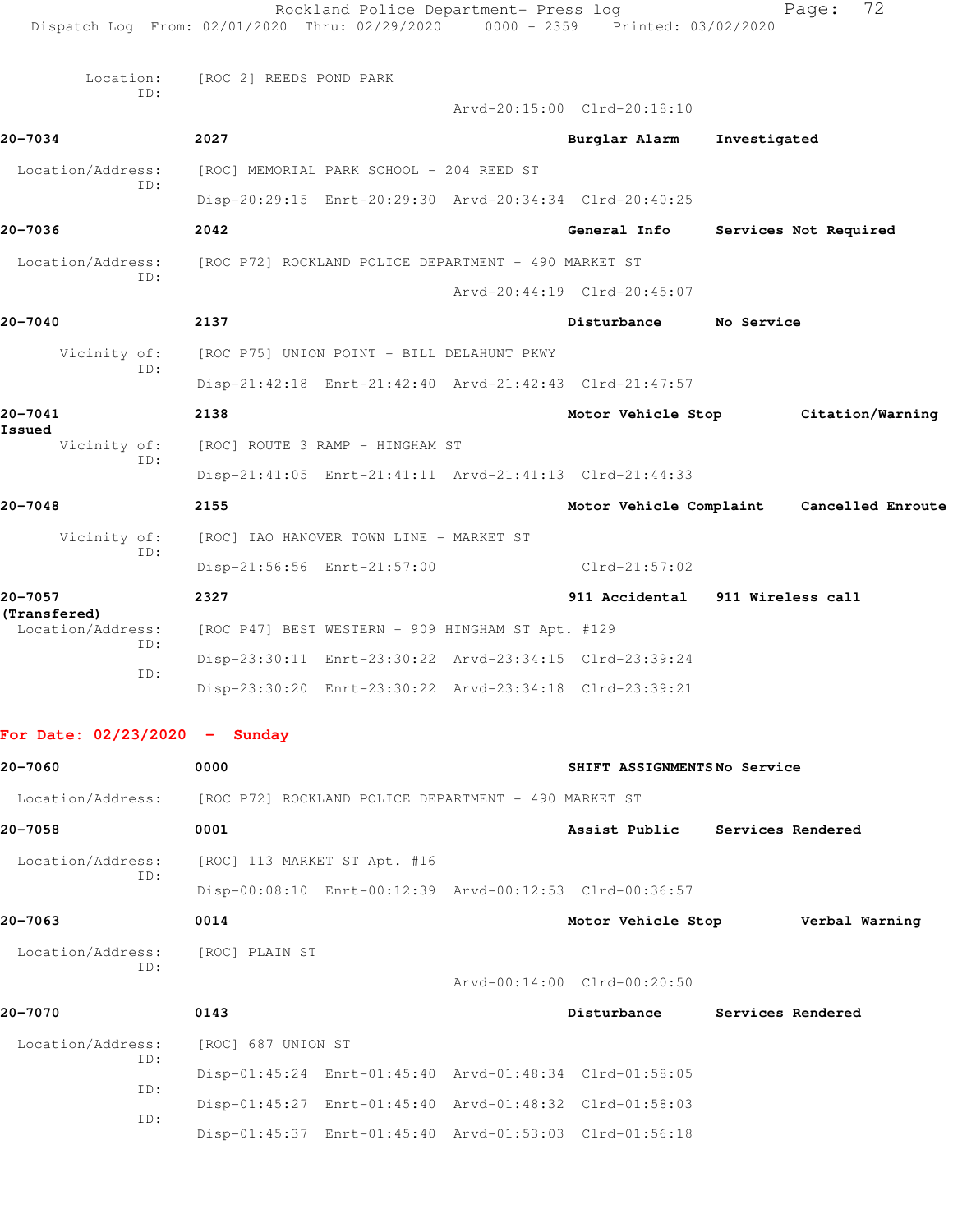Rockland Police Department- Press log Fage: 73 Dispatch Log From: 02/01/2020 Thru: 02/29/2020 0000 - 2359 Printed: 03/02/2020

**20-7076 0222 Building Check Investigated** Location/Address: [ROC] MARTHA DR ID: Arvd-02:23:07 Clrd-02:23:58 **20-7088 0555 Building Check Building Checked/Secured** Location/Address: [ROC] UNION ST ID: Arvd-05:56:59 Clrd-06:16:48 **20-7091 0717 Building Check Investigated** Location/Address: [ROC] MARTHA DR ID: Arvd-07:18:06 Clrd-07:18:15 **20-7095 0735 Assist Other Agency No Service** Location/Address: [ROC] 84 CHURCH ST ID: Disp-07:39:33 Enrt-07:40:01 Clrd-07:48:19 ID: Disp-07:39:39 Enrt-07:39:58 Clrd-07:48:15 **20-7097 0802 Information Call No Action Required** Location/Address: [ROC P72] ROCKLAND POLICE DEPARTMENT - 490 MARKET ST **20-7115 1123 Motor Vehicle Stop Citation/Warning Issued**  Location/Address: [ROC P94] FAST LANE CONVENIENCE STORE - 430 UNION ST ID: Arvd-11:23:00 Clrd-11:29:01 **20-7117 1151 911 Accidental Services Rendered** Location/Address: [ROC P72] ROCKLAND POLICE DEPARTMENT - 490 MARKET ST ID: Disp-11:53:51 Enrt-11:54:28 Arvd-11:54:16 Clrd-11:55:16 **20-7119 1158 911 Hang Up No Action Required** Location/Address: [ROC] 119 GROVE ST ID: Disp-11:59:32 Arvd-12:07:02 Clrd-12:12:54 **20-7123 1242 Details / Time off No Action Required**  Location: [ROC] **20-7140 1300 Information Call No Action Required** Location/Address: [ROC P72] ROCKLAND POLICE DEPARTMENT - 490 MARKET ST **20-7131 1354 Suspicious Activity Arrest(s) Made** Location/Address: [ROC] 147 MARKET ST ID: Disp-13:56:11 Arvd-13:57:11 Clrd-14:58:01 ID: Disp-13:56:11 Clrd-13:57:28 ID: Disp-13:57:20 Arvd-13:57:25 Clrd-14:47:28 **20-7139 1445 Information Call No Action Required** Location/Address: [ROC P72] ROCKLAND POLICE DEPARTMENT - 490 MARKET ST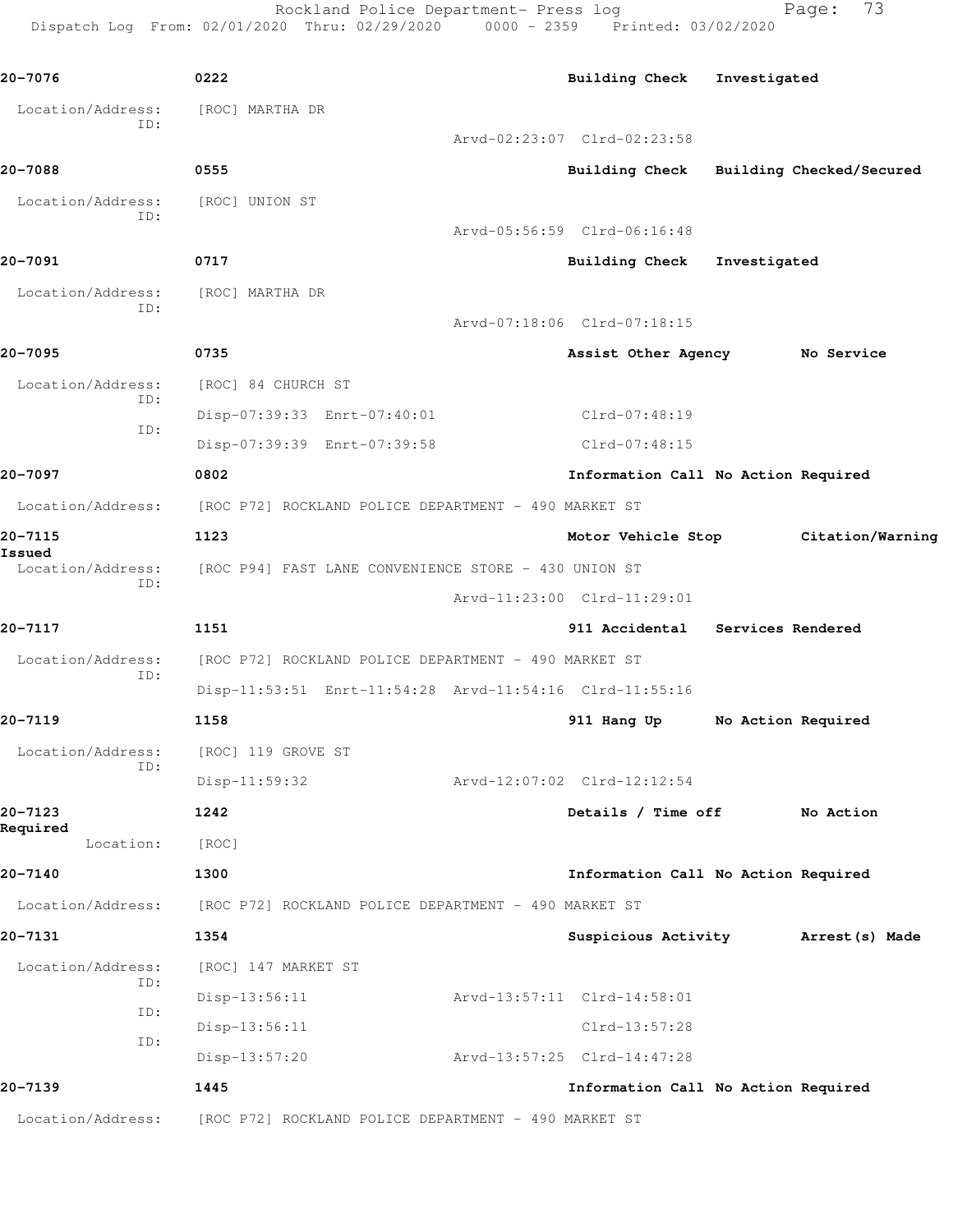| 20-7143<br>1506<br>Information Call No Action Required<br>Location/Address: [ROC P72] ROCKLAND POLICE DEPARTMENT - 490 MARKET ST<br>20-7141<br>1507<br>Motor Vehicle Complaint Citation/Warning<br>Issued<br>Location/Address:<br>[ROC P75] UNION POINT - BILL DELAHUNT PKWY<br>ID:<br>$Disp-15:12:22$<br>Arvd-15:12:32 Clrd-15:28:10<br>ID:<br>$Disp-15:12:22$<br>Arvd-15:12:35 Clrd-15:28:13<br>20-7151<br>1604<br>General Info<br>Services Not Required<br>Location/Address:<br>[ROC P72] ROCKLAND POLICE DEPARTMENT - 490 MARKET ST<br>ID:<br>Arvd-16:04:00 Clrd-16:06:28<br>20-7154<br>1627<br>Details / Time off<br>Services Not<br>Required<br>Location:<br>[ROC]<br>20-7164<br>1806<br>911 Accidental Services Rendered<br>Location/Address:<br>[ROC] 84 HARTSUFF ST<br>ID:<br>Disp-18:07:41 Enrt-18:07:43 Arvd-18:28:24 Clrd-18:29:12<br>20-7175<br>1939<br>Assist Other Agency Marrest (s) Made<br>Vicinity of:<br>[ROC] GRASSWOOD CIR Apt. #22<br>ID:<br>Disp-19:40:41<br>$Clrd-19:46:01$<br>ID:<br>Disp-19:40:45<br>Clrd-19:45:58<br>ID:<br>$Disp-19:40:51$<br>$Clrd-19:48:33$<br>ID:<br>Disp-20:02:10 Enrt-20:02:31 Arvd-20:12:46 Clrd-20:15:16<br>ID:<br>Disp-20:02:13 Enrt-20:02:31 Arvd-20:12:43 Clrd-20:15:16<br>ID:<br>Disp-20:02:17 Enrt-20:02:31 Arvd-20:12:41 Clrd-20:15:16<br>1944<br>20-7176<br>Disturbance<br>Services Rendered<br>Location/Address:<br>[ROC] 20 PLAIN ST<br>ID:<br>Disp-19:46:11 Enrt-19:46:22 Arvd-19:47:56 Clrd-20:01:01<br>ID:<br>Disp-19:46:16 Enrt-19:46:24 Arvd-19:47:53 Clrd-20:01:01<br>ID:<br>Disp-19:48:41<br>Arvd-19:48:45 Clrd-20:01:01<br>ABIA4-Abington Ambulance 4<br>EMS Unit:<br>Disp-19:51:48<br>$Clrd-19:51:52$<br>InQrtsUnavl-19:51:52 InSrvce-19:51:52<br>20-7184<br>Prisoner Information<br>2100<br>Location/Address:<br>[ROC P72] ROCKLAND POLICE DEPARTMENT - 490 MARKET ST<br>ID:<br>Arvd-21:00:00 Clrd-21:01:50<br>20-7185<br>2104<br>Assist Public<br>Provided Assistance<br>Location/Address:<br>[ROC P65] 7-ELEVEN CONVENIENCE STORE - 92 MARKET ST Apt. #MARKE<br>ID:<br>Disp-21:07:12 Enrt-21:07:15 Arvd-21:09:16 Clrd-21:19:57<br>20-7189<br>2158<br>Motor Vehicle Stop<br>Issued | Dispatch Log From: 02/01/2020 Thru: 02/29/2020 0000 - 2359 Printed: 03/02/2020 | Rockland Police Department- Press log |  | 74<br>Page:       |
|------------------------------------------------------------------------------------------------------------------------------------------------------------------------------------------------------------------------------------------------------------------------------------------------------------------------------------------------------------------------------------------------------------------------------------------------------------------------------------------------------------------------------------------------------------------------------------------------------------------------------------------------------------------------------------------------------------------------------------------------------------------------------------------------------------------------------------------------------------------------------------------------------------------------------------------------------------------------------------------------------------------------------------------------------------------------------------------------------------------------------------------------------------------------------------------------------------------------------------------------------------------------------------------------------------------------------------------------------------------------------------------------------------------------------------------------------------------------------------------------------------------------------------------------------------------------------------------------------------------------------------------------------------------------------------------------------------------------------------------------------------------------------------------------------------------------------------------------------------------------------------------------------------------------------------------------------------------------------------------------------------------------------------------------------------------------------------------------------------------------------------------------------------|--------------------------------------------------------------------------------|---------------------------------------|--|-------------------|
|                                                                                                                                                                                                                                                                                                                                                                                                                                                                                                                                                                                                                                                                                                                                                                                                                                                                                                                                                                                                                                                                                                                                                                                                                                                                                                                                                                                                                                                                                                                                                                                                                                                                                                                                                                                                                                                                                                                                                                                                                                                                                                                                                            |                                                                                |                                       |  |                   |
|                                                                                                                                                                                                                                                                                                                                                                                                                                                                                                                                                                                                                                                                                                                                                                                                                                                                                                                                                                                                                                                                                                                                                                                                                                                                                                                                                                                                                                                                                                                                                                                                                                                                                                                                                                                                                                                                                                                                                                                                                                                                                                                                                            |                                                                                |                                       |  |                   |
|                                                                                                                                                                                                                                                                                                                                                                                                                                                                                                                                                                                                                                                                                                                                                                                                                                                                                                                                                                                                                                                                                                                                                                                                                                                                                                                                                                                                                                                                                                                                                                                                                                                                                                                                                                                                                                                                                                                                                                                                                                                                                                                                                            |                                                                                |                                       |  |                   |
|                                                                                                                                                                                                                                                                                                                                                                                                                                                                                                                                                                                                                                                                                                                                                                                                                                                                                                                                                                                                                                                                                                                                                                                                                                                                                                                                                                                                                                                                                                                                                                                                                                                                                                                                                                                                                                                                                                                                                                                                                                                                                                                                                            |                                                                                |                                       |  |                   |
|                                                                                                                                                                                                                                                                                                                                                                                                                                                                                                                                                                                                                                                                                                                                                                                                                                                                                                                                                                                                                                                                                                                                                                                                                                                                                                                                                                                                                                                                                                                                                                                                                                                                                                                                                                                                                                                                                                                                                                                                                                                                                                                                                            |                                                                                |                                       |  |                   |
|                                                                                                                                                                                                                                                                                                                                                                                                                                                                                                                                                                                                                                                                                                                                                                                                                                                                                                                                                                                                                                                                                                                                                                                                                                                                                                                                                                                                                                                                                                                                                                                                                                                                                                                                                                                                                                                                                                                                                                                                                                                                                                                                                            |                                                                                |                                       |  |                   |
|                                                                                                                                                                                                                                                                                                                                                                                                                                                                                                                                                                                                                                                                                                                                                                                                                                                                                                                                                                                                                                                                                                                                                                                                                                                                                                                                                                                                                                                                                                                                                                                                                                                                                                                                                                                                                                                                                                                                                                                                                                                                                                                                                            |                                                                                |                                       |  |                   |
|                                                                                                                                                                                                                                                                                                                                                                                                                                                                                                                                                                                                                                                                                                                                                                                                                                                                                                                                                                                                                                                                                                                                                                                                                                                                                                                                                                                                                                                                                                                                                                                                                                                                                                                                                                                                                                                                                                                                                                                                                                                                                                                                                            |                                                                                |                                       |  |                   |
|                                                                                                                                                                                                                                                                                                                                                                                                                                                                                                                                                                                                                                                                                                                                                                                                                                                                                                                                                                                                                                                                                                                                                                                                                                                                                                                                                                                                                                                                                                                                                                                                                                                                                                                                                                                                                                                                                                                                                                                                                                                                                                                                                            |                                                                                |                                       |  |                   |
|                                                                                                                                                                                                                                                                                                                                                                                                                                                                                                                                                                                                                                                                                                                                                                                                                                                                                                                                                                                                                                                                                                                                                                                                                                                                                                                                                                                                                                                                                                                                                                                                                                                                                                                                                                                                                                                                                                                                                                                                                                                                                                                                                            |                                                                                |                                       |  |                   |
|                                                                                                                                                                                                                                                                                                                                                                                                                                                                                                                                                                                                                                                                                                                                                                                                                                                                                                                                                                                                                                                                                                                                                                                                                                                                                                                                                                                                                                                                                                                                                                                                                                                                                                                                                                                                                                                                                                                                                                                                                                                                                                                                                            |                                                                                |                                       |  |                   |
|                                                                                                                                                                                                                                                                                                                                                                                                                                                                                                                                                                                                                                                                                                                                                                                                                                                                                                                                                                                                                                                                                                                                                                                                                                                                                                                                                                                                                                                                                                                                                                                                                                                                                                                                                                                                                                                                                                                                                                                                                                                                                                                                                            |                                                                                |                                       |  |                   |
|                                                                                                                                                                                                                                                                                                                                                                                                                                                                                                                                                                                                                                                                                                                                                                                                                                                                                                                                                                                                                                                                                                                                                                                                                                                                                                                                                                                                                                                                                                                                                                                                                                                                                                                                                                                                                                                                                                                                                                                                                                                                                                                                                            |                                                                                |                                       |  |                   |
|                                                                                                                                                                                                                                                                                                                                                                                                                                                                                                                                                                                                                                                                                                                                                                                                                                                                                                                                                                                                                                                                                                                                                                                                                                                                                                                                                                                                                                                                                                                                                                                                                                                                                                                                                                                                                                                                                                                                                                                                                                                                                                                                                            |                                                                                |                                       |  |                   |
|                                                                                                                                                                                                                                                                                                                                                                                                                                                                                                                                                                                                                                                                                                                                                                                                                                                                                                                                                                                                                                                                                                                                                                                                                                                                                                                                                                                                                                                                                                                                                                                                                                                                                                                                                                                                                                                                                                                                                                                                                                                                                                                                                            |                                                                                |                                       |  |                   |
|                                                                                                                                                                                                                                                                                                                                                                                                                                                                                                                                                                                                                                                                                                                                                                                                                                                                                                                                                                                                                                                                                                                                                                                                                                                                                                                                                                                                                                                                                                                                                                                                                                                                                                                                                                                                                                                                                                                                                                                                                                                                                                                                                            |                                                                                |                                       |  |                   |
|                                                                                                                                                                                                                                                                                                                                                                                                                                                                                                                                                                                                                                                                                                                                                                                                                                                                                                                                                                                                                                                                                                                                                                                                                                                                                                                                                                                                                                                                                                                                                                                                                                                                                                                                                                                                                                                                                                                                                                                                                                                                                                                                                            |                                                                                |                                       |  |                   |
|                                                                                                                                                                                                                                                                                                                                                                                                                                                                                                                                                                                                                                                                                                                                                                                                                                                                                                                                                                                                                                                                                                                                                                                                                                                                                                                                                                                                                                                                                                                                                                                                                                                                                                                                                                                                                                                                                                                                                                                                                                                                                                                                                            |                                                                                |                                       |  |                   |
|                                                                                                                                                                                                                                                                                                                                                                                                                                                                                                                                                                                                                                                                                                                                                                                                                                                                                                                                                                                                                                                                                                                                                                                                                                                                                                                                                                                                                                                                                                                                                                                                                                                                                                                                                                                                                                                                                                                                                                                                                                                                                                                                                            |                                                                                |                                       |  |                   |
|                                                                                                                                                                                                                                                                                                                                                                                                                                                                                                                                                                                                                                                                                                                                                                                                                                                                                                                                                                                                                                                                                                                                                                                                                                                                                                                                                                                                                                                                                                                                                                                                                                                                                                                                                                                                                                                                                                                                                                                                                                                                                                                                                            |                                                                                |                                       |  |                   |
|                                                                                                                                                                                                                                                                                                                                                                                                                                                                                                                                                                                                                                                                                                                                                                                                                                                                                                                                                                                                                                                                                                                                                                                                                                                                                                                                                                                                                                                                                                                                                                                                                                                                                                                                                                                                                                                                                                                                                                                                                                                                                                                                                            |                                                                                |                                       |  |                   |
|                                                                                                                                                                                                                                                                                                                                                                                                                                                                                                                                                                                                                                                                                                                                                                                                                                                                                                                                                                                                                                                                                                                                                                                                                                                                                                                                                                                                                                                                                                                                                                                                                                                                                                                                                                                                                                                                                                                                                                                                                                                                                                                                                            |                                                                                |                                       |  |                   |
|                                                                                                                                                                                                                                                                                                                                                                                                                                                                                                                                                                                                                                                                                                                                                                                                                                                                                                                                                                                                                                                                                                                                                                                                                                                                                                                                                                                                                                                                                                                                                                                                                                                                                                                                                                                                                                                                                                                                                                                                                                                                                                                                                            |                                                                                |                                       |  |                   |
|                                                                                                                                                                                                                                                                                                                                                                                                                                                                                                                                                                                                                                                                                                                                                                                                                                                                                                                                                                                                                                                                                                                                                                                                                                                                                                                                                                                                                                                                                                                                                                                                                                                                                                                                                                                                                                                                                                                                                                                                                                                                                                                                                            |                                                                                |                                       |  |                   |
|                                                                                                                                                                                                                                                                                                                                                                                                                                                                                                                                                                                                                                                                                                                                                                                                                                                                                                                                                                                                                                                                                                                                                                                                                                                                                                                                                                                                                                                                                                                                                                                                                                                                                                                                                                                                                                                                                                                                                                                                                                                                                                                                                            |                                                                                |                                       |  |                   |
|                                                                                                                                                                                                                                                                                                                                                                                                                                                                                                                                                                                                                                                                                                                                                                                                                                                                                                                                                                                                                                                                                                                                                                                                                                                                                                                                                                                                                                                                                                                                                                                                                                                                                                                                                                                                                                                                                                                                                                                                                                                                                                                                                            |                                                                                |                                       |  |                   |
|                                                                                                                                                                                                                                                                                                                                                                                                                                                                                                                                                                                                                                                                                                                                                                                                                                                                                                                                                                                                                                                                                                                                                                                                                                                                                                                                                                                                                                                                                                                                                                                                                                                                                                                                                                                                                                                                                                                                                                                                                                                                                                                                                            |                                                                                |                                       |  |                   |
|                                                                                                                                                                                                                                                                                                                                                                                                                                                                                                                                                                                                                                                                                                                                                                                                                                                                                                                                                                                                                                                                                                                                                                                                                                                                                                                                                                                                                                                                                                                                                                                                                                                                                                                                                                                                                                                                                                                                                                                                                                                                                                                                                            |                                                                                |                                       |  |                   |
|                                                                                                                                                                                                                                                                                                                                                                                                                                                                                                                                                                                                                                                                                                                                                                                                                                                                                                                                                                                                                                                                                                                                                                                                                                                                                                                                                                                                                                                                                                                                                                                                                                                                                                                                                                                                                                                                                                                                                                                                                                                                                                                                                            |                                                                                |                                       |  | Services Rendered |
|                                                                                                                                                                                                                                                                                                                                                                                                                                                                                                                                                                                                                                                                                                                                                                                                                                                                                                                                                                                                                                                                                                                                                                                                                                                                                                                                                                                                                                                                                                                                                                                                                                                                                                                                                                                                                                                                                                                                                                                                                                                                                                                                                            |                                                                                |                                       |  |                   |
|                                                                                                                                                                                                                                                                                                                                                                                                                                                                                                                                                                                                                                                                                                                                                                                                                                                                                                                                                                                                                                                                                                                                                                                                                                                                                                                                                                                                                                                                                                                                                                                                                                                                                                                                                                                                                                                                                                                                                                                                                                                                                                                                                            |                                                                                |                                       |  |                   |
|                                                                                                                                                                                                                                                                                                                                                                                                                                                                                                                                                                                                                                                                                                                                                                                                                                                                                                                                                                                                                                                                                                                                                                                                                                                                                                                                                                                                                                                                                                                                                                                                                                                                                                                                                                                                                                                                                                                                                                                                                                                                                                                                                            |                                                                                |                                       |  |                   |
|                                                                                                                                                                                                                                                                                                                                                                                                                                                                                                                                                                                                                                                                                                                                                                                                                                                                                                                                                                                                                                                                                                                                                                                                                                                                                                                                                                                                                                                                                                                                                                                                                                                                                                                                                                                                                                                                                                                                                                                                                                                                                                                                                            |                                                                                |                                       |  |                   |
|                                                                                                                                                                                                                                                                                                                                                                                                                                                                                                                                                                                                                                                                                                                                                                                                                                                                                                                                                                                                                                                                                                                                                                                                                                                                                                                                                                                                                                                                                                                                                                                                                                                                                                                                                                                                                                                                                                                                                                                                                                                                                                                                                            |                                                                                |                                       |  |                   |
|                                                                                                                                                                                                                                                                                                                                                                                                                                                                                                                                                                                                                                                                                                                                                                                                                                                                                                                                                                                                                                                                                                                                                                                                                                                                                                                                                                                                                                                                                                                                                                                                                                                                                                                                                                                                                                                                                                                                                                                                                                                                                                                                                            |                                                                                |                                       |  | Citation/Warning  |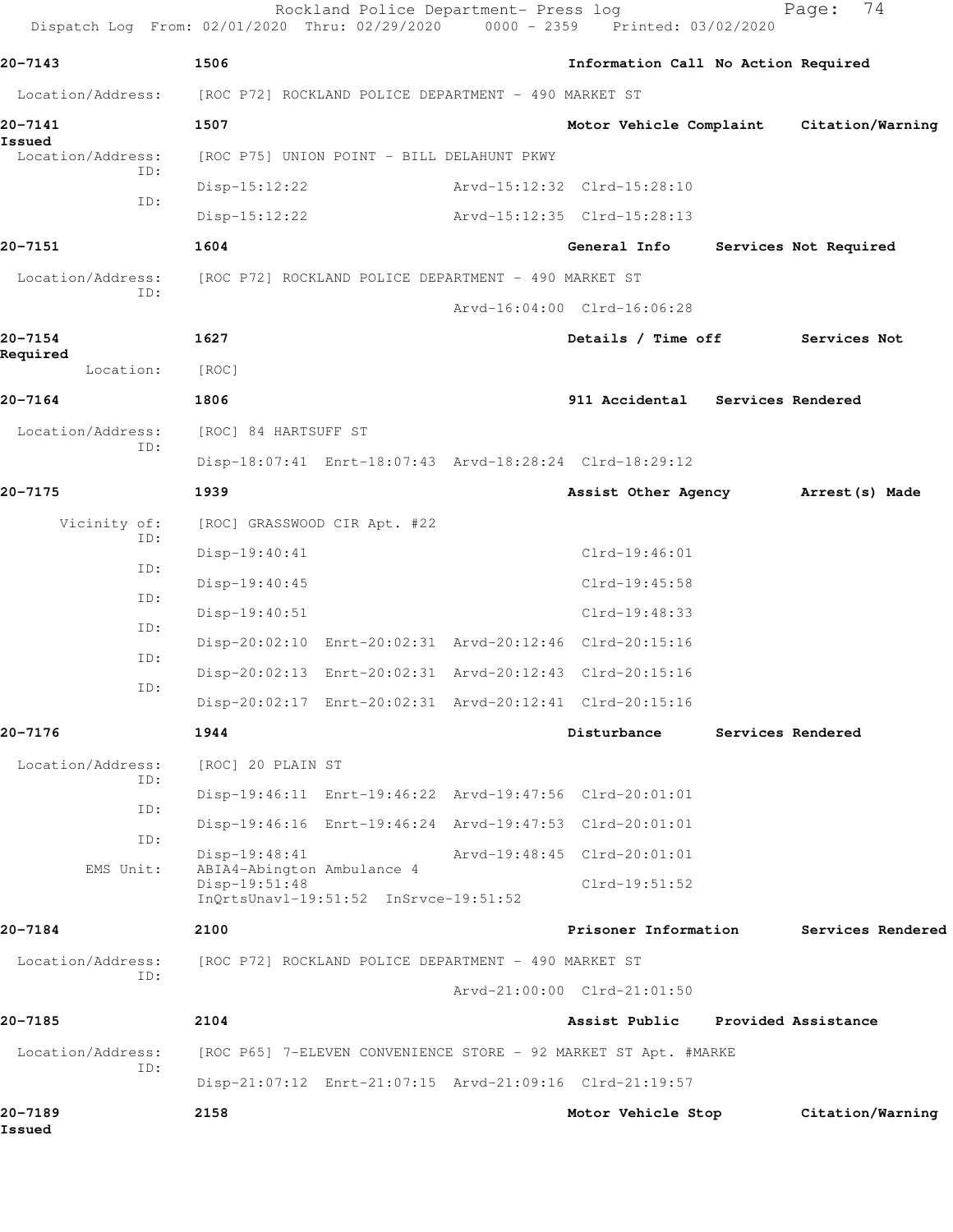|                                 | Rockland Police Department- Press log<br>Dispatch Log From: 02/01/2020 Thru: 02/29/2020 0000 - 2359 Printed: 03/02/2020 |                                        | 75<br>Page:        |
|---------------------------------|-------------------------------------------------------------------------------------------------------------------------|----------------------------------------|--------------------|
| Vicinity of:                    | [ROC] EAST WATER ST @ WEBSTER ST                                                                                        |                                        |                    |
| ID:                             |                                                                                                                         | Arvd-21:58:00 Clrd-22:12:55            |                    |
| 20-7195                         | 2240                                                                                                                    | <b>Time off</b>                        | No Action Required |
| Location: [ROC]                 |                                                                                                                         |                                        |                    |
| $20 - 7196$                     | 2252                                                                                                                    | Suspicious Activity                    | Investigated       |
| Location/Address:               | [ROC] 321 UNION ST                                                                                                      |                                        |                    |
| ID:                             | Disp-22:54:03 Enrt-22:54:39 Arvd-22:56:39 Clrd-23:07:05                                                                 |                                        |                    |
| ID:                             | Disp-22:54:09 Enrt-22:54:41 Arvd-22:54:52 Clrd-23:07:12                                                                 |                                        |                    |
| ID:                             |                                                                                                                         | Arvd-23:03:36 Clrd-23:07:09            |                    |
| 20-7199                         | 2306                                                                                                                    | Suspicious Activity Gone on arrival    |                    |
| Location/Address:               | [ROC] 80 PACIFIC ST                                                                                                     |                                        |                    |
| ID:                             | Disp-23:08:00 Enrt-23:08:02 Arvd-23:08:05 Clrd-23:26:59                                                                 |                                        |                    |
| For Date: $02/24/2020 -$ Monday |                                                                                                                         |                                        |                    |
| 20-7217                         | 0559                                                                                                                    | Details / Time off                     | No Service         |
| Location: [ROC]                 |                                                                                                                         |                                        |                    |
| 20-7222                         | 0624                                                                                                                    | Motor Vehicle Stop                     | Citation/Warning   |
| Issued<br>Location/Address:     | [ROC] 292 SALEM ST                                                                                                      |                                        |                    |
| ID:                             |                                                                                                                         | Arvd-06:24:00 Clrd-06:34:59            |                    |
| 20-7223                         | 0625                                                                                                                    | Details / Time off                     | No Service         |
| Location:                       | [ROC]                                                                                                                   |                                        |                    |
| 20-7224                         | 0643                                                                                                                    | Motor Vehicle Stop                     | Verbal Warning     |
| Location/Address:               | [ROC] 500 SUMMER ST                                                                                                     |                                        |                    |
| ID:                             | Disp-06:44:36                                                                                                           | Arvd-06:44:40 Clrd-06:47:32            |                    |
| 20-7226                         | 0711                                                                                                                    | Burglar Alarm Building Checked/Secured |                    |
| Location/Address:               | [ROC] 3 AZALEA WAY                                                                                                      |                                        |                    |
| ID:                             | Disp-07:12:14 Enrt-07:13:11 Arvd-07:17:10 Clrd-07:18:29                                                                 |                                        |                    |
| ID:                             | Disp-07:13:20 Enrt-07:13:24                                                                                             | Clrd-07:18:25                          |                    |
| 20-7234                         | 0800                                                                                                                    | General Incident Services Rendered     |                    |
|                                 | Location/Address: [ROC P72] ROCKLAND POLICE DEPARTMENT - 490 MARKET ST                                                  |                                        |                    |
| $20 - 7235$                     | 0814                                                                                                                    | 911 Accidental                         | Investigated       |
| Location/Address:               | [ROC] 326 UNION ST                                                                                                      |                                        |                    |
| TD:                             | Disp-08:17:38 Enrt-08:17:42 Arvd-08:19:52 Clrd-08:21:50                                                                 |                                        |                    |
| 20-7237                         | 0826                                                                                                                    | Breaking & Entering Report Follows     |                    |
| Location/Address:<br>ID:        | [ROC] 157 UNION ST                                                                                                      |                                        |                    |
|                                 | Disp-08:33:58 Enrt-08:34:05 Arvd-08:34:08 Clrd-09:28:46                                                                 |                                        |                    |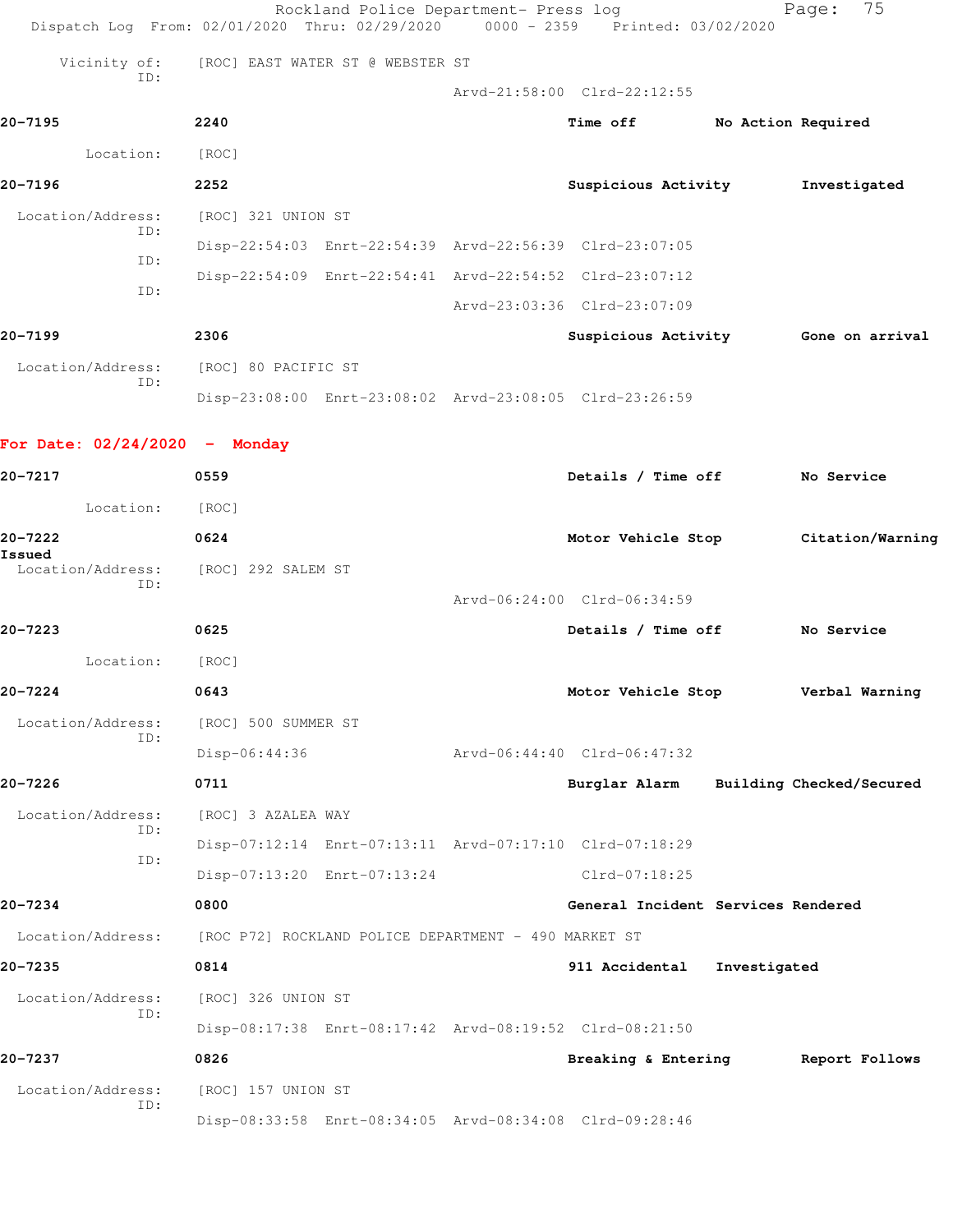|                          | Dispatch Log From: 02/01/2020 Thru: 02/29/2020 0000 - 2359 Printed: 03/02/2020 |                                             |                          |
|--------------------------|--------------------------------------------------------------------------------|---------------------------------------------|--------------------------|
| 20-7245<br>Issued        | 0929                                                                           | Motor Vehicle Stop Citation/Warning         |                          |
| Vicinity of:<br>ID:      | [ROC] 578 SALEM ST @ 22 WARDSON CIR                                            |                                             |                          |
|                          |                                                                                | Arvd-09:29:00 Clrd-09:34:57                 |                          |
| $20 - 7249$<br>Issued    | 1018                                                                           | Motor Vehicle Stop Citation/Warning         |                          |
| Vicinity of:<br>ID:      | [ROC] UNION ST                                                                 |                                             |                          |
|                          |                                                                                | Arvd-10:18:00 Clrd-10:26:35                 |                          |
| 20-7259                  | 1042                                                                           | Animal Complaint Services Rendered          |                          |
| Location/Address:<br>ID: | [ROC] 215 VERNON ST                                                            |                                             |                          |
|                          | Disp-10:50:19 Enrt-10:51:09 Arvd-10:51:12 Clrd-10:51:15                        |                                             |                          |
| 20-7258                  | 1043                                                                           | Animal Complaint Services Not Required      |                          |
| Location/Address:<br>ID: | [ROC] 215 VERNON ST                                                            |                                             |                          |
|                          | Disp-10:44:27 Enrt-10:44:34 Arvd-10:44:36 Clrd-10:50:19                        |                                             |                          |
| 20-7263                  | 1112                                                                           | Sex offender REGISTRATION Services Rendered |                          |
| Location/Address:<br>ID: | [ROC P72] ROCKLAND POLICE DEPARTMENT - 490 MARKET ST                           |                                             |                          |
|                          |                                                                                | Arvd-11:12:00 Clrd-11:53:08                 |                          |
| 20-7267                  | 1130                                                                           | 911 Accidental Investigated                 |                          |
| Location/Address:<br>ID: | [ROC] 100 WEYMOUTH ST                                                          |                                             |                          |
|                          | Disp-11:32:35 Enrt-11:32:41 Arvd-11:34:19 Clrd-11:42:46                        |                                             |                          |
| 20-7271                  | 1143                                                                           | 911 Accidental<br>Investigated              |                          |
| Location/Address:<br>ID: | [ROC] 173 CENTRAL ST                                                           |                                             |                          |
|                          | Disp-11:44:17 Enrt-11:45:23 Arvd-11:48:36 Clrd-11:52:59                        |                                             |                          |
| $20 - 7274$              | 1242                                                                           | <b>Building Check</b>                       | Building Checked/Secured |
| Location/Address:<br>ID: | [ROC] HINGHAM ST                                                               |                                             |                          |
|                          |                                                                                | Arvd-12:43:41 Clrd-12:44:19                 |                          |
| 20-7276                  | 1255                                                                           | <b>Traffic Enforcement</b>                  | Services Rendered        |
| Location/Address:<br>ID: | [ROC] SALEM ST                                                                 |                                             |                          |
| ID:                      |                                                                                | Arvd-12:55:56 Clrd-13:20:45                 |                          |
|                          | Disp-13:31:44 Enrt-13:35:08 Arvd-13:35:10 Clrd-13:36:20                        |                                             |                          |
| 20-7279                  | 1319                                                                           | Motor Vehicle Complaint                     | Investigated             |
| Location/Address:<br>ID: | [ROC P100] LUKE'S LIQUORS - 167 MARKET ST                                      |                                             |                          |
| ID:                      |                                                                                | Arvd-13:19:00 Clrd-13:21:59                 |                          |
| ID:                      | Disp-13:20:26 Enrt-13:20:32 Arvd-13:22:11 Clrd-13:31:49                        |                                             |                          |
|                          | Disp-13:20:45 Enrt-13:21:09 Arvd-13:22:14 Clrd-13:31:44                        |                                             |                          |
| 20-7282<br>Issued        | 1336                                                                           | Motor Vehicle Stop                          | Citation/Warning         |
| Vicinity of:<br>ID:      | [ROC] 115 UNION ST @ 20 VERNON ST                                              |                                             |                          |
|                          |                                                                                | Arvd-13:36:00 Clrd-13:42:59                 |                          |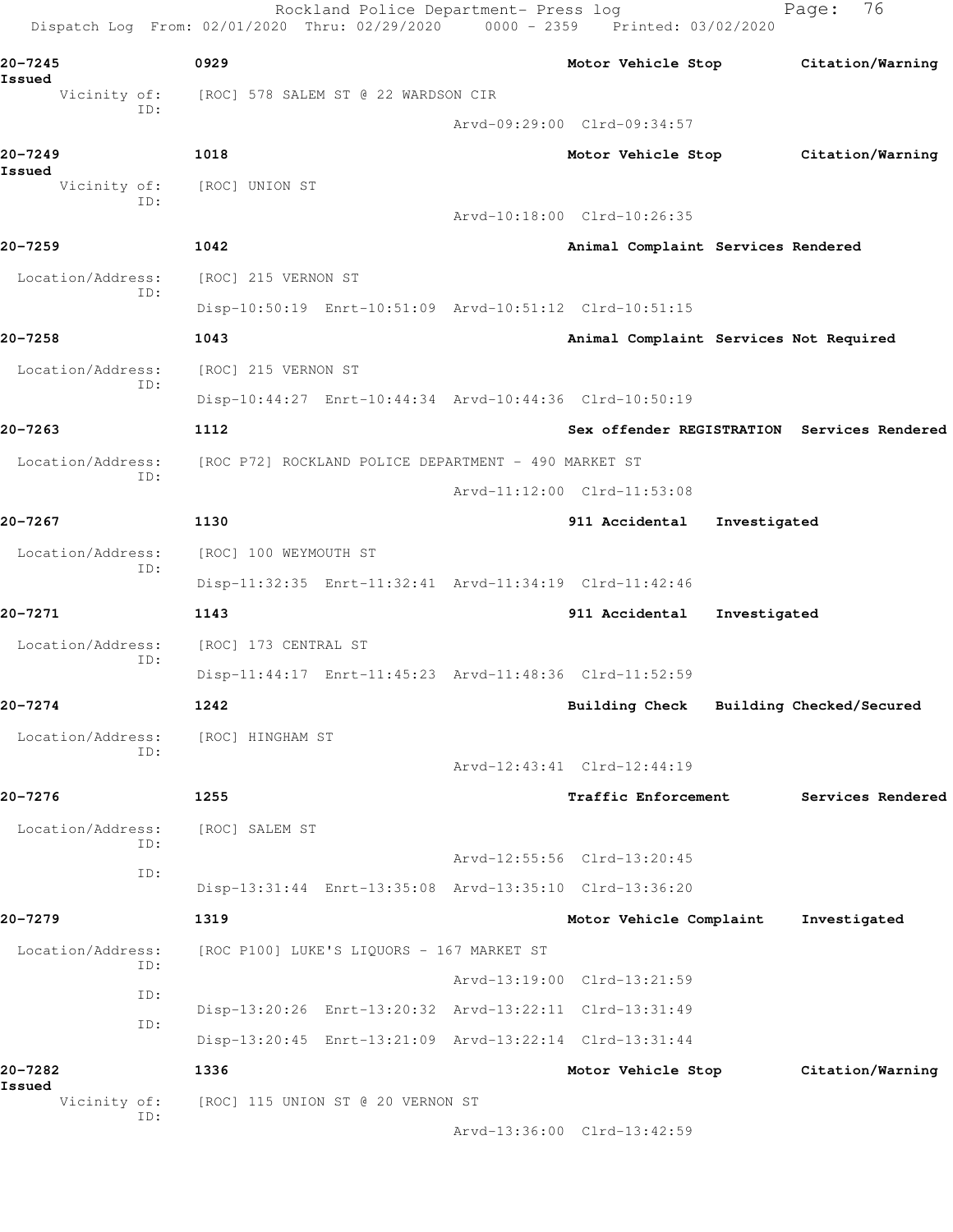Rockland Police Department- Press log Fage: 77

Dispatch Log From: 02/01/2020 Thru: 02/29/2020 0000 - 2359 Printed: 03/02/2020

**20-7286 1354 Details / Time off Services Rendered** Location: [ROC] **20-7293 1444 Motor Vehicle Stop Citation/Warning Issued**  [ROC P36] 225 LIBERTY ST @ 225 E WATER ST ID: Arvd-14:44:00 Clrd-14:49:42 **20-7294 1500 Disturbance Report Follows** Location/Address: [ROC] 269 EAST WATER ST Apt. #2 ID: Disp-15:01:28 Enrt-15:01:35 Arvd-15:02:25 Clrd-15:22:13 ID: Disp-15:01:28 Enrt-15:01:35 Arvd-15:02:28 Clrd-15:22:22 ID: Disp-15:01:28 Enrt-15:01:35 Arvd-15:02:30 Clrd-15:22:20 **20-7297 1604 SHIFT ASSIGNMENTS Services Rendered** Location/Address: [ROC P72] ROCKLAND POLICE DEPARTMENT - 490 MARKET ST ID: Arvd-16:04:00 Clrd-16:06:32 **20-7300 1613 Sex offender or dissemination Services Rendered**  [ROC P72] ROCKLAND POLICE DEPARTMENT - 490 MARKET ST **20-7308 1650 Vandalism Services Rendered** Location/Address: [ROC 59] RICE BUILDING - 346 UNION ST Apt. #5 ID: Arvd-16:50:00 Clrd-17:03:10 **20-7306 1651 MVA Property Damage Only Report Follows** Location/Address: [ROC P36] STEVE'S AUTO - 246 EAST WATER ST ID: Arvd-16:51:00 Clrd-17:27:07 ID: Disp-16:56:02 Arvd-16:56:04 Clrd-17:22:31 **20-7313 1801 Unwanted Party Services Rendered** Location/Address: [ROC] 262 WEST WATER ST ID: Disp-18:01:58 Enrt-18:02:09 Arvd-18:03:52 Clrd-18:14:46 ID: Disp-18:01:58 Enrt-18:02:06 Arvd-18:04:29 Clrd-18:14:43 **20-7314 1810 Time off Services Rendered** Location: [ROC] **20-7316 1832 Building Check Services Rendered** Location/Address: [ROC] BILL DELAHUNT PKWY ID: Arvd-18:32:47 Clrd-18:33:03 ID: Disp-21:34:17 Enrt-21:34:24 Arvd-21:34:26 Clrd-21:34:29 **20-7317 1833 Building Check Appears Secure** Location/Address: [ROC] PARK ST ID: Arvd-18:33:54 Clrd-18:34:12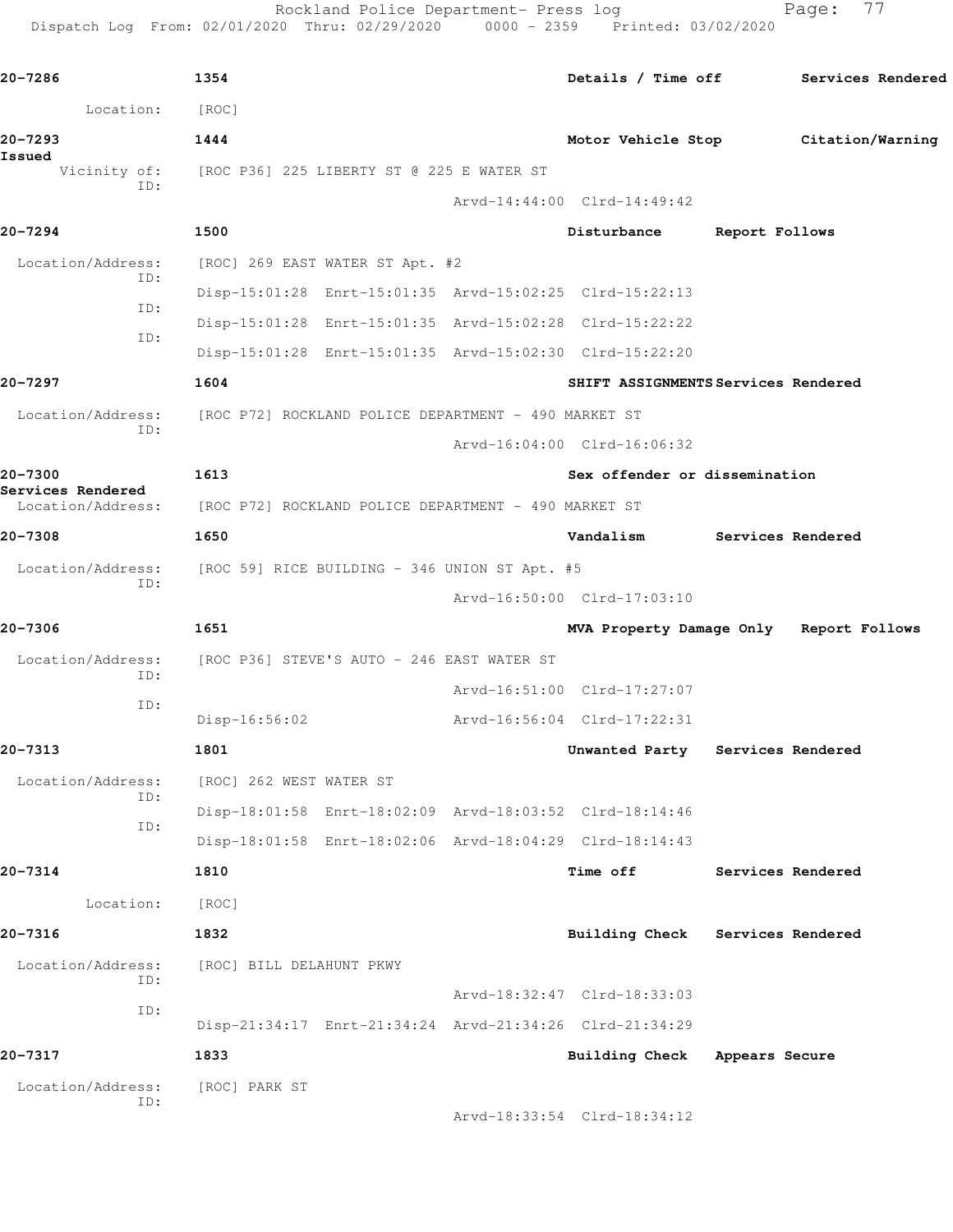Rockland Police Department- Press log Fage: 78 Dispatch Log From: 02/01/2020 Thru: 02/29/2020 0000 - 2359 Printed: 03/02/2020 **20-7318 1834 911 Accidental Services Rendered** Location/Address: [ROC P64] CVS PHARMACY - 80 MARKET ST ID: Disp-18:36:34 Enrt-18:36:40 Arvd-18:39:27 Clrd-18:43:36 **20-7319 1912 Suspicious Activity Services Rendered** Location/Address: [ROC] 44 GEORGE ST ID: Arvd-19:12:00 Clrd-19:17:11 **20-7324 2041 Noise Complaint Services Rendered** Location/Address: [ROC] 113 MARKET ST Apt. #16 ID: Disp-20:42:27 Enrt-20:42:33 Arvd-20:45:01 Clrd-21:05:26 **20-7328 2209 General Incident Services Rendered** Location/Address: [ROC P72] ROCKLAND POLICE DEPARTMENT - 490 MARKET ST ID: Disp-22:11:30 Enrt-22:11:55 Arvd-22:11:57 Clrd-22:12:00 **For Date: 02/25/2020 - Tuesday 20-7332 0000 SHIFT ASSIGNMENTS No Service** Location/Address: [ROC P72] ROCKLAND POLICE DEPARTMENT - 490 MARKET ST ID: Arvd-00:00:00 Clrd-00:02:06 **20-7333 0033 Details / Time off No Service** Location: [ROC] **20-7334 0046 Building Check Investigated** Location/Address: [ROC] MARTHA DR ID: Arvd-00:46:39 Clrd-00:46:49 **20-7340 0209 Details / Time off COMP TIME Services Rendered**  Location: [ROC] **20-7341 0218 Building Check Investigated** Location/Address: [ROC] MARTHA DR ID: Arvd-02:18:44 Clrd-02:18:59 **20-7347 0552 Building Check Building Checked/Secured** Location/Address: [ROC] UNION ST ID: Arvd-05:53:10 Clrd-06:07:58 **20-7350 0631 Building Check Investigated** Location/Address: [ROC] MARTHA DR ID: Arvd-06:31:46 Clrd-06:31:56 **20-7351 0638 Traffic Enforcement Investigated** Location/Address: [ROC] SALEM ST ID: Arvd-06:38:35 Clrd-07:20:11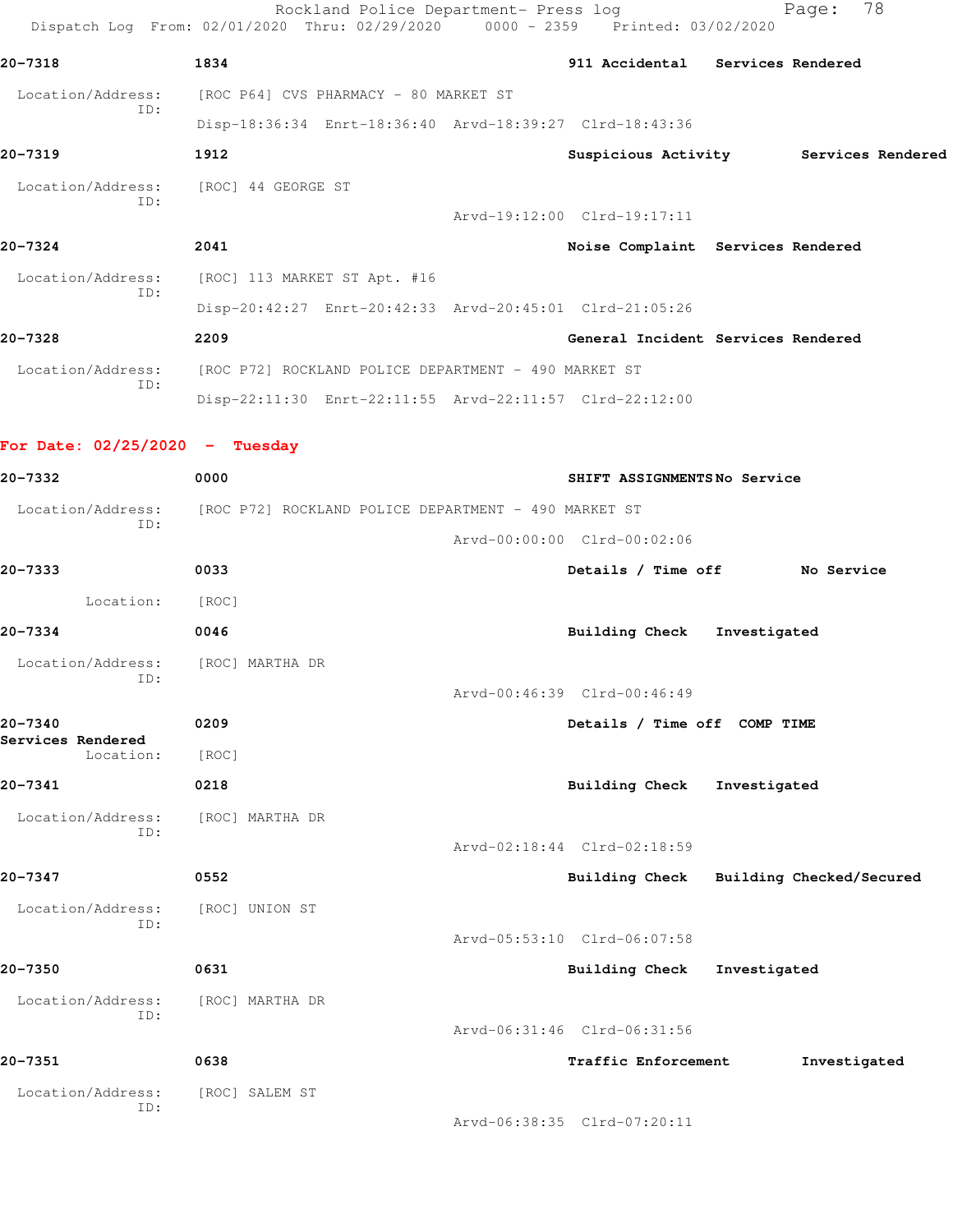Rockland Police Department- Press log Fage: 79 Dispatch Log From: 02/01/2020 Thru: 02/29/2020 0000 - 2359 Printed: 03/02/2020

**20-7354 0704 Details / Time off No Service** Location: [ROC] **20-7355 0743 Assist Public Services Rendered** Location/Address: [ROC P72] ROCKLAND POLICE DEPARTMENT - 490 MARKET ST ID: Disp-07:44:56 Enrt-07:45:31 Arvd-07:45:38 Clrd-07:52:12 ID: Disp-07:45:06 Enrt-07:45:18 Arvd-07:45:38 Clrd-07:52:18 ID: Disp-07:45:21 Enrt-07:45:31 Arvd-07:45:38 Clrd-07:50:05<br>EMS Unit: ROCKAM1-Rockland A1 ROCKAM1-Rockland A1 Disp-07:48:09 Enrt-07:48:19 Clrd-07:50:42 InQrtsUnavl-07:50:50 InSrvce-07:50:50 Fire Unit: ROCKEN3-Pumper-Rockland Engine 3 Disp-07:48:16 Enrt-07:48:19 Clrd-07:49:51 InQrtsUnavl-07:50:26 InSrvce-07:50:26 **20-7357 0749 MVA Property Damage Only Paper Exchange** Location/Address: [ROC] 35 WEST WATER ST ID: Disp-07:50:11 Enrt-07:50:27 Arvd-07:52:14 Clrd-08:00:24 ID: Disp-07:52:41 Enrt-07:52:43 Arvd-07:52:53 Clrd-08:00:24 ID: Disp-07:52:58 Enrt-07:53:02 Arvd-07:58:13 Clrd-08:00:24 **20-7358 0802 SHIFT ASSIGNMENTS Services Rendered** Location/Address: [ROC P72] ROCKLAND POLICE DEPARTMENT - 490 MARKET ST **20-7359 0856 Building Check Services Rendered** Location/Address: [ROC] HINGHAM ST ID: Arvd-08:56:50 Clrd-08:57:14 **20-7361 0904 Traffic Enforcement Services Rendered** Location/Address: [ROC] BILL DELAHUNT PKWY ID: Arvd-09:04:00 Clrd-09:46:36 **20-7365 0940 Motor Vehicle Stop Verbal Warning** Location/Address: [ROC] 244 PLEASANT ST @ 197 VFW DR ID: Arvd-09:40:00 Clrd-09:41:40 **20-7366 0945 Motor Vehicle Stop Verbal Warning** Location/Address: [ROC] 200 WEBSTER ST @ 354 LIBERTY ST ID: Arvd-09:45:00 Clrd-09:49:11 ID: Disp-09:48:00 Arvd-09:48:04 Clrd-09:48:24 **20-7371 0956 General Info Services Rendered** Location/Address: [ROC P106] ROCKLAND HIGH SCHOOL - 52 MACKINLAY WAY ID: Arvd-09:56:00 Clrd-10:10:49 **20-7372 1012 Building Check Services Rendered** Location/Address: [ROC] HANNAH WAY ID: Arvd-10:13:05 Clrd-10:13:29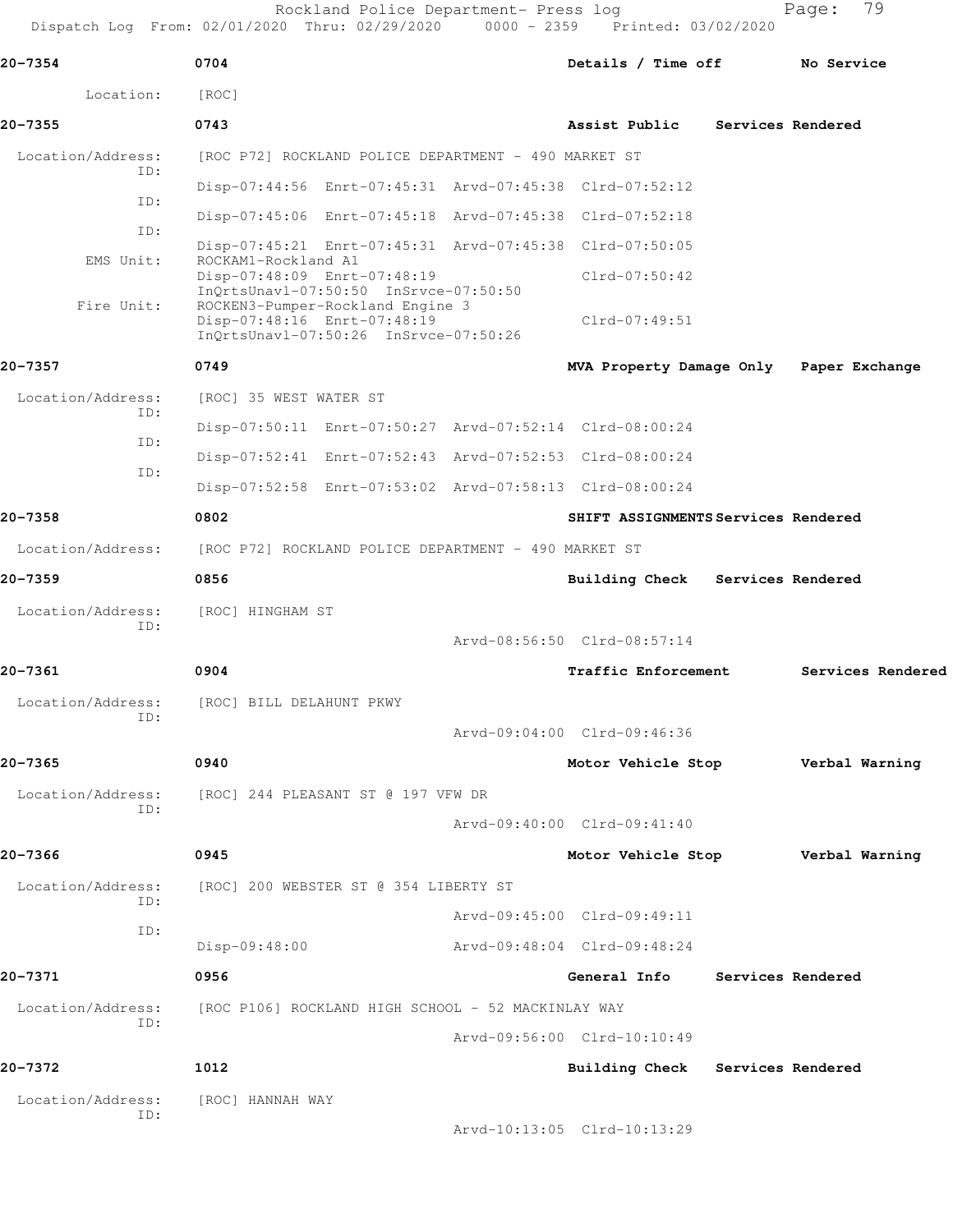Rockland Police Department- Press log Fage: 80 Dispatch Log From: 02/01/2020 Thru: 02/29/2020 0000 - 2359 Printed: 03/02/2020

**20-7373 1022 Motor Vehicle Stop Citation/Warning Issued** Vicinity of: [ROC] UNION ST ID: Arvd-10:22:00 Clrd-10:27:52 ID: Disp-10:25:44 Enrt-10:25:47 Arvd-10:25:49 Clrd-10:27:50 **20-7374 1030 Motor Vehicle Stop Citation/Warning Issued**  Location/Address: [ROC] 86 WEBSTER ST @ 17 WALL ST ID: Arvd-10:30:00 Clrd-10:37:35 **20-7376 1044 WET PAINT Services Rendered** Location/Address: [ROC P72] ROCKLAND POLICE DEPARTMENT - 490 MARKET ST **20-7379 1047 Time off Services Rendered** Location: [ROC] **20-7380 1054 Motor Vehicle Stop Citation/Warning Issued**  [ROC] 938 HINGHAM ST @ 11 COMMERCE RD ID: Arvd-10:54:00 Clrd-11:00:48 **20-7381 1059 Motor Vehicle Stop Verbal Warning** Location/Address: [ROC] 111 WEYMOUTH ST ID: Arvd-10:59:00 Clrd-11:11:07 **20-7382 1100 Police Information Services Rendered** Location/Address: [ROC] 71 BELMONT ST ID: Disp-11:04:14 Enrt-11:04:37 Arvd-11:06:15 Clrd-11:33:47 **20-7384 1111 Motor Vehicle Stop Services Rendered** Location/Address: [ROC] VFW DR ID: Arvd-11:11:00 Clrd-11:14:34 **20-7388 1130 Time off Services Rendered** Location: [ROC] **20-7389 1140 Building Check Services Rendered** Location/Address: [ROC] HINGHAM ST ID: Arvd-11:40:44 Clrd-11:41:18 **20-7391 1142 Building Check Investigated** Location/Address: [ROC] HINGHAM ST ID: Arvd-11:43:27 Clrd-11:46:50 **20-7393 1146 Motor Vehicle Stop Verbal Warning** Location/Address: [ROC] POND ST ID: Arvd-11:46:00 Clrd-11:55:10 **20-7395 1156 Unwanted Party Services Rendered**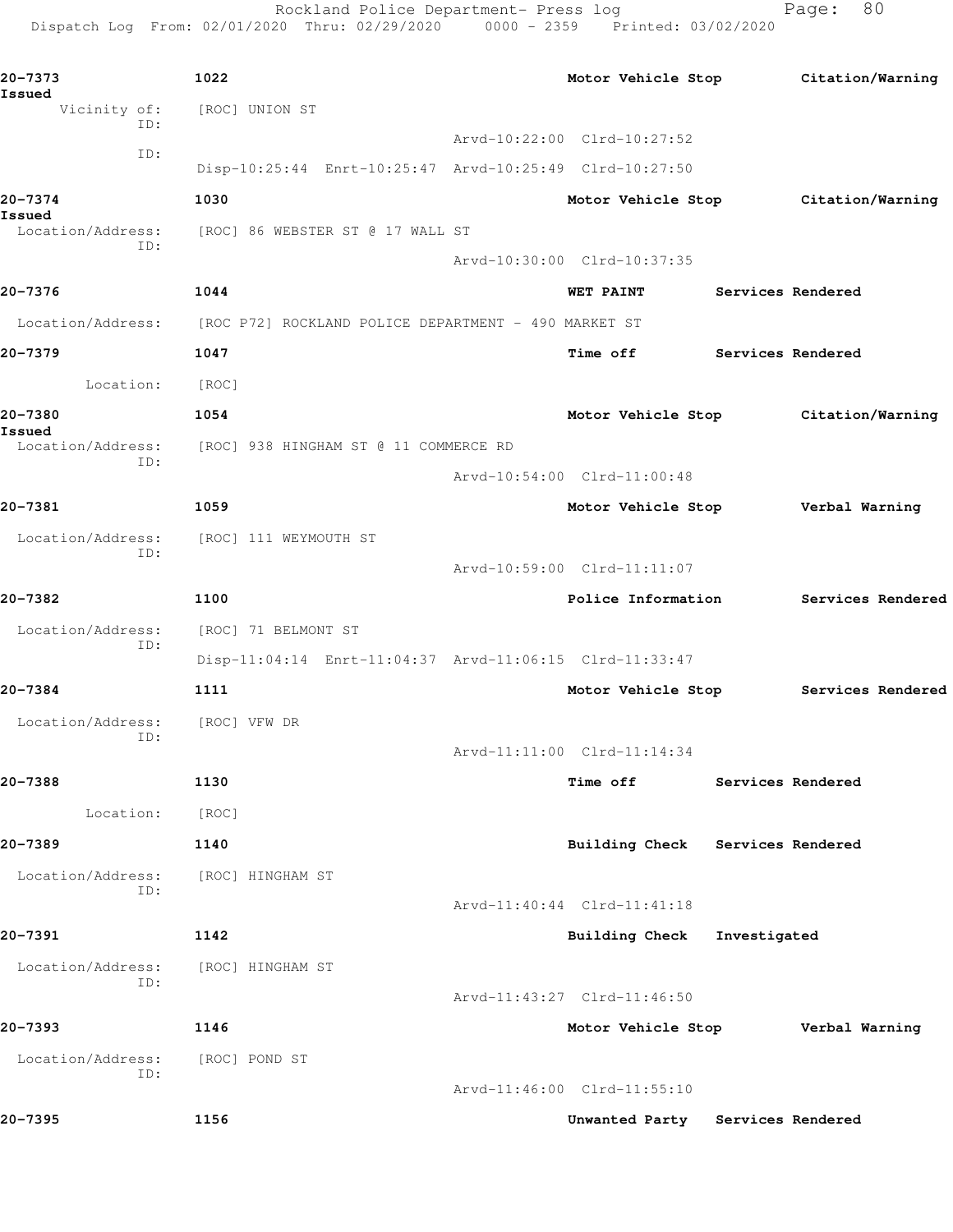|                          | Rockland Police Department- Press log<br>Dispatch Log From: 02/01/2020 Thru: 02/29/2020 0000 - 2359 Printed: 03/02/2020 |                                          | 81<br>Page:       |  |
|--------------------------|-------------------------------------------------------------------------------------------------------------------------|------------------------------------------|-------------------|--|
| Location/Address:        | [ROC] 353 UNION ST                                                                                                      |                                          |                   |  |
| ID:                      | Disp-11:57:18 Enrt-11:57:57 Arvd-12:05:47 Clrd-12:19:59                                                                 |                                          |                   |  |
| ID:                      | $Disp-11:58:52$                                                                                                         | Arvd-11:58:55 Clrd-12:05:49              |                   |  |
| 20-7403                  | 1320                                                                                                                    | Building Check Services Rendered         |                   |  |
| Location/Address:        | [ROC] HANNAH WAY                                                                                                        |                                          |                   |  |
| ID:                      |                                                                                                                         | Arvd-13:20:51 Clrd-13:21:13              |                   |  |
| 20-7406                  | 1340                                                                                                                    | Motor Vehicle Stop Verbal Warning        |                   |  |
| Location/Address:<br>ID: | [ROC] 938 HINGHAM ST @ 11 COMMERCE RD                                                                                   |                                          |                   |  |
|                          |                                                                                                                         | Arvd-13:40:00 Clrd-13:48:09              |                   |  |
| 20-7407                  | 1354                                                                                                                    | Building Check Services Rendered         |                   |  |
| Location/Address:<br>ID: | [ROC] HINGHAM ST                                                                                                        |                                          |                   |  |
|                          |                                                                                                                         | Arvd-13:55:46 Clrd-13:56:08              |                   |  |
| 20-7412<br>Issued        | 1417                                                                                                                    | Motor Vehicle Stop Citation/Warning      |                   |  |
| Location/Address:<br>ID: | [ROC] 678 HINGHAM ST @ 624 FOREST ST                                                                                    |                                          |                   |  |
|                          |                                                                                                                         | Arvd-14:17:00 Clrd-14:23:14              |                   |  |
| 20-7413                  | 1420                                                                                                                    | <b>Traffic Enforcement</b>               | Services Rendered |  |
| Location/Address:<br>ID: | [ROC] SALEM ST                                                                                                          |                                          |                   |  |
|                          |                                                                                                                         | Arvd-14:21:11 Clrd-14:54:04              |                   |  |
| 20-7414                  | 1422                                                                                                                    | Details / Time off Services Rendered     |                   |  |
| Location:                | [ROC]                                                                                                                   |                                          |                   |  |
| $20 - 7416$              | 1441                                                                                                                    | Details / Time off                       | Services Rendered |  |
| Location:                | [ROC]                                                                                                                   |                                          |                   |  |
| 20-7419                  | 1527                                                                                                                    | General Incident Services Rendered       |                   |  |
| Location/Address:<br>ID: | [ROC] 600 MARKET ST                                                                                                     |                                          |                   |  |
|                          |                                                                                                                         | Arvd-15:27:00 Clrd-15:29:00              |                   |  |
| 20-7422                  | 1542                                                                                                                    | Assist Fire Department Services Rendered |                   |  |
| Location/Address:<br>ID: | [ROC] 27 GREENWOOD ST                                                                                                   |                                          |                   |  |
| ID:                      |                                                                                                                         | Arvd-15:42:00 Clrd-15:58:20              |                   |  |
|                          | Disp-15:43:16 Enrt-15:43:21 Arvd-15:46:03 Clrd-15:53:57                                                                 |                                          |                   |  |
| 20-7428                  | 1600                                                                                                                    | SHIFT ASSIGNMENTSNo Service              |                   |  |
| Location/Address:        | [ROC P72] ROCKLAND POLICE DEPARTMENT - 490 MARKET ST                                                                    |                                          |                   |  |
| 20-7440                  | 1712                                                                                                                    | 911 Accidental Services Rendered         |                   |  |
| Location/Address:<br>ID: | [ROC] 45 BEAL ST                                                                                                        |                                          |                   |  |
|                          | Disp-17:13:27 Enrt-17:14:37 Arvd-17:20:29 Clrd-17:23:36                                                                 |                                          |                   |  |
| 20-7443                  | 1738                                                                                                                    | Building Check Appears Secure            |                   |  |
| Location/Address:        | [ROC] UNION ST                                                                                                          |                                          |                   |  |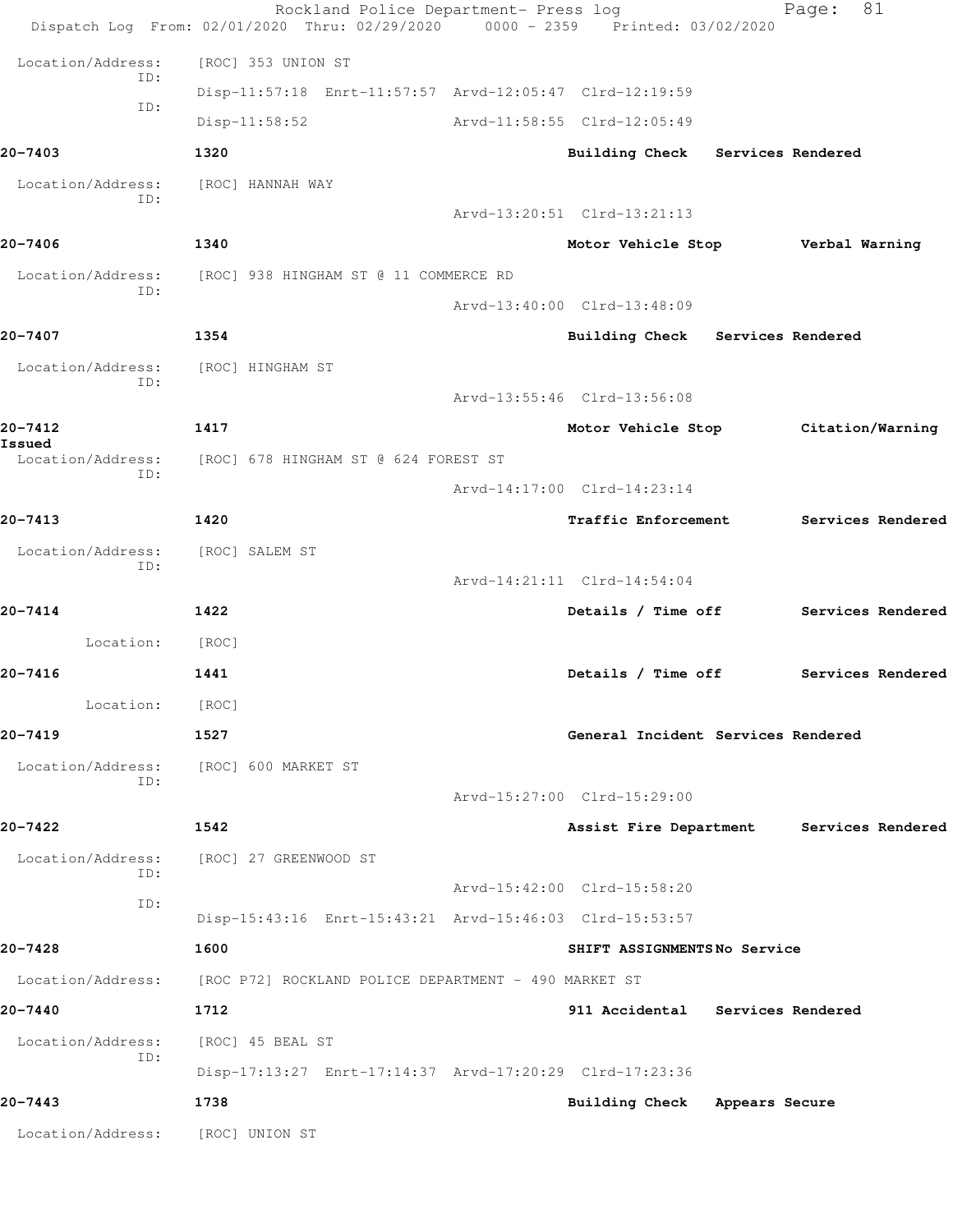|                             | Rockland Police Department- Press log<br>Dispatch Log From: 02/01/2020 Thru: 02/29/2020 0000 - 2359 Printed: 03/02/2020 |                                         |                   | 82<br>Page:                                |
|-----------------------------|-------------------------------------------------------------------------------------------------------------------------|-----------------------------------------|-------------------|--------------------------------------------|
| ID:                         |                                                                                                                         | Arvd-17:41:25 Clrd-17:41:54             |                   |                                            |
| $20 - 7442$                 | 1739                                                                                                                    | Unwanted Party Report Follows           |                   |                                            |
| Location/Address:           | [ROC] 161 CENTRAL ST                                                                                                    |                                         |                   |                                            |
| ID:                         | Disp-17:40:45                                                                                                           | Arvd-17:44:38 Clrd-18:33:54             |                   |                                            |
| $20 - 7444$                 | 1748                                                                                                                    | Building Check Building Checked/Secured |                   |                                            |
| Location/Address:           | [ROC] BILL DELAHUNT PKWY                                                                                                |                                         |                   |                                            |
| ID:                         |                                                                                                                         | Arvd-17:49:43 Clrd-17:50:02             |                   |                                            |
| $20 - 7457$                 | 1904                                                                                                                    | MVA Property Damage Only Report Follows |                   |                                            |
| Location/Address:           | [ROC P56] BURGER KING - 1333 HINGHAM ST                                                                                 |                                         |                   |                                            |
| ID:                         | Disp-19:05:11 Enrt-19:05:18 Arvd-19:11:24 Clrd-19:32:15                                                                 |                                         |                   |                                            |
| $20 - 7459$                 | 1913                                                                                                                    | Assist Public Services Rendered         |                   |                                            |
| Location/Address:           | [ROC] 44 GEORGE ST Apt. #2                                                                                              |                                         |                   |                                            |
| ID:                         | Disp-19:14:01 Enrt-19:14:08 Arvd-19:15:50 Clrd-19:22:45                                                                 |                                         |                   |                                            |
| $20 - 7461$                 | 1923                                                                                                                    | Follow-Up Investigation                 |                   | Services Rendered                          |
| Location/Address:           | [ROC] 161 CENTRAL ST                                                                                                    |                                         |                   |                                            |
| ID:                         |                                                                                                                         | Arvd-19:23:00 Clrd-19:31:20             |                   |                                            |
| $20 - 7469$                 | 2058                                                                                                                    | Animal LOST                             | Services Rendered |                                            |
| Location/Address:           | [ROC] 211 CONCORD ST                                                                                                    |                                         |                   |                                            |
| ID:                         | $Disp-21:00:27$                                                                                                         | $Clrd-21:00:53$                         |                   |                                            |
| 20-7470                     | 2100                                                                                                                    | Building Check                          | Appears Secure    |                                            |
| Location/Address:           | [ROC] HINGHAM ST                                                                                                        |                                         |                   |                                            |
| ID:                         |                                                                                                                         | Arvd-21:00:56 Clrd-21:01:26             |                   |                                            |
| $20 - 7471$                 | 2104                                                                                                                    | Motor Vehicle Stop                      |                   | Citation/Warning                           |
| Issued<br>Location/Address: | [ROC] 200 SALEM ST                                                                                                      |                                         |                   |                                            |
| ID:                         |                                                                                                                         | Arvd-21:04:00 Clrd-21:10:10             |                   |                                            |
| 20-7481                     | 2258                                                                                                                    | Assist Other Agency                     |                   | Gone on arrival                            |
| Location/Address:           | [ROC] 84 CHURCH ST                                                                                                      |                                         |                   |                                            |
| ID:                         | Disp-23:03:10 Enrt-23:04:57 Arvd-23:09:10 Clrd-23:17:55                                                                 |                                         |                   |                                            |
| ID:                         | Disp-23:04:50 Enrt-23:04:54 Arvd-23:09:10 Clrd-23:17:55                                                                 |                                         |                   |                                            |
| 20-7482                     | 2302                                                                                                                    | Disturbance                             | Services Rendered |                                            |
| Location/Address:           | [ROC] 140 MARTHA DR Apt. #D                                                                                             |                                         |                   |                                            |
| ID:<br>ID:                  | Disp-23:03:32 Enrt-23:04:30 Arvd-23:04:44 Clrd-23:10:30                                                                 |                                         |                   |                                            |
| ID:                         | Disp-23:03:39                                                                                                           | $Clrd-23:04:09$                         |                   |                                            |
|                             | Disp-23:04:15 Enrt-23:04:35 Arvd-23:06:04 Clrd-23:09:53                                                                 |                                         |                   |                                            |
| $20 - 7485$                 | 2358                                                                                                                    |                                         |                   | MVA Property Damage Only Services Rendered |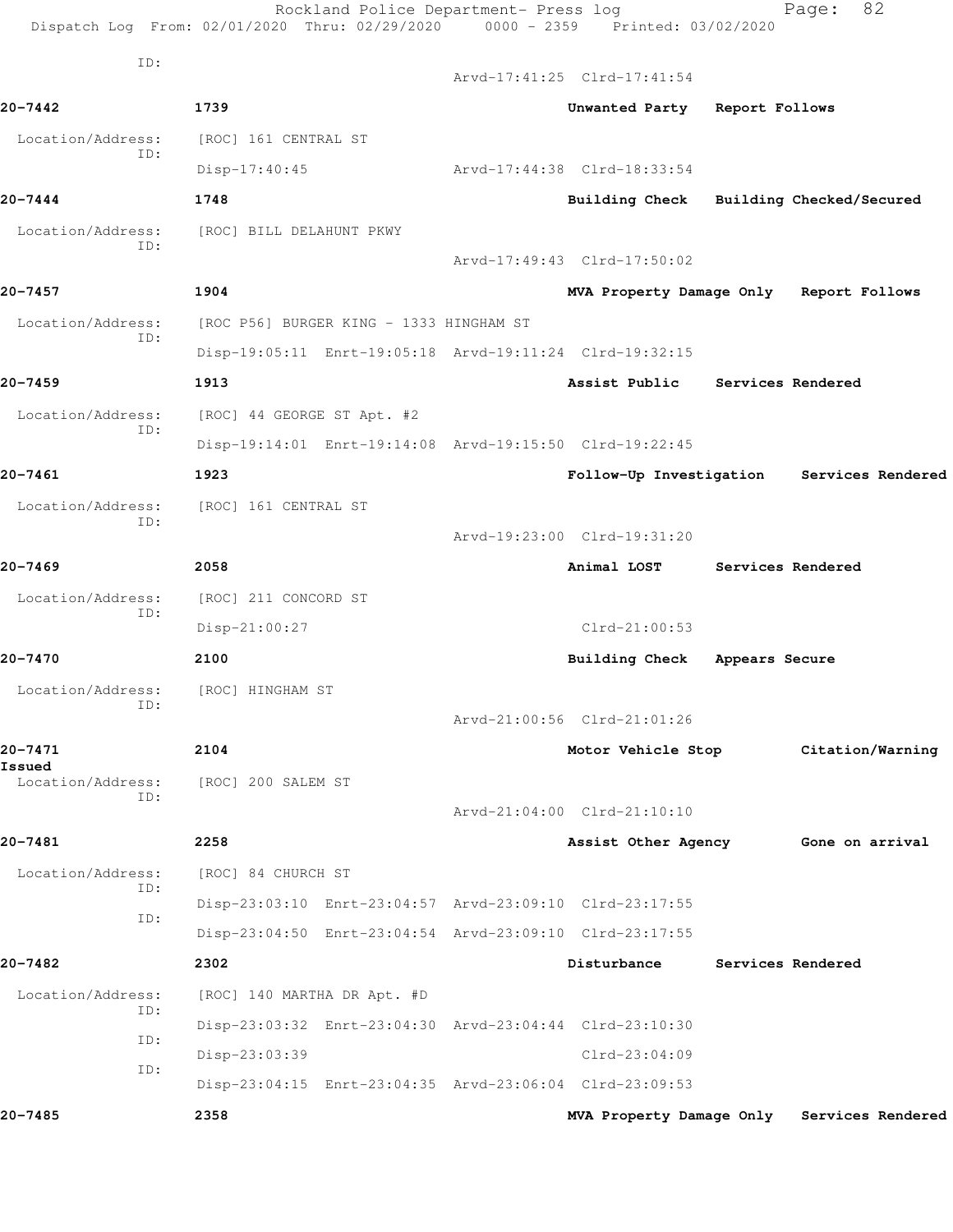|                                    | Rockland Police Department- Press log<br>Dispatch Log From: 02/01/2020 Thru: 02/29/2020 0000 - 2359 Printed: 03/02/2020 |                                          | 83<br>Page:                              |
|------------------------------------|-------------------------------------------------------------------------------------------------------------------------|------------------------------------------|------------------------------------------|
| Location/Address:                  | [ROC] 474 E. WATER ST - EAST WATER ST Apt. #2                                                                           |                                          |                                          |
| ID:                                | $Disp-00:00:49$                                                                                                         | Arvd-00:01:06 Clrd-02/26/2020 @ 00:05:32 |                                          |
| ID:                                | $Disp-00:00:56$                                                                                                         |                                          |                                          |
| For Date: $02/26/2020 -$ Wednesday |                                                                                                                         |                                          |                                          |
| 20-7487                            | 0002                                                                                                                    | General Info No Service                  |                                          |
| Location/Address:                  | [ROC P72] ROCKLAND POLICE DEPARTMENT - 490 MARKET ST                                                                    |                                          |                                          |
| ID:                                | $Disp-00:04:43$                                                                                                         | $Clrd-00:04:59$                          |                                          |
| 20-7493                            | 0547                                                                                                                    |                                          | Details / Time off No Service            |
| Location:                          | [ROC]                                                                                                                   |                                          |                                          |
| 20-7495                            | 0559                                                                                                                    | Building Check Appears Secure            |                                          |
| Location/Address:<br>ID:           | [ROC] UNION ST                                                                                                          |                                          |                                          |
|                                    |                                                                                                                         | Arvd-06:00:16 Clrd-06:14:27              |                                          |
| 20-7497                            | 0613                                                                                                                    |                                          | Motor Vehicle Stop <b>Werbal Warning</b> |
| Location/Address:<br>ID:           | [ROC] BILL DELAHUNT PKWY                                                                                                |                                          |                                          |
|                                    |                                                                                                                         | Arvd-06:13:00 Clrd-06:21:07              |                                          |
| 20-7500                            | 0621                                                                                                                    | Building Check No Service                |                                          |
| Location/Address:<br>ID:           | [ROC] SALEM ST                                                                                                          |                                          |                                          |
|                                    |                                                                                                                         | Arvd-06:25:38 Clrd-06:44:32              |                                          |
| 20-7502                            | 0647                                                                                                                    | Detail                                   | No Service                               |
| Location/Address:<br>ID:           | [ROC P72] ROCKLAND POLICE DEPARTMENT - 490 MARKET ST                                                                    |                                          |                                          |
|                                    | $Disp-06:48:42$                                                                                                         | $Clrd-06:48:49$                          |                                          |
| 20-7551                            | 0800                                                                                                                    |                                          | Animal Complaint Services Rendered       |
|                                    | Location/Address: [ROC] 710 HINGHAM ST                                                                                  |                                          |                                          |
| 20-7507                            | 0807                                                                                                                    |                                          | General Info Services Rendered           |
| Location/Address:                  | [ROC P72] ROCKLAND POLICE DEPARTMENT - 490 MARKET ST                                                                    |                                          |                                          |
| 20-7517                            | 0948                                                                                                                    | General Info                             | No Service                               |
|                                    | Location/Address: [ROC P72] ROCKLAND POLICE DEPARTMENT - 490 MARKET ST                                                  |                                          |                                          |
| 20-7556                            | 1000                                                                                                                    |                                          | Animal Complaint Services Rendered       |
|                                    | Location/Address: [ROC] 67 HARTSUFF ST                                                                                  |                                          |                                          |
| 20-7521                            | 1010                                                                                                                    | Disturbance                              | Services Rendered                        |
| Location/Address:                  | [ROC P51] DOUBLE TREE - 929 HINGHAM ST                                                                                  |                                          |                                          |
| ID:<br>ID:                         | Disp-10:10:43 Enrt-10:11:15 Arvd-10:13:34 Clrd-10:22:32                                                                 |                                          |                                          |
|                                    | Disp-10:11:09 Enrt-10:11:12 Arvd-10:14:25 Clrd-10:22:29                                                                 |                                          |                                          |
| 20-7527                            | 1043                                                                                                                    | Assist Public                            | Services Rendered                        |
| Location/Address:<br>ID:           | [ROC P72] ROCKLAND POLICE DEPARTMENT - 490 MARKET ST                                                                    |                                          |                                          |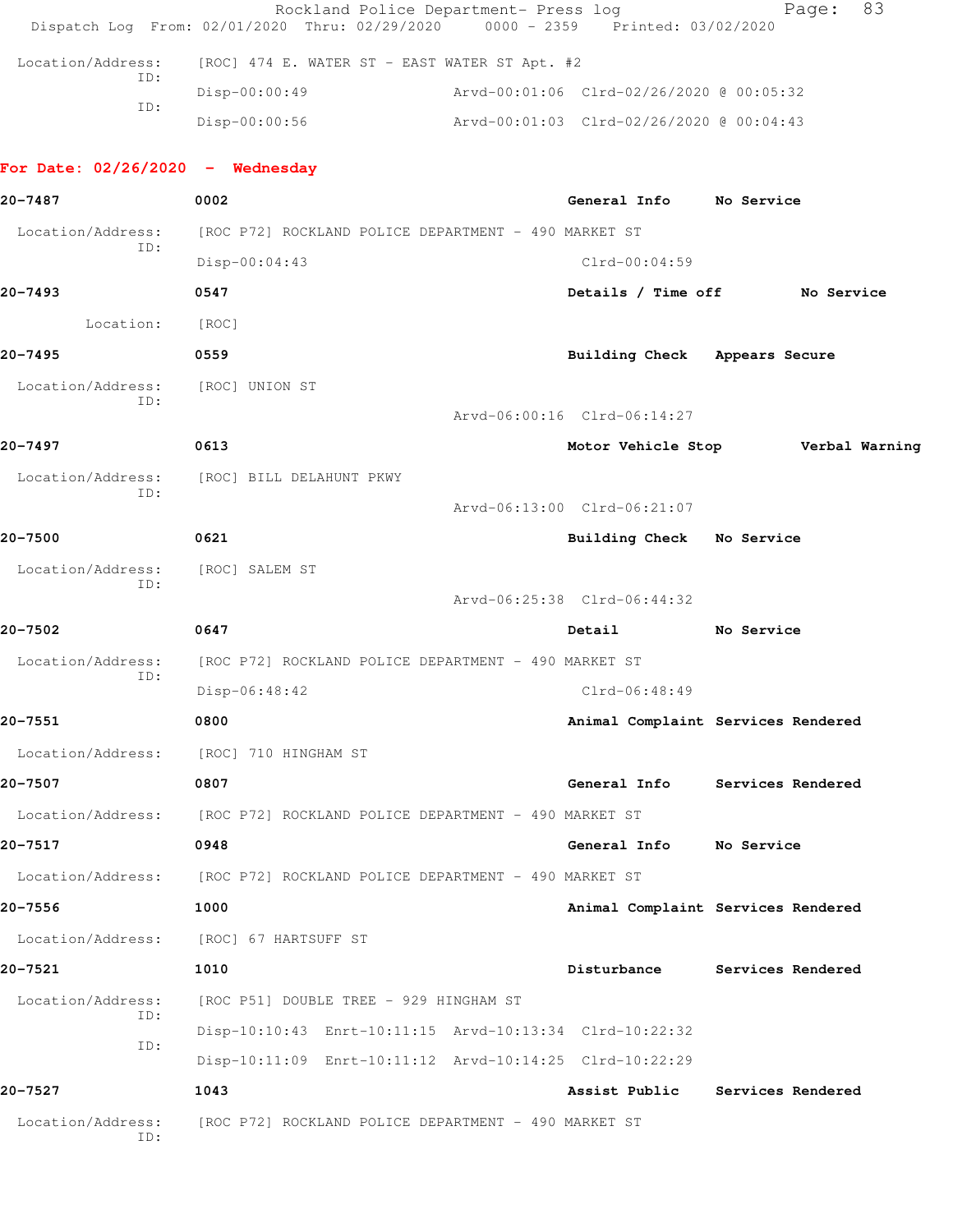|                          | Rockland Police Department- Press log<br>Dispatch Log From: 02/01/2020 Thru: 02/29/2020 0000 - 2359 Printed: 03/02/2020 |                                    | 84<br>Page:                             |
|--------------------------|-------------------------------------------------------------------------------------------------------------------------|------------------------------------|-----------------------------------------|
|                          | Disp-10:50:38                                                                                                           | $Clrd-10:50:57$                    |                                         |
| 20-7528                  | 1051                                                                                                                    | Assist Public Services Rendered    |                                         |
| Location/Address:        | [ROC P72] ROCKLAND POLICE DEPARTMENT - 490 MARKET ST                                                                    |                                    |                                         |
| ID:                      | Disp-10:54:43                                                                                                           | $Clrd-10:54:49$                    |                                         |
| 20-7531                  | 1107                                                                                                                    | Disturbance Services Rendered      |                                         |
| Location/Address:        | [ROC] 805 HINGHAM ST                                                                                                    |                                    |                                         |
| ID:                      | Disp-11:08:22 Enrt-11:08:28 Arvd-11:08:33 Clrd-11:15:45                                                                 |                                    |                                         |
| 20-7532                  | 1107                                                                                                                    | 911 Accidental Services Rendered   |                                         |
| Location/Address:        | [ROC P106] ROCKLAND HIGH SCHOOL - 52 MACKINLAY WAY                                                                      |                                    |                                         |
| ID:                      | $Disp-11:10:08$                                                                                                         | Arvd-11:10:13 Clrd-11:15:08        |                                         |
| 20-7536                  | 1127                                                                                                                    |                                    | Motor Vehicle Stop Citation/Warning     |
| Issued                   | Location/Address: [ROC] 35 MARKET ST @ 50 J A DUNN MEM DR                                                               |                                    |                                         |
| ID:                      |                                                                                                                         | Arvd-11:27:00 Clrd-11:35:41        |                                         |
| 20–7552                  | 1230                                                                                                                    | Animal Complaint Services Rendered |                                         |
|                          | Location/Address: [ROC] 197 MYRTLE ST                                                                                   |                                    |                                         |
| 20-7546                  | 1242                                                                                                                    | Animal Complaint Services Rendered |                                         |
| Location/Address:        | [ROC 60] SPRING GATE APARTMENTS - 52 HANNAH WAY                                                                         |                                    |                                         |
| ID:                      | $Disp-12:42:41$                                                                                                         | Arvd-12:42:47 Clrd-12:43:06        |                                         |
| 20-7554                  | 1307                                                                                                                    | Assist Public Services Rendered    |                                         |
| Location/Address:        | [ROC 94] 23 NORTH AVE Apt. #3                                                                                           |                                    |                                         |
| ID:                      | Disp-13:10:49 Enrt-13:17:50 Arvd-13:22:35 Clrd-13:27:31                                                                 |                                    |                                         |
| $20 - 7558$              | 1310                                                                                                                    | Animal Complaint Services Rendered |                                         |
| Location/Address:        | [ROC] 83 HANNAH WAY Apt. #E                                                                                             |                                    |                                         |
| 20-7555                  | 1322                                                                                                                    |                                    | Motor Vehicle Complaint Gone on arrival |
| Location/Address:        | [ROC] 399 WEBSTER ST                                                                                                    |                                    |                                         |
| ID:                      | Disp-13:25:59 Enrt-13:26:11                                                                                             | Clrd-13:32:54                      |                                         |
| ID:                      | Disp-13:28:39                                                                                                           | Arvd-13:28:47 Clrd-13:32:59        |                                         |
| 20-7559                  | 1331                                                                                                                    | <b>Traffic Enforcement</b>         | Services Rendered                       |
| Location/Address:<br>ID: | [ROC] SALEM ST                                                                                                          |                                    |                                         |
|                          |                                                                                                                         | Arvd-13:32:39 Clrd-13:39:34        |                                         |
| 20-7563                  | 1340                                                                                                                    | Animal Complaint Gone on arrival   |                                         |
| Location/Address:<br>ID: | [ROC] MYRTLE ST                                                                                                         |                                    |                                         |
|                          | Disp-13:42:29 Enrt-13:42:33 Arvd-13:46:10 Clrd-13:46:13                                                                 |                                    |                                         |
| 20-7566                  | 1400                                                                                                                    | Motor Vehicle Stop Verbal Warning  |                                         |
| Location/Address:<br>ID: | [ROC] 379 UNION ST @ 17 EXCHANGE ST                                                                                     |                                    |                                         |
|                          |                                                                                                                         | Arvd-14:00:00 Clrd-14:03:09        |                                         |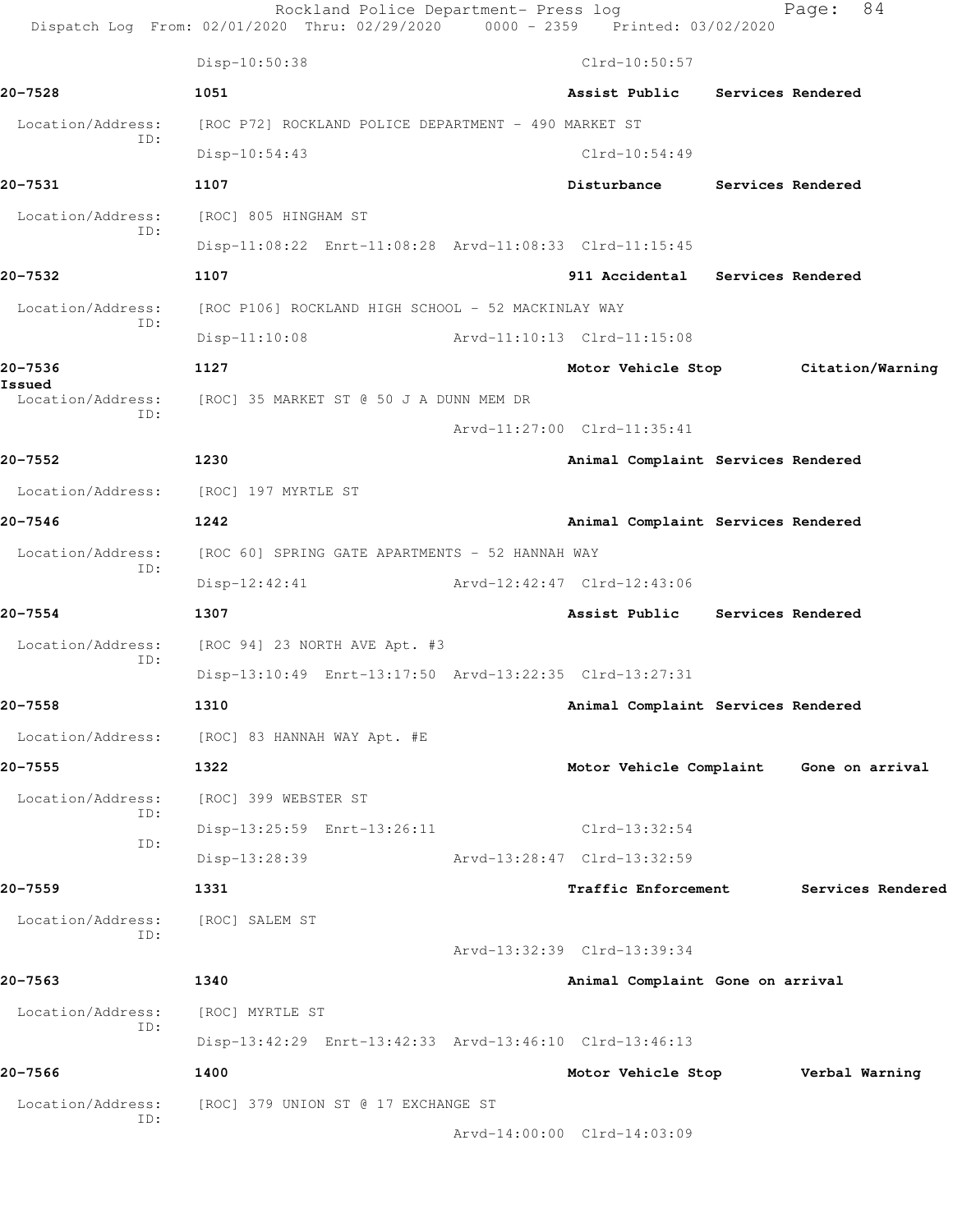Rockland Police Department- Press log Fage: 85 Dispatch Log From: 02/01/2020 Thru: 02/29/2020 0000 - 2359 Printed: 03/02/2020

**20-7567 1408 Motor Vehicle Stop Citation/Warning Issued**  [ROC] 30 SPRING ST ID: Arvd-14:08:00 Clrd-14:14:08 **20-7569 1414 Details / Time off Services Rendered** Location: [ROC] **20-7570 1417 Motor Vehicle Stop Verbal Warning** Location/Address: [ROC] 64 BEECH ST @ 1 BAY PATH LN ID: Arvd-14:17:00 Clrd-14:19:50 **20-7572 1427 Motor Vehicle Stop Citation/Warning Issued**  Location/Address: [ROC] 295 BEECH ST ID: Arvd-14:27:00 Clrd-14:34:35 **20-7573 1446 Motor Vehicle Stop Citation/Warning Issued**  Location/Address: [ROC] 357 LIBERTY ST @ 53 LIBERTY SQ ID: Arvd-14:46:00 Clrd-14:56:57 **20-7575 1500 911 Hang Up Services Rendered** Location/Address: [ROC] 3 GODDARD AVE ID: Disp-15:01:56 Enrt-15:02:01 Clrd-15:02:45 ID: Disp-15:02:39 Enrt-15:02:42 Arvd-15:05:58 Clrd-15:08:36 **20-7577 1517 911 Accidental Services Rendered** Location/Address: [ROC] LEFT SIDE - 173 CENTRAL ST ID: Disp-15:18:25 Enrt-15:18:53 Arvd-15:24:01 Clrd-15:33:45 **20-7583 1611 General Info Services Rendered** Location/Address: [ROC P72] ROCKLAND POLICE DEPARTMENT - 490 MARKET ST **20-7584 1653 MVA Property Damage Only Paper Exchange** Location/Address: [ROC] 399 WEBSTER ST @ 485 EAST WATER ST ID: Disp-16:55:32 Enrt-16:55:39 Arvd-16:58:28 Clrd-17:18:00 ID: Disp-16:58:08 Enrt-16:58:10 Arvd-17:07:52 Clrd-17:17:55 **20-7586 1705 Health & Welfare Check Transported to Hospital**  Location/Address: [ROC P81] OCEAN STATE JOB LOT - 360 MARKET ST ID: Disp-17:15:33 Enrt-17:15:36 Arvd-17:15:38 Clrd-17:15:40 **20-7587 1706 Emergency Medical Transported to Hospital** Location/Address: [ROC P81] OCEAN STATE JOB LOT - 360 MARKET ST ID: Disp-17:07:40 Enrt-17:07:43 Arvd-17:10:21 Clrd-17:13:58 ID: Disp-17:07:48 Enrt-17:07:50 Arvd-17:09:29 Clrd-17:15:19 Fire Unit: ROCKEN3-Pumper-Rockland Engine 3 Disp-17:08:48 Enrt-17:09:57 Arvd-17:12:09 Clrd-17:15:45 InQrtsUnavl-17:18:24 InSrvce-17:18:24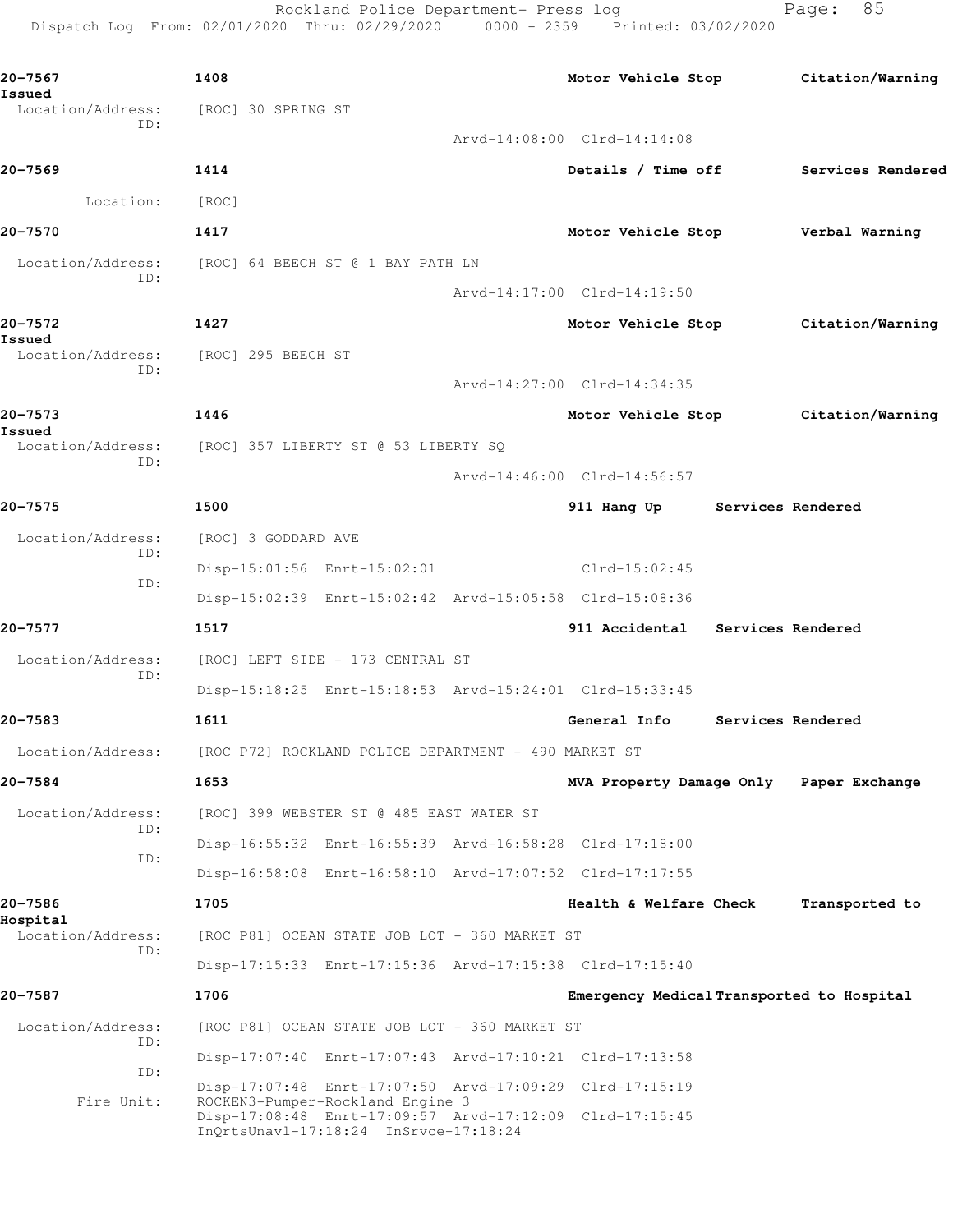|                                    | Rockland Police Department- Press log<br>Dispatch Log From: 02/01/2020 Thru: 02/29/2020 0000 - 2359 Printed: 03/02/2020                                |                                         |                   | 86<br>Page:       |  |
|------------------------------------|--------------------------------------------------------------------------------------------------------------------------------------------------------|-----------------------------------------|-------------------|-------------------|--|
| EMS Unit:                          | ROCKAM1-Rockland A1<br>Disp-17:09:04 Enrt-17:09:57 Arvd-17:12:09 Clrd-17:15:24<br>Hosp-17:25:34 ClrHosp-18:09:01 InQrtsUnavl-18:14:22 InSrvce-18:14:22 |                                         |                   |                   |  |
| 20-7596                            | 1740                                                                                                                                                   | Assist Other Agency                     |                   | Arrest (s) Made   |  |
| Location/Address:                  | [ROC] 81 LIBERTY ST                                                                                                                                    |                                         |                   |                   |  |
| ID:<br>TD:                         | Disp-17:48:51 Enrt-17:48:58 Arvd-17:49:00 Clrd-18:21:38                                                                                                |                                         |                   |                   |  |
|                                    | Disp-17:48:56 Enrt-17:48:59 Arvd-17:49:02 Clrd-18:21:34                                                                                                |                                         |                   |                   |  |
| 20-7605                            | 1819                                                                                                                                                   | Soliciting                              | Services Rendered |                   |  |
| Location/Address:<br>ID:           | [ROC] 44 SAW MILL LN                                                                                                                                   |                                         |                   |                   |  |
|                                    | Disp-18:21:59 Enrt-18:22:04 Arvd-18:26:36 Clrd-18:30:40                                                                                                |                                         |                   |                   |  |
| 20-7609<br>Assistance              | 1858                                                                                                                                                   | Health & Welfare Check                  |                   | Provided          |  |
| Location/Address:<br>ID:           | [ROC 80] AAA ROCKLAND BRANCH - 900 HINGHAM ST                                                                                                          |                                         |                   |                   |  |
|                                    | Disp-19:00:01 Enrt-19:00:03 Arvd-19:04:14 Clrd-19:15:00                                                                                                |                                         |                   |                   |  |
| 20-7619                            | 2111                                                                                                                                                   | Motor Vehicle Stop                      |                   | Citation/Warning  |  |
| Issued<br>Location/Address:<br>ID: | [ROC] 13 CONCORD ST @ 215 MARKET ST                                                                                                                    |                                         |                   |                   |  |
|                                    | Disp-21:12:08 Enrt-21:12:35 Arvd-21:12:37 Clrd-21:17:14                                                                                                |                                         |                   |                   |  |
| 20-7620                            | 2130                                                                                                                                                   | Neighbor Disturbance                    |                   | Services Rendered |  |
| Location/Address:<br>ID:           | [ROC] 7 SYCAMORE CT                                                                                                                                    |                                         |                   |                   |  |
|                                    | Disp-21:31:55 Enrt-21:31:59 Arvd-21:39:34 Clrd-21:49:34                                                                                                |                                         |                   |                   |  |
| 20-7624                            | 2156                                                                                                                                                   | General Info                            | Services Rendered |                   |  |
|                                    | Location/Address: [ROC P72] ROCKLAND POLICE DEPARTMENT - 490 MARKET ST                                                                                 |                                         |                   |                   |  |
| For Date: $02/27/2020 -$ Thursday  |                                                                                                                                                        |                                         |                   |                   |  |
| 20-7630                            | 0000                                                                                                                                                   | SHIFT ASSIGNMENTSNo Service             |                   |                   |  |
| Location/Address:                  | [ROC P72] ROCKLAND POLICE DEPARTMENT - 490 MARKET ST                                                                                                   |                                         |                   |                   |  |
| ID:                                |                                                                                                                                                        | Arvd-00:00:00 Clrd-00:13:01             |                   |                   |  |
| 20-7635                            | 0155                                                                                                                                                   | Details / Time off No Service           |                   |                   |  |
| Location:                          | [ROC]                                                                                                                                                  |                                         |                   |                   |  |
| 20-7641                            | 0445                                                                                                                                                   | 911 Accidental No Service               |                   |                   |  |
| Location/Address:                  | [ROC] 34 ARLINGTON ST                                                                                                                                  |                                         |                   |                   |  |
| ID:                                | Disp-04:47:14 Enrt-04:47:30 Arvd-04:49:33 Clrd-04:53:28                                                                                                |                                         |                   |                   |  |
| ID:                                | Disp-04:47:25 Enrt-04:47:30 Arvd-04:49:24 Clrd-04:53:28                                                                                                |                                         |                   |                   |  |
| 20-7642                            | 0527                                                                                                                                                   | 911 Accidental No Service               |                   |                   |  |
| Location/Address:                  | [ROC] 37 ARLINGTON ST                                                                                                                                  |                                         |                   |                   |  |
| ID:<br>Original Call #:            | Disp-05:28:03 Enrt-05:28:09<br>$20 - 7641$                                                                                                             | Clrd-05:28:13                           |                   |                   |  |
| 20-7644                            | 0544                                                                                                                                                   | Building Check Building Checked/Secured |                   |                   |  |
| Location/Address: [ROC] UNION ST   |                                                                                                                                                        |                                         |                   |                   |  |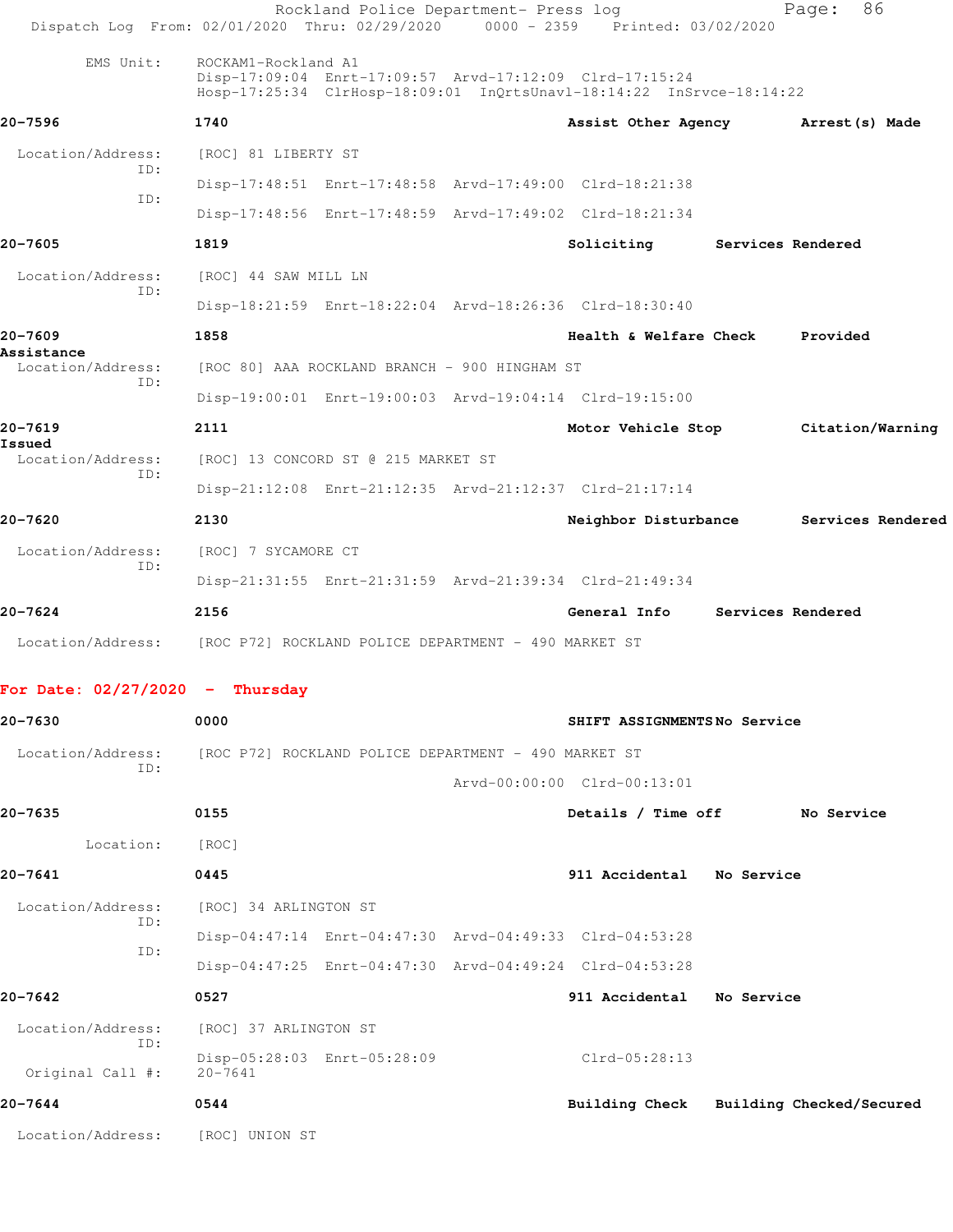|                   | Rockland Police Department- Press log<br>Dispatch Log From: 02/01/2020 Thru: 02/29/2020 0000 - 2359 Printed: 03/02/2020 |                                         |                   | 87<br>Page:       |  |
|-------------------|-------------------------------------------------------------------------------------------------------------------------|-----------------------------------------|-------------------|-------------------|--|
| ID:               |                                                                                                                         | Arvd-05:45:26 Clrd-06:02:23             |                   |                   |  |
| 20-7648           | 0613                                                                                                                    | Traffic Enforcement Services Rendered   |                   |                   |  |
| Location/Address: | [ROC] SALEM ST                                                                                                          |                                         |                   |                   |  |
| ID:               |                                                                                                                         | Arvd-06:14:05 Clrd-06:31:58             |                   |                   |  |
| 20-7650           | 0731                                                                                                                    | 911 Accidental Services Rendered        |                   |                   |  |
| Location/Address: | [ROC] 247 HOWARD ST                                                                                                     |                                         |                   |                   |  |
| ID:               | Disp-07:32:41 Enrt-07:32:43 Arvd-07:35:27 Clrd-07:36:01                                                                 |                                         |                   |                   |  |
| 20-7672           | 0800                                                                                                                    | SHIFT ASSIGNMENTS Services Rendered     |                   |                   |  |
|                   | Location/Address: [ROC P72] ROCKLAND POLICE DEPARTMENT - 490 MARKET ST                                                  |                                         |                   |                   |  |
| 20-7654           | 0839                                                                                                                    | Health & Welfare Check Gone on arrival  |                   |                   |  |
| Location/Address: | [ROC] POND ST                                                                                                           |                                         |                   |                   |  |
| ID:               | Disp-08:40:55 Enrt-08:40:57 Arvd-08:51:27 Clrd-08:57:06                                                                 |                                         |                   |                   |  |
| 20-7784           | 0845                                                                                                                    | Animal Complaint Services Rendered      |                   |                   |  |
| Location/Address: | [ROC] 340 BEECH ST                                                                                                      |                                         |                   |                   |  |
| 20-7671           | 1141                                                                                                                    | VACATION DAY OFF No Service             |                   |                   |  |
| Location/Address: | [ROC P72] ROCKLAND POLICE DEPARTMENT - 490 MARKET ST                                                                    |                                         |                   |                   |  |
| ID:               | $Disp-11:45:31$                                                                                                         | $Clrd-14:21:55$                         |                   |                   |  |
| 20-7673           | 1157                                                                                                                    | Detail                                  | Services Rendered |                   |  |
|                   | Location/Address: [ROC P72] ROCKLAND POLICE DEPARTMENT - 490 MARKET ST                                                  |                                         |                   |                   |  |
| 20-7678           | 1317                                                                                                                    | Assist Other Agency Services Rendered   |                   |                   |  |
|                   | Location/Address: [ROC 69] SOUTH SHORE REHAB & NURSING - 115 NORTH AVE Apt. #25A                                        |                                         |                   |                   |  |
| ID:               | Disp-13:19:36 Enrt-13:19:39 Arvd-13:25:50 Clrd-13:45:16                                                                 |                                         |                   |                   |  |
| 20-7785           | 1317                                                                                                                    | Animal Complaint Services Rendered      |                   |                   |  |
| Location/Address: | [ROC] 15 FLORENCE ST                                                                                                    |                                         |                   |                   |  |
| 20-7679           | 1349                                                                                                                    | Building Check Building Checked/Secured |                   |                   |  |
| Location/Address: | [ROC] BILL DELAHUNT PKWY                                                                                                |                                         |                   |                   |  |
| ID:               |                                                                                                                         | Arvd-13:50:25 Clrd-13:50:43             |                   |                   |  |
| 20-7680           | 1350                                                                                                                    | Building Check Building Checked/Secured |                   |                   |  |
| Location/Address: | [ROC] BILL DELAHUNT PKWY                                                                                                |                                         |                   |                   |  |
| ID:               |                                                                                                                         | Arvd-13:51:27 Clrd-13:51:51             |                   |                   |  |
| 20-7682           | 1401                                                                                                                    | Assault Offenses Services Rendered      |                   |                   |  |
| Location/Address: | [ROC 65] ROGERS MIDDLE SCHOOL - 100 TAUNTON AVE                                                                         |                                         |                   |                   |  |
| ID:               | $Disp-14:01:51$                                                                                                         | Arvd-14:01:57 Clrd-15:00:18             |                   |                   |  |
| 20-7683           | 1413                                                                                                                    | Detail                                  |                   | Services Rendered |  |
| Location/Address: | [ROC P72] ROCKLAND POLICE DEPARTMENT - 490 MARKET ST                                                                    |                                         |                   |                   |  |
|                   |                                                                                                                         |                                         |                   |                   |  |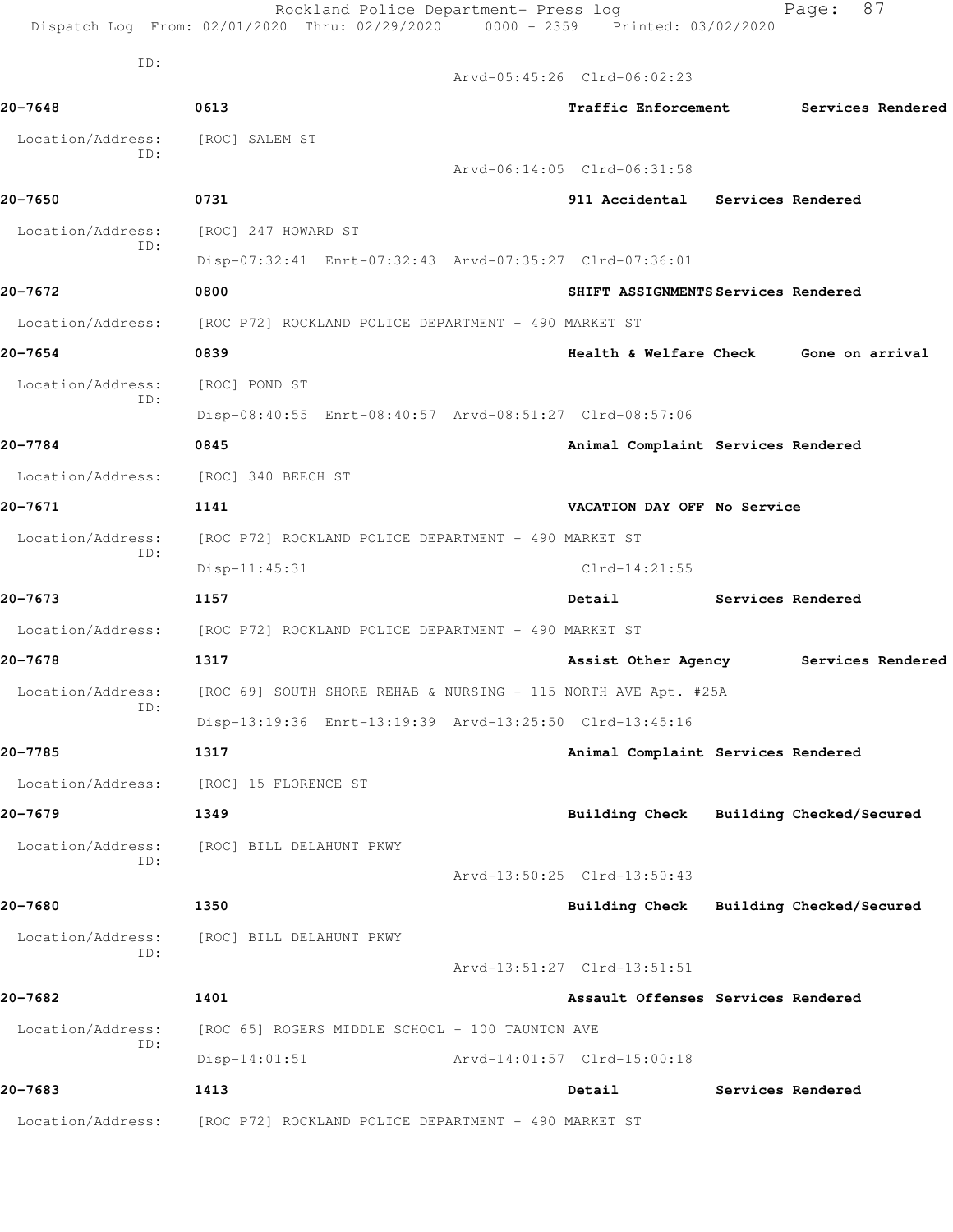|                             | Rockland Police Department- Press log<br>Dispatch Log From: 02/01/2020 Thru: 02/29/2020 0000 - 2359 Printed: 03/02/2020 |                                           |                   | 88<br>Page:       |  |
|-----------------------------|-------------------------------------------------------------------------------------------------------------------------|-------------------------------------------|-------------------|-------------------|--|
| 20-7685                     | 1418                                                                                                                    | Stolen Motor Vehicle                      |                   | Services Rendered |  |
| Location/Address:           | [ROC] 51 MAPLE ST Apt. #125                                                                                             |                                           |                   |                   |  |
| ID:                         | Disp-14:21:54 Enrt-14:22:01 Arvd-14:33:48 Clrd-14:33:51                                                                 |                                           |                   |                   |  |
| 20-7786                     | 1430                                                                                                                    | Animal Complaint Services Rendered        |                   |                   |  |
| Location/Address:           | [ROC] 41 WINTER CIR                                                                                                     |                                           |                   |                   |  |
| 20-7688                     | 1445                                                                                                                    | Motor Vehicle Stop                        |                   | Citation/Warning  |  |
| Issued<br>Location/Address: | [ROC] 100 NORTH AVE                                                                                                     |                                           |                   |                   |  |
| ID:                         |                                                                                                                         | Arvd-14:45:00 Clrd-14:51:38               |                   |                   |  |
| 20-7788                     | 1450                                                                                                                    | Animal Complaint Services Rendered        |                   |                   |  |
| Location/Address:           | [ROC] 32 CRESTVIEW ST                                                                                                   |                                           |                   |                   |  |
| 20-7691                     | 1518                                                                                                                    | 911 Accidental Services Rendered          |                   |                   |  |
| Location/Address:           | [ROC] 95 GARDNER ST                                                                                                     |                                           |                   |                   |  |
| ID:                         | Disp-15:19:46 Enrt-15:20:11 Arvd-15:33:27 Clrd-15:38:43                                                                 |                                           |                   |                   |  |
| ID:                         | Disp-15:39:13                                                                                                           | Arvd-15:39:58 Clrd-15:46:40               |                   |                   |  |
| 20-7789                     | 1530                                                                                                                    | Animal Complaint Services Rendered        |                   |                   |  |
| Location/Address:           | [ROC] 110 MYRTLE ST                                                                                                     |                                           |                   |                   |  |
| 20-7693                     | 1537                                                                                                                    | Building Check Building Checked/Secured   |                   |                   |  |
| Location/Address:           | [ROC] HINGHAM ST                                                                                                        |                                           |                   |                   |  |
| ID:                         |                                                                                                                         | Arvd-15:38:43 Clrd-15:39:09               |                   |                   |  |
| 20-7696                     | 1554                                                                                                                    | Disturbance                               |                   | Services Rendered |  |
| Location/Address:<br>ID:    | [ROC 59] RICE BUILDING - 346 UNION ST                                                                                   |                                           |                   |                   |  |
| ID:                         | Disp-16:04:42 Enrt-16:05:40 Arvd-16:06:10 Clrd-16:12:54                                                                 |                                           |                   |                   |  |
|                             | Disp-16:04:49 Enrt-16:05:38 Arvd-16:06:14 Clrd-16:12:53                                                                 |                                           |                   |                   |  |
| 20-7701                     | 1611                                                                                                                    | SHIFT ASSIGNMENTS Appears Secure          |                   |                   |  |
| Location/Address:           | [ROC P72] ROCKLAND POLICE DEPARTMENT - 490 MARKET ST                                                                    |                                           |                   |                   |  |
| 20-7703                     | 1621                                                                                                                    | Assist Public                             | Services Rendered |                   |  |
| Location/Address:<br>TD:    | [ROC] UNION ST                                                                                                          |                                           |                   |                   |  |
|                             |                                                                                                                         | Arvd-16:21:00 Clrd-16:24:58               |                   |                   |  |
| 20-7707                     | 1651                                                                                                                    | <b>ASSIST CITIZEN</b>                     | Peace Restored    |                   |  |
| Location/Address:<br>ID:    | [ROC] 1 FORSYTHIA LN                                                                                                    |                                           |                   |                   |  |
|                             | Disp-16:55:40 Enrt-16:56:40 Arvd-17:01:11 Clrd-17:26:30                                                                 |                                           |                   |                   |  |
| 20-7716                     | 1729                                                                                                                    | Threats                                   | No Service        |                   |  |
| Location/Address:<br>ID:    | [ROC] 85 PAYSON AVE                                                                                                     |                                           |                   |                   |  |
|                             | $Disp-17:36:24$                                                                                                         | $Clrd-17:43:28$                           |                   |                   |  |
| 20-7715                     | 1734                                                                                                                    | Follow-Up Investigation Services Rendered |                   |                   |  |
| Location/Address:           | [ROC] 18 PACIFIC ST                                                                                                     |                                           |                   |                   |  |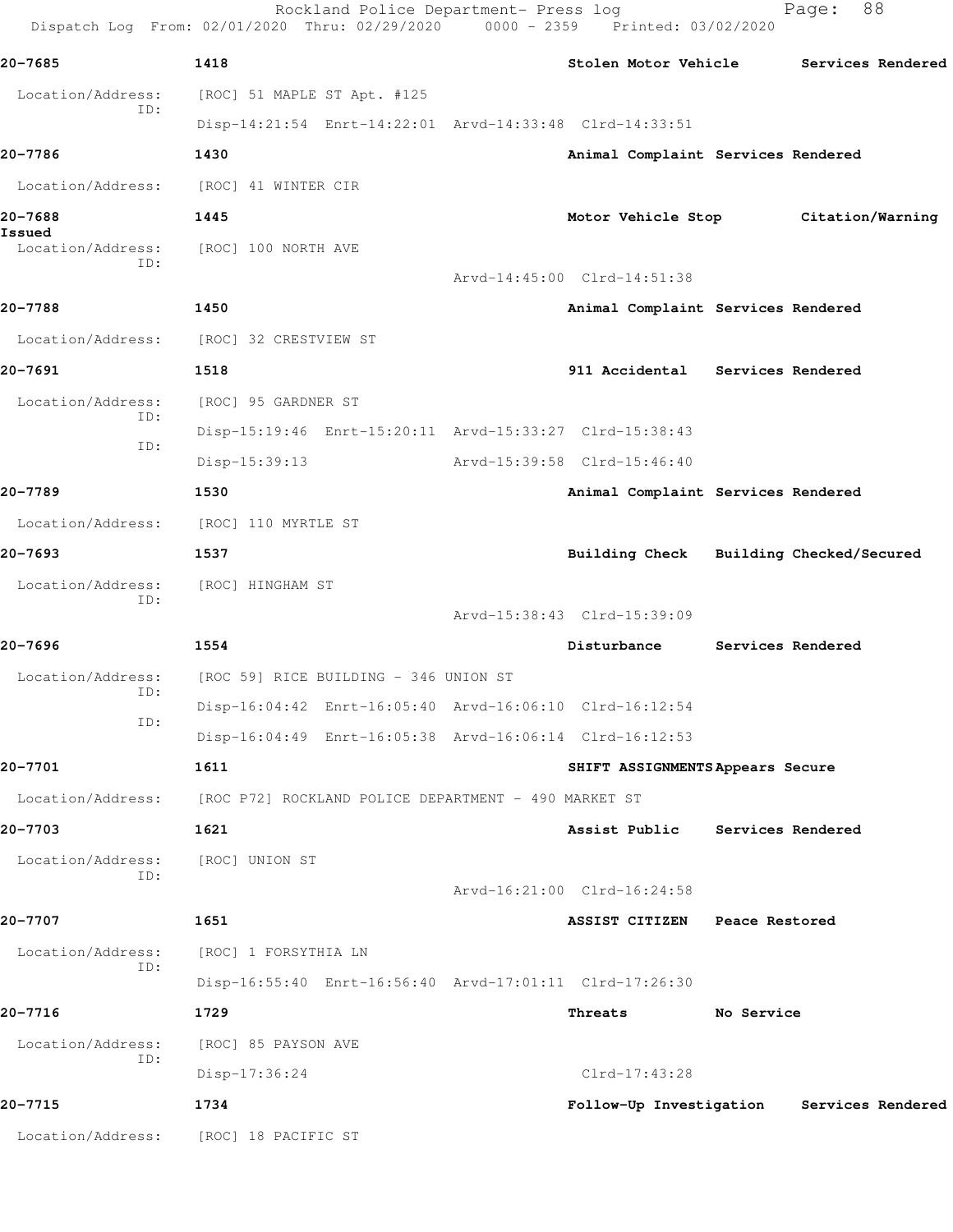|                          | Rockland Police Department- Press log<br>Dispatch Log From: 02/01/2020 Thru: 02/29/2020 0000 - 2359 Printed: 03/02/2020 |                                           |                   | 89<br>Page:              |  |
|--------------------------|-------------------------------------------------------------------------------------------------------------------------|-------------------------------------------|-------------------|--------------------------|--|
| ID:                      |                                                                                                                         |                                           |                   |                          |  |
| ID:                      |                                                                                                                         | Arvd-17:34:00 Clrd-17:42:38               |                   |                          |  |
|                          | Disp-17:35:19 Enrt-17:35:21                                                                                             | $Clrd-17:42:42$                           |                   |                          |  |
| 20-7720                  | 1749                                                                                                                    | Follow-Up Investigation Services Rendered |                   |                          |  |
| Location/Address:<br>ID: | [ROC 59] RICE BUILDING - 346 UNION ST                                                                                   |                                           |                   |                          |  |
| ID:                      |                                                                                                                         | Arvd-17:49:00 Clrd-17:53:11               |                   |                          |  |
| ID:                      | Disp-17:50:35 Enrt-17:50:38 Arvd-17:54:20 Clrd-18:02:28                                                                 |                                           |                   |                          |  |
|                          | Disp-17:52:13 Enrt-17:52:16 Arvd-17:54:25 Clrd-18:03:26                                                                 |                                           |                   |                          |  |
| 20-7726                  | 1819                                                                                                                    | MVA Property Damage Only Report Follows   |                   |                          |  |
| Location/Address:<br>ID: | [ROC P68] AL PRIME - 327 MARKET ST                                                                                      |                                           |                   |                          |  |
| ID:                      |                                                                                                                         | Arvd-18:19:00 Clrd-19:09:13               |                   |                          |  |
|                          | Disp-18:20:31 Enrt-18:20:33 Arvd-18:27:53 Clrd-19:17:26                                                                 |                                           |                   |                          |  |
| 20-7732                  | 1850                                                                                                                    | Assist Public                             | Services Rendered |                          |  |
| Location/Address:<br>ID: | [ROC] 5 BROOKS RD                                                                                                       |                                           |                   |                          |  |
|                          |                                                                                                                         | Arvd-18:50:00 Clrd-18:51:56               |                   |                          |  |
| 20-7736                  | 2006                                                                                                                    | General Info                              | No Service        |                          |  |
| Location/Address:        | [ROC P72] ROCKLAND POLICE DEPARTMENT - 490 MARKET ST                                                                    |                                           |                   |                          |  |
| 20-7737                  | 2008                                                                                                                    | General Info                              |                   | No Action Required       |  |
| Location/Address:<br>ID: | [ROC P72] ROCKLAND POLICE DEPARTMENT - 490 MARKET ST                                                                    |                                           |                   |                          |  |
|                          |                                                                                                                         | Arvd-20:10:04 Clrd-20:11:08               |                   |                          |  |
| 20-7747                  | 2108                                                                                                                    | Missing Person                            | Unfounded         |                          |  |
| Location/Address:        | [ROC] 51 HANNAH WAY Apt. #B                                                                                             |                                           |                   |                          |  |
| ID:<br>ID:               | $Disp-21:11:02$                                                                                                         | $Clrd-21:11:13$                           |                   |                          |  |
|                          | $Disp-21:11:02$                                                                                                         | $Clrd-21:11:17$                           |                   |                          |  |
| 20-7750                  | 2139                                                                                                                    | General Info                              | No Service        |                          |  |
| Location/Address:        | [ROC P72] ROCKLAND POLICE DEPARTMENT - 490 MARKET ST                                                                    |                                           |                   |                          |  |
| 20-7753                  | 2201                                                                                                                    | Burglar Alarm                             |                   | Building Checked/Secured |  |
| Location/Address:        | [ROC] KEUHNE AND NAGEL - 100 LEDGEWOOD PL Apt. #300                                                                     |                                           |                   |                          |  |
| ID:                      | Disp-22:02:16 Enrt-22:02:43 Arvd-22:12:32 Clrd-22:19:55                                                                 |                                           |                   |                          |  |
| ID:                      | Disp-22:12:40 Enrt-22:12:42 Arvd-22:12:43 Clrd-22:20:20                                                                 |                                           |                   |                          |  |
| 20-7754                  | 2214                                                                                                                    | Motor Vehicle Complaint                   |                   | Sent On Way              |  |
| Location/Address:        | [ROC] LIBERTY ST                                                                                                        |                                           |                   |                          |  |
| ID:                      | Disp-22:17:57 Enrt-22:18:00 Arvd-22:19:41 Clrd-22:33:55                                                                 |                                           |                   |                          |  |
| ID:<br>ID:               | Disp-22:21:13 Enrt-22:21:15 Arvd-22:22:32 Clrd-22:33:52                                                                 |                                           |                   |                          |  |
|                          | Disp-22:23:24 Enrt-22:23:27 Arvd-22:23:29 Clrd-22:33:49                                                                 |                                           |                   |                          |  |
| 20-7757                  | 2359                                                                                                                    | General Incident Services Rendered        |                   |                          |  |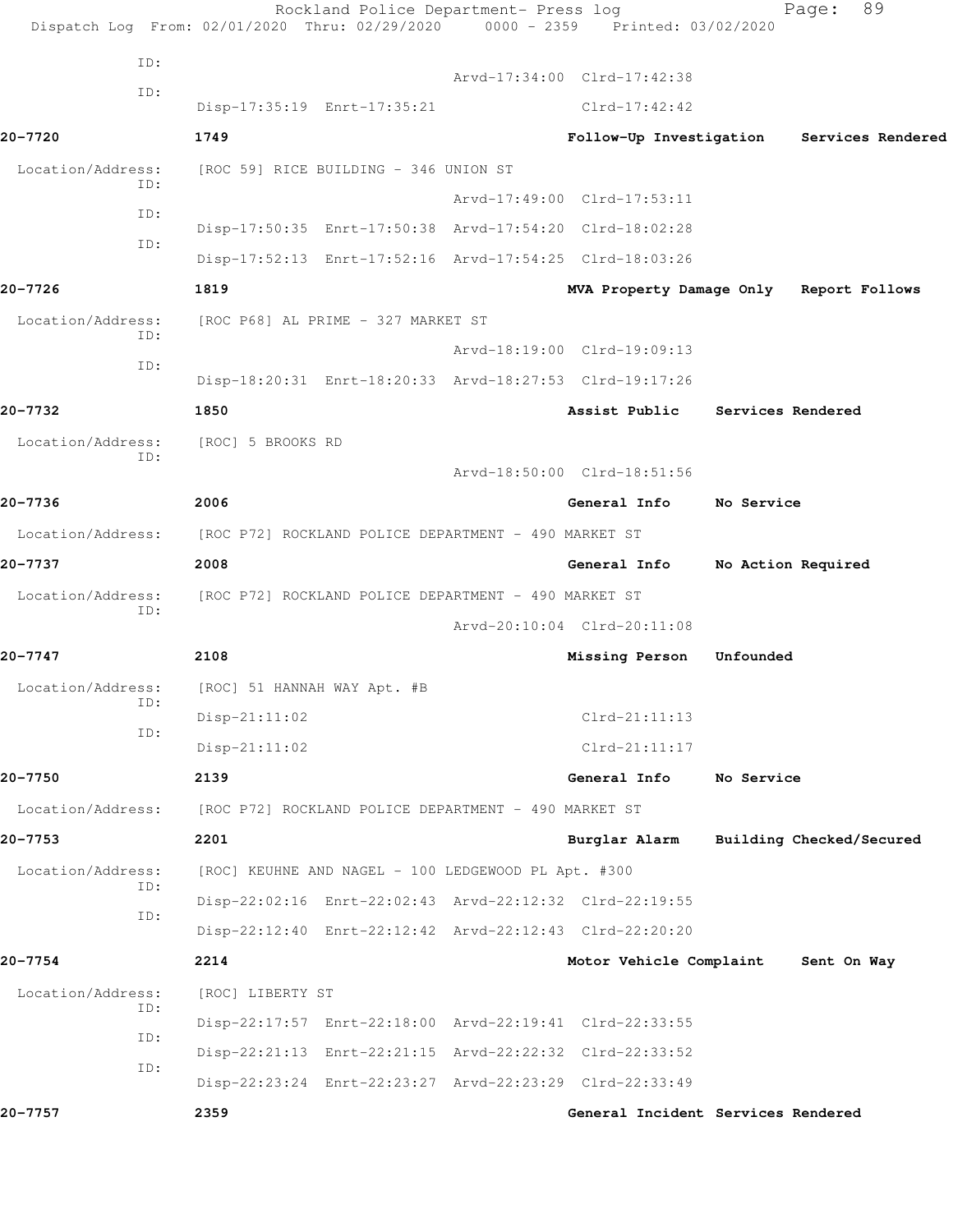|                                 | Rockland Police Department- Press log<br>Dispatch Log From: 02/01/2020 Thru: 02/29/2020 0000 - 2359 Printed: 03/02/2020 |                                         |              | 90<br>Page:                          |
|---------------------------------|-------------------------------------------------------------------------------------------------------------------------|-----------------------------------------|--------------|--------------------------------------|
| Location/Address:               | [ROC P72] ROCKLAND POLICE DEPARTMENT - 490 MARKET ST                                                                    |                                         |              |                                      |
| ID:                             | $Disp-00:01:50$                                                                                                         | Clrd-02/28/2020 @ 00:02:03              |              |                                      |
| For Date: $02/28/2020 -$ Friday |                                                                                                                         |                                         |              |                                      |
| 20-7762                         | 0103                                                                                                                    | Neighbor Disturbance Peace Restored     |              |                                      |
| Location/Address:               | [ROC] MARTHA DR                                                                                                         |                                         |              |                                      |
| ID:<br>ID:                      | Disp-01:04:53 Enrt-01:05:07 Arvd-01:08:02 Clrd-01:10:31                                                                 |                                         |              |                                      |
|                                 | Disp-01:04:53 Enrt-01:05:04 Arvd-01:08:00 Clrd-01:10:10                                                                 |                                         |              |                                      |
| 20-7771                         | 0513                                                                                                                    | Building Check Services Rendered        |              |                                      |
| Location/Address:               | [ROC] UNION ST                                                                                                          |                                         |              |                                      |
| ID:                             | $Disp-05:16:58$                                                                                                         | Arvd-05:17:18 Clrd-05:28:17             |              |                                      |
| 20-7773                         | 0546                                                                                                                    | 911 Accidental                          | Investigated |                                      |
| Location/Address:               | [ROC] 219 PLEASANT ST                                                                                                   |                                         |              |                                      |
| ID:                             | Disp-05:47:17 Enrt-05:47:19 Arvd-05:49:58 Clrd-05:51:21                                                                 |                                         |              |                                      |
| 20-7774                         | 0557                                                                                                                    | Motor Vehicle Stop                      |              | Citation/Warning                     |
| Issued<br>Location/Address:     | [ROC] BILL DELAHUNT PKWY                                                                                                |                                         |              |                                      |
| ID:                             |                                                                                                                         | Arvd-05:57:00 Clrd-06:09:39             |              |                                      |
| 20-7779                         | 0625                                                                                                                    | Lost/Found Property                     |              | Services Rendered                    |
| Location/Address:               | [ROC] 215 UNION ST                                                                                                      |                                         |              |                                      |
| ID:                             | Disp-06:29:13                                                                                                           | $Clrd-06:29:24$                         |              |                                      |
| 20-7778                         | 0627                                                                                                                    | Motor Vehicle Stop                      |              | Citation/Warning                     |
| Issued<br>Location/Address:     | [ROC] 239 POND ST @ 15 OLD COUNTRY WAY                                                                                  |                                         |              |                                      |
| ID:                             |                                                                                                                         | Arvd-06:27:00 Clrd-06:33:07             |              |                                      |
| 20-7780                         | 0648                                                                                                                    |                                         |              | Details / Time off Services Rendered |
| Location:                       | [ROC]                                                                                                                   |                                         |              |                                      |
| 20-7781                         | 0722                                                                                                                    |                                         |              | Details / Time off Services Rendered |
| Location:                       | [ROC]                                                                                                                   |                                         |              |                                      |
| 20-7809                         | 0730                                                                                                                    | Animal Complaint Services Rendered      |              |                                      |
|                                 | Location/Address: [ROC] 67 HARTSUFF ST                                                                                  |                                         |              |                                      |
| 20-7787                         | 0800                                                                                                                    | General Info Services Rendered          |              |                                      |
|                                 | Location/Address: [ROC P72] ROCKLAND POLICE DEPARTMENT - 490 MARKET ST                                                  |                                         |              |                                      |
| 20-7791                         | 0902                                                                                                                    | Building Check Building Checked/Secured |              |                                      |
| Location/Address:               | [ROC] HINGHAM ST                                                                                                        |                                         |              |                                      |
| ID:                             |                                                                                                                         | Arvd-09:03:15 Clrd-09:03:39             |              |                                      |
| 20-7792                         | 0910                                                                                                                    | Building Check Building Checked/Secured |              |                                      |
| Location/Address:<br>ID:        | [ROC] BILL DELAHUNT PKWY                                                                                                |                                         |              |                                      |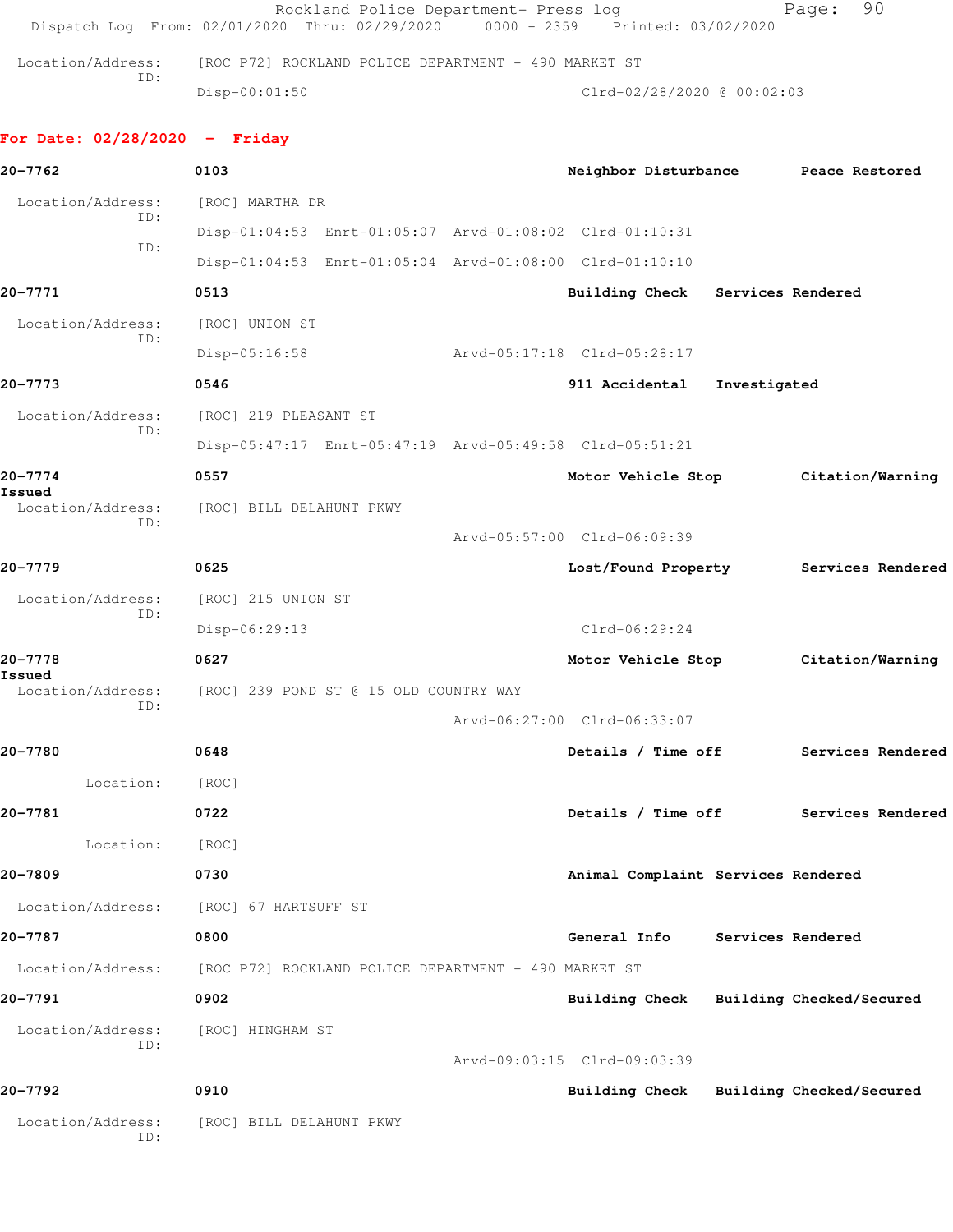Rockland Police Department- Press log entitled Page: 91 Dispatch Log From: 02/01/2020 Thru: 02/29/2020 0000 - 2359 Printed: 03/02/2020

Arvd-09:10:56 Clrd-09:11:15

| 20-7794<br>Issued           | 0915                                |                                                         |                             |  | Motor Vehicle Stop                 |  | Citation/Warning                          |  |
|-----------------------------|-------------------------------------|---------------------------------------------------------|-----------------------------|--|------------------------------------|--|-------------------------------------------|--|
| Location/Address:<br>ID:    | [ROC] WEYMOUTH ST                   |                                                         |                             |  |                                    |  |                                           |  |
| ID:                         |                                     |                                                         | Arvd-09:15:00 Clrd-09:27:29 |  |                                    |  |                                           |  |
|                             | Disp-09:18:28                       |                                                         | Arvd-09:18:31 Clrd-09:27:33 |  |                                    |  |                                           |  |
| 20-7795                     | 0929                                |                                                         |                             |  | Traffic Enforcement                |  | Services Rendered                         |  |
| Location/Address:<br>ID:    | [ROC] SALEM ST                      |                                                         |                             |  |                                    |  |                                           |  |
|                             |                                     |                                                         | Arvd-09:30:09 Clrd-09:31:33 |  |                                    |  |                                           |  |
| 20-7796                     | 0930                                |                                                         |                             |  | Traffic Enforcement                |  | Services Rendered                         |  |
| Location/Address:<br>ID:    | [ROC] SALEM ST                      |                                                         |                             |  |                                    |  |                                           |  |
|                             | Disp-09:31:33                       |                                                         | Arvd-09:32:03 Clrd-10:05:13 |  |                                    |  |                                           |  |
| 20-7800                     | 1007                                |                                                         |                             |  | Animal Complaint Services Rendered |  |                                           |  |
| Location/Address:           | [ROC] 54 PAYSON AVE                 |                                                         |                             |  |                                    |  |                                           |  |
| ID:                         |                                     | Disp-10:08:15 Enrt-10:09:52 Arvd-10:12:12 Clrd-10:15:33 |                             |  |                                    |  |                                           |  |
| 20-7807                     | 1050                                |                                                         |                             |  | Animal Complaint Services Rendered |  |                                           |  |
| Location/Address:           | [ROC] 210 WEYMOUTH ST               |                                                         |                             |  |                                    |  |                                           |  |
| 20-7805                     | 1105                                |                                                         |                             |  | 911 Accidental Services Rendered   |  |                                           |  |
| Location/Address:<br>ID:    | [ROC] MS LIFELINE - 1 TECHNOLOGY PL |                                                         |                             |  |                                    |  |                                           |  |
|                             |                                     | Disp-11:07:02 Enrt-11:07:07 Arvd-11:09:52 Clrd-11:12:50 |                             |  |                                    |  |                                           |  |
| 20-7808                     | 1115                                |                                                         |                             |  | Animal Complaint Services Rendered |  |                                           |  |
| Location/Address:           | [ROC] VFW DR                        |                                                         |                             |  |                                    |  |                                           |  |
| 20-7811                     | 1137                                |                                                         |                             |  |                                    |  | Emergency Medical Transported to Hospital |  |
| Location/Address:           | [ROC] 141 MARTHA DR Apt. #A         |                                                         |                             |  |                                    |  |                                           |  |
| ID:                         |                                     | Disp-11:38:24 Enrt-11:38:28 Arvd-11:39:55 Clrd-11:54:03 |                             |  |                                    |  |                                           |  |
| ID:                         |                                     | Disp-11:41:53 Enrt-11:42:48 Arvd-11:44:05 Clrd-11:49:02 |                             |  |                                    |  |                                           |  |
| ID:                         | $Disp-11:42:07$                     |                                                         |                             |  | $Clrd-11:42:31$                    |  |                                           |  |
| ID:                         |                                     | Disp-11:42:42 Enrt-11:42:46 Arvd-11:43:58 Clrd-11:49:15 |                             |  |                                    |  |                                           |  |
| ID:                         |                                     | Disp-11:44:11 Enrt-11:44:14 Arvd-11:44:16 Clrd-11:49:50 |                             |  |                                    |  |                                           |  |
| 20-7813                     | 1157                                |                                                         |                             |  |                                    |  | Building Check Building Checked/Secured   |  |
| Location/Address:           | [ROC] MARTHA DR                     |                                                         |                             |  |                                    |  |                                           |  |
| ID:                         |                                     |                                                         | Arvd-11:57:59 Clrd-11:58:26 |  |                                    |  |                                           |  |
| 20-7815                     | 1206                                |                                                         |                             |  | Motor Vehicle Stop                 |  | Citation/Warning                          |  |
| Issued<br>Location/Address: |                                     | [ROC] 500 WEST WATER ST                                 |                             |  |                                    |  |                                           |  |
| ID:                         |                                     | Disp-12:07:15 Enrt-12:07:19 Arvd-12:07:21 Clrd-12:12:53 |                             |  |                                    |  |                                           |  |
| 20-7829                     | 1238                                |                                                         |                             |  | Animal Complaint Services Rendered |  |                                           |  |
| Location/Address:           |                                     |                                                         |                             |  |                                    |  |                                           |  |
|                             | [ROC] 84 CENTRE AVE                 |                                                         |                             |  |                                    |  |                                           |  |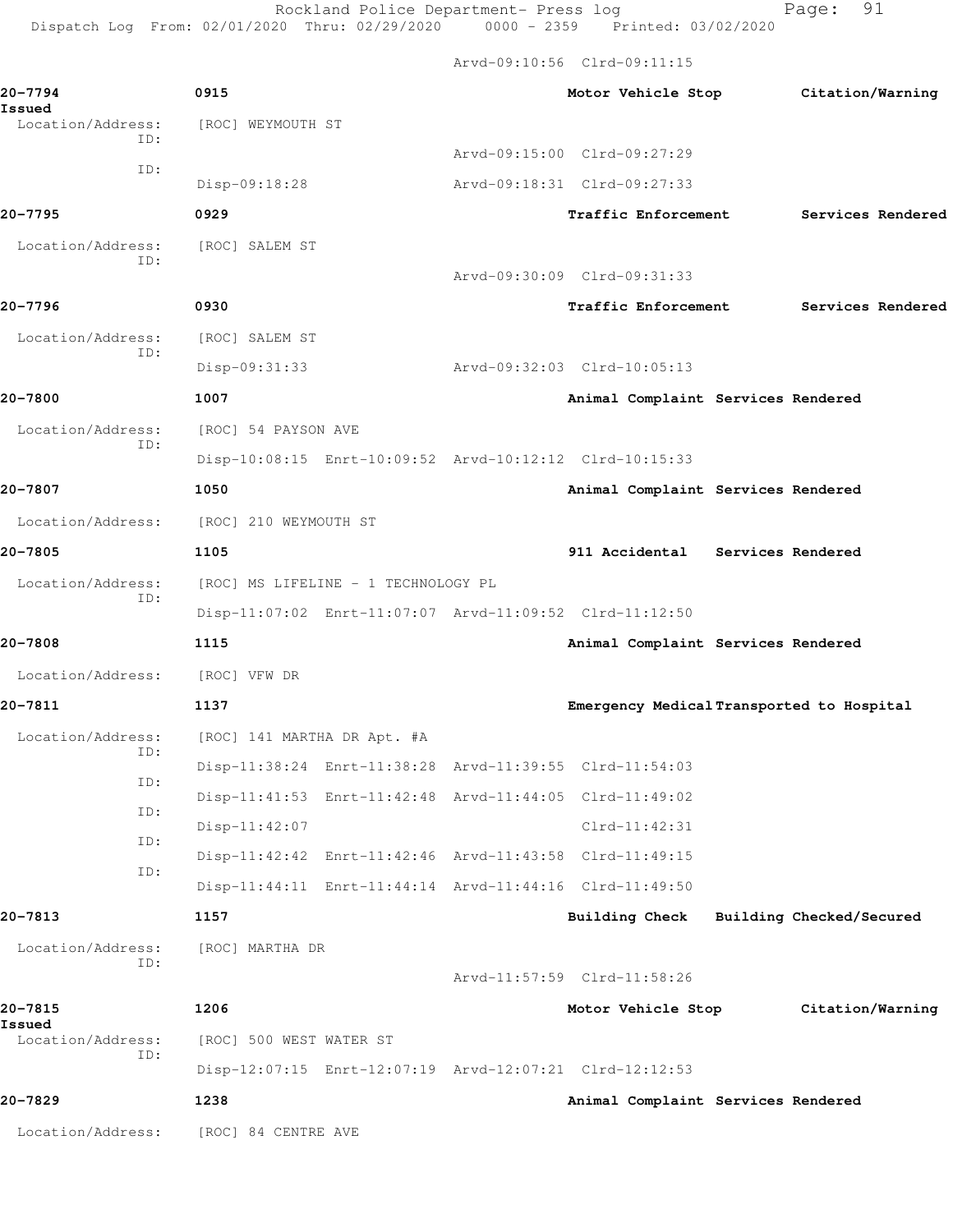Rockland Police Department- Press log entitled and Page: 92

Dispatch Log From: 02/01/2020 Thru: 02/29/2020 0000 - 2359 Printed: 03/02/2020

| 20-7819                                | 1239                                                                                                                                                                      | Animal Complaint Unfounded  |                                           |
|----------------------------------------|---------------------------------------------------------------------------------------------------------------------------------------------------------------------------|-----------------------------|-------------------------------------------|
| Location/Address:                      | [ROC] 83 CENTRE AVE                                                                                                                                                       |                             |                                           |
| ID:                                    | Disp-12:40:49 Enrt-12:40:53 Arvd-12:41:03 Clrd-12:46:13                                                                                                                   |                             |                                           |
| 20-7820                                | 1246                                                                                                                                                                      |                             | Animal Complaint Services Rendered        |
| Location/Address:                      | [ROC P85] ROCKLAND FEDERAL CREDIT UNION - 241 UNION ST                                                                                                                    |                             |                                           |
| TD:                                    | Disp-12:48:18 Enrt-12:48:21 Arvd-12:52:41 Clrd-13:01:24                                                                                                                   |                             |                                           |
| 20-7824                                | 1320                                                                                                                                                                      |                             | Emergency Medical Transported to Hospital |
| Location/Address:<br>Fire Unit:<br>ID: | [ROC] 1 COL BRIAN DUFFY WAY<br>ROCKC1-Staff-Rockland Fire Chief<br>$Disp-13:22:40$<br>$InQrtsUnav1-13:40:46$ $InSrvce-13:40:46$                                           | Arvd-13:24:55 Clrd-13:38:05 |                                           |
| EMS Unit:                              | Disp-13:23:31 Enrt-13:23:34<br>ABIA4-Abington Ambulance 4                                                                                                                 | $Clrd-13:24:18$             |                                           |
| Fire Unit:                             | Disp-13:24:10 Enrt-13:24:47 Arvd-13:30:24 Clrd-13:37:25<br>Hosp-13:48:08 ClrHosp-14:11:11 InQrtsUnavl-15:02:09 InSrvce-15:02:09<br>ROCKC3-Staff-Rockland Fire Day Officer |                             |                                           |
|                                        | Disp-13:30:53<br>InQrtsUnavl-13:40:43 InSrvce-13:40:43                                                                                                                    | Arvd-13:30:56 Clrd-13:38:00 |                                           |
| 20-7825                                | 1321                                                                                                                                                                      |                             | General Info Services Rendered            |
| Location/Address:<br>Fire Unit:        | [ROC 1] ROCKLAND FIRE DEPARTMENT - 360 UNION ST<br>ROCKC3-Staff-Rockland Fire Day Officer                                                                                 |                             |                                           |
|                                        | $Disp-13:24:26$<br>InQrtsUnavl-13:30:32 InSrvce-13:30:34                                                                                                                  | Arvd-13:24:51 Clrd-13:30:29 |                                           |
| ID:                                    | Disp-13:24:56                                                                                                                                                             | $Clrd-13:28:24$             |                                           |
| Fire Unit:                             | NCCFG3-Other 1-FIRE GROUND CHANNEL 3<br>$Disp-16:24:42$<br>$InQrtsUnav1-16:24:55$ $InSrvce-16:24:55$                                                                      | $Clrd-16:24:49$             |                                           |
| 20-7831                                | 1407                                                                                                                                                                      | General Info                | Services Rendered                         |
| Location/Address:                      | [ROC P72] ROCKLAND POLICE DEPARTMENT - 490 MARKET ST                                                                                                                      |                             |                                           |
| 20-7833                                | 1504                                                                                                                                                                      |                             | Road Obstruction Services Rendered        |
| Location/Address:                      | [ROC] 620 HINGHAM ST                                                                                                                                                      |                             |                                           |
| ID:                                    | Disp-15:06:31 Enrt-15:06:57 Arvd-15:15:21 Clrd-15:28:15                                                                                                                   |                             |                                           |
| 20-7836                                | 1538                                                                                                                                                                      | <b>Time off</b>             | Services Rendered                         |
| Location:                              | [ROC]                                                                                                                                                                     |                             |                                           |
| 20-7839                                | 1600                                                                                                                                                                      |                             | General Incident Services Rendered        |
| Location/Address:                      | [ROC P72] ROCKLAND POLICE DEPARTMENT - 490 MARKET ST                                                                                                                      |                             |                                           |
| ID:                                    | Disp-16:02:20                                                                                                                                                             | $Clrd-16:02:28$             |                                           |
| 20-7848                                | 1657                                                                                                                                                                      | Disabled Motor Vehicle      | Investigated                              |
| Location/Address:                      | [ROC] UNION ST                                                                                                                                                            |                             |                                           |
| ID:                                    | Disp-17:02:20 Enrt-17:02:24 Arvd-17:11:39 Clrd-17:11:41                                                                                                                   |                             |                                           |
| 20-7851                                | 1744                                                                                                                                                                      | 911 Accidental              | Investigated                              |
| Location/Address:                      | [ROC P106] ROCKLAND HIGH SCHOOL - 52 MACKINLAY WAY                                                                                                                        |                             |                                           |
| ID:                                    | Disp-17:45:21 Enrt-17:45:27 Arvd-17:46:53 Clrd-17:49:36                                                                                                                   |                             |                                           |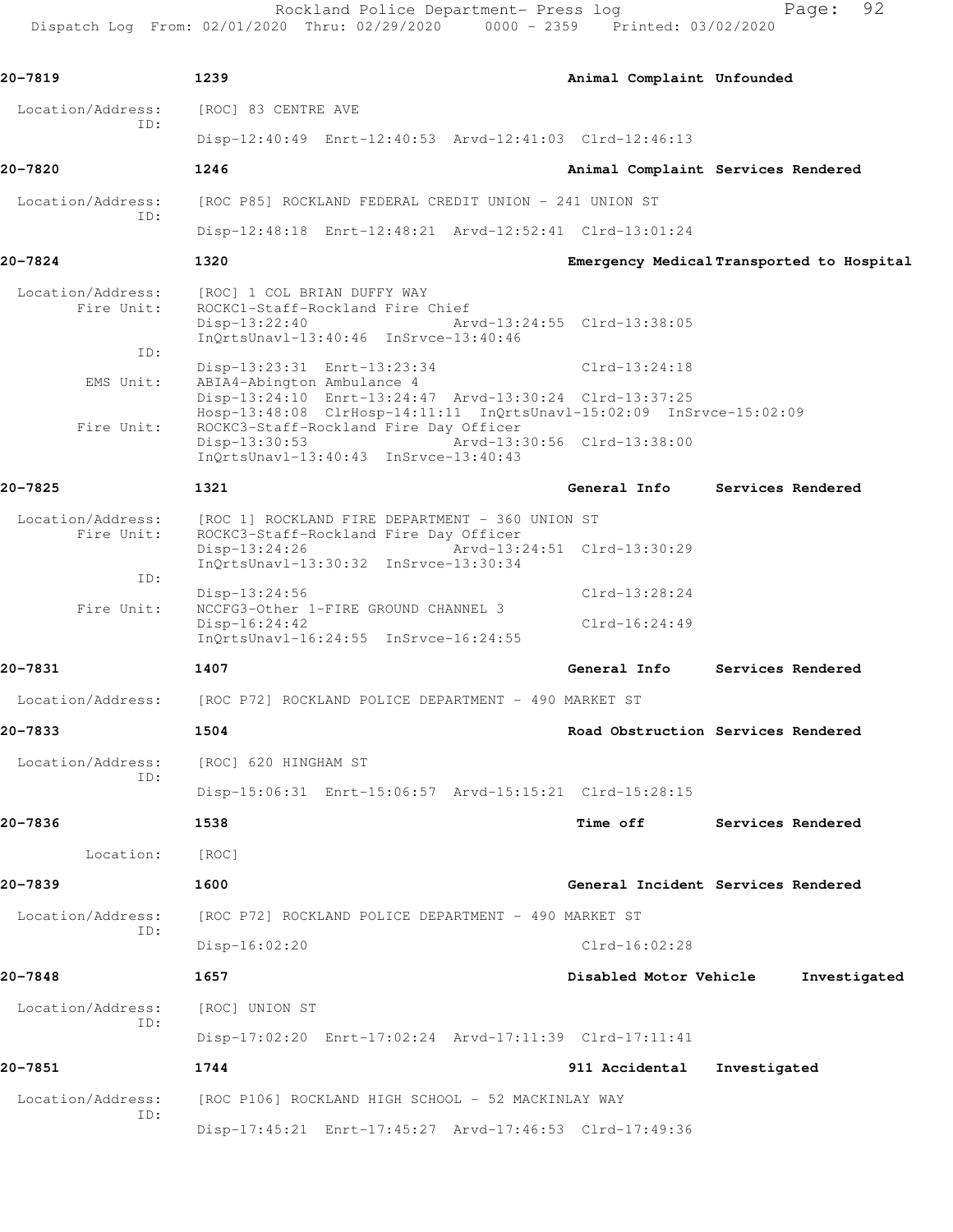Dispatch Log From: 02/01/2020 Thru: 02/29/2020 0000 - 2359 Printed: 03/02/2020 **20-7862 1912 Building Check No Action Required** Location/Address: [ROC] HOTELS - HINGHAM ST ID: Arvd-19:16:08 Clrd-19:22:25 **20-7867 2011 Summons Services Rendered** Location/Address: [ROC] 340 CENTRE AVE ID: Disp-20:12:39 Enrt-20:12:45 Arvd-20:14:51 Clrd-20:16:51 **20-7871 2039 Motor Vehicle Stop Verbal Warning** Location/Address: [ROC 66] REEDS POND PARK - 80 MARKET ST ID: Arvd-20:39:00 Clrd-20:45:47 **20-7874 2128 Details / Time off Services Rendered** Location: [ROC] **20-7877 2149 Assist Public Services Rendered** Location/Address: [ROC] TEEN CENTER - UNION ST ID: Arvd-21:51:26 Clrd-22:10:07 **20-7880 2208 Burglar Alarm Investigated** Location/Address: [ROC 95] ROCKLAND TRUST - 288 UNION ST ID: Disp-22:09:49 Enrt-22:09:52 Arvd-22:16:47 Clrd-22:16:49 ID: Disp-22:14:50 Enrt-22:14:53 Arvd-22:14:56 Clrd-22:14:58 **20-7882 2212 911 Accidental Investigated** Location/Address: [ROC] 85 RICE AVE ID: Disp-22:16:00 Enrt-22:16:07 Arvd-22:19:16 Clrd-22:19:30 **20-7887 2303 General Incident Services Rendered** Location/Address: [ROC] SPRUCE ST ID: Disp-23:07:29 Enrt-23:07:35 Arvd-23:08:19 Clrd-23:20:45 **20-7891 2333 911 Accidental Services Rendered** Location/Address: [ROC] 58 ALBION ST Apt. #6 ID: Disp-23:34:40 Enrt-23:34:47 Arvd-23:35:19 Clrd-23:41:04 **20-7892 2349 911 Accidental Services Rendered** Location/Address: [ROC] 58 ALBION ST Apt. #6 ID: Disp-23:50:24 Enrt-23:50:32 Arvd-23:50:36 Clrd-23:50:40 **20-7893 2359 General Incident Services Rendered** Location/Address: [ROC P72] ROCKLAND POLICE DEPARTMENT - 490 MARKET ST ID: Disp-00:01:36 Clrd-02/29/2020 @ 00:01:44

Rockland Police Department- Press log Fage: 93

```
For Date: 02/29/2020 - Saturday
```
**20-7899 0020 Motor Vehicle Stop Verbal Warning**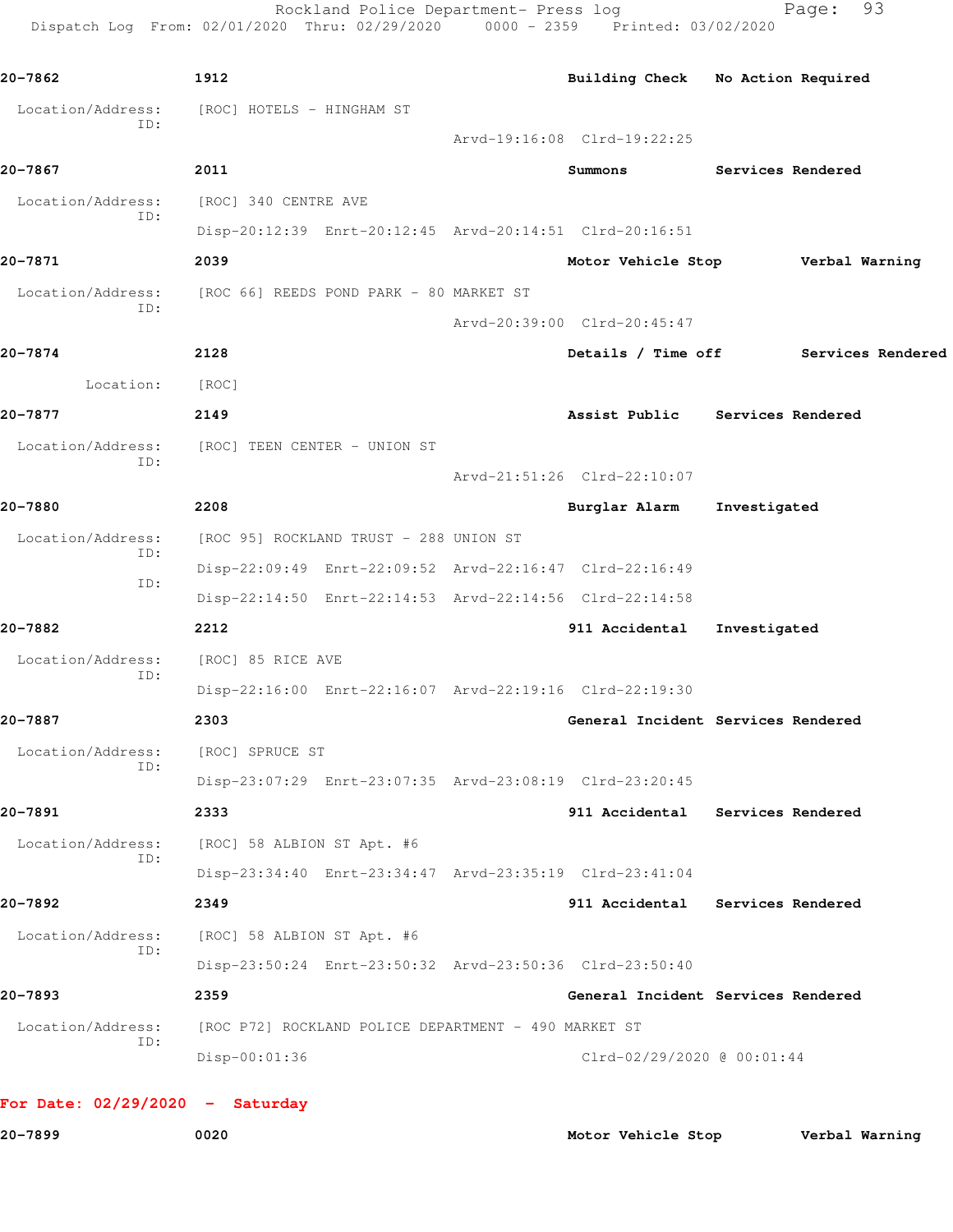| Dispatch Log From: 02/01/2020 Thru: 02/29/2020 0000 - 2359 Printed: 03/02/2020 |                                                              | Rockland Police Department- Press log |                                                         | 94<br>Page:                             |
|--------------------------------------------------------------------------------|--------------------------------------------------------------|---------------------------------------|---------------------------------------------------------|-----------------------------------------|
| Location/Address:                                                              | [ROC P75] UNION POINT - BILL DELAHUNT PKWY                   |                                       |                                                         |                                         |
| TD:                                                                            |                                                              |                                       | Disp-00:21:01 Enrt-00:21:11 Arvd-00:21:15 Clrd-00:24:21 |                                         |
| 20-7900                                                                        | 0026                                                         |                                       |                                                         | Motor Vehicle Stop Verbal Warning       |
| Location/Address:                                                              | [ROC P75] UNION POINT - BILL DELAHUNT PKWY                   |                                       |                                                         |                                         |
| ID:                                                                            |                                                              |                                       | Disp-00:27:47 Enrt-00:27:54 Arvd-00:27:57 Clrd-00:31:36 |                                         |
| 20-7903                                                                        | 0203                                                         |                                       |                                                         | Suspicious Activity Sent On Way         |
| Location/Address:                                                              | [ROC P115] ROCKLAND ICE RINK - 599 SUMMER ST                 |                                       |                                                         |                                         |
| ID:                                                                            |                                                              |                                       | Disp-02:08:49 Enrt-02:09:04 Arvd-02:09:07 Clrd-02:09:15 |                                         |
| 20-7912                                                                        | 0454                                                         |                                       | Building Check Appears Secure                           |                                         |
| Location/Address:                                                              | [ROC] UNION ST                                               |                                       |                                                         |                                         |
| ID:                                                                            | $Disp-04:55:05$                                              |                                       | Arvd-04:55:14 Clrd-05:17:49                             |                                         |
| 20-7915                                                                        | 0655                                                         |                                       | <b>Building Check</b>                                   | Investigated                            |
| Location/Address:                                                              | [ROC] HINGHAM ST                                             |                                       |                                                         |                                         |
| ID:                                                                            |                                                              |                                       | Arvd-06:55:44 Clrd-06:55:58                             |                                         |
| 20-7919                                                                        | 0803                                                         |                                       | General Incident No Service                             |                                         |
| Location/Address:                                                              | [ROC P72] ROCKLAND POLICE DEPARTMENT - 490 MARKET ST         |                                       |                                                         |                                         |
| 20-7925                                                                        | 0843                                                         |                                       |                                                         | Building Check Building Checked/Secured |
| Location/Address:                                                              | [ROC 60] SPRING GATE APARTMENTS - 52 HANNAH WAY @ HANNAH WAY |                                       |                                                         |                                         |
| TD:                                                                            |                                                              |                                       | Arvd-08:45:11 Clrd-08:47:21                             |                                         |
| 20-7926                                                                        | 0853                                                         |                                       | Motor Vehicle Stop                                      | Citation/Warning                        |
| Issued                                                                         | Vicinity of: [ROC] 35 SPRUCE ST                              |                                       |                                                         |                                         |
| ID:                                                                            |                                                              |                                       | Arvd-08:53:00 Clrd-09:00:04                             |                                         |
| 20-7928                                                                        | 0904                                                         |                                       | Disturbance                                             | Report Follows                          |
| Location/Address:                                                              | [ROC P45] COMFORT INN - 850 HINGHAM ST                       |                                       |                                                         |                                         |
| ID:                                                                            |                                                              |                                       | Disp-09:10:50 Enrt-09:11:04 Arvd-09:11:06 Clrd-09:52:06 |                                         |
| ID:                                                                            |                                                              |                                       | Disp-09:10:58 Enrt-09:11:01 Arvd-09:12:44 Clrd-09:52:06 |                                         |
| ID:                                                                            |                                                              |                                       | Disp-09:18:32 Enrt-09:18:35 Arvd-09:18:38 Clrd-09:52:06 |                                         |
| 20-7931                                                                        | 0926                                                         |                                       | General Info                                            | Services Rendered                       |
| Location/Address:                                                              | [ROC] 18 PACIFIC ST                                          |                                       |                                                         |                                         |
| ID:                                                                            |                                                              |                                       | Disp-09:42:43 Enrt-09:42:50 Arvd-09:49:09 Clrd-09:49:43 |                                         |
| 20-7932                                                                        | 0935                                                         |                                       | General Info                                            | Advised to Court                        |
| Location/Address:                                                              | [ROC] 18 PACIFIC ST                                          |                                       |                                                         |                                         |
| 20-7937                                                                        | 1007                                                         |                                       |                                                         | 911 Accidental Services Rendered        |
| Location/Address:                                                              | [ROC] 37 SALEM ST                                            |                                       |                                                         |                                         |
| ID:                                                                            |                                                              |                                       | Disp-10:07:41 Enrt-10:07:43 Arvd-10:12:07 Clrd-10:13:40 |                                         |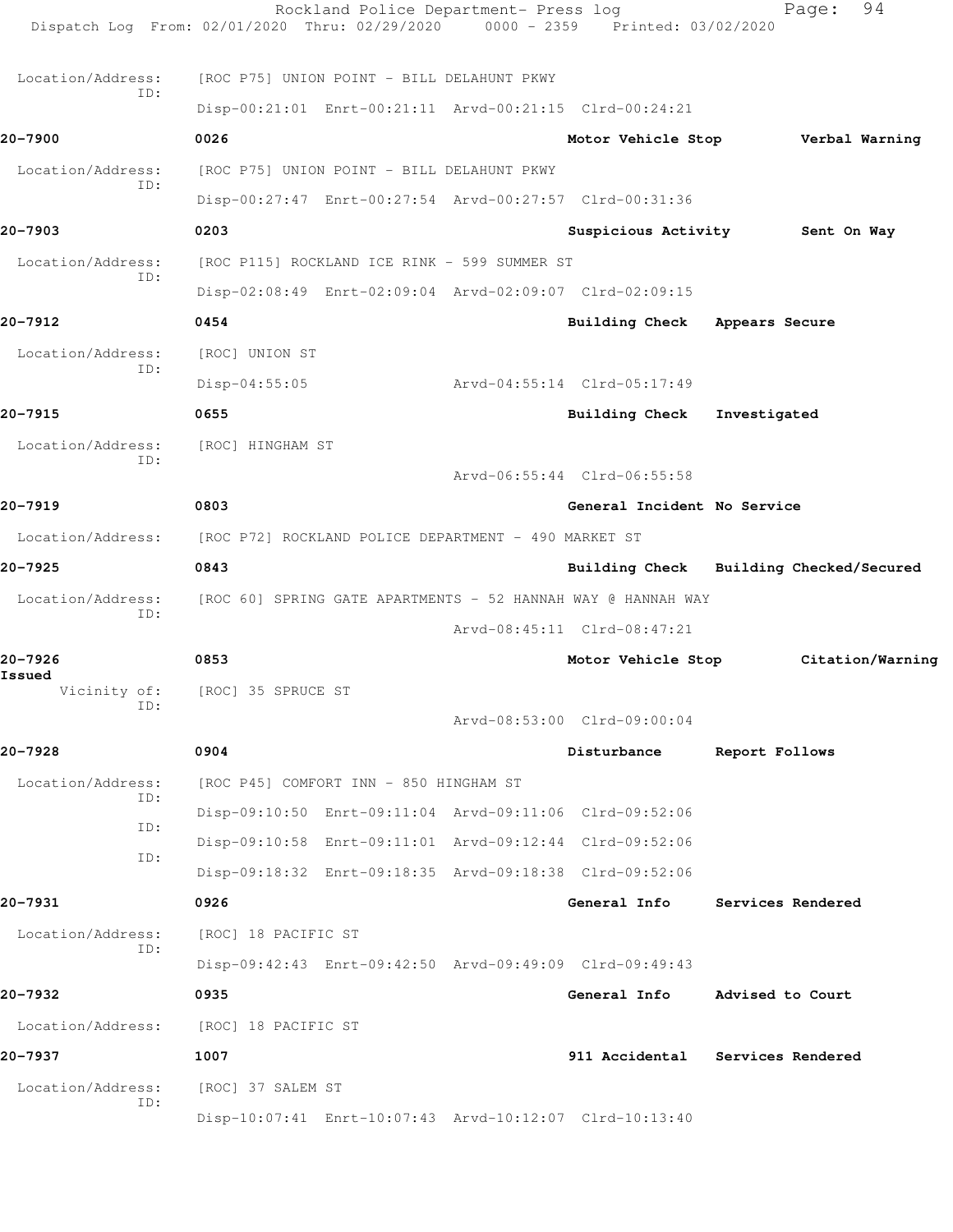|                             | Dispatch Log From: 02/01/2020 Thru: 02/29/2020 0000 - 2359 Printed: 03/02/2020 |  |                                         |                |                          |
|-----------------------------|--------------------------------------------------------------------------------|--|-----------------------------------------|----------------|--------------------------|
| 20-7941                     | 1015                                                                           |  | Traffic Enforcement                     | Verbal Warning |                          |
| Location/Address:           | [ROC] SALEM ST                                                                 |  |                                         |                |                          |
| ID:                         |                                                                                |  | Arvd-10:17:02 Clrd-10:40:50             |                |                          |
| 20-7946                     | 1045                                                                           |  | Building Check Building Checked/Secured |                |                          |
| Location/Address:           | [ROC 60] SPRING GATE APARTMENTS - 52 HANNAH WAY                                |  |                                         |                |                          |
| ID:                         |                                                                                |  | Arvd-10:49:09 Clrd-10:50:19             |                |                          |
| 20-7947                     | 1101                                                                           |  | Missing Person Provided Assistance      |                |                          |
| Location/Address:           | [ROC] 75 NORMAN ST                                                             |  |                                         |                |                          |
| ID:                         | Disp-11:02:17 Enrt-11:02:24 Arvd-11:05:00 Clrd-11:33:40                        |  |                                         |                |                          |
| ID:                         | Disp-11:02:22 Enrt-11:02:24 Arvd-11:05:02 Clrd-12:16:11                        |  |                                         |                |                          |
| ID:                         | Disp-11:05:07 Enrt-11:05:09 Arvd-11:12:58 Clrd-12:03:18                        |  |                                         |                |                          |
| ID:                         | $Disp-12:16:19$                                                                |  | Arvd-12:17:46 Clrd-12:18:14             |                |                          |
| 20-7948                     | 1131                                                                           |  | 911 Hang Up                             |                | Building Checked/Secured |
| Location/Address:           | [ROC P108] SOUTH SHORE BMW - 1040 HINGHAM ST                                   |  |                                         |                |                          |
| ID:                         | Disp-11:33:40 Enrt-11:33:45 Arvd-11:36:28 Clrd-11:41:25                        |  |                                         |                |                          |
| 20-7952                     | 1148                                                                           |  | Harassment                              |                | Services Rendered        |
| Location/Address:           | [ROC] 95 PLEASANT ST                                                           |  |                                         |                |                          |
| 20-7953                     | 1200                                                                           |  | 911 Accidental Services Rendered        |                |                          |
| Location/Address:           | [ROC 80] AAA ROCKLAND BRANCH - 900 HINGHAM ST                                  |  |                                         |                |                          |
| ID:                         | Disp-12:02:31 Enrt-12:02:36                                                    |  | Clrd-12:03:22                           |                |                          |
| ID:                         | Disp-12:03:18 Enrt-12:03:24 Arvd-12:09:36 Clrd-12:10:35                        |  |                                         |                |                          |
| 20-7956                     | 1240                                                                           |  | Vandalism                               | Report Follows |                          |
| Location/Address:           | [ROC P46] DUNKIN DONUTS - 851 HINGHAM ST                                       |  |                                         |                |                          |
| ID:                         | Disp-12:43:44 Enrt-12:43:51 Arvd-12:52:46 Clrd-13:12:32                        |  |                                         |                |                          |
| 20-7957                     | 1249                                                                           |  | 911 Accidental Services Rendered        |                |                          |
| Location/Address:           | [ROC P108] SOUTH SHORE BMW - 1040 HINGHAM ST                                   |  |                                         |                |                          |
| ID:                         | Disp-12:50:54 Enrt-12:51:32 Arvd-12:56:54 Clrd-12:57:45                        |  |                                         |                |                          |
| 20-7965                     | 1403                                                                           |  | Motor Vehicle Stop                      |                | Citation/Warning         |
| Issued<br>Location/Address: | [ROC] 521 SUMMER ST                                                            |  |                                         |                |                          |
| ID:                         |                                                                                |  | Arvd-14:03:00 Clrd-14:14:33             |                |                          |
| 20-7967                     | 1411                                                                           |  | Details / Time off                      |                | No Service               |
| Location:                   | [ROC]                                                                          |  |                                         |                |                          |
| 20-7971                     | 1453                                                                           |  | Building Check Building Checked/Secured |                |                          |
| Location/Address:           | [ROC 60] SPRING GATE APARTMENTS - 52 HANNAH WAY                                |  |                                         |                |                          |
| ID:                         |                                                                                |  | Arvd-14:53:51 Clrd-14:55:40             |                |                          |
| 20-7976                     | 1603                                                                           |  | General Info                            |                | Services Not Required    |

Rockland Police Department- Press log entitled and Page: 95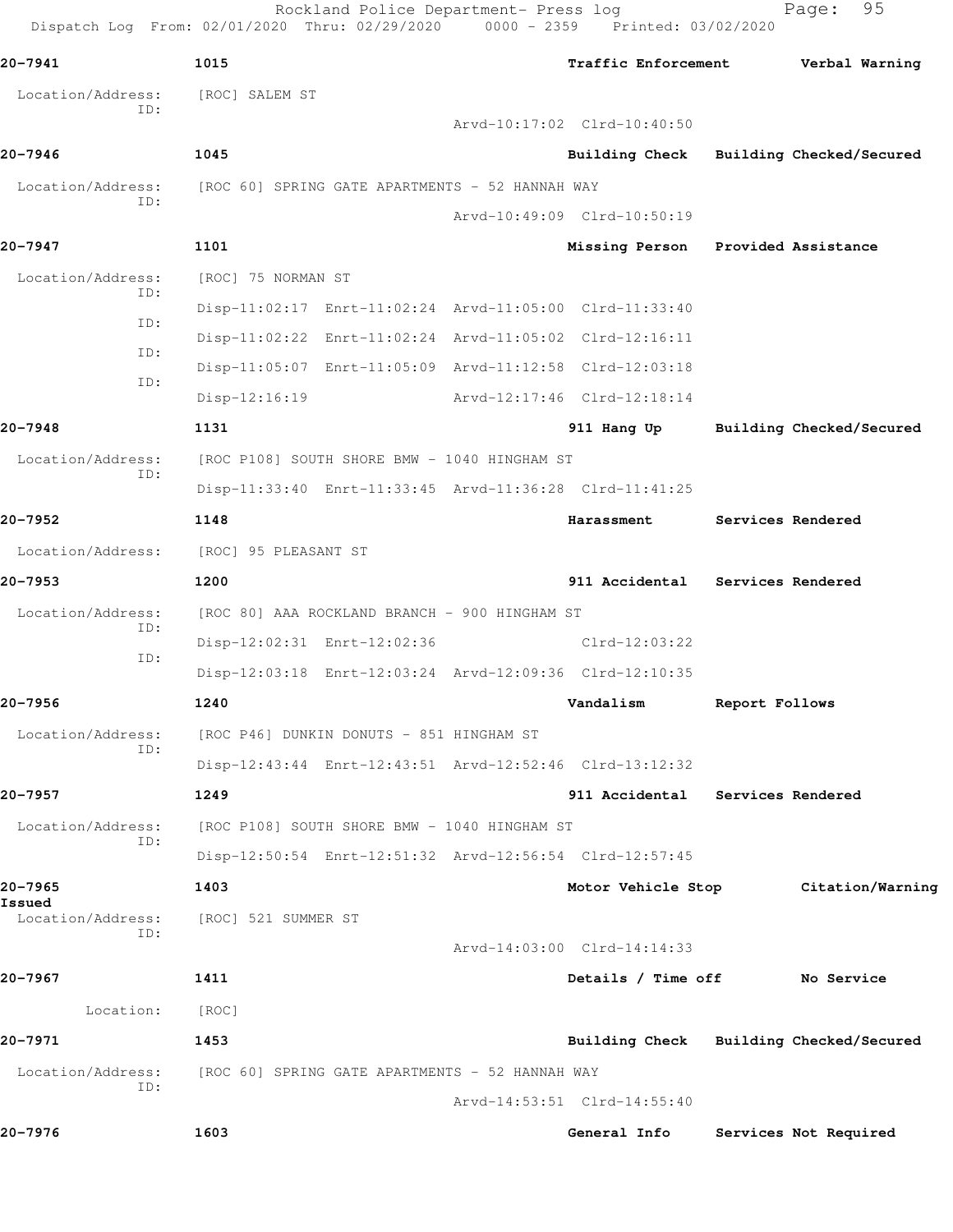|                                 | Rockland Police Department- Press log<br>Dispatch Log From: 02/01/2020 Thru: 02/29/2020 0000 - 2359 Printed: 03/02/2020 |                             |                    | 96<br>Page:           |
|---------------------------------|-------------------------------------------------------------------------------------------------------------------------|-----------------------------|--------------------|-----------------------|
| Location/Address:               | [ROC P72] ROCKLAND POLICE DEPARTMENT - 490 MARKET ST                                                                    |                             |                    |                       |
| ID:                             |                                                                                                                         | Arvd-16:03:00 Clrd-16:06:25 |                    |                       |
| 20-7980                         | 1622                                                                                                                    | Suspicious Activity         |                    | Provided              |
| Assistance<br>Location/Address: | [ROC] 56 FRANKLIN AVE                                                                                                   |                             |                    |                       |
| ID:                             | Disp-16:23:57 Enrt-16:23:59 Arvd-16:28:06 Clrd-16:36:20                                                                 |                             |                    |                       |
| ID:<br>ID:                      | Disp-16:29:41 Enrt-16:29:43 Arvd-16:29:46 Clrd-16:36:22                                                                 |                             |                    |                       |
| ID:                             | Disp-16:36:42 Enrt-16:36:49 Arvd-16:36:52 Clrd-17:14:26                                                                 |                             |                    |                       |
|                                 | Disp-16:36:46 Enrt-16:36:49 Arvd-16:36:52 Clrd-17:14:30                                                                 |                             |                    |                       |
| 20-7987                         | 1706                                                                                                                    | Details / Time off          |                    | Services Rendered     |
| Location:                       | [ROC]                                                                                                                   |                             |                    |                       |
| 20-7993                         | 1845                                                                                                                    | General Info                |                    | Services Not Required |
| Location/Address:               | [ROC P72] ROCKLAND POLICE DEPARTMENT - 490 MARKET ST                                                                    |                             |                    |                       |
| ID:                             |                                                                                                                         | Arvd-18:45:00 Clrd-19:19:47 |                    |                       |
| 20-7998                         | 1944                                                                                                                    | General Info                | No Action Required |                       |
| Location/Address:               | [ROC] MARKET ST                                                                                                         |                             |                    |                       |
| ID:                             |                                                                                                                         | Arvd-19:45:47 Clrd-19:47:26 |                    |                       |
| 20-8001<br>Issued               | 2015                                                                                                                    | Motor Vehicle Stop          |                    | Citation/Warning      |
| Location/Address:<br>ID:        | [ROC] 35 MARKET ST @ 50 J A DUNN MEM DR                                                                                 |                             |                    |                       |
|                                 | Disp-20:15:29 Enrt-20:15:33 Arvd-20:15:35 Clrd-20:24:05                                                                 |                             |                    |                       |
| 20-8004<br>Issued               | 2034                                                                                                                    | Motor Vehicle Stop          |                    | Citation/Warning      |
| Location/Address:<br>ID:        | [ROC] WEST WATER ST                                                                                                     |                             |                    |                       |
|                                 | Disp-20:34:58 Enrt-20:37:24 Arvd-20:37:25 Clrd-20:39:34                                                                 |                             |                    |                       |
| 20-8012                         | 2146                                                                                                                    | Motor Vehicle Complaint     |                    | Gone on arrival       |
| Location/Address:<br>ID:        | [ROC] SUMMER ST                                                                                                         |                             |                    |                       |
| ID:                             | $Disp-21:50:40$                                                                                                         | Arvd-21:50:53 Clrd-21:53:40 |                    |                       |
|                                 | $Disp-21:51:23$                                                                                                         | Arvd-21:51:27 Clrd-21:53:35 |                    |                       |
| 20-8019                         | 2241                                                                                                                    | Follow-Up Investigation     |                    | Services Rendered     |
| Location/Address:<br>ID:        | [ROC] 74 MARTHA DR                                                                                                      |                             |                    |                       |
|                                 | Disp-22:42:38 Enrt-22:42:41 Arvd-22:42:44 Clrd-23:30:54                                                                 |                             |                    |                       |
| 20-8021                         | 2327                                                                                                                    | Health & Welfare Check      |                    | Appears Secure        |
| Location/Address:               | [ROC] 57 WEST WATER ST                                                                                                  |                             |                    |                       |
| ID:                             | Disp-23:28:10 Enrt-23:28:19 Arvd-23:30:18 Clrd-23:39:55                                                                 |                             |                    |                       |
| ID:                             | Disp-23:31:08 Enrt-23:31:10 Arvd-23:31:13 Clrd-23:39:52                                                                 |                             |                    |                       |
| 20-8023                         | 2344                                                                                                                    | Health & Welfare Check      |                    | Arrest (s) Made       |
| Location/Address:<br>ID:        | [ROC] 22 EAST WATER ST                                                                                                  |                             |                    |                       |